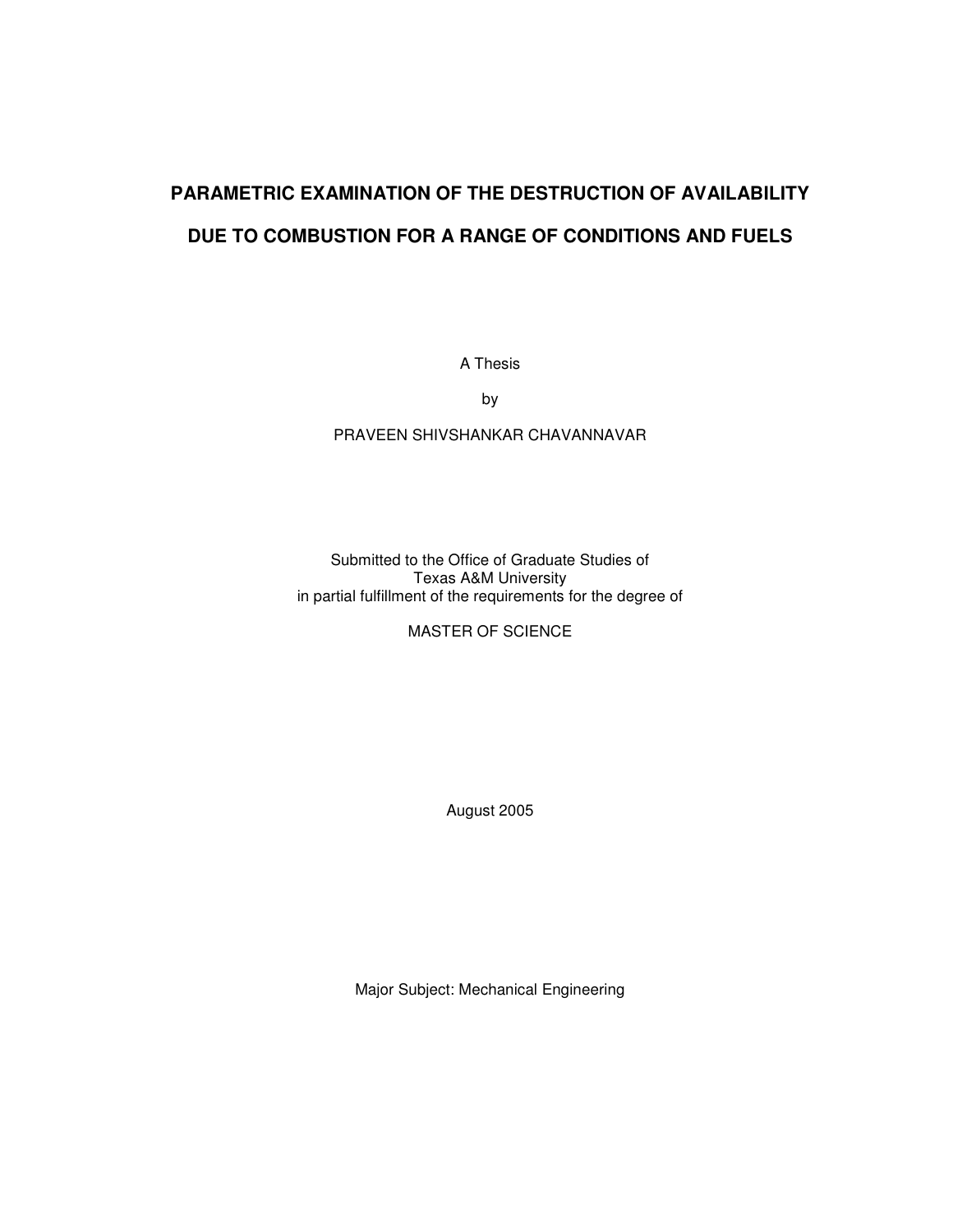## **PARAMETRIC EXAMINATION OF THE DESTRUCTION OF AVAILABILITY DUE TO COMBUSTION FOR A RANGE OF CONDITIONS AND FUELS**

A Thesis

by

PRAVEEN SHIVSHANKAR CHAVANNAVAR

#### Submitted to the Office of Graduate Studies of Texas A&M University in partial fulfillment of the requirements for the degree of

#### MASTER OF SCIENCE

Approved by:

Chair of Committee, Jerald A Caton Committee Members, Kalyan Annamalai Yassin A Hassan<br>Dennis O'Neal Head of Department,

August 2005

Major Subject: Mechanical Engineering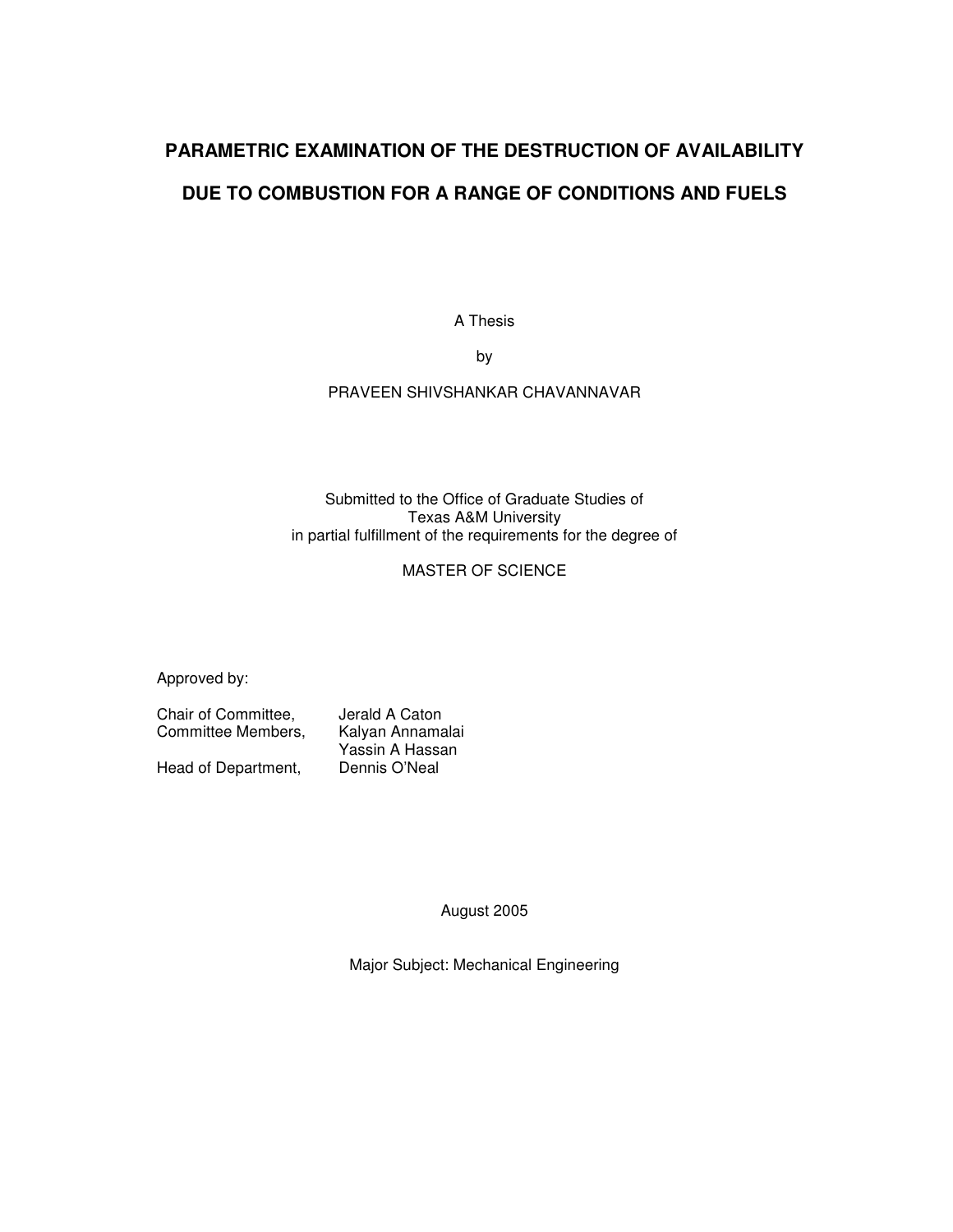#### **ABSTRACT**

Parametric Examination of the Destruction of Availability Due to Combustion for a Range of Conditions and Fuels. (August 2005)

Praveen Shivshankar Chavannavar, B.En., Vishweshwaraiah Technological University, India Chair of Advisory Committee: Dr. Jerald A Caton

A comprehensive second law analysis of combustion for a range of conditions and fuels was completed. Constant pressure, constant volume and constant temperature combustion processes were examined. The parameters studied were reactant temperature, reactant pressure, equivalence ratio and the fuels themselves. In addition, the contribution and relative significance of the various components (thermo-mechanical, reactive and diffusion) to the mixture availability was examined. Also, the effect of reactant mixture dissociation was incorporated into the combustion analysis.

It was found that for similar initial conditions, constant pressure combustion and constant volume combustion exhibited similar trends. For constant temperature combustion, the trend is significantly different from the constant pressure and constant volume combustion, with almost the entire reactant availability being destroyed due to combustion at lower temperatures.

Amongst the parameters examined, reactant mixture temperature had the most significant effect on the fraction of availability destroyed during combustion. The percentage availability destroyed reduced from 25 to 30% at 300 K to about 5% at 6000 K for constant pressure and constant volume combustion processes.

The effect of the reactant mixture pressure on the fraction of availability destroyed was more modest. The values for the percentage availability destroyed for pressures ranging from 50 kPa to 5000 kPa were found to lie within a range of 5%.

The effect of equivalence ratio on the fraction of reactant mixture availability destroyed was also documented. In general, it was found that the destruction of availability decreased with increasing equivalence ratios. This value, however, accounts for the availability due to fuel like species in the product mixture. Therefore, for practical applications, combustion of the stoichiometric mixture would be preferred over the rich equivalence ratios.

It was found that the fraction of reactant availability destroyed increased with increasing complexity of the fuel's molecular structure.

In addition, it was shown that the diffusion availability terms is small and may be neglected, while the reactive availability and thermo-mechanical availability are more significant.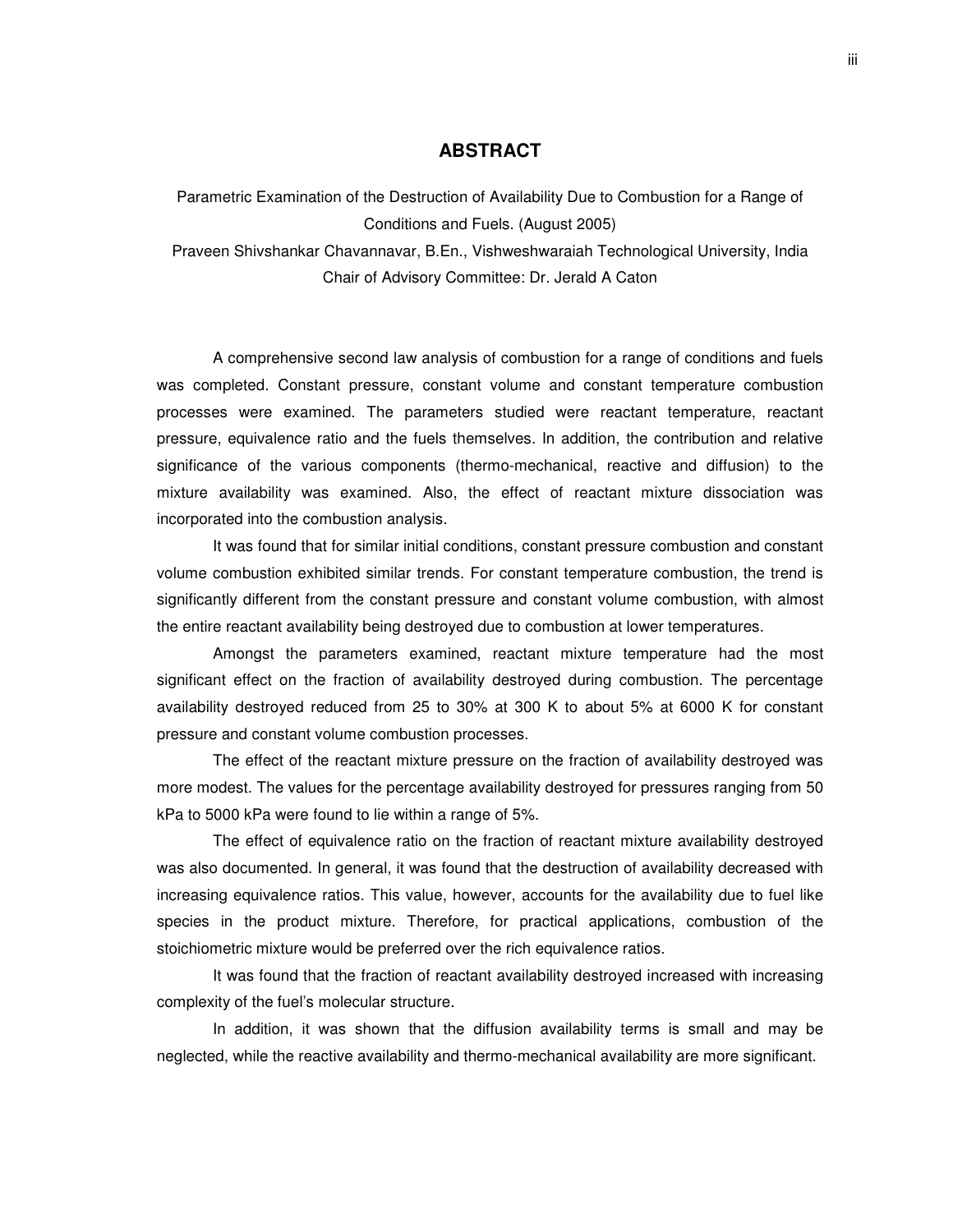#### **ACKNOWLEDGEMENTS**

I would like to thank my committee chair, Dr. Jerald Caton, for his time and effort. He was instrumental in my finishing this work. His help and guidance in the development of the program and the subsequent analysis of the results were responsible for the successful completion of this work. Without his probing questions, I would have struggled to identify the bugs in the code, let alone eliminate them.

I would also like to thank my committee members, Dr. Kalyan Annamalai and Dr. Yassin Hassan, whose cooperation and support allowed me to finish this work within the various constraints of time and resources. In addition, I would like to thank Dr. William Marlow for kindly agreeing to substitute for Dr. Yassin Hassan during the thesis defense.

Further, I would like to thank the Oak Ridge National Labs for funding the project, thus allowing me to explore the combustion process and related phenomena. The support was greatly appreciated. The contents of this thesis, however, do not necessarily reflect the opinions or views of the sponsors.

In closing, I would like to express my gratitude to everyone who helped and supported me in my current endeavor.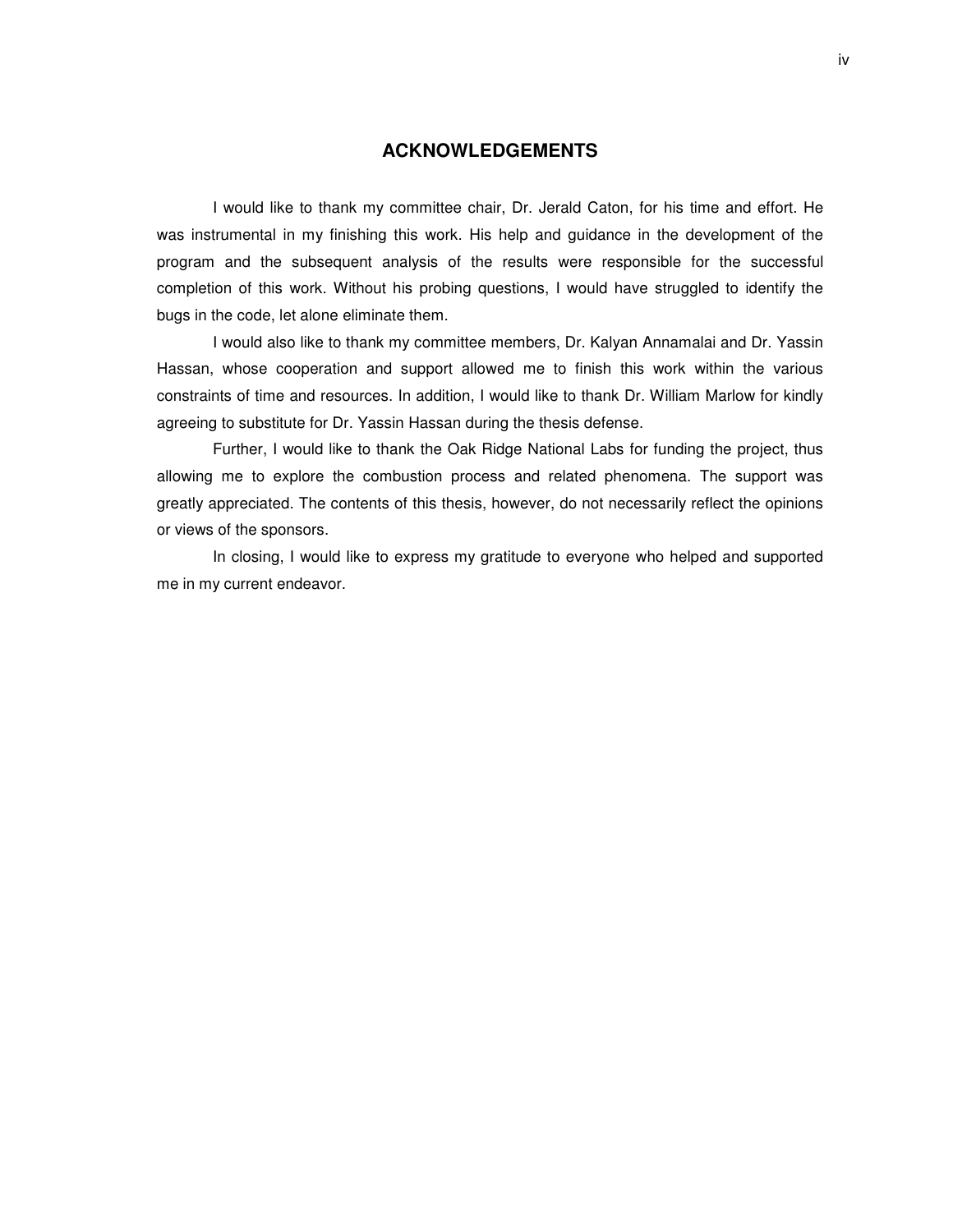## **TABLE OF CONTENTS**

## Page

| -iii |                                                                                                                        |                                              |
|------|------------------------------------------------------------------------------------------------------------------------|----------------------------------------------|
|      |                                                                                                                        |                                              |
|      |                                                                                                                        | $\mathsf{V}$                                 |
|      |                                                                                                                        | vi                                           |
|      |                                                                                                                        | X                                            |
|      |                                                                                                                        | xi                                           |
|      |                                                                                                                        | 1                                            |
|      |                                                                                                                        | 1<br>3                                       |
|      |                                                                                                                        | 5                                            |
|      |                                                                                                                        | 6<br>$\overline{7}$<br>8<br>8                |
|      |                                                                                                                        | 10                                           |
|      |                                                                                                                        | 10<br>11<br>11                               |
|      |                                                                                                                        | 18                                           |
|      | Discussion and comparison to Dunbar and Lior analysis<br>Discussion and comparison to Gyftopoulos and Beretta analysis | 18<br>36<br>52<br>72<br>74<br>76<br>79<br>80 |
|      |                                                                                                                        | 83                                           |
|      |                                                                                                                        | 85                                           |
|      |                                                                                                                        | 87                                           |
|      |                                                                                                                        | 88                                           |
|      |                                                                                                                        | 90                                           |
|      |                                                                                                                        | 91                                           |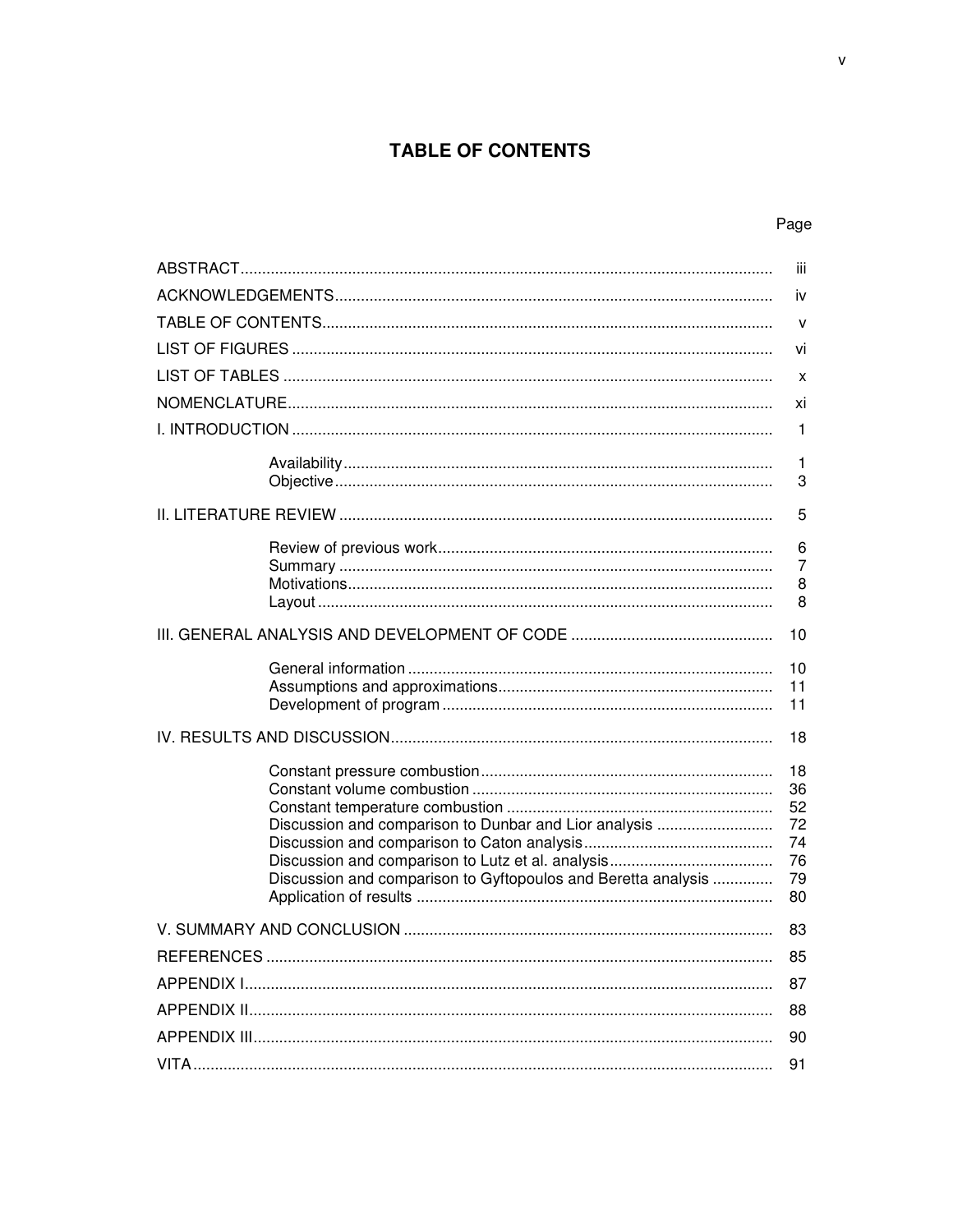## **LIST OF FIGURES**

| <b>FIGURE</b>  |                                                                                                                                                                  | Page |
|----------------|------------------------------------------------------------------------------------------------------------------------------------------------------------------|------|
| 1              | Reactant and product mixture availabilities as a function of temperature for<br>reactant pressure of 500 kPa and $\varphi = 1.0$ , constant pressure combustion  | 19   |
| $\overline{c}$ | Percentage availability destroyed as a function of reactant temperature for<br>constant pressure combustion of iso-octane, reactant pressure of 500 kPa          | 20   |
| 3              | Reactant mixture availability as a function of temperature for a range of                                                                                        | 21   |
| 4              | Product mixture availability as a function of temperature for a range of                                                                                         | 22   |
| 5              | Percentage availability destroyed as a function of reactant temperature for a                                                                                    | 23   |
| 6              | Percentage availability destroyed for lean equivalence ratios, constant                                                                                          | 24   |
| 7              | Percentage availability destroyed for rich equivalence ratios, constant                                                                                          | 25   |
| 8              | Product mixture temperature for a range of lean equivalence ratios, constant                                                                                     | 26   |
| 9              | Product mixture temperature for a range of rich equivalence ratios, constant                                                                                     | 27   |
|                | 10 Percentage availability destroyed and product mixture temperature as a<br>function of equivalence ratio, for constant pressure combustion of iso-octane       | 28   |
|                | 11 Percentage availability destroyed during constant pressure combustion of<br>different fuels at 500 kPa and an initial reactant temperature of 300 K           | 29   |
|                | 12 Various components of the total reactant mixture availability for stoichiometric                                                                              | 31   |
|                | 13 Various components of the total product mixture availability, for stoichiometric                                                                              | 32   |
|                | 14 Effect of reactant mixture dissociation on availability, constant pressure                                                                                    | 33   |
|                | 15 Percentage availability destroyed during constant pressure combustion of iso-<br>octane at 500 kPa, with and without reactant mixture dissociation            | 34   |
|                | 16 Product mixture temperature as a function of reactant mixture temperature,<br>with and without dissociation of reactants for constant pressure combustion of  | 35   |
|                | 17 Reactant and product mixture availabilities as a function of temperature for<br>reactant pressure of 500 kPa and $\varphi = 1.0$ , constant volume combustion | 36   |
|                | 18 Percentage availability destroyed as a function of reactant temperature,<br>constant volume combustion of iso-octane, reactant pressure 500 kPa               | 37   |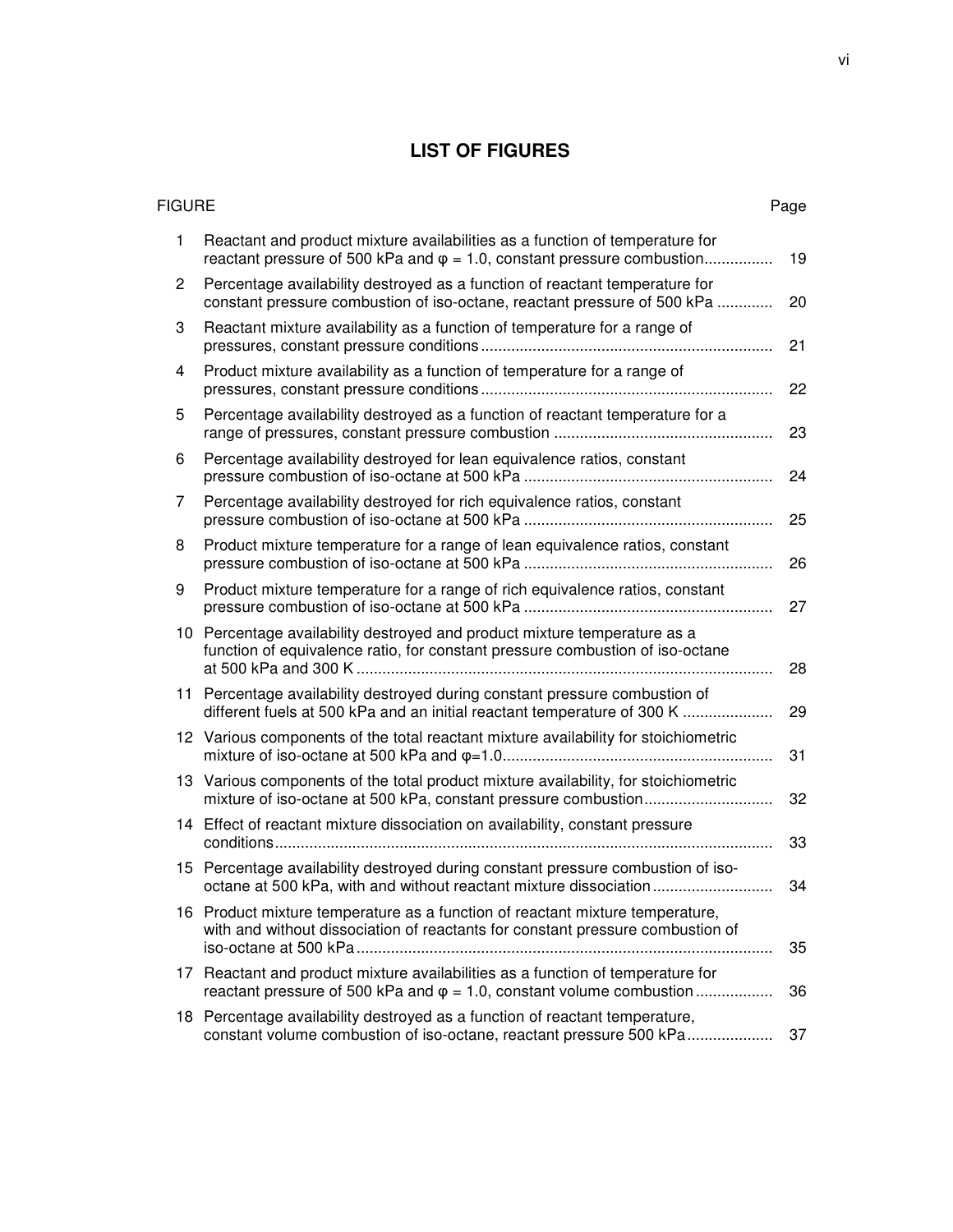| <b>FIGURE</b> |                                                                                                                                                                       | Page |
|---------------|-----------------------------------------------------------------------------------------------------------------------------------------------------------------------|------|
|               | 19 Reactant mixture availability as a function of temperature for a range of                                                                                          | 38   |
|               | 20 Product mixture availability as a function of temperature for a range of                                                                                           | 39   |
|               | 21 Percentage availability destroyed as a function of reactant temperature for a                                                                                      | 40   |
|               | 22 Percentage availability destroyed for lean equivalence ratios, constant volume                                                                                     | 41   |
|               | 23 Percentage availability destroyed for rich equivalence ratios, constant volume                                                                                     | 42   |
|               | 24 Product mixture temperature for a range of lean equivalence ratios, constant                                                                                       | 43   |
|               | 25 Product mixture temperature for a range of rich equivalence ratios, constant                                                                                       | 44   |
|               | 26 Percentage availability destroyed and product mixture temperature as a<br>function of equivalence ratio, for constant volume combustion of iso-octane,             | 45   |
|               | 27 Percentage availability destroyed during constant volume combustion of<br>different fuels for reactant pressure of 500 kPa and initial reactant temperature        | 46   |
|               | 28 Various components of the total reactant mixture availability for stoichiometric                                                                                   | 47   |
|               | 29 Various components of the total product mixture availability, for stoichiometric                                                                                   | 48   |
|               | 30 Effect of reactant mixture dissociation on availability, constant volume                                                                                           | 49   |
|               | 31 Percentage availability destroyed during constant volume combustion of iso-<br>octane, for reactant pressure of 500 kPa, with and without reactant mixture         | 50   |
|               | 32 Product mixture temperature as a function of reactant mixture temperature,<br>with and without dissociation of reactants for constant volume combustion of         | 51   |
|               | 33 Product mixture pressure as a function of reactant mixture temperature, with<br>and without dissociation of reactants for constant volume combustion of iso-       | 52   |
|               | 34 Reactant and product mixture availabilities as a function of temperature for<br>reactant pressure of 500 kPa and $\varphi = 1.0$ , constant temperature, isobaric  | 53   |
|               | 35 Reactant and product mixture availabilities as a function of temperature for<br>reactant pressure of 500 kPa and $\varphi = 1.0$ , constant temperature, isochoric | 54   |
|               | 36 Percentage availability destroyed as a function of reactant temperature for<br>constant temperature, isobaric combustion of iso-octane, reactant pressure of       | 55   |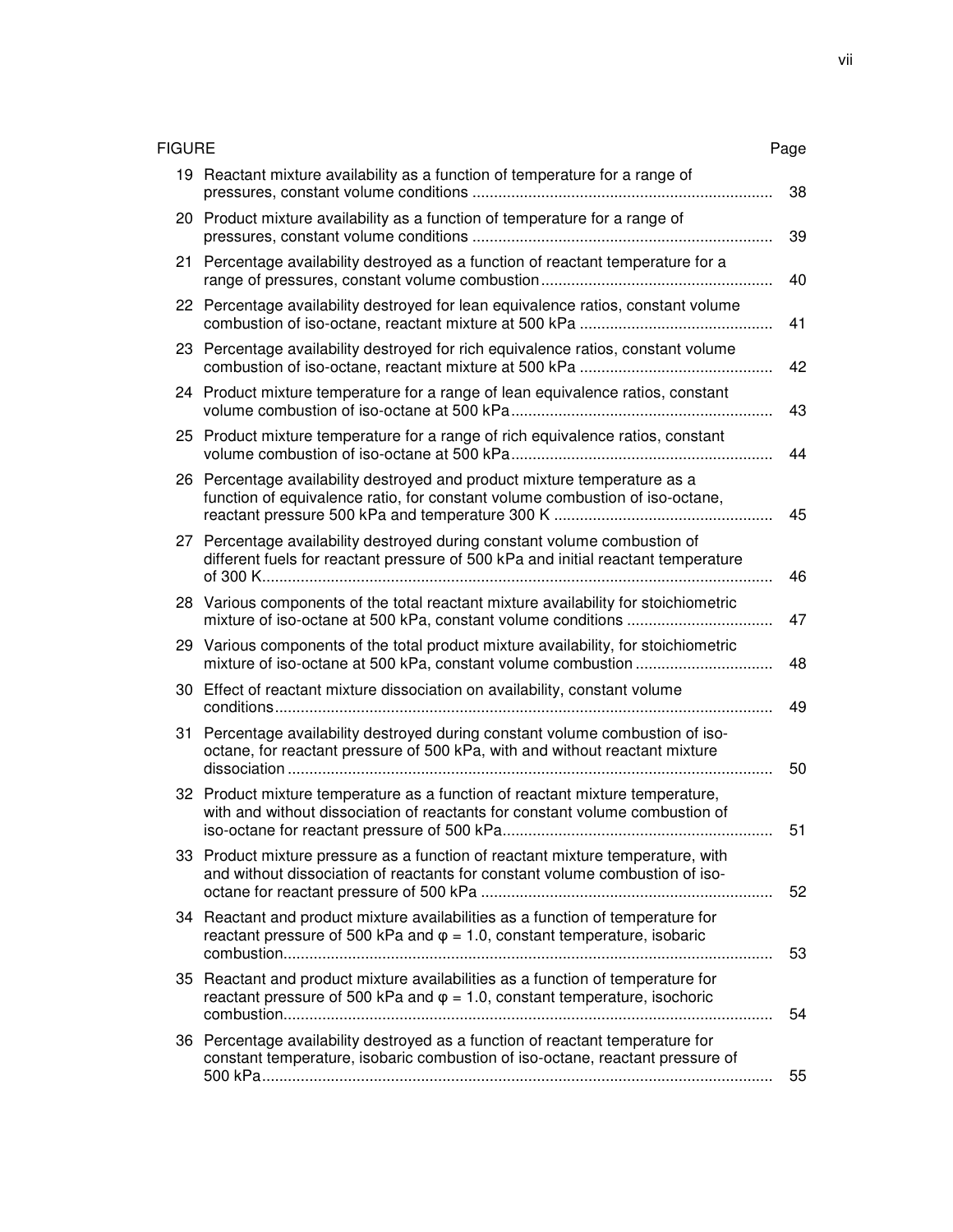| <b>FIGURE</b> |                                                                                                                                                                          | Page |
|---------------|--------------------------------------------------------------------------------------------------------------------------------------------------------------------------|------|
|               | 37 Percentage availability destroyed as a function of reactant temperature for<br>constant temperature, isochoric combustion of iso-octane, reactant pressure            | 56   |
|               | 38 Reactant and product mixture enthalpies as a function of temperature for<br>reactant pressure of 500 kPa and $\varphi = 1.0$ , constant temperature, isobaric         | 57   |
|               | 39 Reactant and product mixture internal energies as a function of temperature<br>for reactant pressure of 500 kPa and $\varphi = 1.0$ , constant temperature, isochoric | 58   |
|               | 40 Effect of pressure on percentage availability destroyed during constant                                                                                               | 59   |
|               | 41 Effect of pressure on percentage availability destroyed during constant                                                                                               | 60   |
|               | 42 Percentage availability destroyed for lean equivalence ratios, constant<br>temperature, isobaric combustion of iso-octane, reactant mixture at 500 kPa                | 61   |
|               | 43 Percentage availability destroyed for rich equivalence ratios, constant<br>temperature, isobaric combustion of iso-octane, reactant mixture at 500 kPa                | 62   |
|               | 44 Percentage availability destroyed for lean equivalence ratios, constant<br>temperature, isochoric combustion of iso-octane, reactant mixture at 500 kPa               | 63   |
|               | 45 Percentage availability destroyed for rich equivalence ratios, constant<br>temperature, isochoric combustion of iso-octane, reactant mixture at 500 kPa               | 64   |
|               | 46 Percentage availability destroyed during constant temperature, isobaric<br>combustion of different fuels at 500 kPa and a temperature of 1000 K                       | 65   |
|               | 47 Percentage availability destroyed during constant temperature, isochoric<br>combustion of different fuels at 500 kPa and a temperature of 1000 K                      | 66   |
|               | 48 Various components of the total reactant mixture availability for stoichiometric<br>mixture of iso-octane at 500 kPa, constant temperature conditions                 | 67   |
|               | 49 Various components of the total product mixture availability for stoichiometric<br>mixture of iso-octane at 500 kPa, constant temperature, isobaric conditions        | 68   |
|               | 50 Various components of the total product mixture availability for stoichiometric<br>mixture of iso-octane at 500 kPa, constant temperature, isochoric conditions       | 69   |
|               | 51 Effect of reactant mixture dissociation on availability, constant temperature                                                                                         | 70   |
|               | 52 Percentage availability destroyed during constant temperature, isobaric<br>combustion of iso-octane, for reactant pressure of 500 kPa, with and without               | 71   |
|               | 53 Percentage availability destroyed during constant temperature, isochoric<br>combustion of iso-octane, for reactant pressure of 500 kPa, with and without              | 72   |
|               | 54 Exergetic efficiency of constant pressure oxidation of hydrogen                                                                                                       | 73   |
| 55            | Comparison of results for constant volume, adiabatic combustion of iso-octane                                                                                            | 74   |
| 56.           |                                                                                                                                                                          | 75   |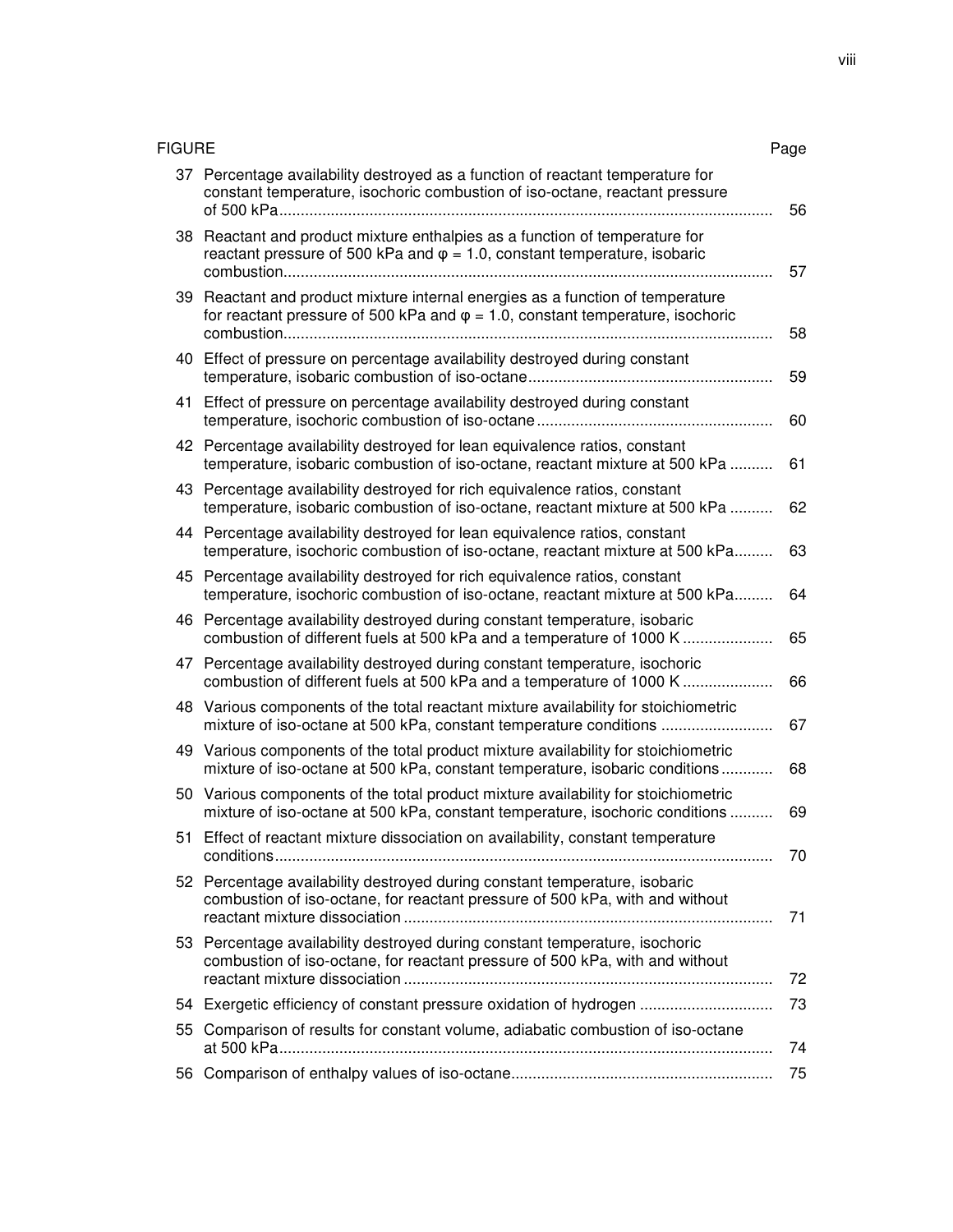| FIGURE |                                                                                                                                                     | Page |
|--------|-----------------------------------------------------------------------------------------------------------------------------------------------------|------|
|        | 57 Determination of "Combustion Temperature" for hydrogen oxidation, complete                                                                       | 76   |
|        | 58 Determination of the "Combustion Temperature" for hydrogen oxidation,                                                                            | 77   |
|        | 59 Determination of "Combustion Temperature" for hydrogen oxidation,<br>equilibrium products of combustion and dissociation of the reactant mixture | -78  |
|        | 60 Comparison of percentage of reactant availability destroyed during constant                                                                      | 82   |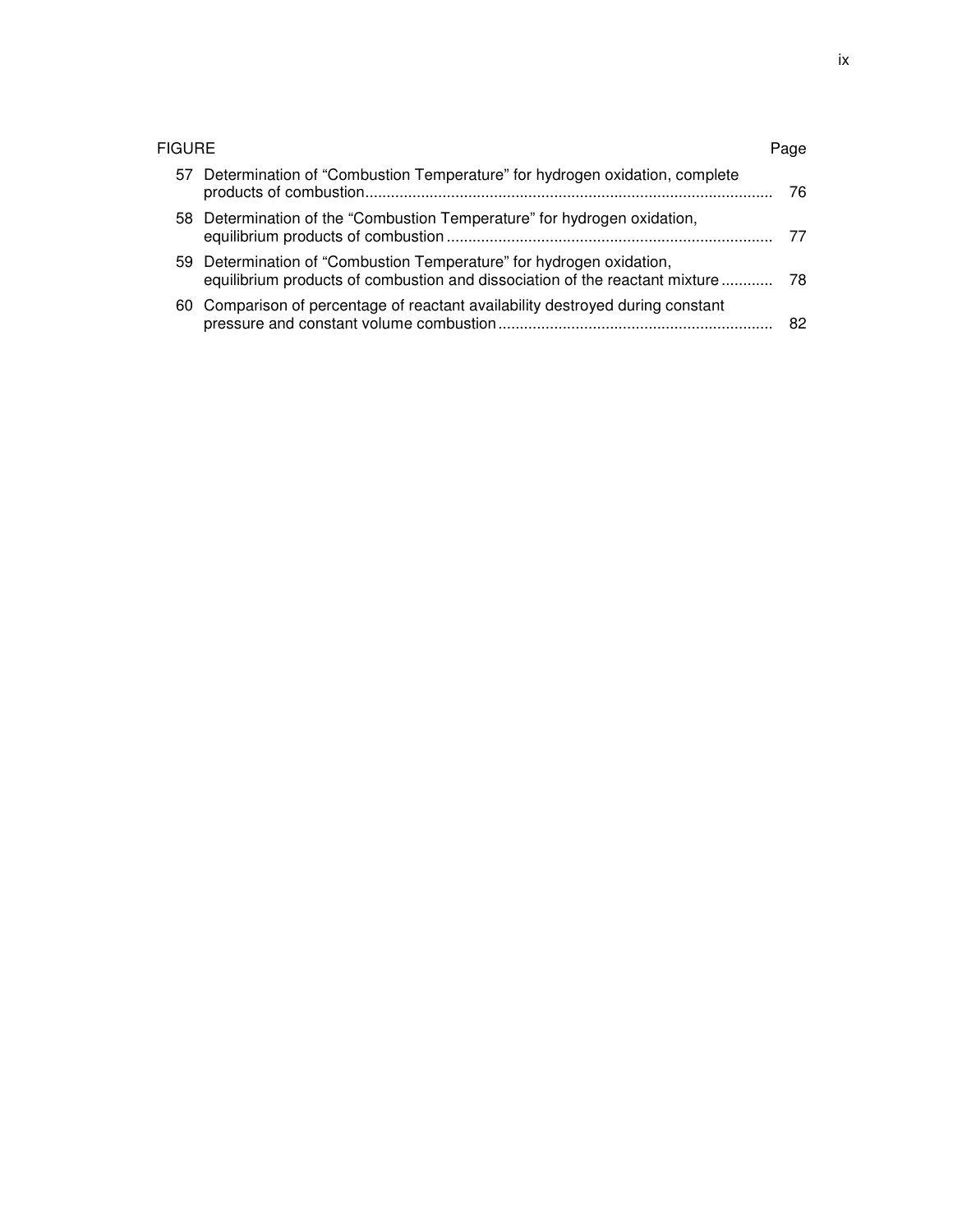## **LIST OF TABLES**

| TABL F |                                                                                         | Page |
|--------|-----------------------------------------------------------------------------------------|------|
|        | Comparison of fraction of availability destroyed, constant pressure combustion 79       |      |
|        | Comparison of fraction of availability destroyed, constant volume combustion 80         |      |
| 3      | Comparison of fraction of availability destroyed during various combustion<br>processes |      |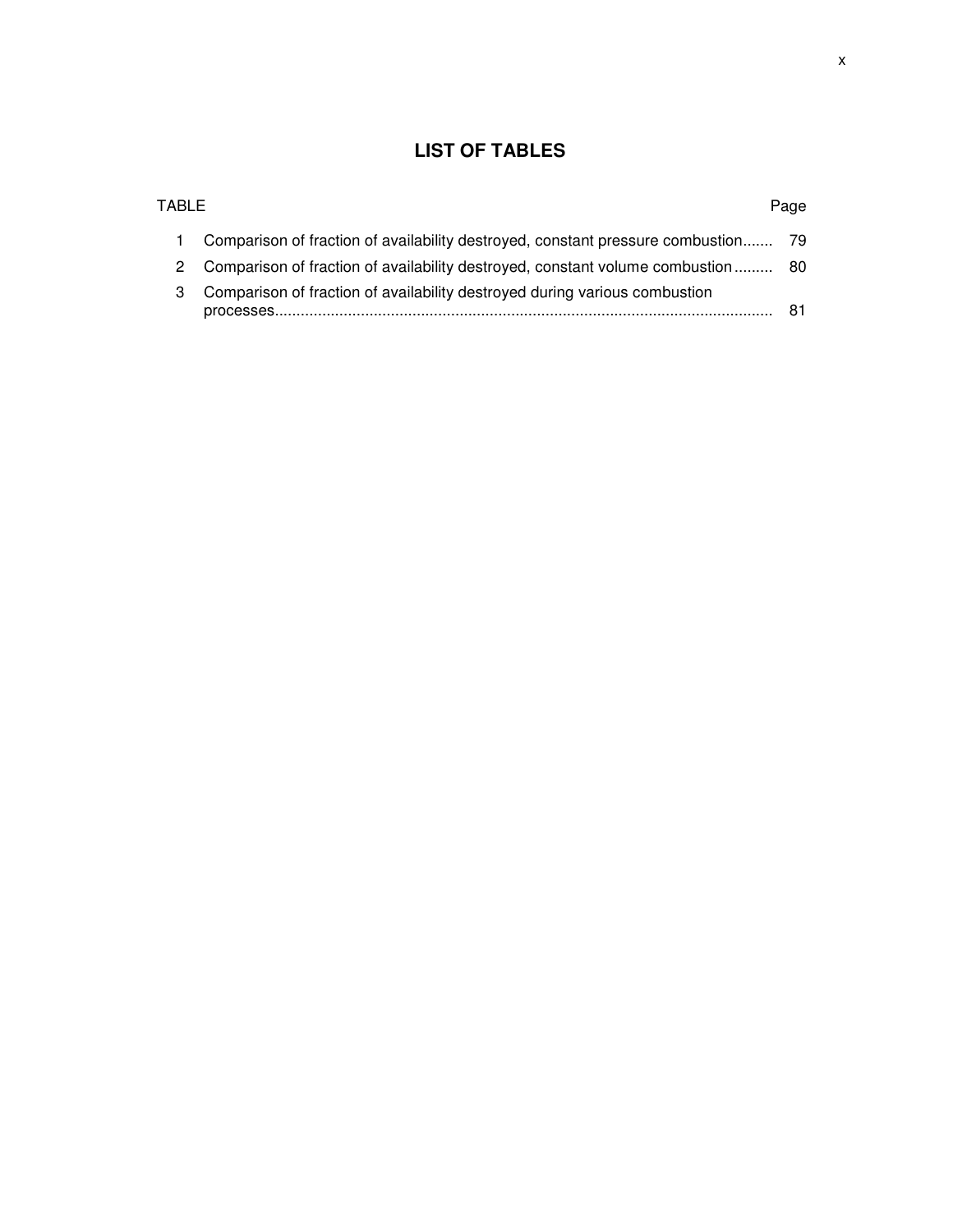## **NOMENCLATURE**

| $(F:A)_{\text{Actual}}$ | Actual fuel air ratio                                                       |  |  |
|-------------------------|-----------------------------------------------------------------------------|--|--|
| $(F:A)$ Stoichiometric  | Stoichiometric fuel air ratio                                               |  |  |
| a                       | Number of moles of fuel                                                     |  |  |
| $a_1$                   | Coefficient 1 for least square polynomial fit for determining thermodynamic |  |  |
|                         | properties                                                                  |  |  |
| a <sub>2</sub>          | Coefficient 2 for least square polynomial fit for determining thermodynamic |  |  |
|                         | properties                                                                  |  |  |
| $a_3$                   | Coefficient 3 for least square polynomial fit for determining thermodynamic |  |  |
|                         | properties                                                                  |  |  |
| $a_4$                   | Coefficient 4 for least square polynomial fit for determining thermodynamic |  |  |
|                         | properties                                                                  |  |  |
| $a_5$                   | Coefficient 5 for least square polynomial fit for determining thermodynamic |  |  |
|                         | properties                                                                  |  |  |
| $a_6$                   | Coefficient 6 for least square polynomial fit for determining thermodynamic |  |  |
|                         | properties                                                                  |  |  |
| $a_7$                   | Coefficient 7 for least square polynomial fit for determining thermodynamic |  |  |
|                         | properties                                                                  |  |  |
| $A_{Abs}$               | Absolute availability                                                       |  |  |
| $A_{\text{Abs,f}}$      | Absolute flow availability                                                  |  |  |
| $A_{Ch}$                | Chemical availability                                                       |  |  |
| $A_{\text{Dest}}$       | Availability destroyed                                                      |  |  |
| $A_{\text{Dest,TM}}$    | Thermo-mechanical availability destroyed                                    |  |  |
| $A_{\text{Diff}}$       | Diffusion availability                                                      |  |  |
| A <sub>Final</sub>      | Final total availability of mixture (after combustion)                      |  |  |
| A <sub>initial</sub>    | Initial total availability of mixture (before combustion)                   |  |  |
| $A_{P}$                 | Product mixture availability                                                |  |  |
| $A_{P, TM}$             | Product mixture thermo-mechanical availability                              |  |  |
| $A_{R}$                 | Reactant mixture availability                                               |  |  |
| $A_{R, TM}$             | Reactant mixture thermo-mechanical availability                             |  |  |
| A <sub>Reactive</sub>   | Reactive availability of mixture                                            |  |  |
| $A_T$                   | Availability due to heat transfer                                           |  |  |
| $A_{TM}$                | Thermo-mechanical availability of system                                    |  |  |
| $A_{\text{Total}}$      | Total availability of system                                                |  |  |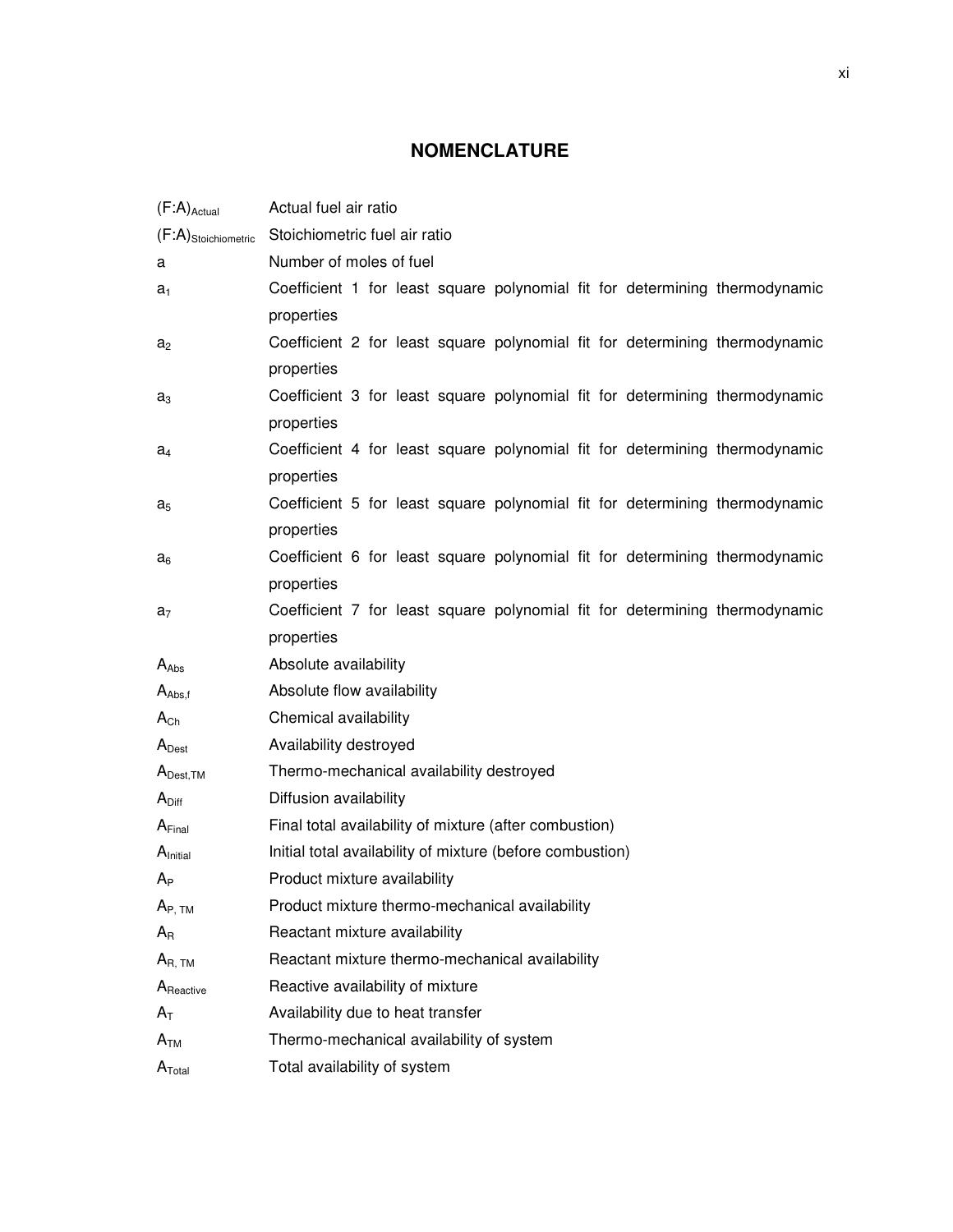| $A_{\text{Total},f}$ | Total flow availability of system                                           |  |  |
|----------------------|-----------------------------------------------------------------------------|--|--|
| $A_{W}$              | Availability due to work performed                                          |  |  |
| b                    | Number of moles of air                                                      |  |  |
| $b_1$                | Coefficient 8 for least square polynomial fit for determining thermodynamic |  |  |
|                      | properties                                                                  |  |  |
| b <sub>2</sub>       | Coefficient 9 for least square polynomial fit for determining thermodynamic |  |  |
|                      | properties                                                                  |  |  |
| $C_{P}$              | Constant pressure specific heat                                             |  |  |
| $f_{O2}$             | Mole fraction of oxygen in atmosphere                                       |  |  |
| g                    | Gibbs energy                                                                |  |  |
| ΔG                   | Change in Gibbs energy associated with a reaction                           |  |  |
| $h_k$                | Enthalpy of species k                                                       |  |  |
| H                    | Enthalpy of system                                                          |  |  |
| $MW_{Air}$           | Molecular weight of air                                                     |  |  |
| $MW_{Fuel}$          | Molecular weight of fuel                                                    |  |  |
| n                    | Number of moles                                                             |  |  |
|                      | Pressure                                                                    |  |  |
| P                    |                                                                             |  |  |
| Q                    | Heat transfer across system boundary                                        |  |  |
| Ā                    | Universal gas constant                                                      |  |  |
| r <sub>DAC</sub>     | Percentage availability destroyed                                           |  |  |
| $S_{k}$              | Entropy of species k                                                        |  |  |
| S                    | Entropy of system                                                           |  |  |
| Т                    | Temperature                                                                 |  |  |
| $U_{k}$              | Internal energy of species k                                                |  |  |
| U                    | Internal energy of system                                                   |  |  |
| v                    | Volume                                                                      |  |  |
| x                    | Number of atoms of carbon per fuel molecule                                 |  |  |
| у                    | Number of atoms of hydrogen per fuel molecule                               |  |  |
| Уk                   | Mole fraction of species k                                                  |  |  |
| <b>Y</b> Total       | Total number of moles in mixture                                            |  |  |

## Greek symbols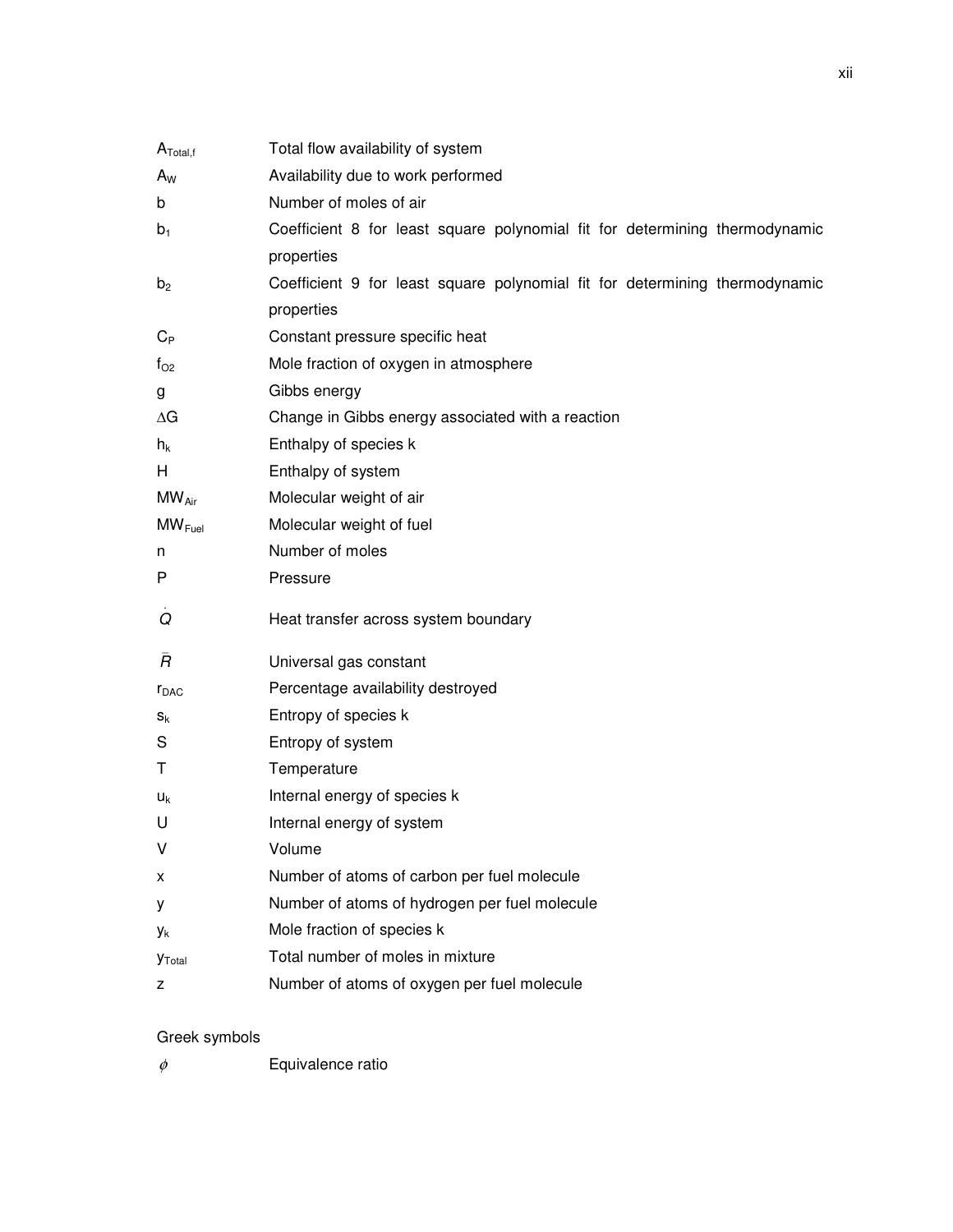## $\mu$  Chemical potential

## Superscripts

0 Restricted dead state conditions

## Subscripts

| 0 | Reference (atmospheric) conditions |
|---|------------------------------------|
|   | species index                      |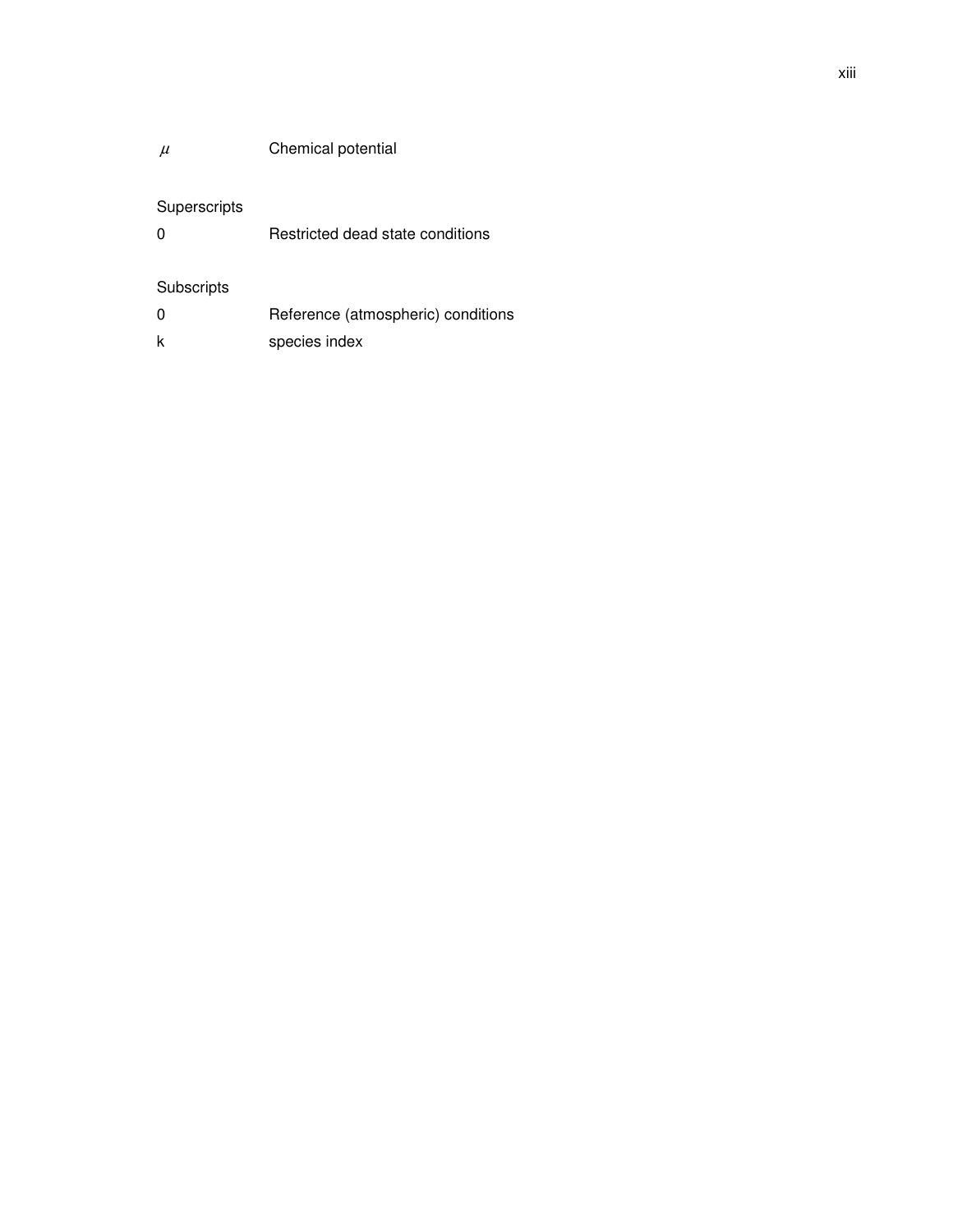#### **I. INTRODUCTION**

Modern societies have an almost insatiable need for energy. Despite significant efforts to find alternate sources of energy, combustion of fossil fuels is the leading provider for energy in most societies, with the exception of a few. The main reasons for this dependence on fossil fuels are high power density, cost effectiveness and easy availability. Conversion of the chemical energy stored in these fuels requires an intermediate combustion process to release the latent energy of the fuels, except in some cases such as the fuel cells. The importance of the combustion processes is thus readily evident.

Internal combustion engines are the most common prime movers. They are readily employed for a wide range of applications and can be powered on various fuels depending on the local availability. Their many advantages and relative lack of competition has made internal combustion engines one of the preferred devices for converting the chemical energy of fuels into mechanical energy.

The current work attempts to understand the destruction of availability in combustion processes with specific application to internal combustion engines. However, the analysis is not restricted to internal combustion engines and is applicable to all combustion processes.

#### **Availability**

Availability is a measure of the energy available for useful work in a system. This property is also referred to as exergy. Availability is a better measure of the work that may be extracted from a system rather than properties such as the internal energy or enthalpy of the system. No device or process can extract a quantity of work greater than the availability of the system without violating the second law of thermodynamics. Thus, the availability of a system also helps to define the upper limit on the efficiency of the device/process.

Following usual conventions [1-3], the absolute availability,  $A_{Abs}$  of a system is defined as

$$
A_{\text{Abs}} = U - T_0 S + P_0 V \tag{1.1}
$$

where U, S and V are the internal energy, entropy and volume of the system respectively, while  $T_0$  and  $P_0$  are the reference temperature and pressure. The work that may be extracted from a system is also limited by the reference conditions. The work that may be extracted from the system is then given by the (thermo-mechanical) availability,  $A<sub>TM</sub>$ , of the system, which is defined as

This thesis follows the style and format of Energy.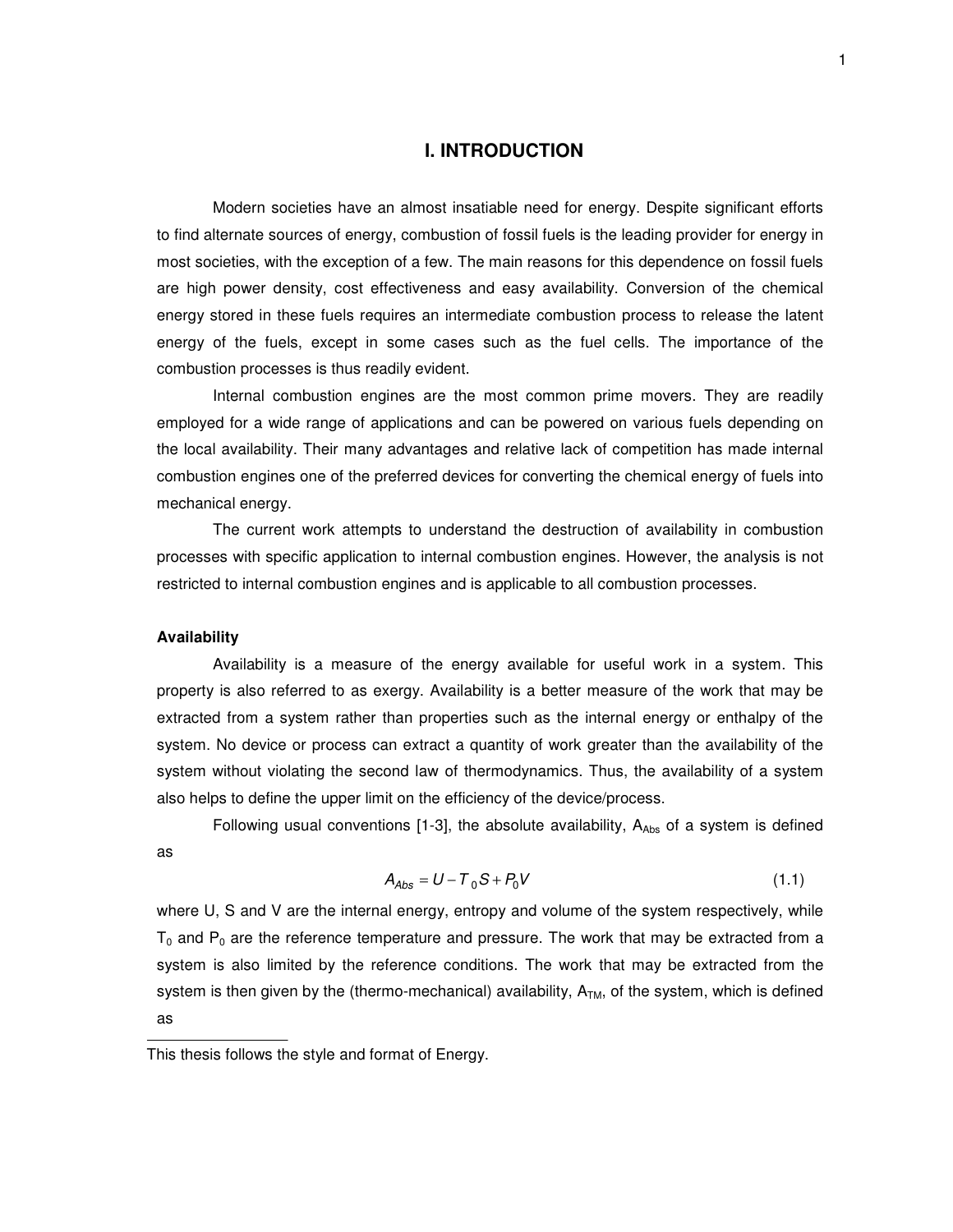$$
A_{TM} = (U - U^0) - T_0(S - S^0) + P_0(V - V^0)
$$
\n(1.2)

where  $\mathsf{U}^0$ ,  $\mathsf{S}^0$  and  $\mathsf{V}^0$  are the internal energy, entropy and volume of the restricted dead state respectively.

The restricted dead state is achieved by allowing the system to come to thermomechanical equilibrium with the environment, typically the atmosphere. The restricted dead state has the same pressure and temperature as the environment, however, the composition of the restricted dead state is the same as that of the original system and is not necessarily the same as that of the environment. The current work uses this definition of the restricted dead state, in conformance with the standard literature [1-3], with a temperature of 298.15 K and pressure 101.325 kPa for the restricted dead state and the reference conditions.

This difference in composition between the restricted dead state and the environment can be exploited to further obtain work from the system. This work, obtained by allowing the restricted dead state to come to chemical equilibrium with the environment, is referred to as the chemical availability,  $A<sub>Ch</sub>$ , of the system.

$$
A_{Ch} = \sum_{k=1}^{n} N_k \left( \mu_k^0 - \mu_{k,0} \right)
$$
 (1.3)

where N<sub>k</sub> is the number of moles of the respective species (k) and  $\mu_{k,0}^{}$  and  $\mu_k^0$  are the chemical potentials of the respective species in the restricted dead state and the environment, respectively. The chemical potentials may further be expressed as:

$$
\mu_k = g_k(T_0, P_0) + \overline{H}T_0 \ln\left(\frac{p_k}{p_0}\right)
$$
\n(1.4)

where  $g_k$  is the Gibbs energy of the  $k^{\text{th}}$  species in the mixture,  $\bar{R}$  is the Universal gas constant and  $p_k$  is the partial pressure of the  $k^{\text{th}}$  species in the mixture. If the restricted dead state and the environment, both had the same constituent species, differing only in their respective compositions, the Gibbs energy term would cancel out, leaving a simpler expression for the chemical availability of the system

$$
A_{Diff} = \overline{R}T_0 \sum_{k=1}^{n} N_k \ln \left( \frac{p_k^0}{p_{k,0}} \right)
$$
 (1.5)

The difference in concentrations of the various species in the system and the atmosphere may be exploited by first separating the various components in the mixture (using devices such as semi-permeable membranes) and then allowing them to expand or compress to the atmospheric partial pressures, as the case may be. Work may be gained or lost during this process and this creates an additional potential for work. Since this term may be attributed to the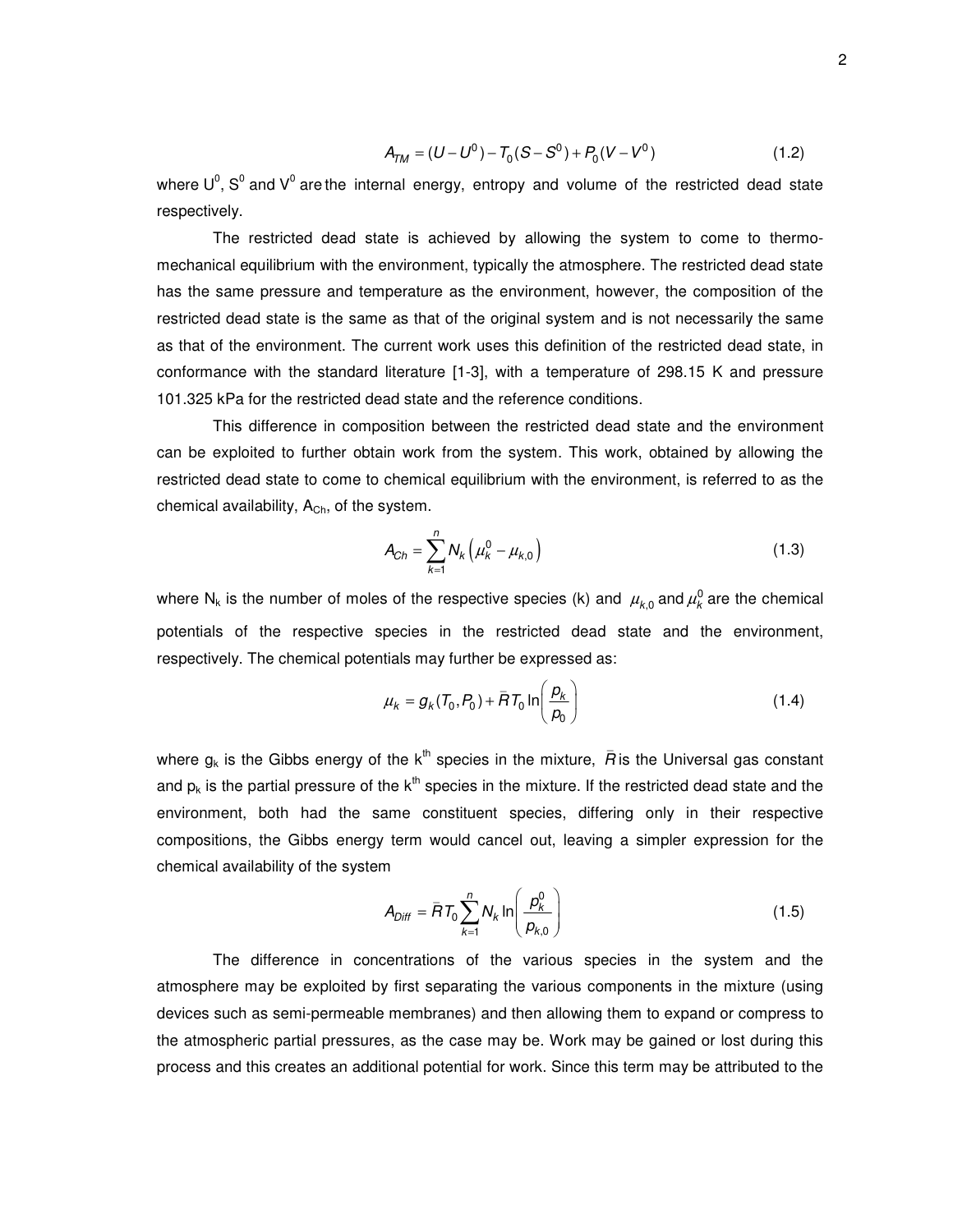work obtained by allowing the species in the system to diffuse to the atmospheric concentrations, it would be appropriate to refer to this as the "diffusion availability". It may be noted that diffusion availability of a system can be positive or negative, depending on the concentrations of the various species in the system.

The diffusion availability of a system is largely ignored since its contribution is often small relative to the thermo-mechanical availability  $A<sub>TM</sub>$  of the system. Also, it is not easy to extract the diffusion availability component of the availability since it would require the use of semi-permeable membranes to extract the various species in the mixture before allowing them to diffuse to atmospheric concentrations.

It is also evident from the expression for the diffusion availability of a system that it depends on the composition of the environment. The assumed composition of the atmosphere therefore, makes a difference on the diffusion availability of the system. The current work uses a standard wet atmospheric composition (See Appendix II) unless otherwise stated.

The availability of a system,  $\mathsf{A}_{\mathsf{Total}}$ , incorporating the various components would then be

$$
A_{Total} = (U - U_0) - T_0 (S - S_0) + P_0 (V - V_0) + \sum_{k=1}^{n} N_k (\mu_k^0 - \mu_{k,0})
$$
 (1.6)

The above expression for availability is valid for closed systems. For open systems, the flow availability,  $A_{\text{Total,f}}$  needs to be considered. This is defined as

$$
A_{Total,f} = (H - H^{0}) - T_{0}(S - S^{0}) + \sum_{k=1}^{n} N_{k} (\mu_{k}^{0} - \mu_{k,0})
$$
\n(1.7)

where H and H $^{\rm 0}$  are enthalpies of the system and the restricted dead state respectively.

In general, then, the availability of a system,  $A_{Total}$ , may be expressed as a sum of the thermo-mechanical availability and chemical availability.

$$
A_{Total} = A_{TM} + A_{Ch} \tag{1.8}
$$

The chemical availability term may further be split into constituents, the reactive availability and diffusive availability as:

$$
A_{Total} = A_{TM} + A_{Reactive} + A_{Diff}
$$
 (1.9)

#### **Objective**

The objective of this work was to gain a better understanding of the fundamentals of combustion processes by studying the availability destruction during various combustion processes –

- Constant pressure (Isobaric)
- Constant volume (Isochoric)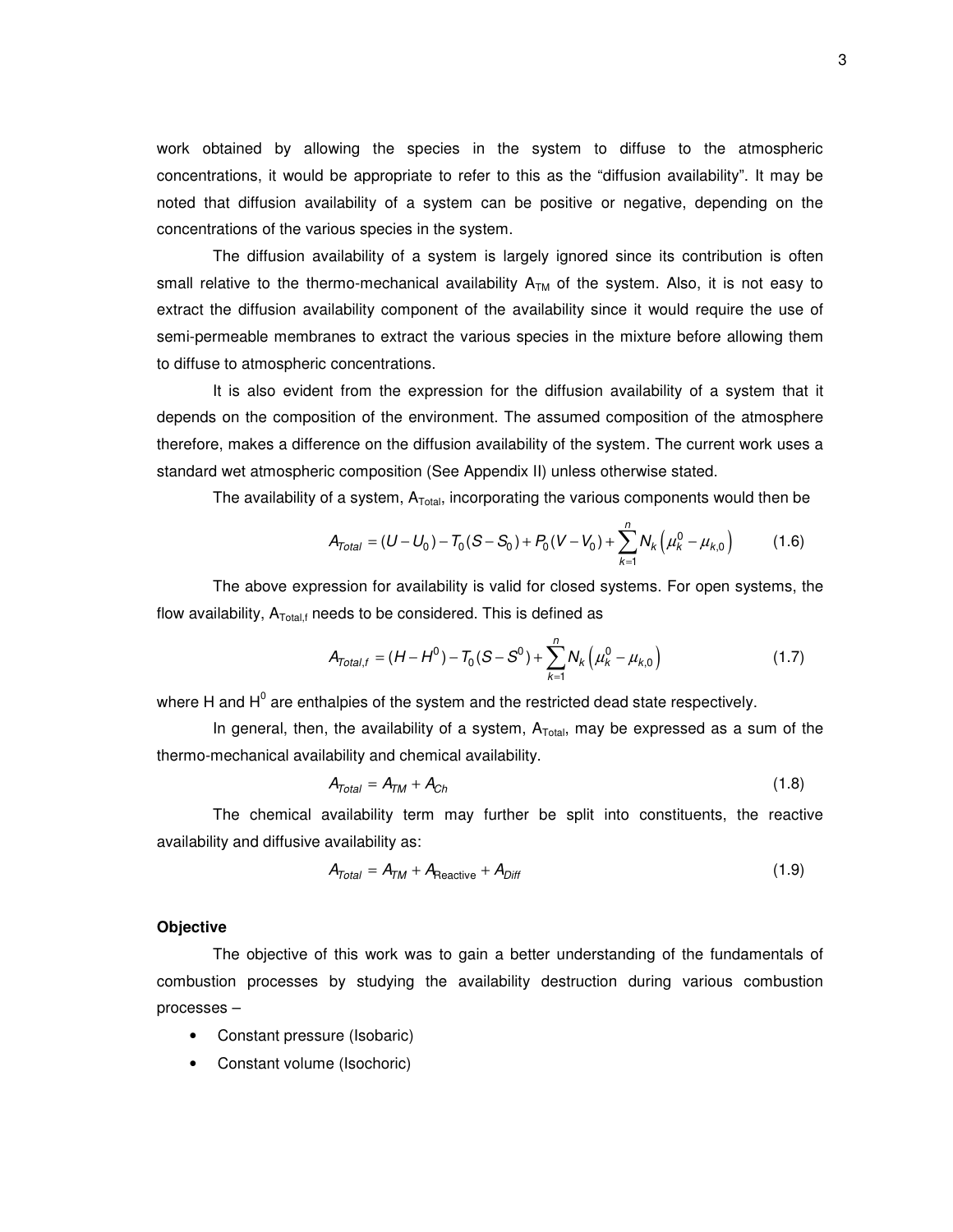#### • Constant temperature (Isothermal)

A parametric study of the combustion process was conducted for a range of fuels. The various properties of the system such as the enthalpy, internal energy and entropy were determined and used to calculate the availability of the system. The diffusion availability component was included in the analyses conducted, to quantify the contribution of this component to the overall availability of the system.

The analyses conducted considered equilibrium products of combustion and also examined the effect of dissociation of the reactant mixture on the availability analysis.

In addition, a compilation of the National Aeronautics and Space Administration (NASA), Lewis polynomial coefficients as described by Zehe et al [4] was completed for some commonly encountered fuels. These coefficients are used in least square polynomial fits for obtaining the various thermodynamic properties. This has been discussed in more detail in a subsequent section of this work.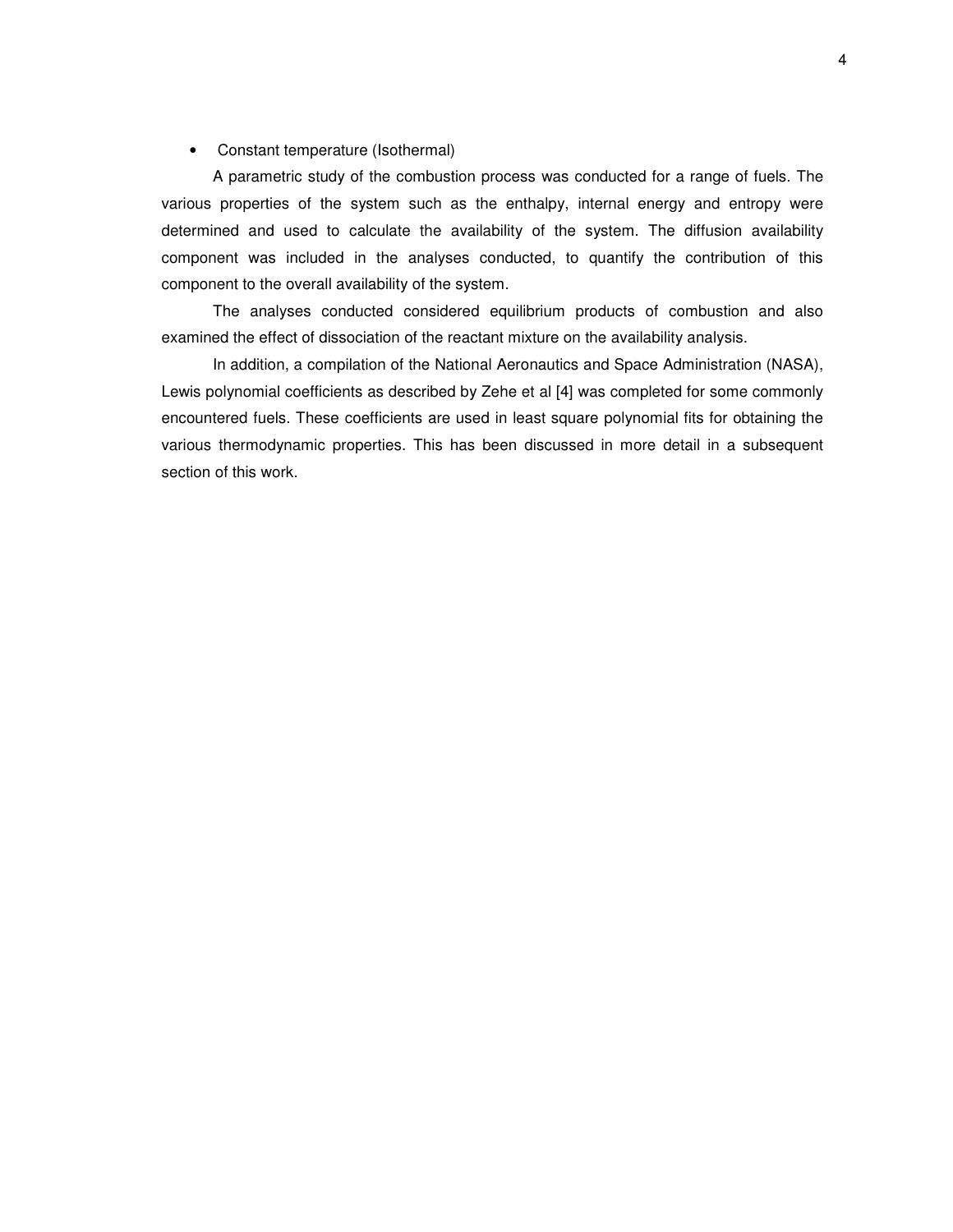#### **II. LITERATURE REVIEW**

#### **Review of previous work**

Second law analyses are particularly valuable tools in the design and analysis of thermal systems since they help in identifying sources of irreversibility in the system. The second law has been applied to analysis of internal combustion engines, turbines and power plants. As stated previously, the current work aims to understand availability losses during combustion regimes from the viewpoint of implementing these strategies for more efficient combustion in engines.

Significant work has been done with regard to applying the second law to engine simulations in the past. Past work has been done on both, spark ignition and compression ignition engines. A discussion of these analyses applying the second law to study internal combustion engines was conducted by Caton [5]. The review conducted by Caton [5] provides an overview of availability analysis of engines. The past work completed on engines will not be reviewed in detail for this study. Most of the work conducted does not include the diffusive availability term from the chemical availability component and are restricted to a engine combustion processes.

One of the first works to include a rigorous treatment of the chemical availability component in availability analysis of the engines was conducted by Van Gerpen and Shapiro [6]. Van Gerpen and Shapiro outline the need for including the chemical availability component for availability analysis. They also conclude that the chemical availability contribution is significant and needs to be incorporated into the calculations to obtain an accurate estimate of the irreversibility of the processes. The work by Van Gerpen and Shapiro [6] showed that the chemical availability increases in significance with increasing temperature and pressure and for richer equivalence ratios. This is mainly due to the increased concentrations of species such as carbon monoxide and hydrogen which are not present in the atmosphere and have a significant chemical energy associated with them.

Dunbar and Lior [7] focus primarily on determining the processes contributing to the destruction of availability during constant pressure combustion in their study. They divided the overall combustion process into a number of hypothetical sub-processes and determined the contribution of these to the destruction of availability. While this approach is not a rigorous model of the combustion process, it provides a reasonable estimate of the relative contribution of the various sub-processes to the destruction of availability in the combustion process.

The work conducted by Dunbar and Lior [7] was restricted to constant pressure combustion for an adiabatic combustion chamber. The focus of the analysis was for electric power generation, but would be applicable for all constant pressure combustion systems. Two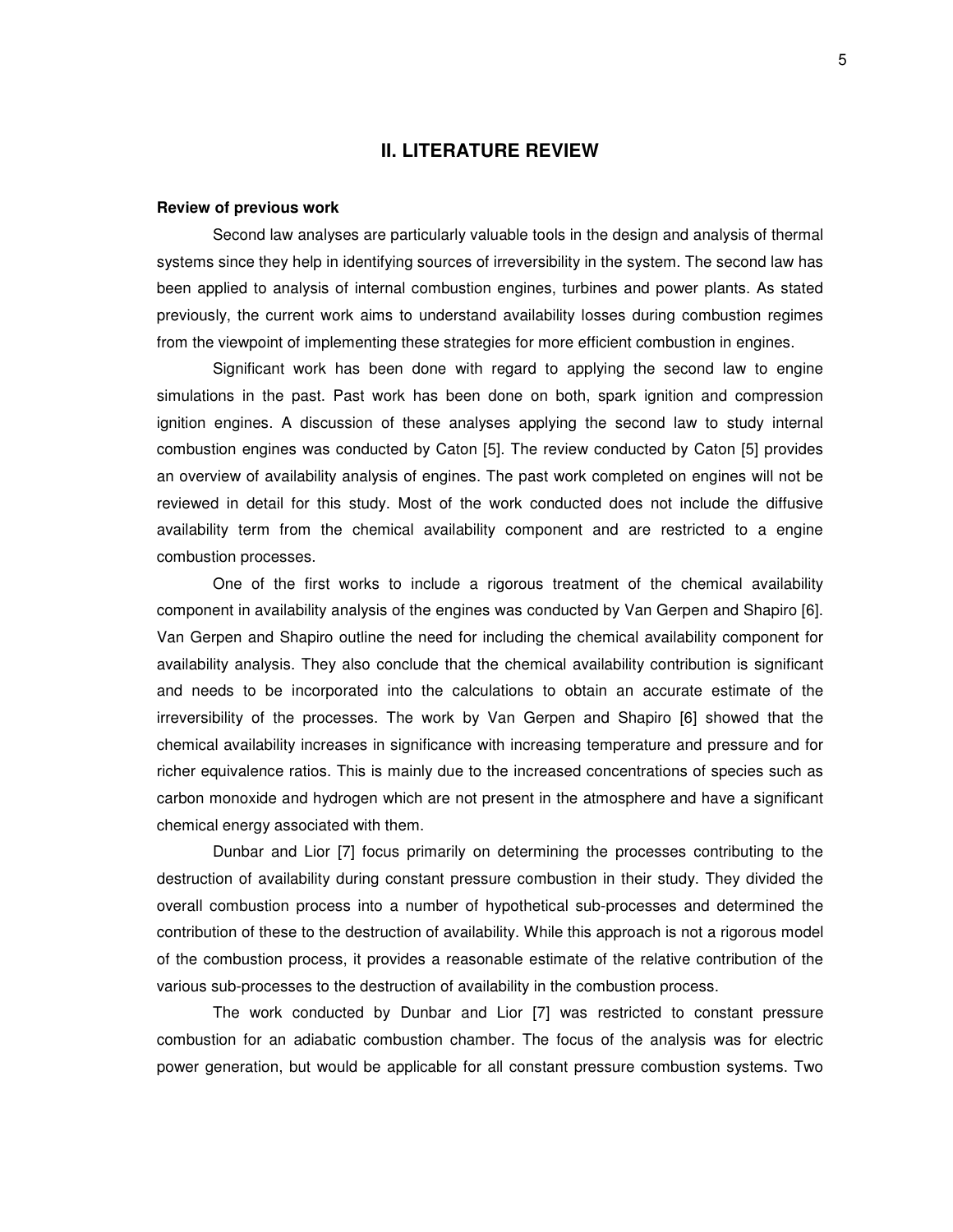fuels, hydrogen  $(H_2)$  and methane  $(CH_4)$  were considered in the study. The overall combustion process was divided into mixing, fuel oxidation and internal thermal energy transfer, and the irreversibility due to these processes was estimated. The study also noted that the destruction of availability was greatest at lower reactant temperatures and decreased as the reactant temperature was increased. The study also considered various hypothetical combustion chamber designs to study the effect of the combustion chamber on the combustion irreversibility.

Dunbar and Lior [7] concluded that the majority of the irreversibility in a typical combustion system is due to the internal thermal energy exchange. They also conclude that it would be possible to achieve reversible combustion by preheating and compressing/expanding the reactants to the equilibrium temperatures and pressures before allowing them to react. Such reversible combustion would not be feasible, mainly due to the material constraints, since current material technology is not sufficiently advanced to allow for such high temperatures to be achieved.

The problem of achieving reversible combustion is discussed in greater detail by Richter and Knoche [8]. The concept of using metal oxides to achieve the overall combustion through a series of intermediary reactions was evaluated. The work also compared the availability losses for constant pressure, constant volume and constant temperature combustion. This is useful in identifying which combustion regime is more efficient, at least in theory. Richter and Knoche [8] concluded that the exergy losses were greatest for a constant pressure adiabatic combustion and least for constant temperature isothermal combustion (for an initial reactant mixture condition of 300 K and 1 bar).

A detailed analysis of constant volume combustion was conducted by Caton [9]. The analysis considered the constant volume, adiabatic combustion of iso-octane  $(C_8H_{18})$ . The effect of frozen and equilibrium products of combustion was analyzed. In addition, the effect of various parameters such as temperature, pressure and equivalence ratio on the mixture availability was

documented. The percentage availability destroyed, r<sub>DAC</sub>, (defined as  $r_{DAC} = \frac{P_{DAC}}{A_R}$  x100  $r_{DAC} = \frac{A_{DAC}}{A_B}$  x100 , where

 $A_{\text{DAC}}$  is the availability destroyed and  $A_{\text{R}}$  is the reactant availability) was determined for constant volume combustion for a range of reactant temperatures, pressures and equivalence ratios.

Caton [9] found that the effect of initial pressure on the destruction of availability was modest compared to the effect of the initial reactant mixture temperature. He also noted that the percentage destruction of reactant availability was significantly reduced at higher reactant mixture temperatures. Caton [9] noted that the percentage of availability destroyed typically ranged from 5% to 25%, which is also in agreement with the values obtained from various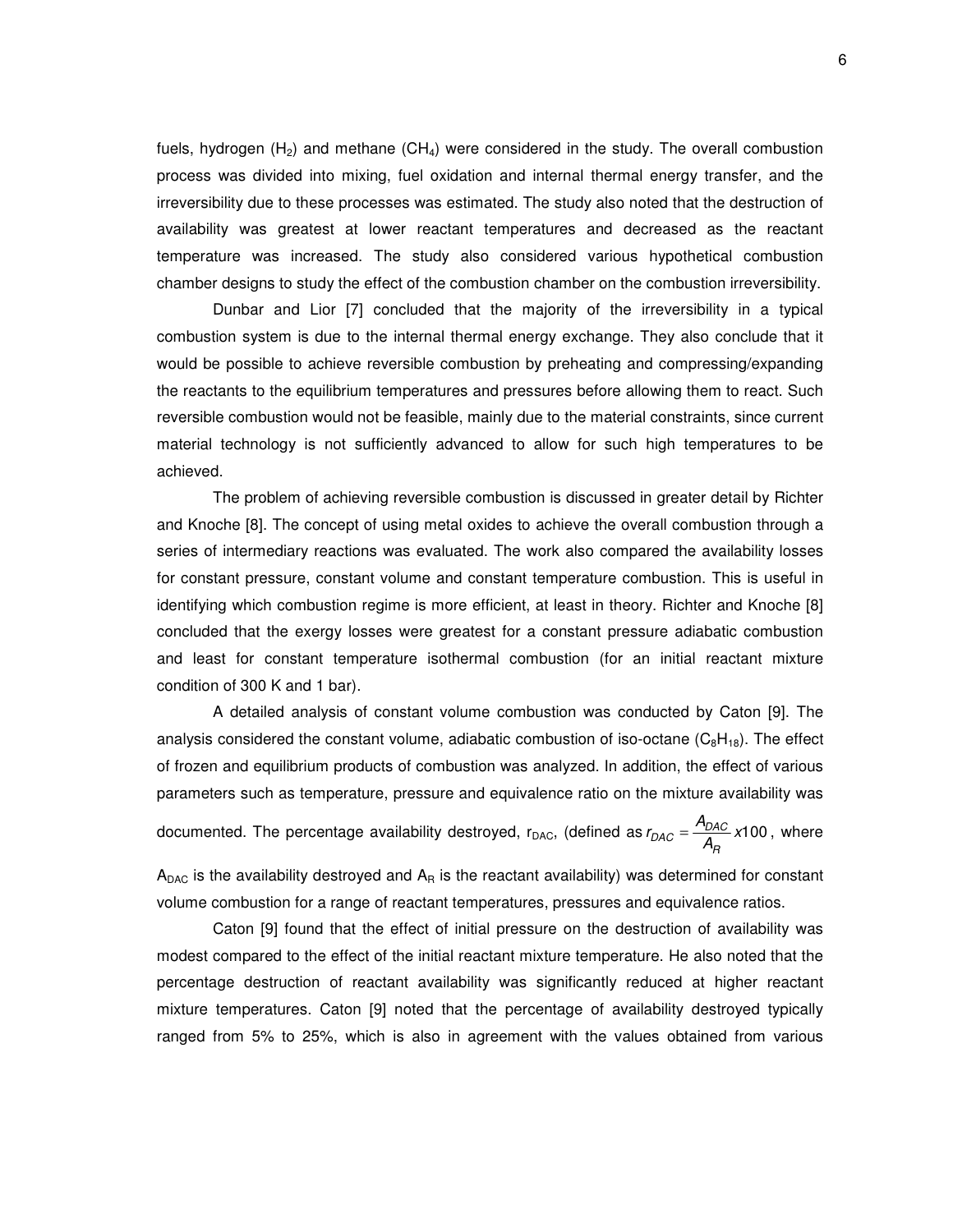engine analyses [5]. The value of 5% was obtained at higher reactant temperatures, in excess of 3000 K.

Lutz et al. [10] compared the thermodynamic efficiency of fuel cells and Carnot cycles and showed that both are limited by the second law of thermodynamics, and that the theoretical maximum efficiency of the Carnot cycle and the fuel cells are equivalent. Lutz et al. [10] also evaluated the Carnot efficiency at the combustion temperature,  $T_c$ , which is the temperature at which reversible combustion occurs. The work focuses mainly on the use of hydrogen with some discussion of methanol and methane.

Daw et al. [11] examine a conceptual isobaric combustion process with reduced combustion irreversibility. Their work primarily focused on the effect of preheating the reactants on reducing the irreversibility losses during the combustion processes. Daw et al. [11] also examined the influence of excess air (equivalence ratio) in the reactant mixture on the irreversibility during combustion. Daw et al. [11] conclude that by allowing the oxidation to occur more progressively and at elevated temperatures, the irreversibility due to the combustion process can be reduced, though not completely eliminated. A completely reversible combustion process can never be achieved since there is always some irreversibility associated with the mixing of the fuel and air streams.

#### **Summary**

Second law analysis of system provides important information about the systems/processes which is not obtainable from the first law analysis of a system. Second law analyses have been conducted on engines and power generation systems to identify and eliminate sources of irreversibility.

Combustion of fuels is a significant contributor to the irreversibility in these systems. It has been noted by many authors [7-11] that it would be possible, at least theoretically, to design combustion devices with significantly higher efficiencies. The major hindrance in the development of such devices is the lack of suitable materials to withstand the high temperatures encountered.

Past availability analysis work has been focused on a particular device or process. No attempt has been made to compare the different combustion processes to identify more efficient combustion strategies.

Also, some of the previous work does not include the chemical availability component in the analysis. Under some conditions, this term is indeed small and may be neglected, but as shown by Van Gerpen and Shapiro [6], this is not always the case and that the chemical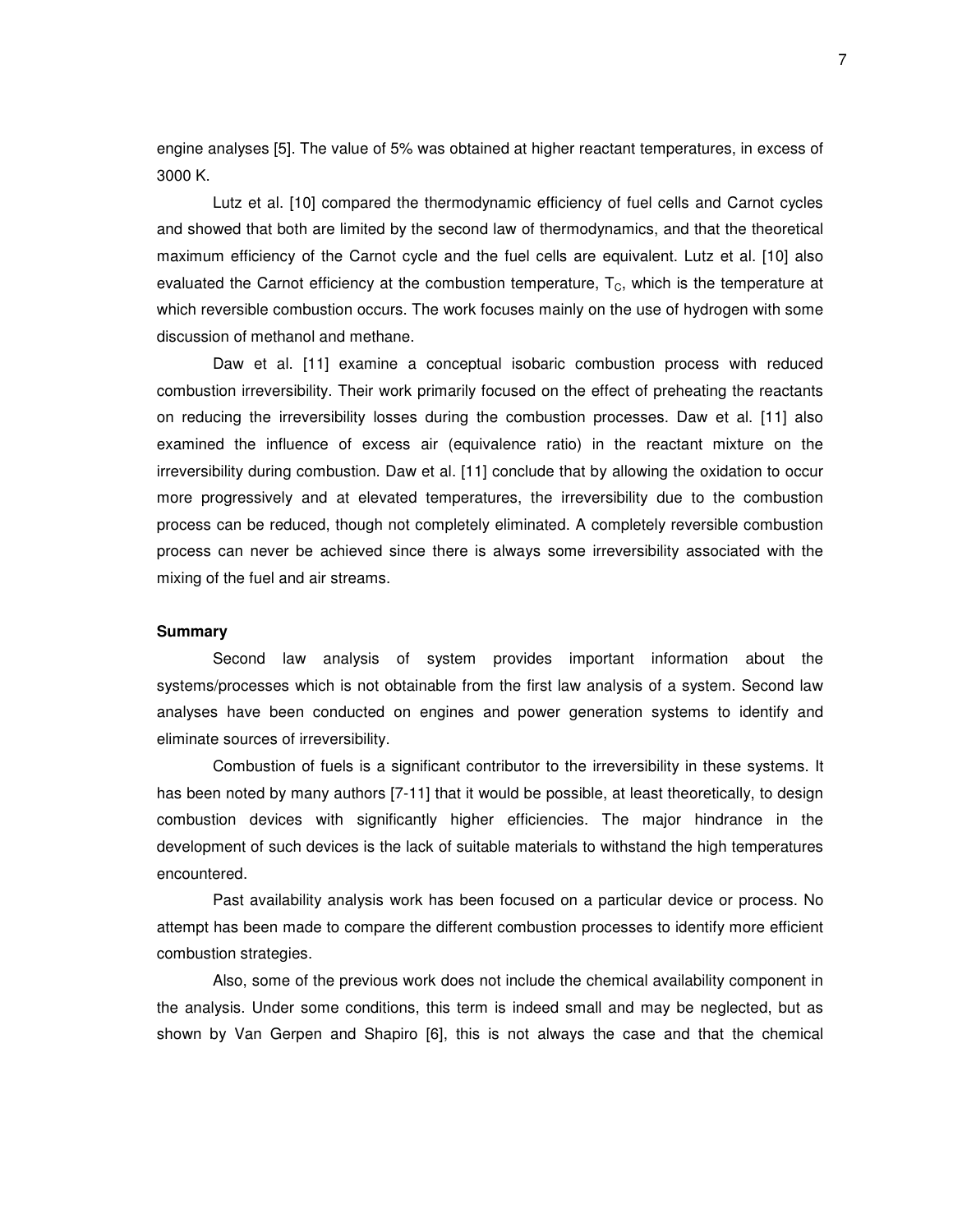availability term needs to be included for a more complete and accurate understanding of the availability changes during the combustion processes.

#### **Motivations**

From the literature review, it is evident that a comprehensive second law examination of combustion processes is lacking. Such a study would provide a more fundamental understanding of combustion processes and help in identifying strategies to reduce the destruction of availability during combustion processes.

Some work has been done towards applying the second law to combustion by Dunbar and Lior [7] (constant pressure combustion) and Daw et al. [11] (constant pressure combustion) and Caton [9] (constant volume). These studies however, were restricted to a particular combustion process and did not rigorously quantify the contribution of the various availability terms.

The current study hopes to apply the second law to the various combustion processes, while relaxing most of the approximations and simplifications made in the past. It is hoped that a comprehensive examination of the various parameters will provide a more fundamental and complete understanding of the combustion processes.

The current work also aims to incorporate various fuels into the study to allow for comparison of the combustion of different fuels. This would allow the various fuels to be compared to each other on the basis of their relative second law efficiencies.

It is hoped that the results of this work would finally lead to the design of more efficient combustion devices.

#### **Layout**

The following sections outline the process of modeling the various combustion processes, the output obtained from these models and the discussions and comparisons thereof.

Section III, General Analysis and Development of Code, deals with the derivations, general analysis and the procedure followed during the development of the combustion models for constant pressure, constant volume and constant temperature conditions. It also lists the assumptions and approximations invoked during the current study. This section also includes a brief discussion of the NASA Lewis polynomial coefficients [4] used for determination of the various thermodynamic properties.

Section IV, Results and Discussion, presents the results from the current work. The results are presented in three sub-sections – constant pressure, constant volume and constant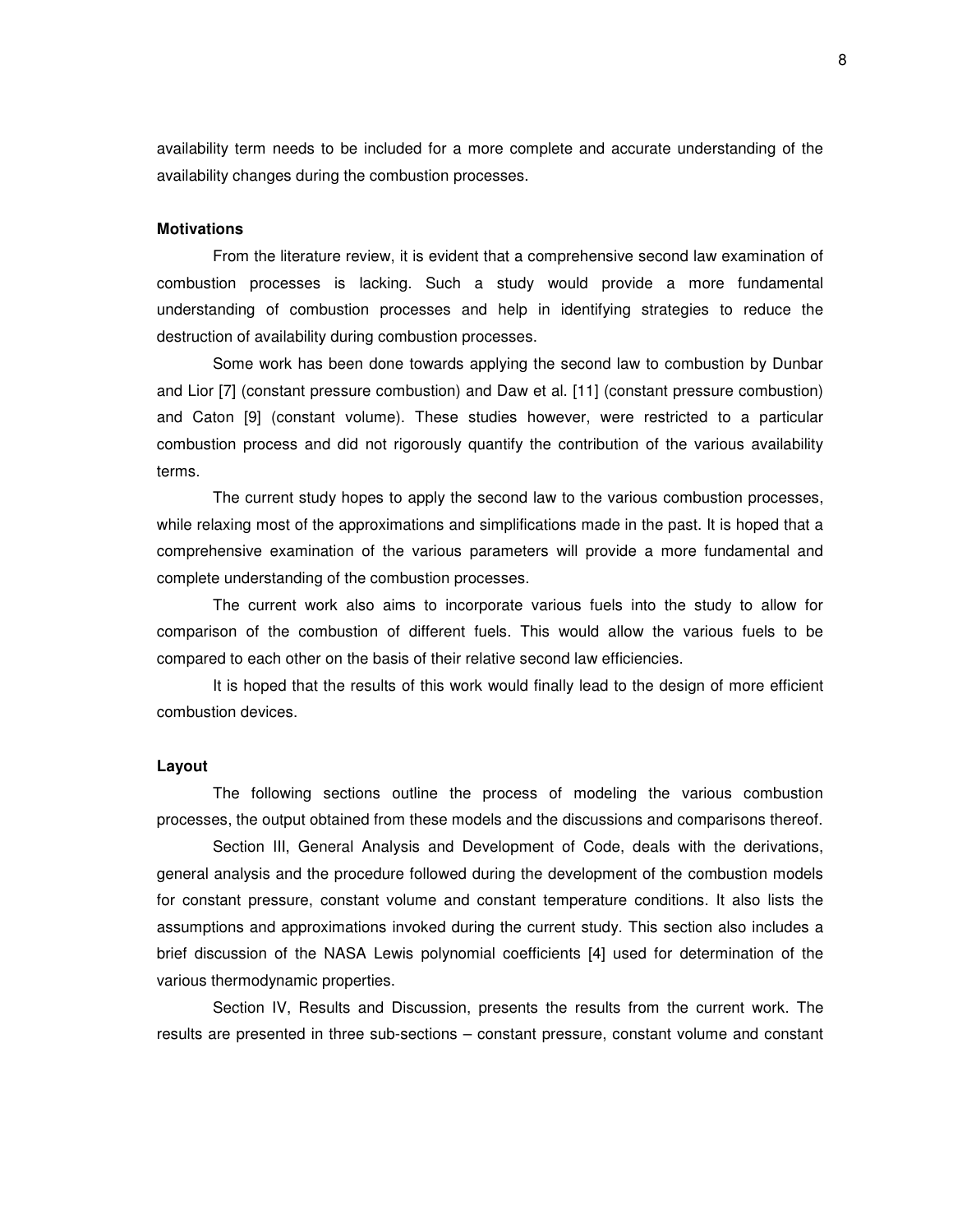temperature. For each of these combustion conditions, the effect of various parameters, namely, reactant temperature, reactant pressure, equivalence ratio and fuels is examined.

Section IV also contains the comparison and discussion of the current work with those from the past. The results from the current work are related to past work and the differences analyzed. Some level of validation is also achieved in this section by comparing the results from the current work with the relevant values present in the literature from past work. In addition, an attempt is made to demonstrate the practical applications of the results from the current study in achieving more efficient combustion.

Section V, Summary and Conclusion, provides a brief summary and conclusion of the results obtained.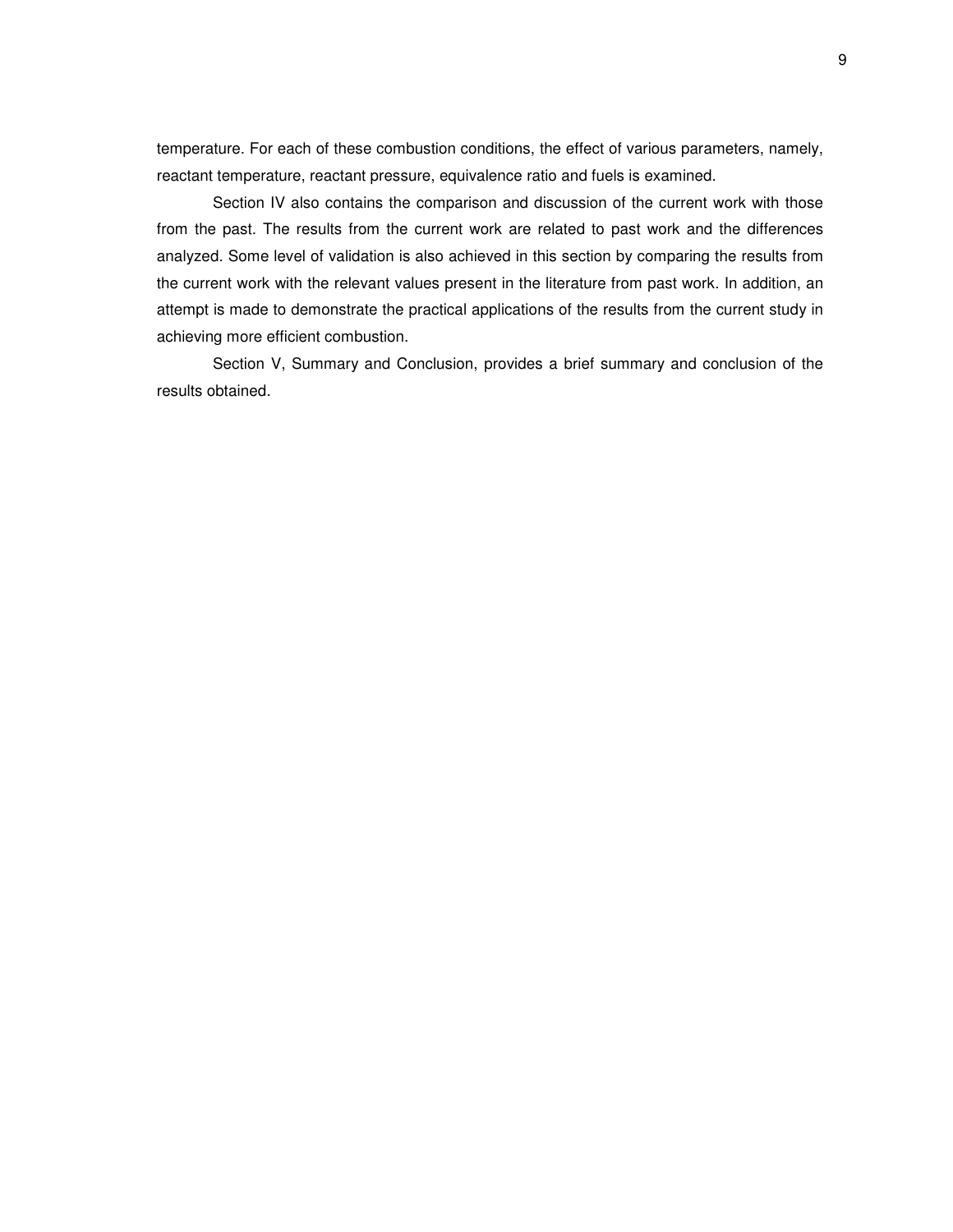#### **III. GENERAL ANALYSIS AND DEVELOPMENT OF CODE**

For determination of the availability of the system, the various thermodynamic properties of the reactant and product mixtures are required. This section discusses the process of developing the code for obtaining the availabilities and consequently, the fraction of reactant mixture availability destroyed during the various combustion modes.

#### **General information**

The various thermodynamic properties were determined from the NASA Lewis polynomial coefficients [4] developed as least square fits to data at the NASA Glenn Research Center. The latest "7+2" coefficient data was used for determination of the properties. These coefficients were also compiled for some of the common fuels (See Appendix II). The values of the coefficients for the various species may be substituted into the appropriate equations to obtain the required thermodynamic property. The compiled coefficients were also used to generate the thermodynamic properties for the fuels and compared with the properties obtained by using the coefficients listed by Heywood [12]. It was noted that there was some deviation between the properties obtained by using the two sets at higher temperatures. This is discussed in more detail in a subsequent section.

The relevant equations for determining the thermodynamic properties are as follows – Heat Capacity

$$
\frac{C_p^o}{\bar{R}} = a_1 T^{-2} + a_2 T^{-1} + a_3 + a_4 T + a_5 T^2 + a_6 T^3 + a_7 T^4
$$
\n(3.1)

**Enthalpy** 

$$
\frac{H_0(T)}{\bar{R}T} = -a_1 T^{-2} + a_2 T^{-1} \ln T + a_3 + a_4 \frac{T}{2} + a_5 \frac{T^2}{3} + a_6 \frac{T^3}{4} + a_7 \frac{T^4}{5} + \frac{b_1}{T}
$$
(3.2)

Entropy

$$
\frac{S_0(T)}{\bar{R}} = -a_1 \frac{T^{-2}}{2} - a_2 T^{-1} + a_3 \ln T + a_4 T + a_5 \frac{T^2}{2} + a_6 \frac{T^3}{3} + a_7 \frac{T^4}{4} + b_2
$$
(3.3)

The use and implementation of these coefficients is discussed in greater detail by Zehe et al. [4]. The updated coefficients are also available online at the NASA website [13].

For determination of the equilibrium product composition, the program interfaced with the program developed by Gordon and McBride [14] for calculation of Complex Equilibrium compositions and Applications (CEA). The program generated the appropriate input file for the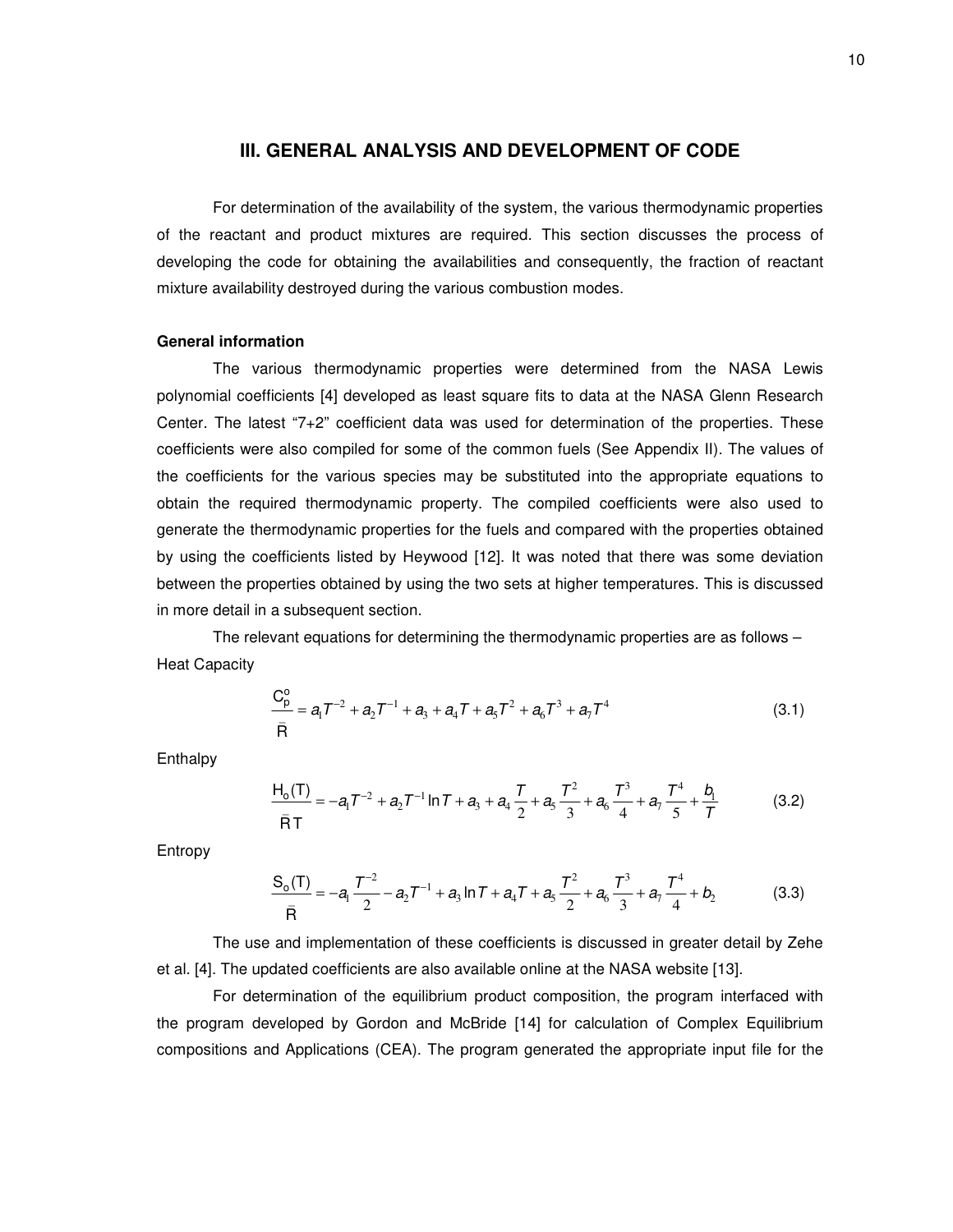CEA code and then read the appropriate values from the generated output file. The CEA code allows for various input conditions. The input conditions used in this study were  $-$ 

- Specified temperature and pressure (tp)
- Specified internal energy and density (uv)
- Specified enthalpy and pressure (hp)

During the calculations, the program requires the values for the change in Gibbs energy due to oxidation of various species ( $\Delta G^0$ ). The program uses the values from its database, unless the user overrides these values. The values in the database are from Moran and Shapiro [1], with the values for the rarer species having been calculated manually.

#### **Assumptions and approximations**

The following assumptions and approximations were made during the course of this work –

- 1. Adiabatic combustion chamber conditions were assumed during constant pressure and constant volume analyses.
- 2. It was assumed that the products of combustion had enough time to attain the equilibrium composition.
- 3. Ideal gas behavior was assumed throughout the analyses.
- 4. The distribution of the various species and the distribution of pressure and temperature in the combustion chamber was assumed to be uniform.

The carbon formed during dissociation of fuel mixture was assumed to be in vapor phase. At increasingly higher temperatures (past 4300 K), carbon does indeed exist as a gas. At lower temperatures, this assumption reduces the accuracy of the values obtained, though not significantly.

#### **Development of program**

After collecting the relevant input information from the user through the graphical user interface, the program begins the calculations for the various mixture properties. The program is designed to handle fuels of the form  $C_xH_yO_z$ . The total number of moles in the reactant mixture at the assigned pressure and temperature is calculated using the ideal gas equation

$$
PV = n\bar{R}T\tag{3.4}
$$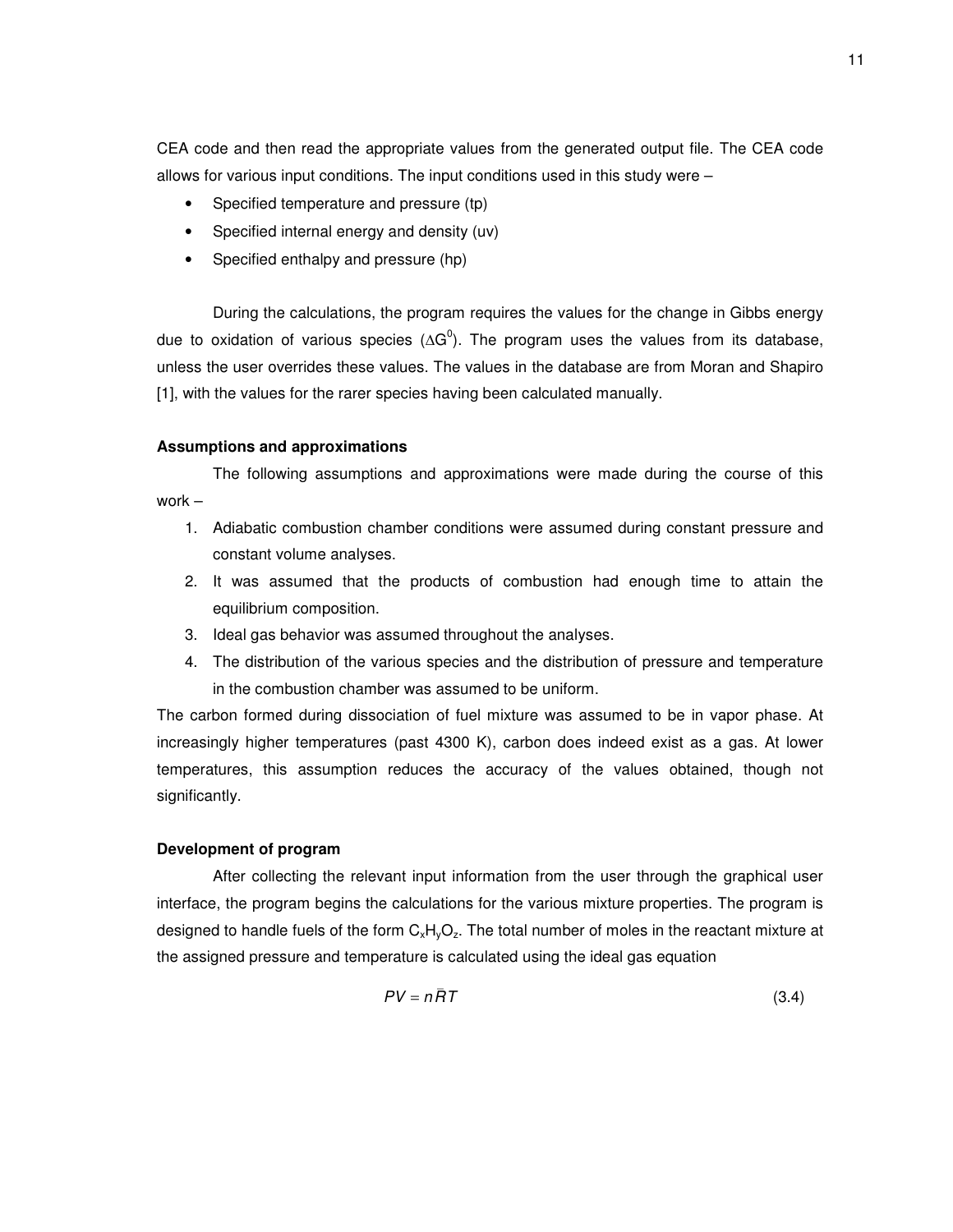where P is the system pressure, V the volume, T the temperature, n the number of moles and

*R* the Universal Gas constant. The general reaction representing the combustion process would then be given by

$$
a(C_xH_yO_z) + b(Air) \longrightarrow \text{Products} \tag{3.5}
$$

where a and b are the number of moles of the fuel and the air, respectively. Setting the number of moles of fuel as unity  $(a=1)$  and assuming stoichiometric composition of the reactant mixture, the value of b may be determined as follows

$$
b = \left(2ax + \frac{ay}{2} - az\right)x\left(\frac{1}{2t_{O_2}}\right)
$$
 (3.6)

where  $f_{O_2}$  is the mole fraction of oxygen in the atmosphere. The default mole fractions correspond to the standard air composition as described in Appendix I. However, the user may override these values to specify other non-standard values, if so desired.

The stoichiometric fuel air ratio was then calculated as

\_

$$
(F : A)_{Stoichiometric} = \left(\frac{a \cdot MW_{Fuel}}{b \cdot MW_{Air}}\right)
$$
 (3.7)

where  $MW_{Fuel}$  and  $MW_{Air}$  are the molecular weight of fuel and air respectively. The actual fuel air ratio,  $\phi$  may then be calculated as

$$
(F : A)_{Actual} = (F : A)_{Stoichiometric} x\phi
$$
 (3.8)

Once the actual fuel air ratio is determined, the total number of moles of fuel and air in the reactant mixture are easily determined. To determine the availability of the reactant mixture, the mixture enthalpy, internal energy and entropy are required. These are calculated as follows –

$$
H = \sum_{k=1}^{n} n_k h_k \tag{3.9}
$$

$$
U = \sum_{k=1}^{n} n_k u_k \tag{3.10}
$$

The entropy values need to be corrected to account for the partial pressures of the various species before being summed to obtain the mixture entropy. The appropriate expression for this is

$$
S = \sum_{k=1}^{n} n_k \left[ S_{0,k}(T) - \bar{R} \ln \left( \frac{p_k}{p_0} \right) \right]
$$
 (3.11)

where  $S_{0,k}$  is entropy of species k at the reactant temperature, T. This expression may also be related to the mole fraction of the respective species as follows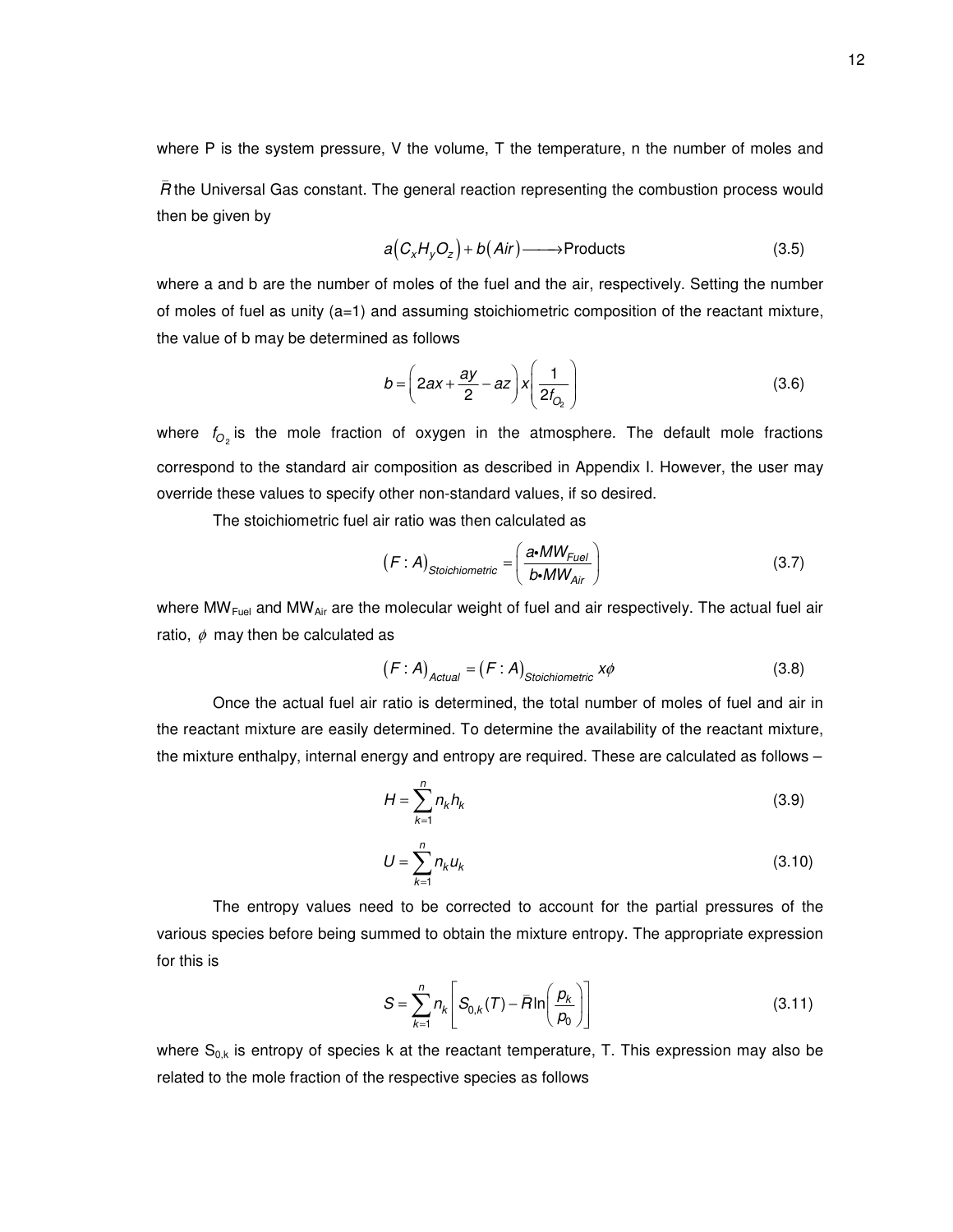$$
S = \sum_{k=1}^{n} n_k \left[ S_{0,k}(T) - \bar{R} \ln \left( \frac{y_k}{y_{Total}} \right) \right]
$$
 (3.12)

In some of the following cases, high reactant temperatures are considered. For these cases, dissociation of the reactants can occur. In case dissociation of the reactant mixture is considered, the number of species is increased to account for the dissociated species that may arise due to the dissociation of the fuel air mixture. The species (all gaseous) considered in the dissociation of the reactant mixture are –

- Hydrogen,  $H_2$
- Hydrogen atom, H
- Hydroxyl radical, OH
- Water,  $H<sub>2</sub>O$
- Oxygen,  $O<sub>2</sub>$
- Oxygen atom, O
- Argon, Ar
- Nitrogen, N<sub>2</sub>
- Nitrogen atom, N
- Carbon dioxide, CO<sub>2</sub>
- Carbon monoxide, CO
- Methane, CH<sub>4</sub>
- Acetylene,  $C_2H_2$
- Carbon, C
- Carbon 2,  $C_2$
- Carbon 3,  $C_3$
- CH

It was noted that the fuel air mixtures decompose largely into these species, with the mole fractions of other species of the order of  $10^{-4}$  or lesser. Once the thermodynamic properties of the system have been determined, the availability may be calculated as

$$
A_{\text{Abs}} = U - T_0 S + P_0 V \qquad \text{for a closed system} \qquad (3.13)
$$

$$
A_{\text{Abs},f} = H - T_0 S \qquad \qquad \text{for an open system} \qquad (3.14)
$$

To obtain the availability of the system, the availability of the restricted dead state needs to be determined. A similar procedure is employed to determine the thermodynamics properties, with the temperature and pressure equated to the ambient temperature and pressure.

$$
A0 = U0 - T0S0 + P0V0
$$
 for a closed system (3.15)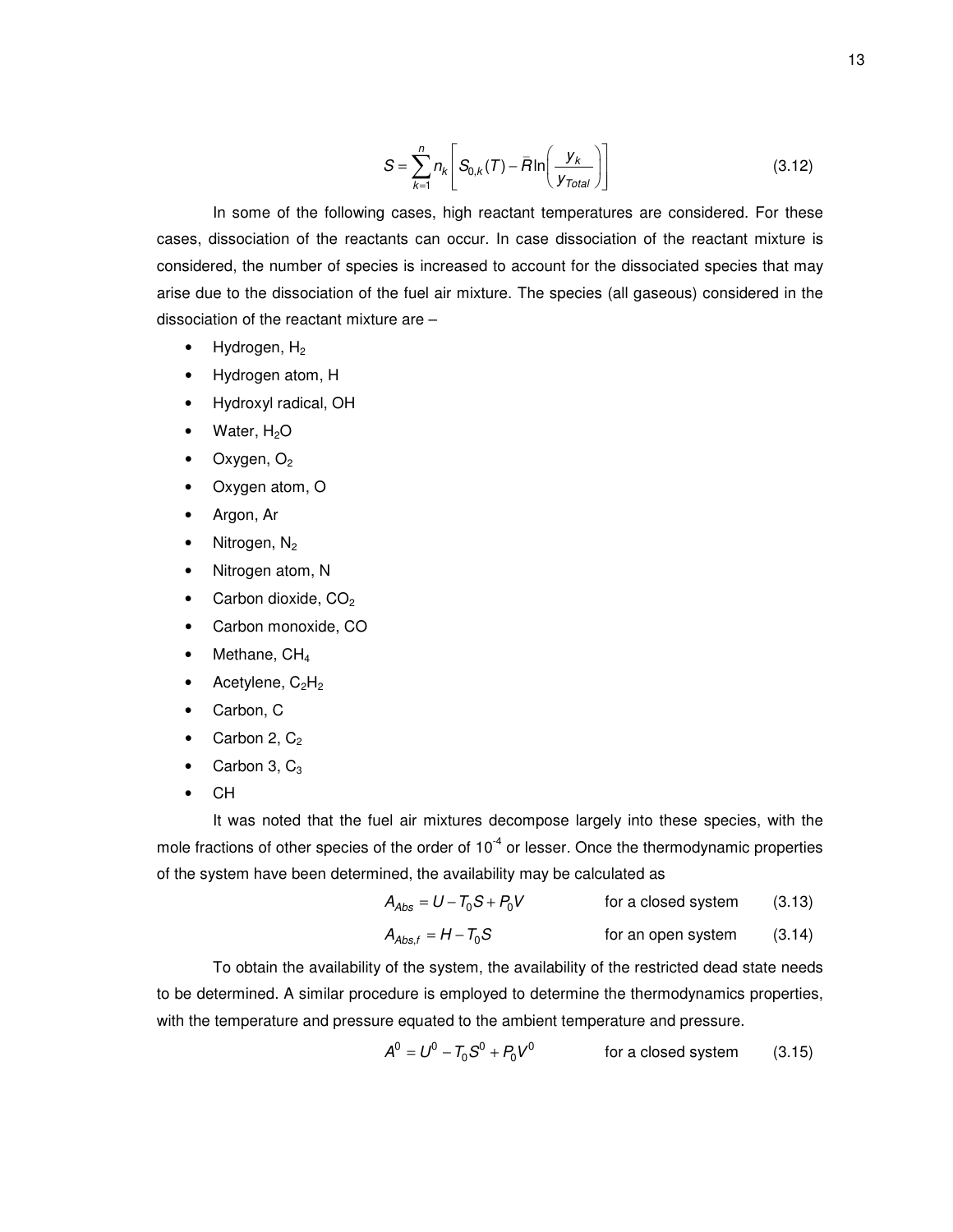$$
A_f^0 = H^0 - T_0 S^0
$$
 for an open system (3.16)

The fuel in the reactant mixture also contains chemical energy which needs to be accounted for during the analysis. The chemical energy associated with a fuel (or fuel like) species is simply the change in Gibbs energy as the species reacts to form the standard species present in the atmosphere. This chemical energy of the species is the reactive availability of the system.

$$
A_{\text{Reactive}} = \sum_{k=1}^{n} n_k \Delta G_k^0 \tag{3.17}
$$

where  $\Delta G^0$  is the change in Gibbs energy due to oxidation of the fuel (See Appendix III for a listing of the change in Gibbs energy values used). Note that A<sub>Reactive</sub> is the reactive availability and does not include the diffusion availability as discussed in previous sections.

The diffusion availability component is determined by first converting all the constituent species of the system into species present in the atmosphere through chemical reactions. The conversion of these species into standard atmospheric species involves corresponding changes in Gibbs free energy due to these reactions and these terms also contribute to the overall reactive availability of the system. The diffusion availability, which is essentially the work potential as the various species come to equilibrium with their respective atmospheric concentrations, is then determined using the relation

$$
A_{Diff} = \sum_{k=1}^{n} n_k \overline{R} T \ln \left( \frac{y_k}{y_{k,0}} \right)
$$
 (3.18)

It may be noted that combining the equations for  $A_{\text{Reactive}}$  and  $A_{\text{Diff}}$  would give the change in chemical potentials of the species. The total availability,  $\mathsf{A}_\mathsf{Total}$ , of the system is then the sum of the various availability components discussed above.

$$
A_{Total} = \left(A_{Abs} - A^0\right) + A_{Reactive} + A_{Diff}
$$
 (3.19)

This relation may also be expressed in terms of the thermodynamic properties as

$$
A_{\text{Total}} = (U - U^0) - T_0 (S - S^0) + P_0 (V - V^0) + \sum_{k=1}^n n_k \Delta G_k^0 + \sum_{k=1}^n n_k \overline{R} T \ln \left( \frac{y_k}{y_{k,0}} \right) \text{ for a closed system}
$$

$$
(3.20)
$$

$$
A_{\text{Total},f} = \left(H - H^0\right) - T_0 \left(S - S^0\right) + \sum_{k=1}^n n_k \Delta G_k^0 + \sum_{k=1}^n n_k \bar{H} \mathcal{T} \ln\left(\frac{y_k}{y_{k,0}}\right) \qquad \text{for an open system}
$$
\n(3.21)

The next stage is to determine the product composition from the equilibrium code. This is done by choosing the appropriate constraints on the system. For a constant volume, closed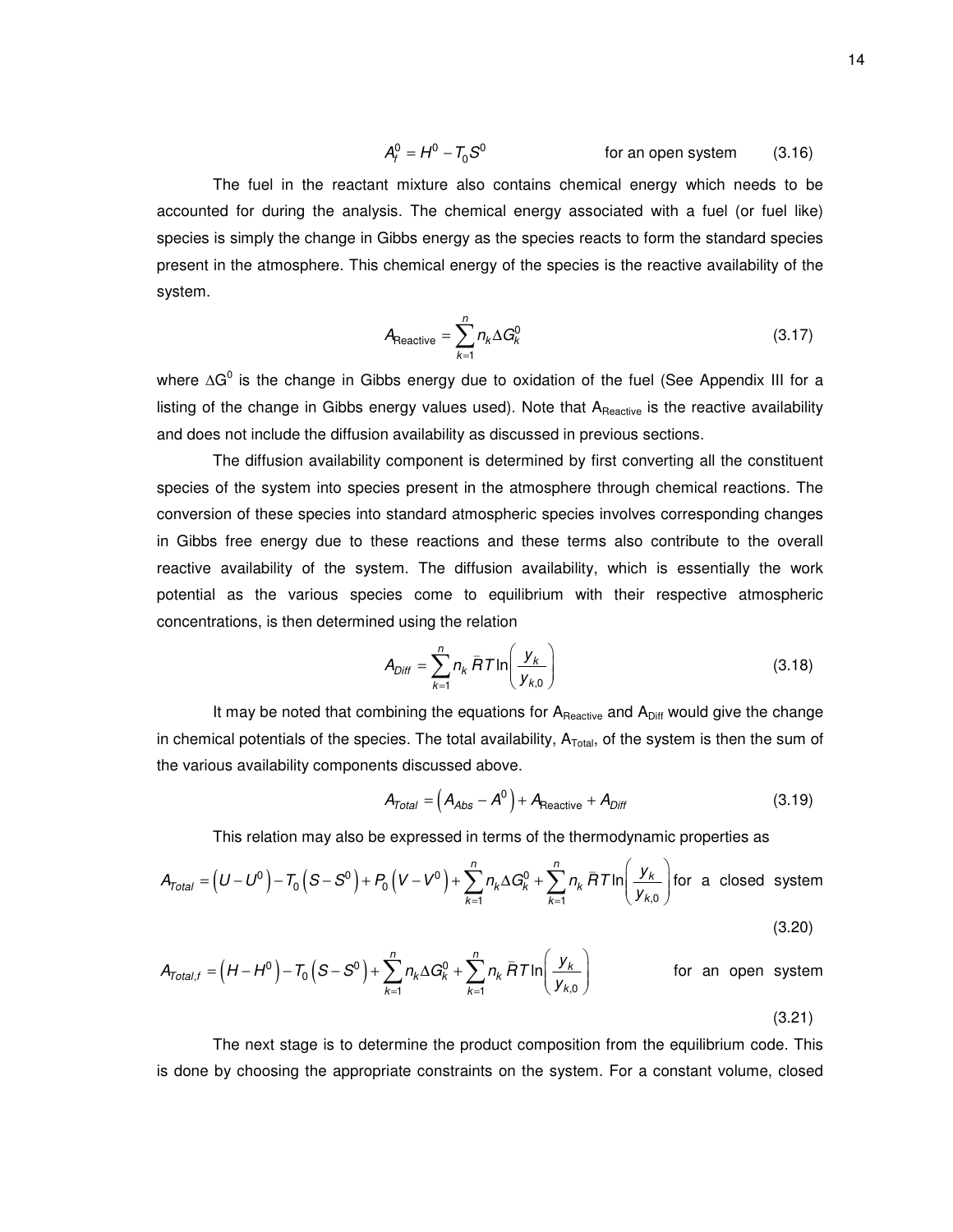system, the internal energy and density of the system are held fixed. For a constant pressure, open system, the enthalpy and pressure of the system are fixed. For constant temperature combustion, the temperature and the pressure or volume of the system are fixed. The product mixture composition, temperature and pressure are then obtained from the equilibrium code.

The current work allows either complete products of combustion or equilibrium products of combustion to be specified. Complete products of combustion consists of only the following species in the product mixture –

- Carbon dioxide,  $CO<sub>2</sub>$
- Water, H<sub>2</sub>O
- Nitrogen, N<sub>2</sub>
- Oxygen,  $O<sub>2</sub>$
- Argon, Ar

The equilibrium products of combustion consists of the following set of potential species in the product mixture –

- Carbon dioxide,  $CO<sub>2</sub>$
- Carbon monoxide, CO
- Water,  $H_2O$
- Hydroxyl radicals, OH
- Hydrogen,  $H_2$
- Hydrogen atom, H
- Oxygen,  $O<sub>2</sub>$
- Oxygen, O
- Nitrogen, N<sub>2</sub>
- Nitrogen, N
- Nitrogen oxide, NO
- Nitrogen oxide, NO<sub>2</sub>
- Argon, Ar

A similar procedure is then adopted to determine the product mixture availability,  $A_{P}$ . Once the reactant mixture availability and product mixture availability are known, an availability balance may be performed to determine the availability destroyed due to the combustion process.

$$
A_{Dest} = A_{Initial} - A_{Final} + A_T + A_W
$$
\n(3.22)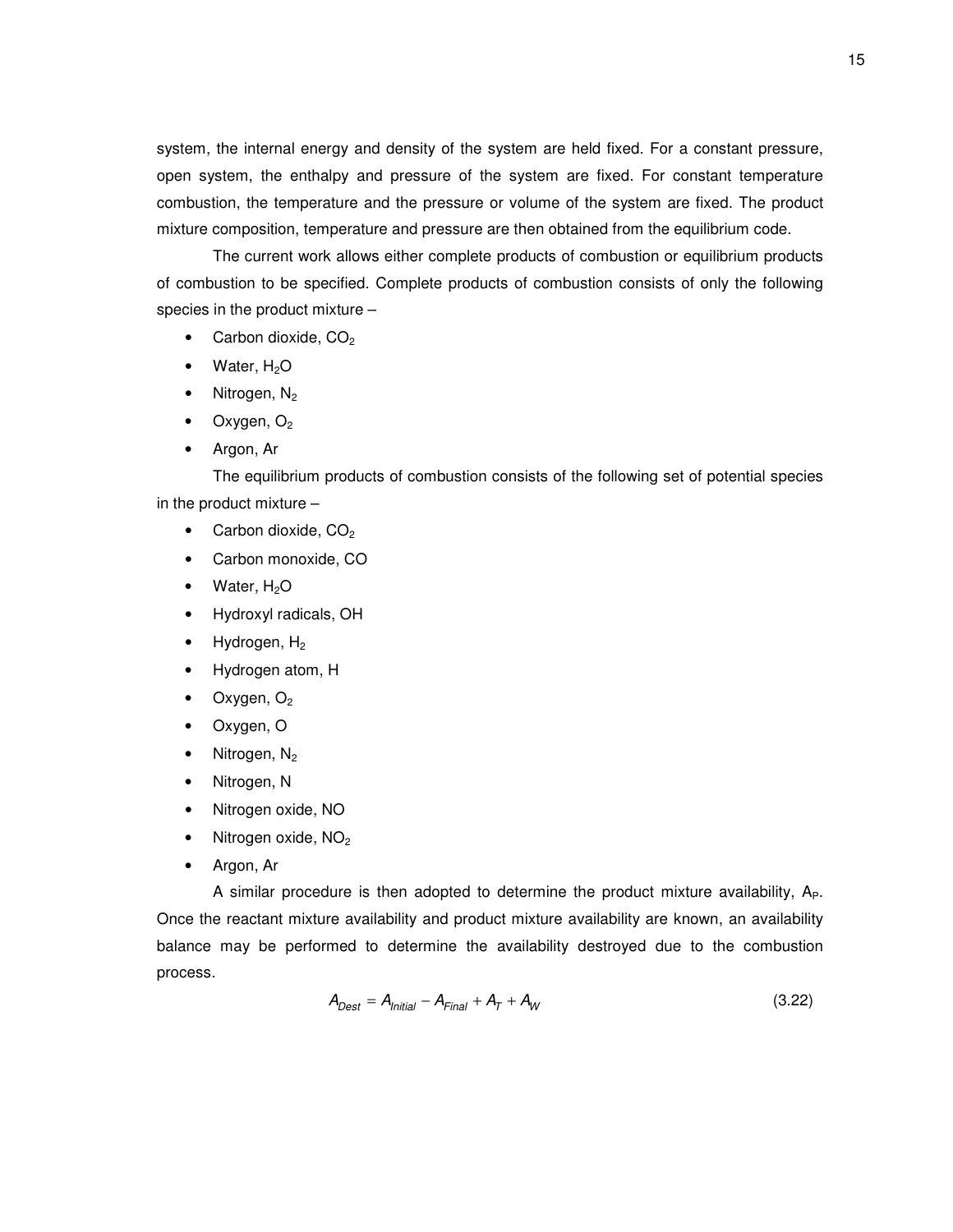where  ${\sf A_{\sf Dest}}$  is the availability destroyed due to combustion,  ${\sf A_{\sf initial}}$  is the initial availability of the system and A<sub>Final</sub> is the final availability of the system,  $A_T$  is the availability due to the heat transfer into or out of the system and  $A_W$  is the availability due to any work interaction.

Throughout the following analyses, no work is being done or extracted from the systems. The term,  $A_W$ , is therefore zero. For the constant pressure combustion and constant volume combustion analyses, adiabatic conditions are assumed and therefore,  $A_T = 0$ . For the constant temperature combustion,  $A_T$  is not zero and needs to be determined appropriately as outlined in the following section.  $A<sub>initial</sub>$  and  $A<sub>Final</sub>$  are to be determined appropriately using the relations outlined previously in this section.

It can also be shown that the availability destroyed during constant pressure and constant volume combustion is the same as  $T_0\Delta S$ . For constant temperature combustion, an additional term accounting for the heat transfer needs to be introduced. Therefore,

 $A_{Dest,TM} = A_{R,TM} - A_{P,TM} = T_0 \Delta S$  for constant pressure and constant volume combustion (3.23)

$$
A_{Dest,TM} = A_{R,TM} - A_{P,TM} - A_T = T_0 \Delta S - Q \left( 1 - \frac{T_0}{T} \right)
$$
 for constant temperature combustion (3.24)

This equality is used as an internal consistency check in the program. It may also be noted that this destruction of availability does not include the chemical availability terms (A<sub>Reactive</sub> and  $A<sub>Diff</sub>$ ). The irreversibility due to change in these availability terms is in addition to the availability destroyed due to the thermo-mechanical changes  $(A_{\text{Dest TM}})$ .

The percentage availability destroyed,  $r_{\text{DAC}}$ , is calculated as  $-$ 

$$
r_{DAC} = \left(\frac{A_R - A_P}{A_R}\right) \times 100\tag{3.25}
$$

The above expression is applicable to constant volume and constant pressure combustion regimes. For constant temperature combustion, the appropriate expression is

$$
r_{DAC} = \left(\frac{A_B - A_P - A_T}{A_B}\right) \times 100
$$
\n(3.26)

where  $A_T$  is the availability due to the heat transfer out of the system. The term  $A_T$  may be determined based on the Carnot cycle efficiency as follows

$$
A_T = (H_R - H_P) x \left( 1 - \frac{T_0}{T} \right)
$$
 for constant temperature, isobaric combustion (3.27)

$$
A_T = (U_R - U_P) x \left( 1 - \frac{T_0}{T} \right)
$$
 for constant temperature, isochoric combustion (3.28)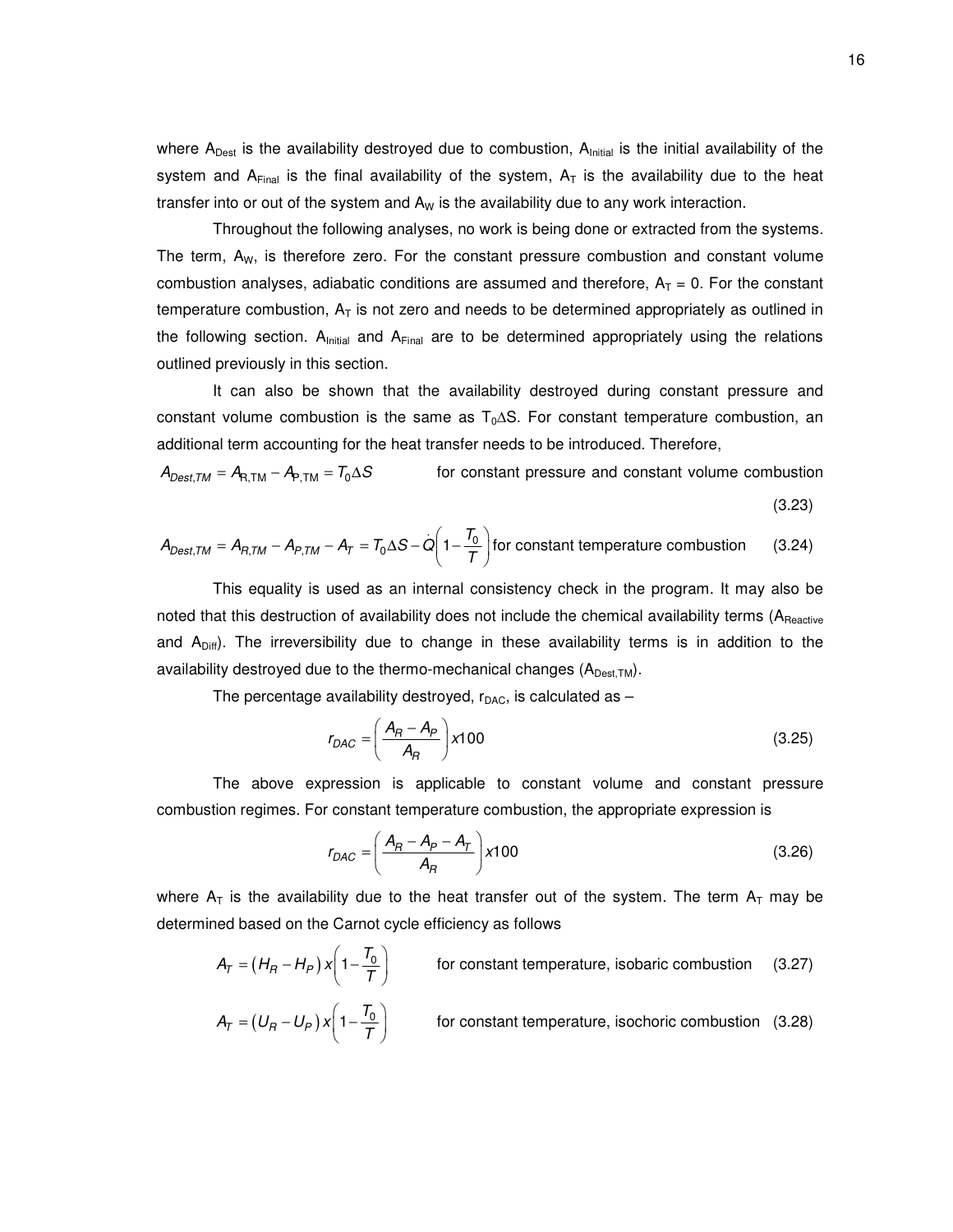The difference in reactant and product mixture enthalpies  $(H_R - H_P)$  is the heat transfer, . *Q* , across the system boundary to maintain constant system temperature during isobaric combustion. Similarly, the difference in reactant and product mixture internal energies  $(U_{\mathsf{R}} - \mathsf{U}_{\mathsf{P}})$  is the heat transfer,  $Q$ , across the system boundary to maintain constant system temperature during isochoric combustion. The term  $\left(1 - \frac{T_0}{T}\right)$ *T*  $\left(1-\frac{T_0}{T}\right)$ is due to the Carnot cycle efficiency which limits the useful work that might be extracted from the heat transfer across the system boundary.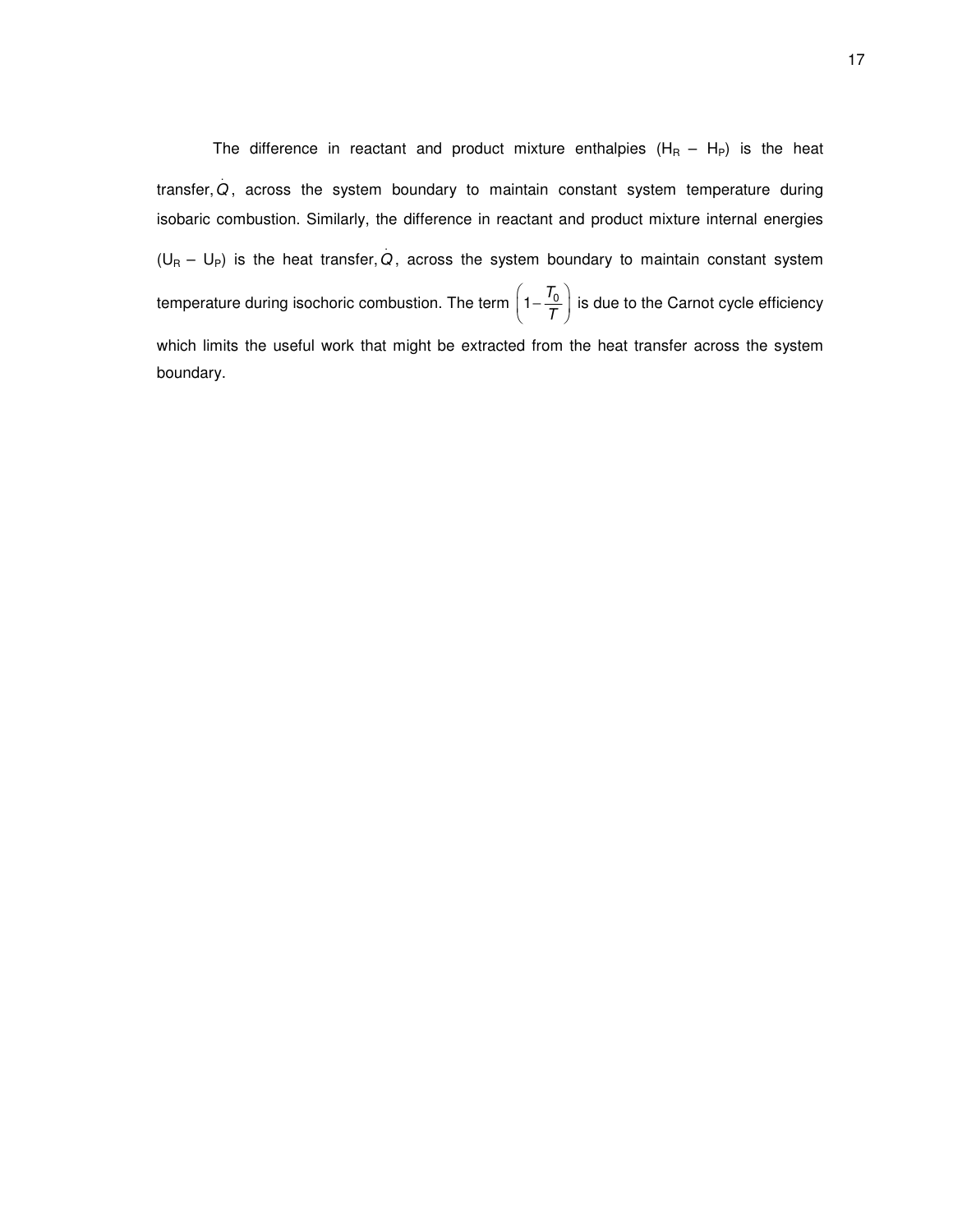#### **IV. RESULTS AND DISCUSSION**

This section presents the results from the study on the various combustion processes. The results are presented for constant pressure combustion, constant volume combustion and constant temperature combustion in that order.

The fuels considered in this analysis are –

- Hydrogen,  $H_2$
- Methane, CH<sub>4</sub>
- Propane,  $C_3H_8$
- Iso-octane,  $C_8H_{18}$
- Acetylene,  $C_2H_2$
- Benzene,  $C_6H_6$
- $\bullet$  Methanol,  $CH<sub>3</sub>OH$
- Ethanol,  $C_2H_5OH$

The results presented are for equilibrium products of combustion, unless otherwise stated. For consistent comparison of the results, combustion of iso-octane at 500 kPa, equivalence ratio of 1.0 was set as the base case. This set of initial conditions was chosen for its relevance to combustion in internal combustion engines. The temperature and pressure typically obtained in internal combustion engines at the end of the compression stroke are of the order of 500 K and 500 kPa, respectively [9]. These values therefore, allow for an examination of the destruction of availability during the subsequent combustion process in the engine.

The parameters studied in the various combustion regimes were pressure, temperature, equivalence ratio and fuel. These parameters were varied over wide ranges to capture all trends. In some cases, the parameter values may be unrealistic. For example, reactant temperatures greater than about 1000 K are highly unlikely in practical systems. At high reactant temperatures, the species may dissociate. The effect of reactant dissociation is considered in a subsequent section.

#### **Constant pressure combustion**

Constant pressure combustion occurs in open systems. To obtain the product mixture composition, the enthalpy and pressure were held constant and the mixture was allowed to attain the corresponding equilibrium composition.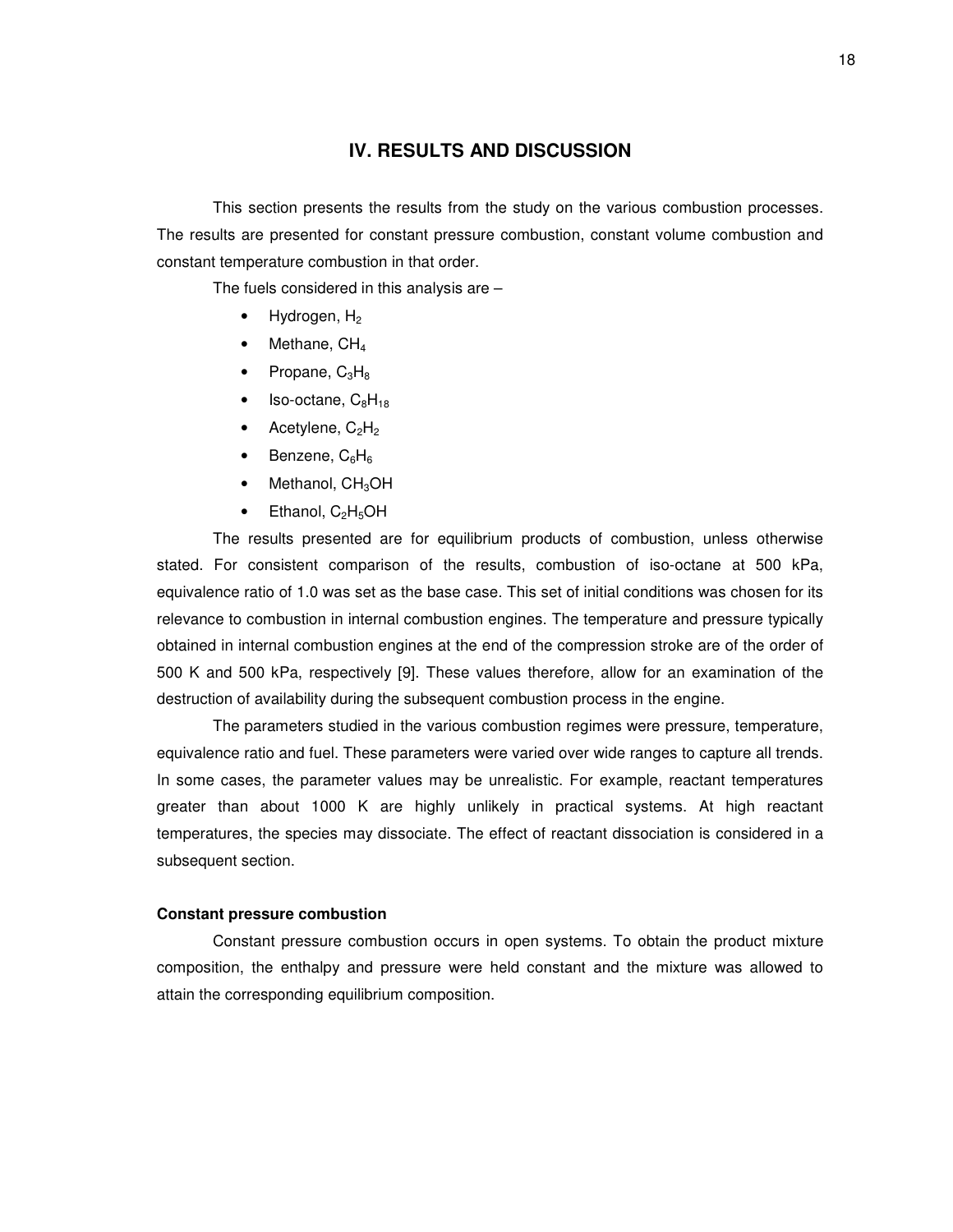#### Parameter #1: Reactant temperature

The effect of reactant mixture temperature on the availability curves and the percentage availability destroyed was studied by varying the temperature from 300 K to 6000 K.



Fig. 1. Reactant and product mixture availabilities as a function of temperature for reactant pressure of 500 kPa and  $\varphi$  = 1.0, constant pressure combustion.

Fig. 1 shows the variation of the reactant and product mixture availabilities. The reactant mixture availability increases monotonically with temperature. The product mixture availability increases much more sharply past 2500 K, corresponding to the formation of the equilibrium products of combustion. The increased availability of the incomplete products of combustion such as carbon monoxide and hydrogen cause the sharp rise in product mixture availability.

Fig. 2 shows the percentage destruction of availability for the constant pressure (500 kPa) combustion of iso-octane over the temperature range of 300 K to 6000 K. The percentage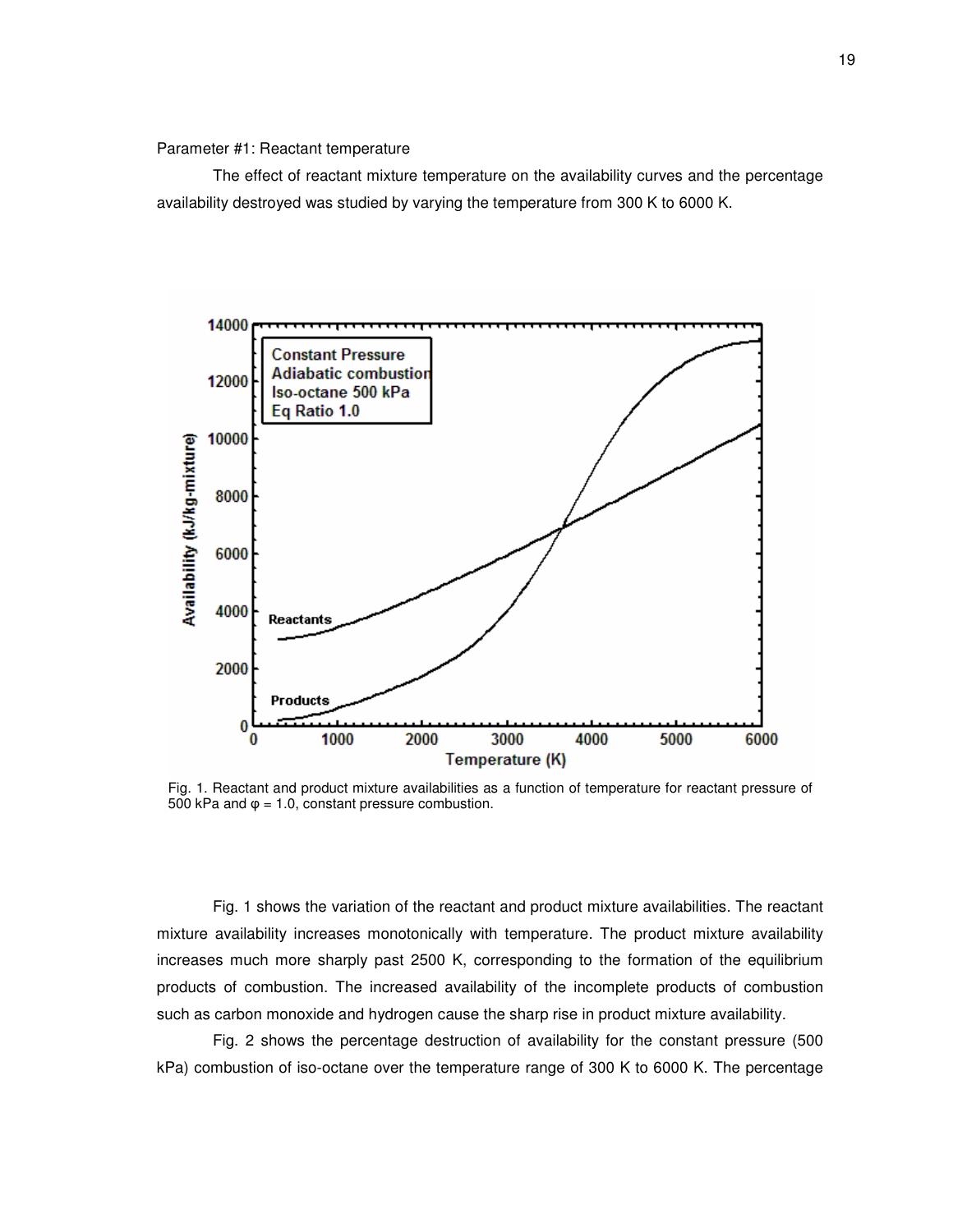availability destroyed decreases rapidly with increasing temperature from a value of about 29% at 300 K to about 4.5% at 6000 K. The plot shows that the irreversibility due to constant pressure combustion decreases with increase in reactant temperature, with smaller fractions of the original reactant mixture availability being destroyed at combustion corresponding to higher reactant temperatures.



Fig. 2. Percentage availability destroyed as a function of reactant temperature for constant pressure combustion of iso-octane, reactant pressure of 500 kPa.

#### Parameter #2: Reactant pressure

The effect of the reactant mixture pressure on the availability curves and the percentage availability destroyed was studied. Fig. 3 shows the variation in reactant mixture availability for a range of pressures – 50 kPa, 100 kPa, 500 kPa, 1000 kPa and 5000 kPa. The reactant mixture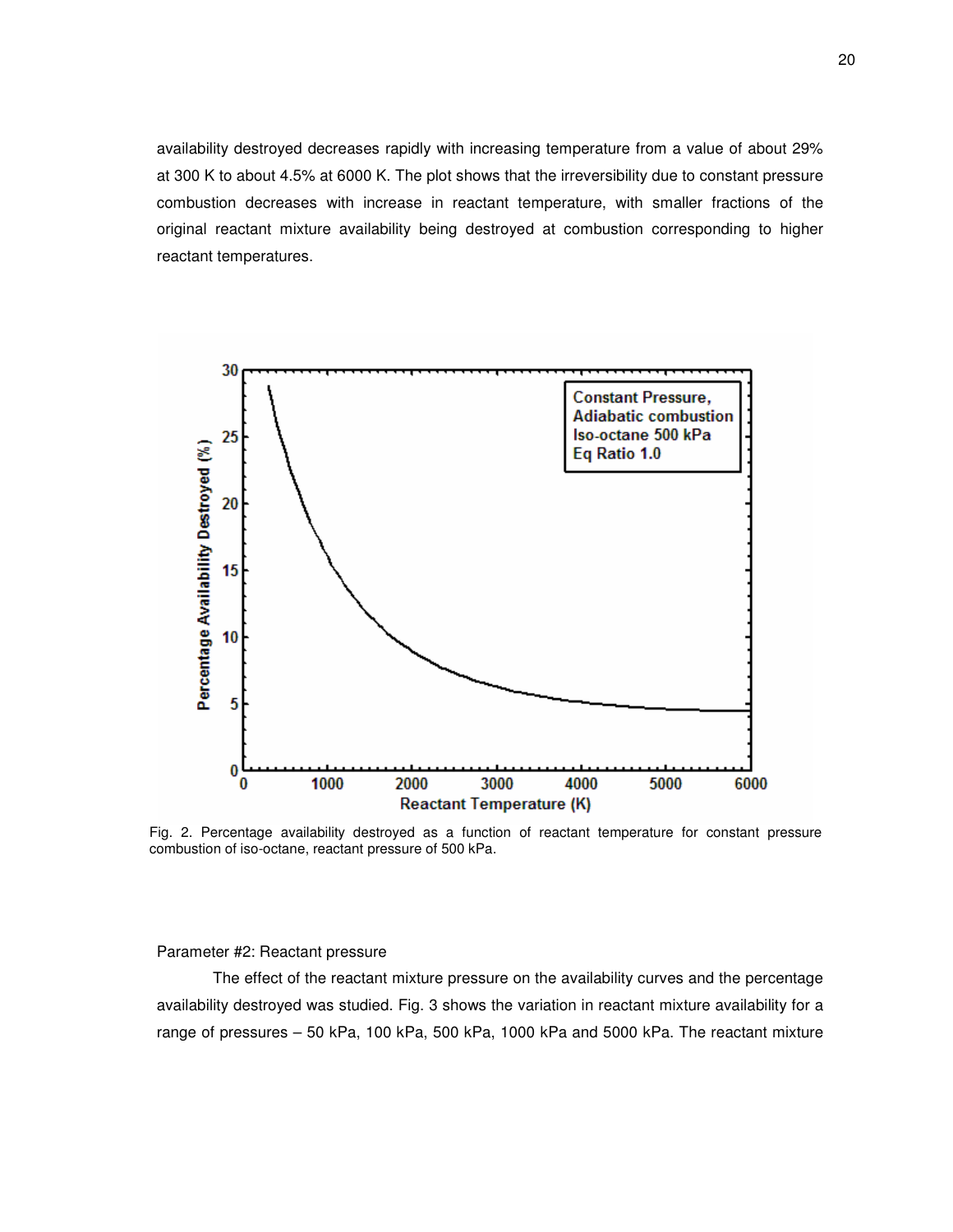availability was found to increase with increasing pressure. The effect of the increased pressure on the reactant mixture availability, however, was relatively modest.



Fig. 3. Reactant mixture availability as a function of temperature for a range of pressures, constant pressure conditions.

Fig. 4 shows the variation of the product mixture availability for the same set of reactant mixture pressures. The trend of the product mixture availability is not the same as that for the reactant mixture availability. At lower product temperatures (lesser than 2500 K), the product mixture availability is higher for higher pressures. With increasing temperatures, however, higher pressures suppress the formation of the incomplete products of combustion, leading to lower product mixture availability. For very high product mixture temperatures (greater than 4000 K), the product mixture availability begins to decrease due to a rapid increase in the restricted dead state availability. This is due to the changed composition of the restricted dead state due to the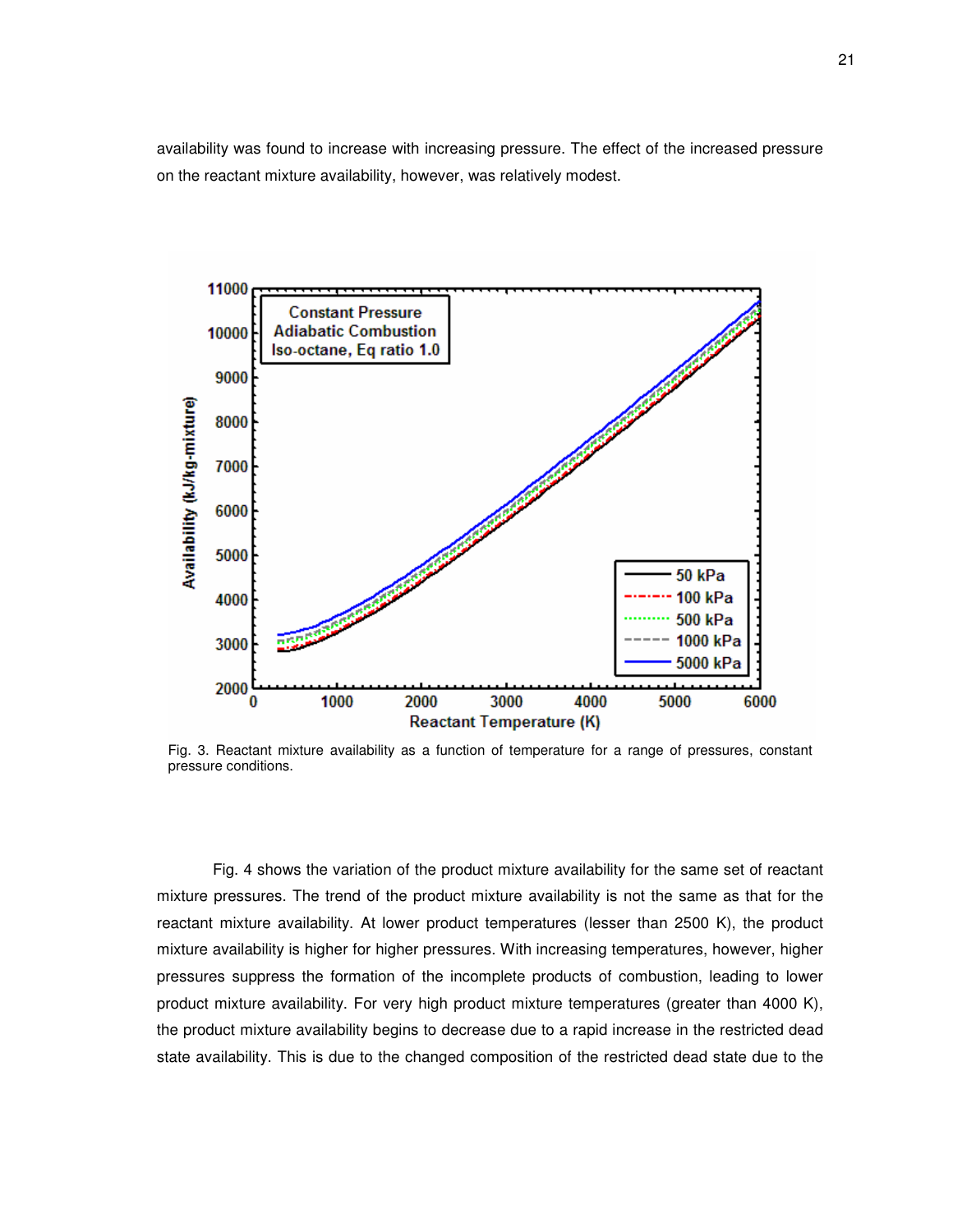decomposition of the nitrogen molecules present in the mixture into nitrogen atoms. Higher pressures suppress the dissociation of the nitrogen molecules and therefore, decrease in value at higher temperatures as compared to product mixtures at lower pressures.



Fig. 4. Product mixture availability as a function of temperature for a range of pressures, constant pressure conditions.

Fig. 5 shows the percentage availability destroyed during constant pressure combustion for the same set of initial reactant pressures. The percentage availability destroyed values range from 26.5% to 31% at 300 K for the set of pressures considered and from 4% to 5% for the same set at 6000 K. The plot shows that a greater percentage of the availability is destroyed for lower reactant pressures, compared to higher reactant pressures. This trend persists over the entire temperature range and is due to the fact that higher pressures lead to higher product mixture temperatures, allowing for lesser destruction of availability due to the combustion process.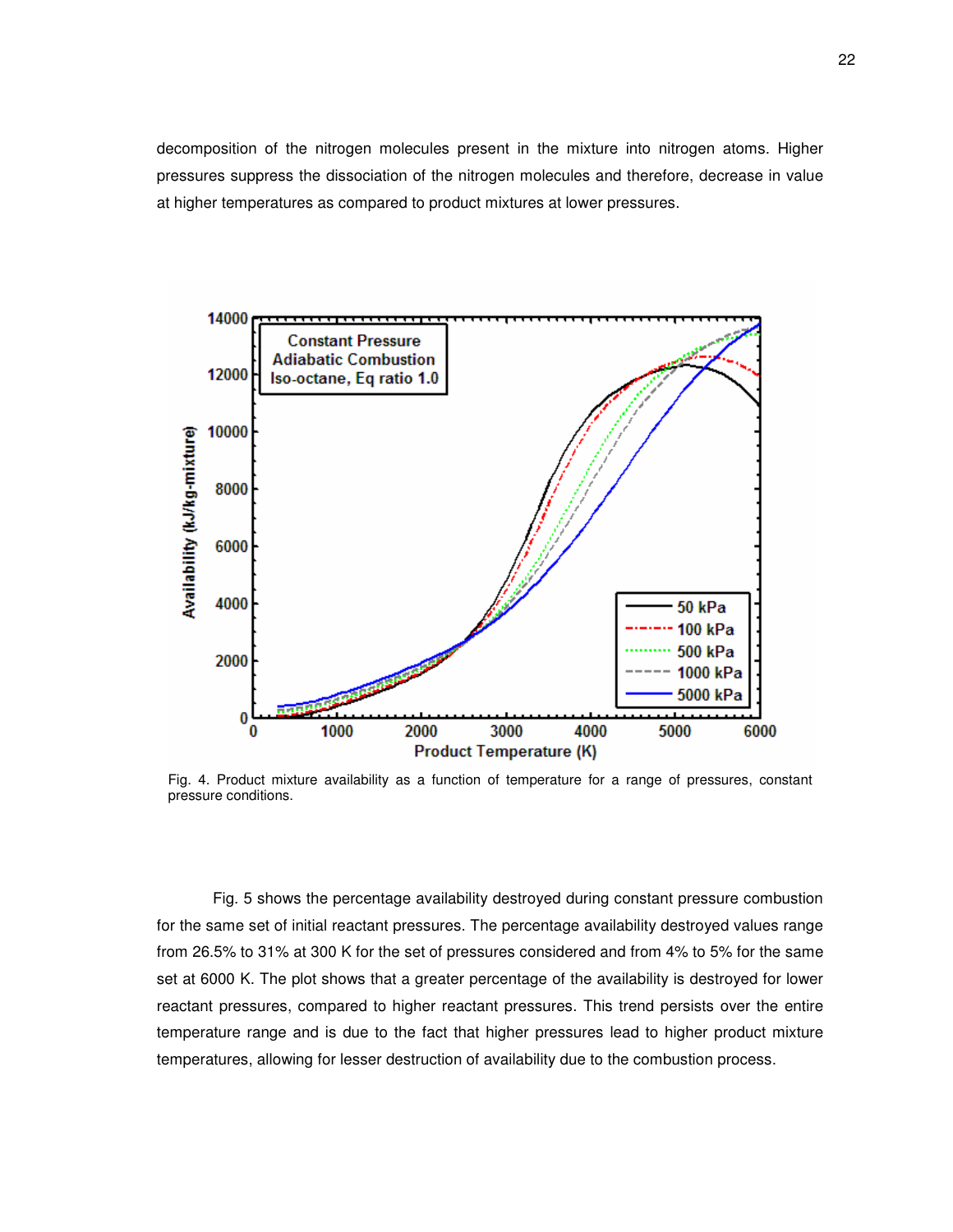

Fig. 5. Percentage availability destroyed as a function of reactant temperature for a range of pressures, constant pressure combustion.

#### Parameter #3: Equivalence ratio

For studying the effect of equivalence ratio,  $\phi$ , on the destruction of availability, the constant pressure combustion of iso-octane at 500 kPa was considered. First, lean equivalence ratios ( $\phi \le 1$ ) will be examined and then rich equivalence ratios ( $\phi \ge 1$ ). Fig. 6 shows the percentage availability destroyed curves for equivalence ratios ranging from 0.1 to 1.0. For a reactant temperature of 300 K, the percentage availability destroyed is higher for leaner equivalence ratios, with the percentage availability destroyed value being highest for the equivalence ratio of 0.1 and lowest for the equivalence ratio of 1.0. This is because combustion of the richer mixtures (but still lean) leads to formation of products at higher temperatures, thus reducing the destruction of availability. The percentage availability destroyed values drop more rapidly with increasing temperatures for the leaner equivalence ratios than for equivalence ratios closer to the stoichiometric ratio. At higher temperatures (greater than 2500 K), the values of the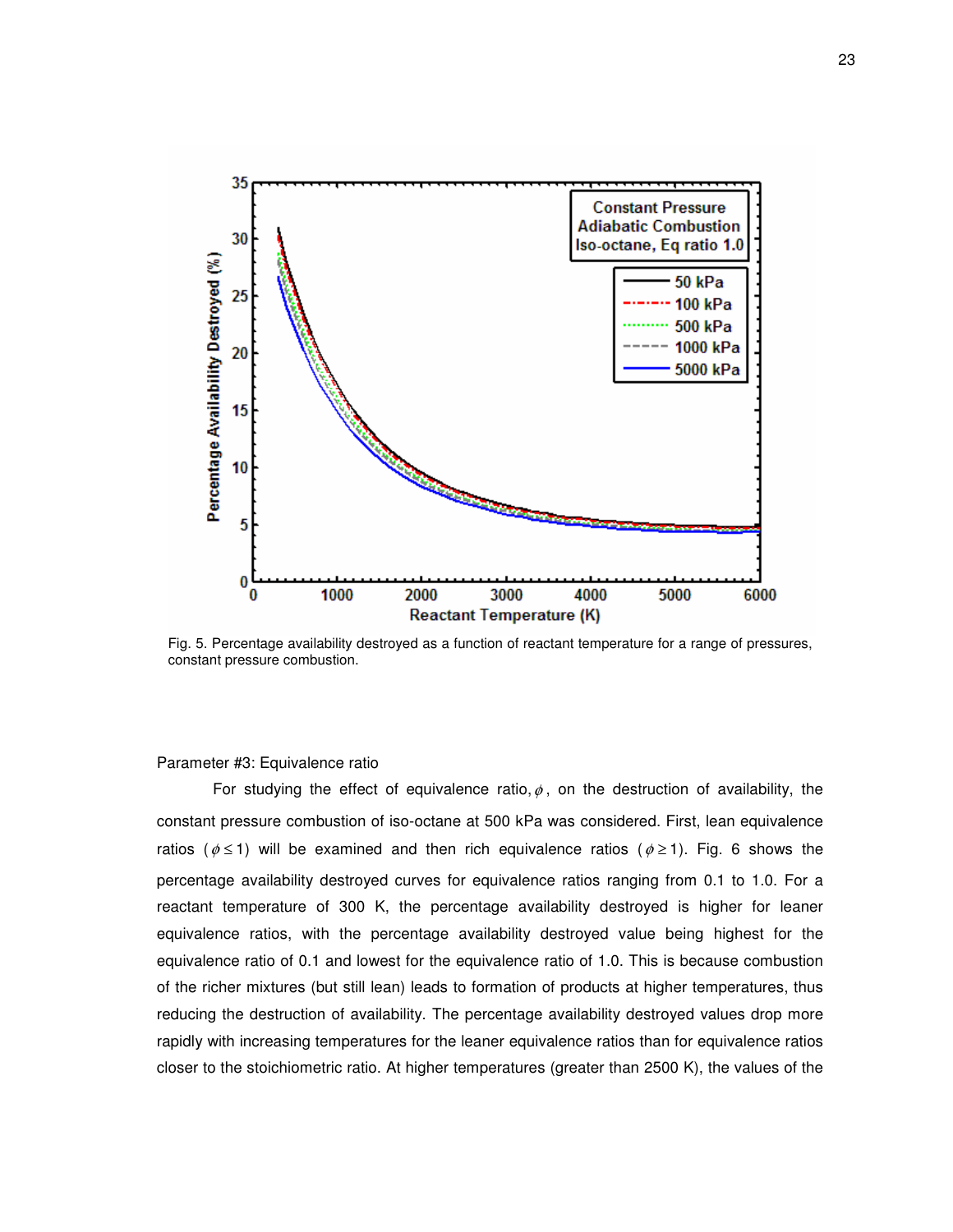percentage availability destroyed converge to a value of about 4% for all equivalence ratios. The trend at the higher temperatures is actually the reverse of the trend at lower temperatures, but the values are closely spaced and may not be readily discernible due to the scale of the plot. This reversal of the trend is due to the fact that the reactive availability (chemical energy) of the reactant mixture with lean equivalence ratios is negligible compared to the thermo-mechanical availability of the mixture at higher temperatures. As a consequence, the percentage availability destroyed due to combustion is lesser for the leaner reactant mixtures.



Fig. 6. Percentage availability destroyed for lean equivalence ratios, constant pressure combustion of iso-octane at 500 kPa.

Fig. 7 shows the percentage availability destroyed values for rich equivalence ratios, ranging from 1.0 to 2.0. Corresponding to reactant temperatures of 300 K, the percentage availability destroyed value is highest for the stoichiometric equivalence ratio and lowest for the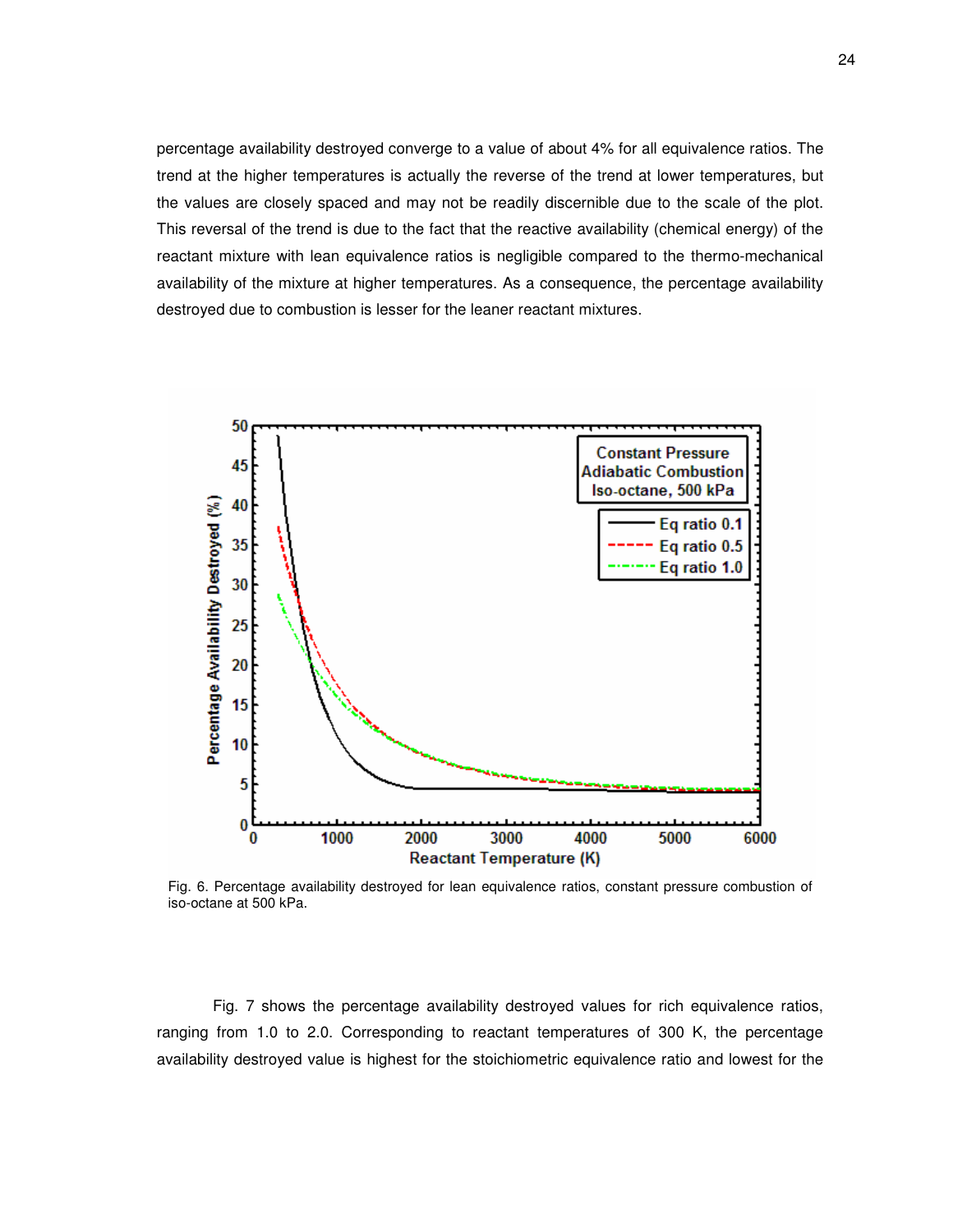equivalence ratio of 2.0. With increasing temperatures, the percentage availability destroyed values for the different equivalence ratios converge to a value of about 4%. The trend at higher temperatures, once again, is the reverse of that at lower temperatures. Note that the lower percentage availability destroyed for rich equivalence ratios ( $\phi \ge 1$ ) does not necessarily imply that combustion of rich equivalence ratios is to be preferred. The values shown in the plot account for the reactive availability term of the species present in the product mixture. In practical applications, the utilization of this availability will require additional subsequent combustion processes. If this availability due to the incomplete products of combustion in the product mixture is not considered to be useful, then the fraction of availability destroyed is least for the stoichiometric mixture.



Fig. 7. Percentage availability destroyed for rich equivalence ratios, constant pressure combustion of iso-octane at 500 kPa.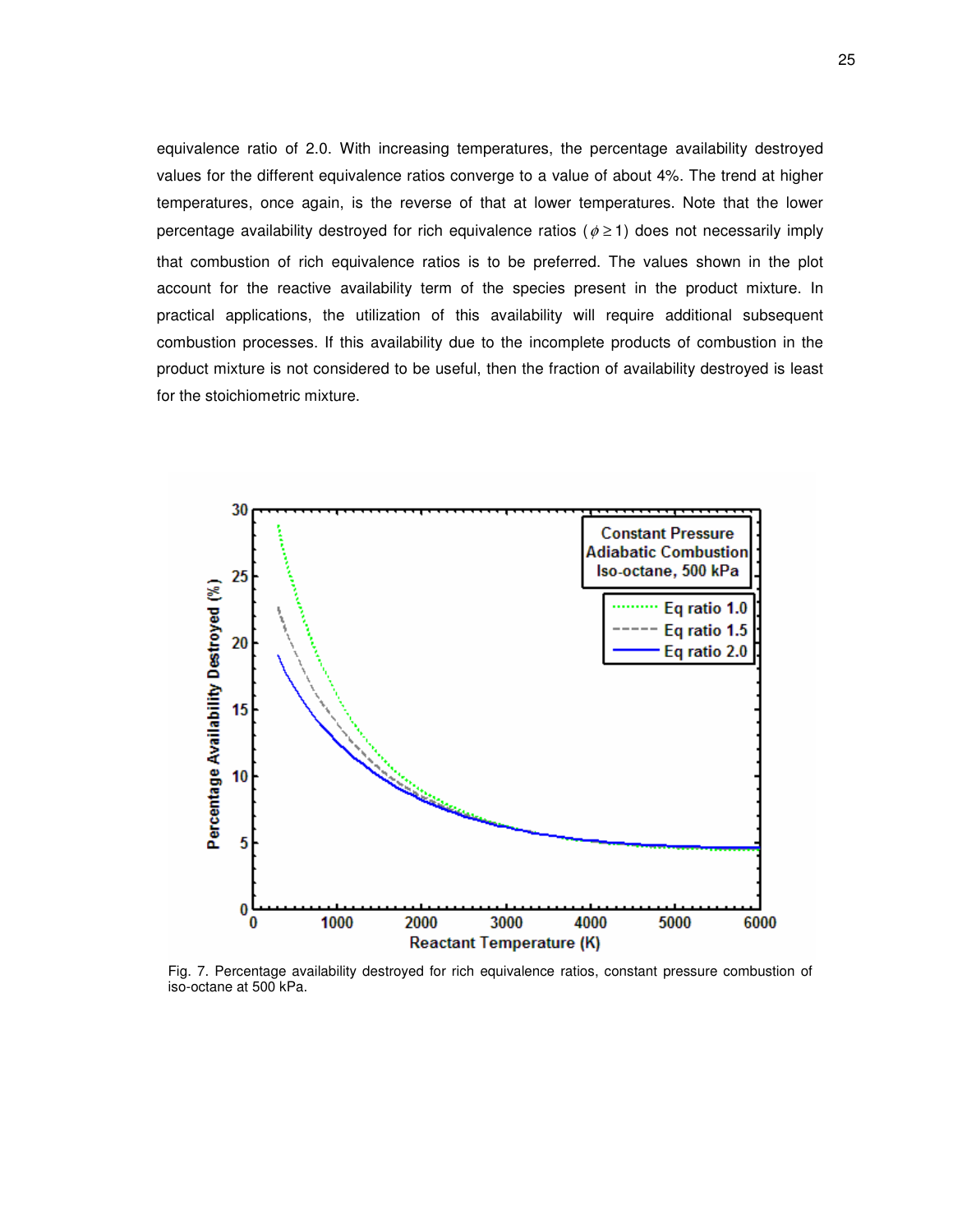Fig. 8 shows the effect of equivalence ratio on the final product mixture temperature. The plot shows the product mixture temperatures for a range of initial reactant mixture temperatures. The final product mixture temperatures were higher for richer equivalence ratios up to an equivalence ratio of 1.0. This is simply a consequence of the lesser chemical energy present in leaner reactant mixtures. The lesser chemical energy present translates into lower energy being liberated during the combustion process and consequently, a lower final product mixture temperature. It may also be noted that the product mixture temperatures obtained corresponding to higher reactant temperatures (past 3000 K) are lower than the reactant mixture temperatures. However, at such high temperatures, the dissociation of the reactants also has significant effect on the mixture properties and needs to be accounted for. This is discussed in greater detail in a subsequent section.



Fig. 8. Product mixture temperature for a range of lean equivalence ratios, constant pressure combustion of iso-octane at 500 kPa.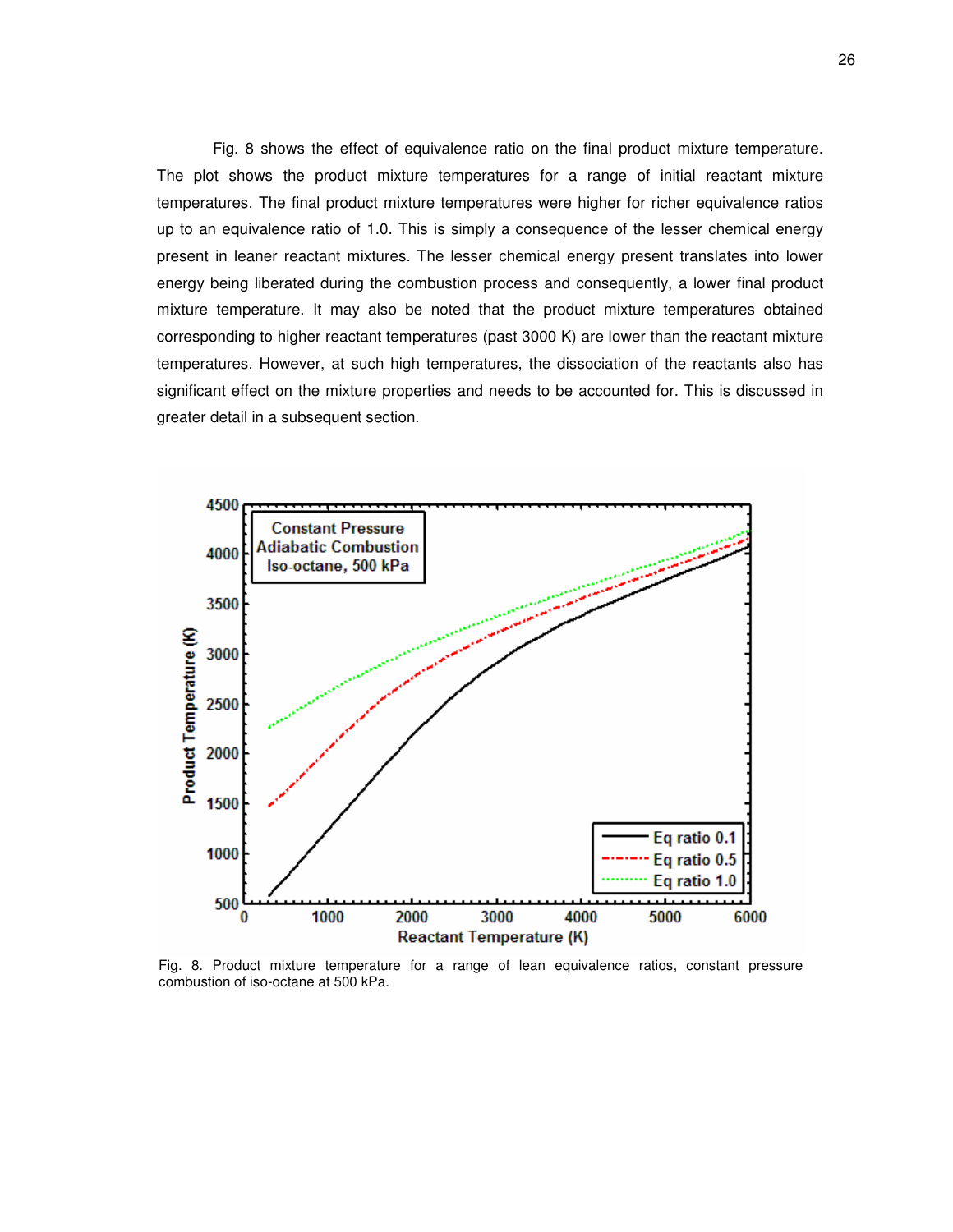Similarly, Fig. 9 shows the effect of equivalence ratios on the product mixture temperature for rich equivalence ratios ( $\phi \ge 1$ ). For reactant mixture temperature of 300 K, the highest product mixture temperature was achieved for a mixture with an equivalence ratio of 1.0, with the product mixture temperature dropping for richer reactant mixtures. This is because the richer reactant mixtures do not have sufficient air for oxidation of the fuel present, with the additional fuel thus acting largely as a dilutant. With increasing reactant temperatures, the trend changes, with higher product mixture temperatures achieved for richer reactant mixtures. At higher reactant temperatures (greater than 2500 K), higher product mixture temperatures are achieved for the richer reactant mixtures since the products formed are the incomplete products of combustion, requiring less than the stoichiometric amount of air for their formation.



Fig. 9. Product mixture temperature for a range of rich equivalence ratios, constant pressure combustion of iso-octane at 500 kPa.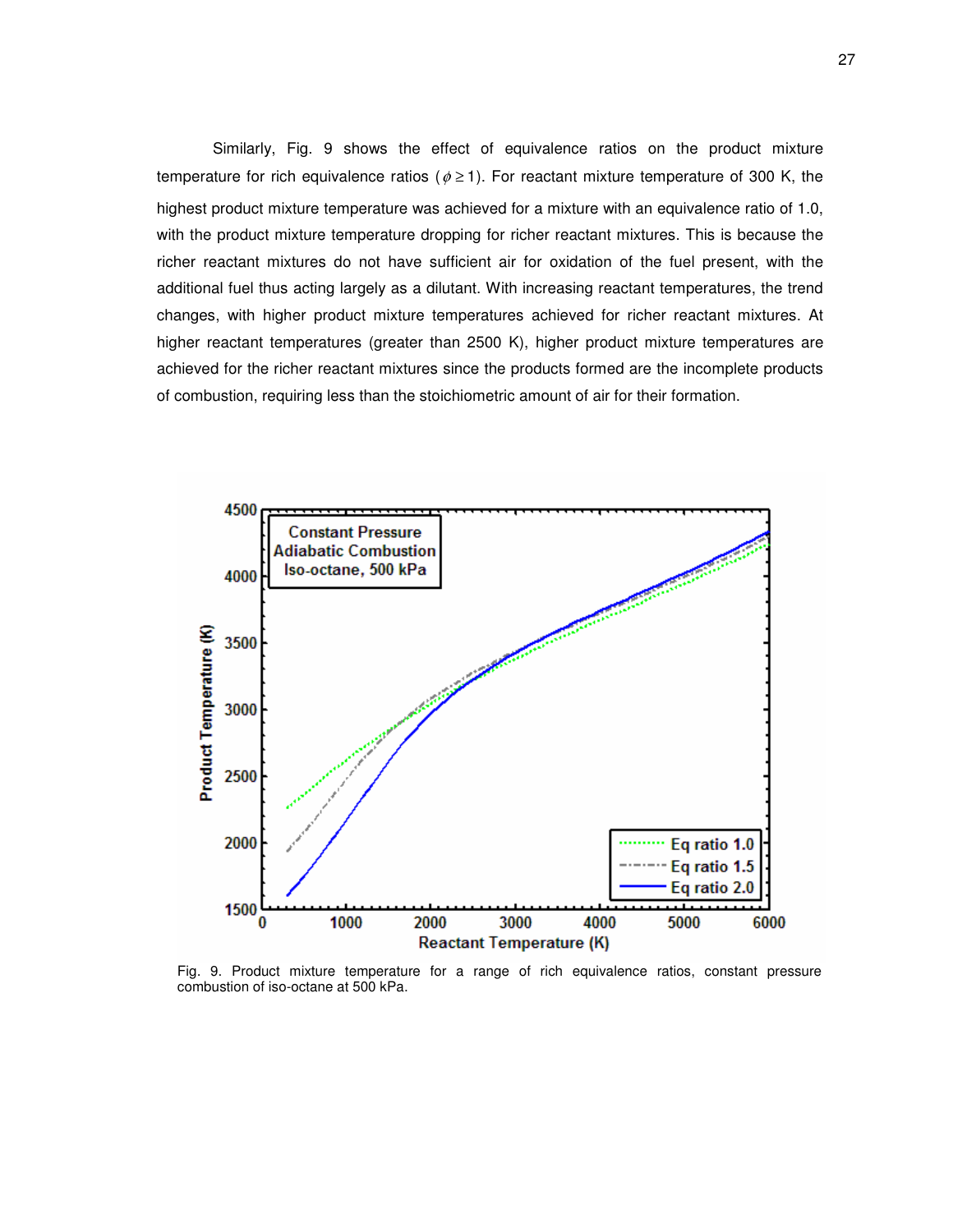Fig. 10 shows the variation of the final product mixture temperature with reactant mixture equivalence ratio for the combustion of iso-octane at 500 kPa and a reactant mixture temperature of 300 K. It was noted that the final product mixture temperature initially increased with increasing equivalence ratios, before decreasing again with increasingly richer equivalence ratios, with the peak product mixture temperature corresponding to near stoichiometric reactant mixture.



Fig. 10. Percentage availability destroyed and product mixture temperature as a function of equivalence ratio, for constant pressure combustion of iso-octane at 500 kPa and 300 K.

Also shown in Fig. 10 is the percentage availability destroyed values for the same combustion conditions. The percentage availability destroyed decreases monotonically with increasing equivalence ratios. This is because of the reduced irreversibility associated with the combustion of richer reactant mixtures. Once again, it may be noted that combustion of richer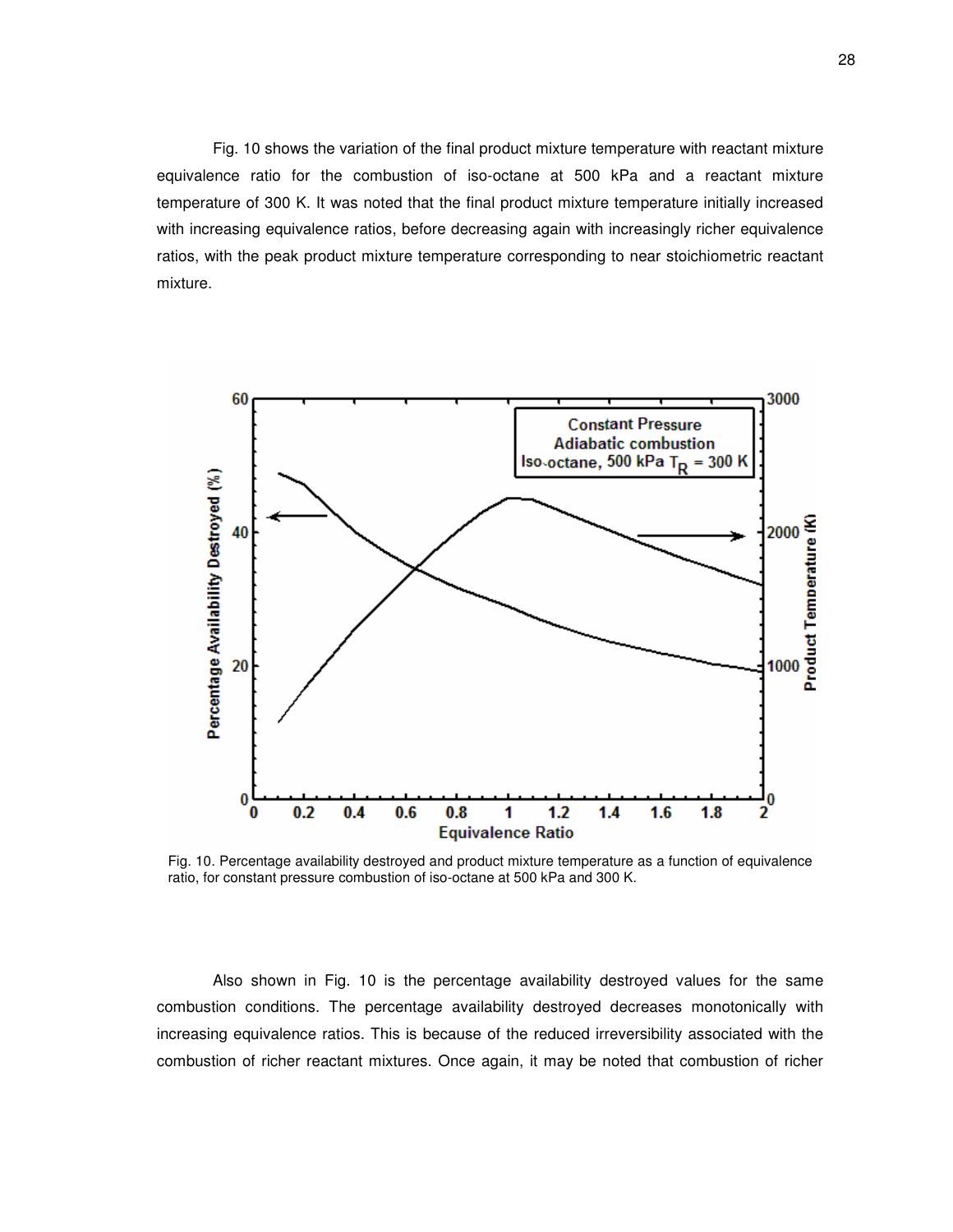mixtures ( $\phi$  > 1) destroys lesser fraction of the reactant availability, but is not of practical use since the availability is present in the form of chemical energy associated with the incomplete products of combustion, which necessitates further combustion of the product mixture to liberate this energy.

# Parameter #4: Fuels

In addition to the parameters discussed in the preceding sections, the fuel affects the fraction of availability that is destroyed during the combustion process. Fig. 11 shows the percentage availability destroyed during the constant pressure combustion of various fuels at 500 kPa and an initial reactant mixture temperature of 300 K.



Fig. 11. Percentage availability destroyed during constant pressure combustion of different fuels at 500 kPa and an initial reactant temperature of 300 K.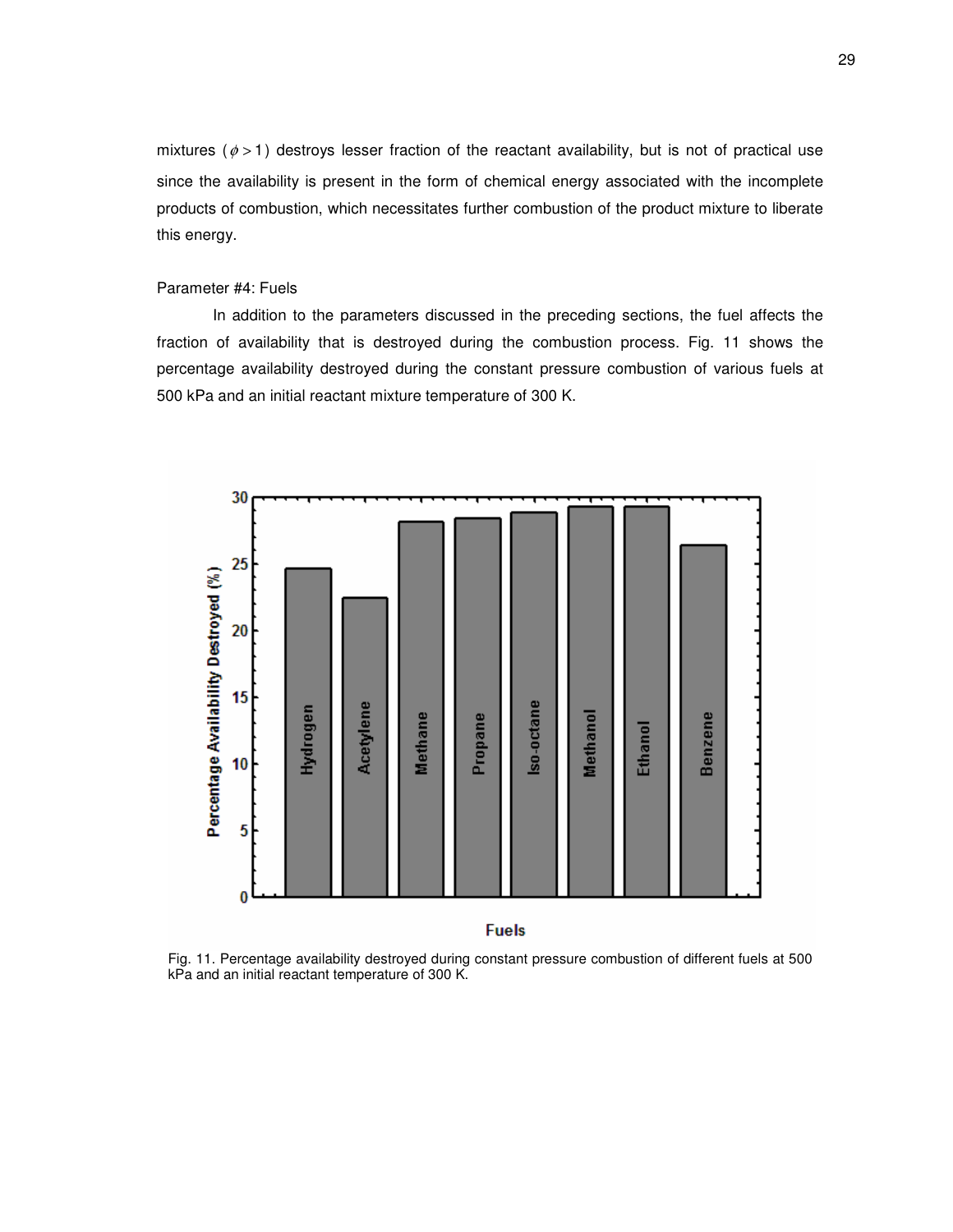The fraction of availability destroyed during combustion for the set of conditions outlined above was found to be in the range of 22% to 29%. In general, the destruction of availability was found to increase with increasing complexity of the fuel molecules. The values calculated for the percentage of availability destroyed during the combustion of the different fuels were determined from the availability balance, as outlined in Section III. Combustion of acetylene was found to destroy the least fraction of the reactant mixture availability ( $\sim$ 22% as compared to  $\sim$ 25% for hydrogen). However, the availability balance accounts for the chemical (reactive and diffusion) availability of the mixtures. If only the destruction of the thermo-mechanical availability is evaluated, hydrogen is found to destroy a smaller fraction of availability as compared to acetylene (and other fuels).

#### Importance of chemical availability

One of the objectives of this study was to quantify the contribution and effect of the diffusion availability on the destruction of availability during the combustion of various fuels. To understand the contribution of the various terms to the total availability, the various components of the mixture availability were calculated and plotted separately. The total mixture availability was split into three components – the thermo-mechanical availability, reactive availability and the diffusion availability.

The thermo-mechanical availability of a system is due to its pressure and temperature. The reactive availability of a system is due to the work that may be obtained during the process of converting the various species in the system into species present in the atmosphere. The reactive availability of a mixture also includes the work that may be extracted by allowing the various species to subsequently come to equilibrium with the atmosphere. The reactive availability and the diffusion availability, together, comprise the chemical availability of a mixture. This section shows the magnitudes and relative importance of these availability terms for the reactant and product mixtures as a function of temperature.

Fig. 12 shows the contribution of the various components to the total reactant availability. For the reactant mixture, the chemical availability is the dominant component at lower temperatures. The thermo-mechanical component increases rapidly in significance with increasing temperatures, while the contribution of the chemical availability component remains fixed in magnitude. The diffusion availability component is also fixed in magnitude and is largely insignificant compared to the other availability terms.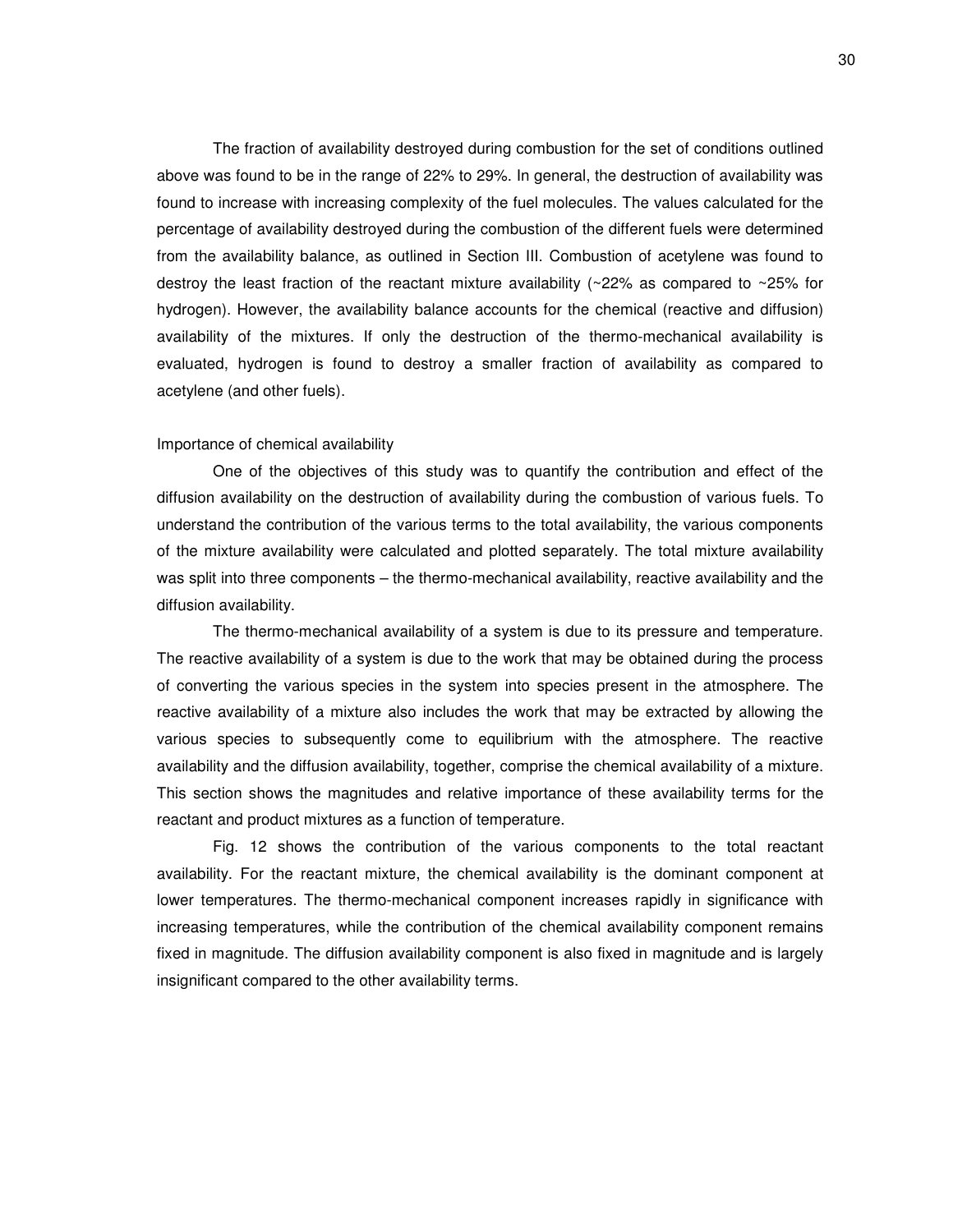

Fig. 12. Various components of the total reactant mixture availability for stoichiometric mixture of isooctane at 500 kPa and  $\varphi$ =1.0.

Fig. 13 shows a similar plot of the various components of the total mixture availability for the product mixture corresponding to constant pressure combustion of iso-octane at 500 kPa as a function of temperature. Once again, the diffusion availability has a fixed magnitude and is generally insignificant in comparison with the other availability terms of the mixture. The thermomechanical component of the availability is small at low temperatures, increasing in magnitude with increasing temperatures. The decrease in the availability at temperatures greater than 500) K is due to the dissociation of the nitrogen molecules, as explained previously. The reactive availability is also small initially at low temperatures. This is because the products of combustion at the lower temperatures comprise almost entirely of the complete products of combustion – carbon dioxide and water. These species do not have any chemical energy available for useful work, by conversion to species present in the atmosphere. With increasing temperatures, the product mixture's chemical availability increases sharply after 2500 K. This corresponds to the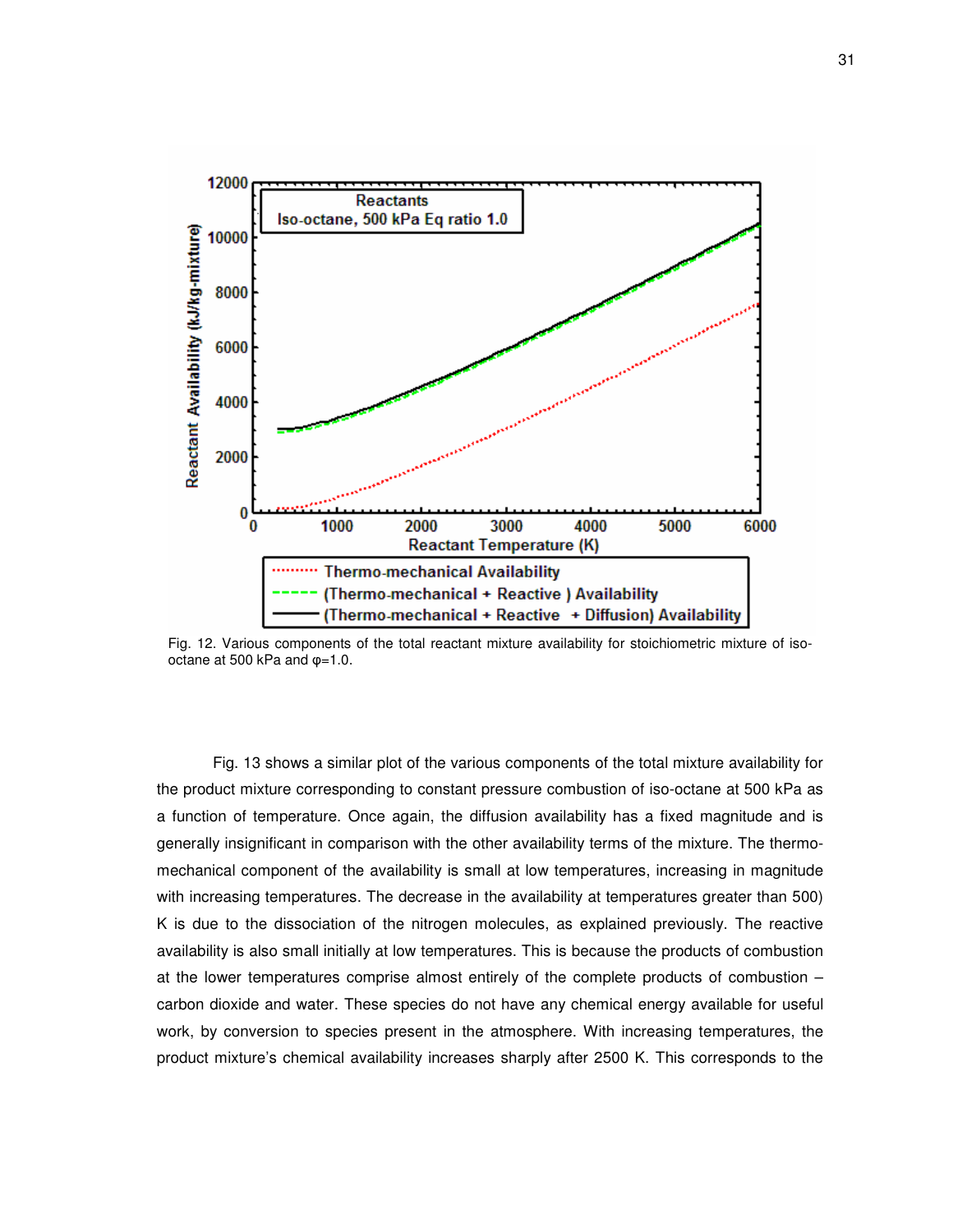occurrence of the incomplete products of combustion such as hydrogen, carbon monoxide etc. These species have chemical energy (reactive availability) associated with them, available for extraction by allowing them to react to form the standard atmospheric species. The contribution due to these species increases with temperature, and at higher temperatures, is more significant than the thermo-mechanical availability of the mixture.



Fig. 13. Various components of the total product mixture availability, for stoichiometric mixture of isooctane at 500 kPa, constant pressure combustion.

Effect of reactant dissociation

The results and discussions in the preceding sections have considered constant pressure combustion with equilibrium products of combustion. The reactants have been assumed to be stable at the elevated temperatures considered. However, this is strictly not true, since the fuels and even the components of air tend to dissociate at the higher temperatures in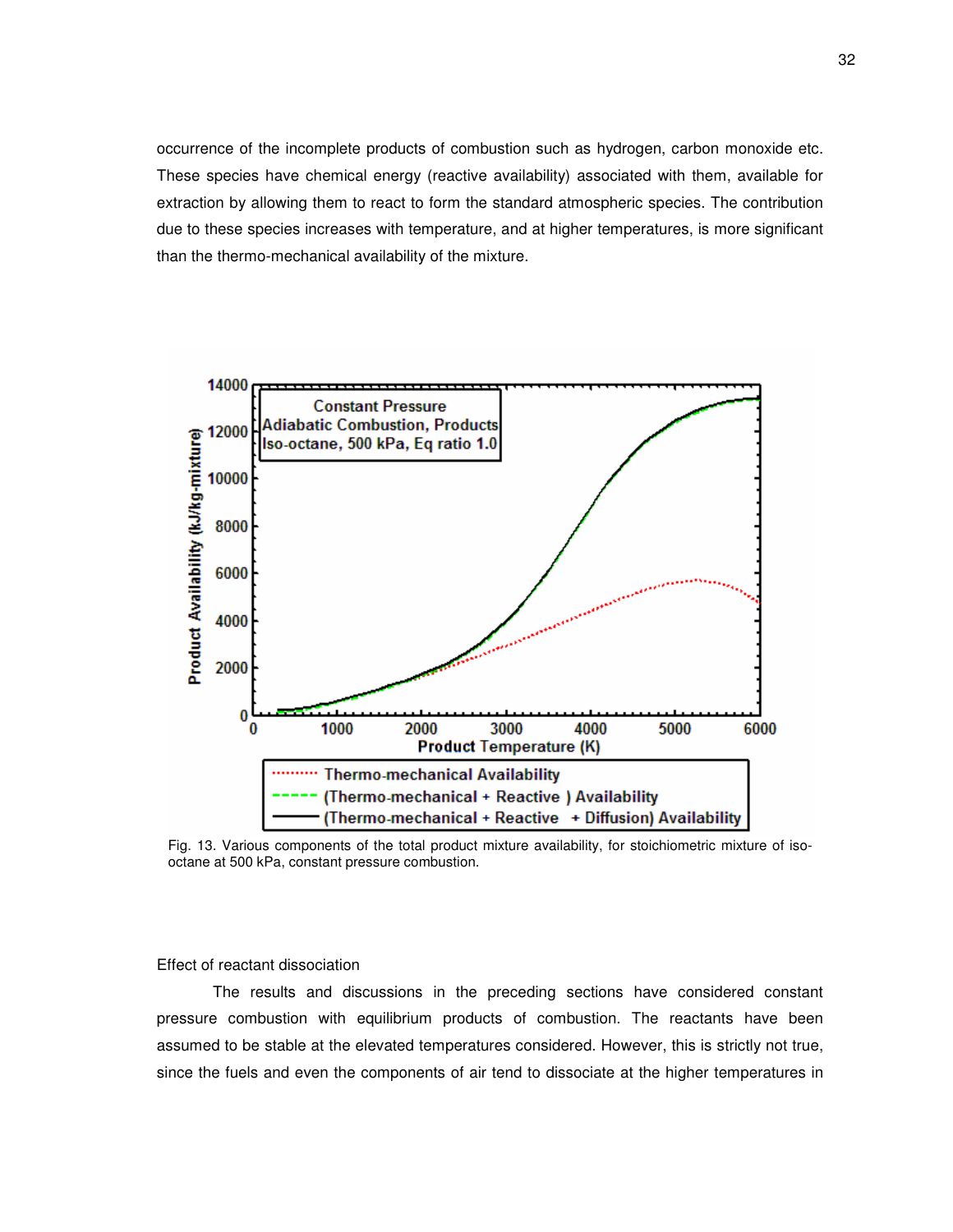some of these discussions. The effect of dissociation was incorporated into this study by allowing the various reactant mixture components to dissociate independently, without reacting with each other.

Fig. 14 shows the availability of the reactant mixture with and without consideration of the reactant mixture dissociation. It is evident that dissociation of the reactants alters the availability of the mixture significantly at higher temperatures. The mixture enthalpy is also altered once this effect is accounted for, causing the corresponding change in product mixture properties. The increased reactant mixture availability is due to the fact that the dissociated reactant mixture species contain additional energy, absorbed during the process of breaking the various chemical bonds. This additional energy would need to be supplied to maintain the reactant mixture temperature.



Fig. 14. Effect of reactant mixture dissociation on availability, constant pressure conditions.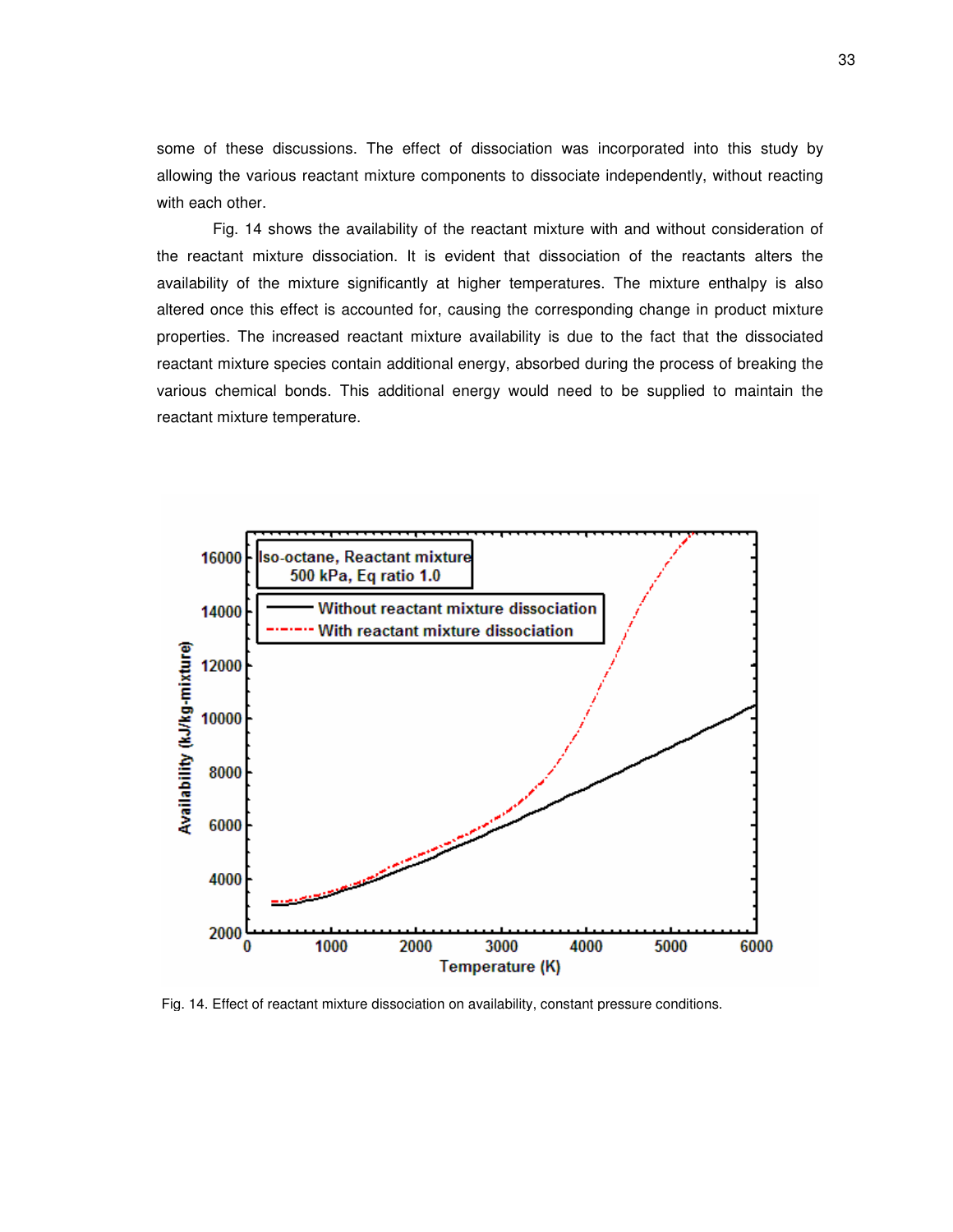Fig. 15 shows the percentage of reactant mixture availability destroyed for constant pressure combustion of iso-octane, after accounting for the reactant mixture dissociation. The initial difference in values at lower reactant temperatures (lesser than 1500 K) are due to the fact that iso-octane is an unstable compound and given infinite time, would dissociate into methane, carbon and hydrogen. At the lowest temperatures, the dissociation reaction would be slow and this effect would not be observed (limited by chemical kinetics). For a more stable fuel such as methane or hydrogen, the two curves would merge at the lower reactant temperatures.



Fig. 15. Percentage availability destroyed during constant pressure combustion of iso-octane at 500 kPa, with and without reactant mixture dissociation.

The two curves (with and without reactant mixture dissociation) in Fig. 15 follow the same trend with increasing temperatures until a reactant temperature of about 1500 K. Beyond this temperature, the dissociation effects become significant and cause the curve with the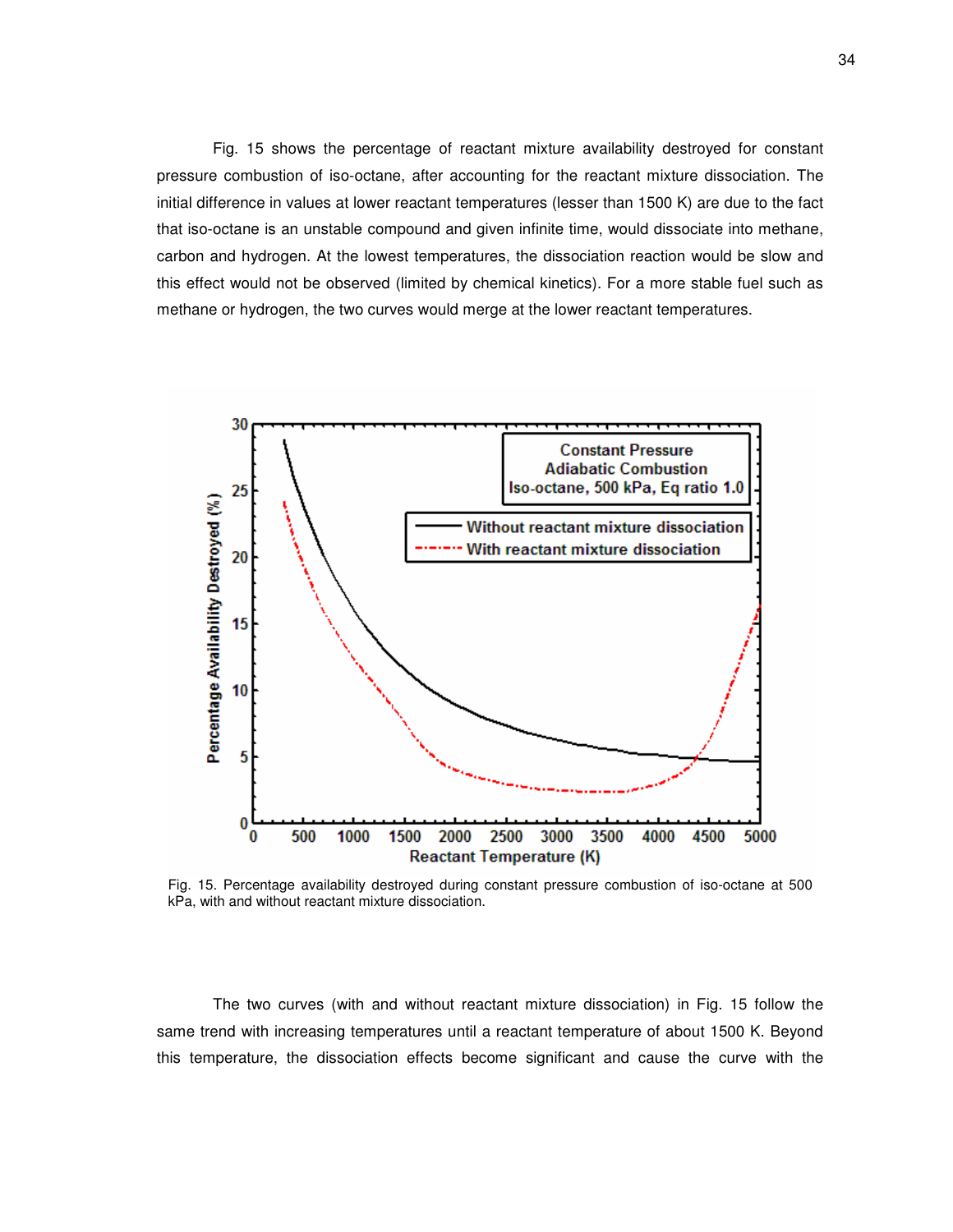dissociation effects considered to deviate from the other curve. At higher temperatures, the curve considering the dissociation of reactants rises higher than the other curve indicating increased availability destruction. This is because the dissociated reactant mixture has additional energy as compared to the non-dissociated reactant mixture, which has not been lost during the combustion process.

Fig. 16 shows the final product mixture temperature as a function of the reactant temperature mixture, with and without the reactant mixture dissociation effects being considered. It is once again evident that the two curves are in near agreement at lower temperatures. For high temperatures (greater than 3500 K), incorporating the dissociation effects leads to higher product temperatures at higher reactant mixture temperatures. This is because the dissociated reactant mixture possesses higher enthalpy than the non-dissociated reactant mixture. This causes the correspondingly higher product mixture temperatures.



Fig. 16. Product mixture temperature as a function of reactant mixture temperature, with and without dissociation of reactants for constant pressure combustion of iso-octane at 500 kPa.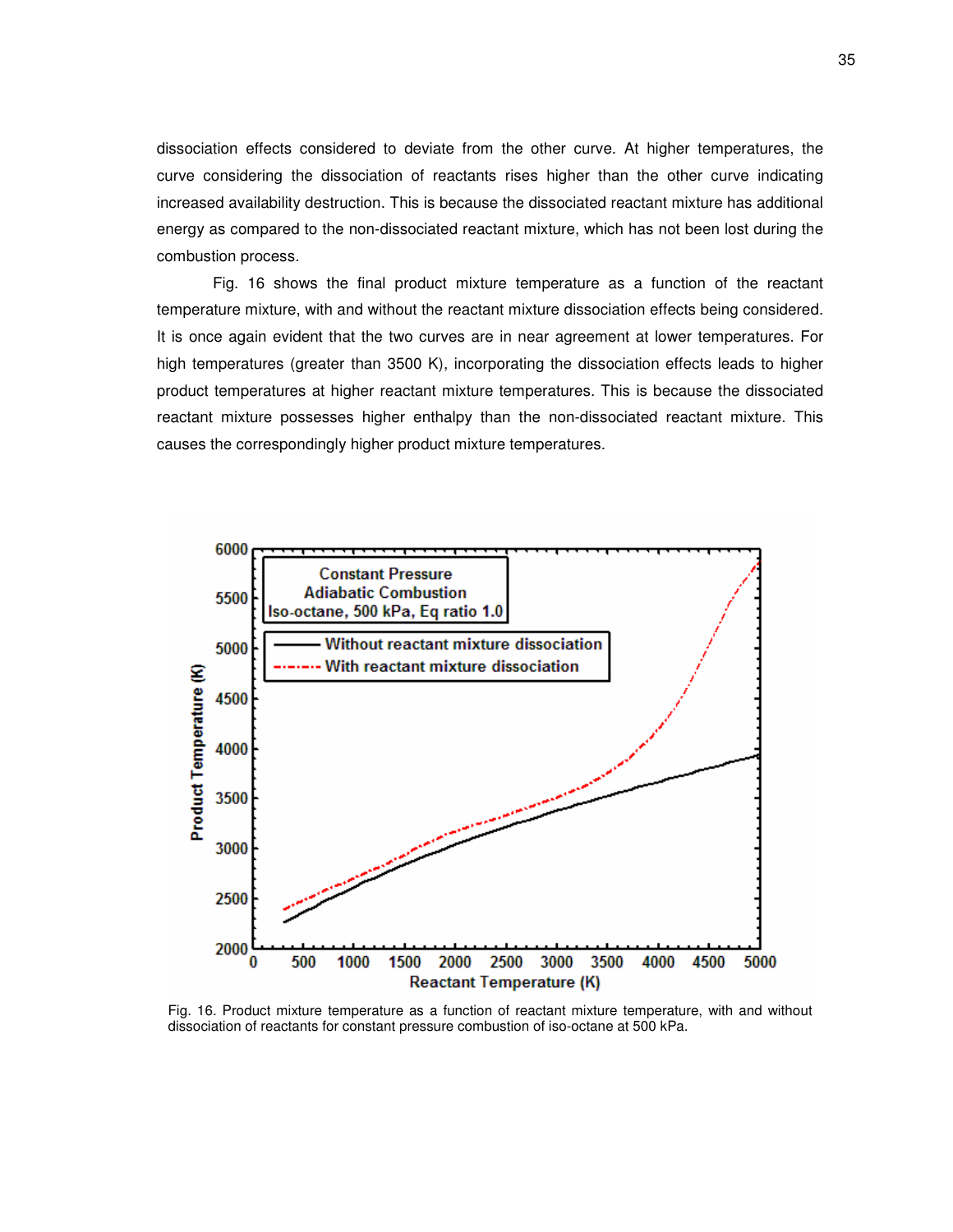# **Constant volume combustion**

Constant volume combustion occurs in closed systems. To obtain the product mixture composition, the internal energy and density of the reactant mixture were held constant while the mixture was allowed to attain the equilibrium composition. The final product mixture pressure is different than the initial reactant mixture pressure.

#### Parameter #1: Reactant temperature

The effect of reactant mixture temperature on the availability curves and the percentage availability destroyed was studied by varying the temperature from 300 K to 6000 K.



Fig. 17. Reactant and product mixture availabilities as a function of temperature for reactant pressure of 500 kPa and  $\varphi$  = 1.0, constant volume combustion.

Fig. 17 shows the variation of the reactant and product mixture availability as a function of the reactant mixture temperature. The reactant mixture availability increases monotonically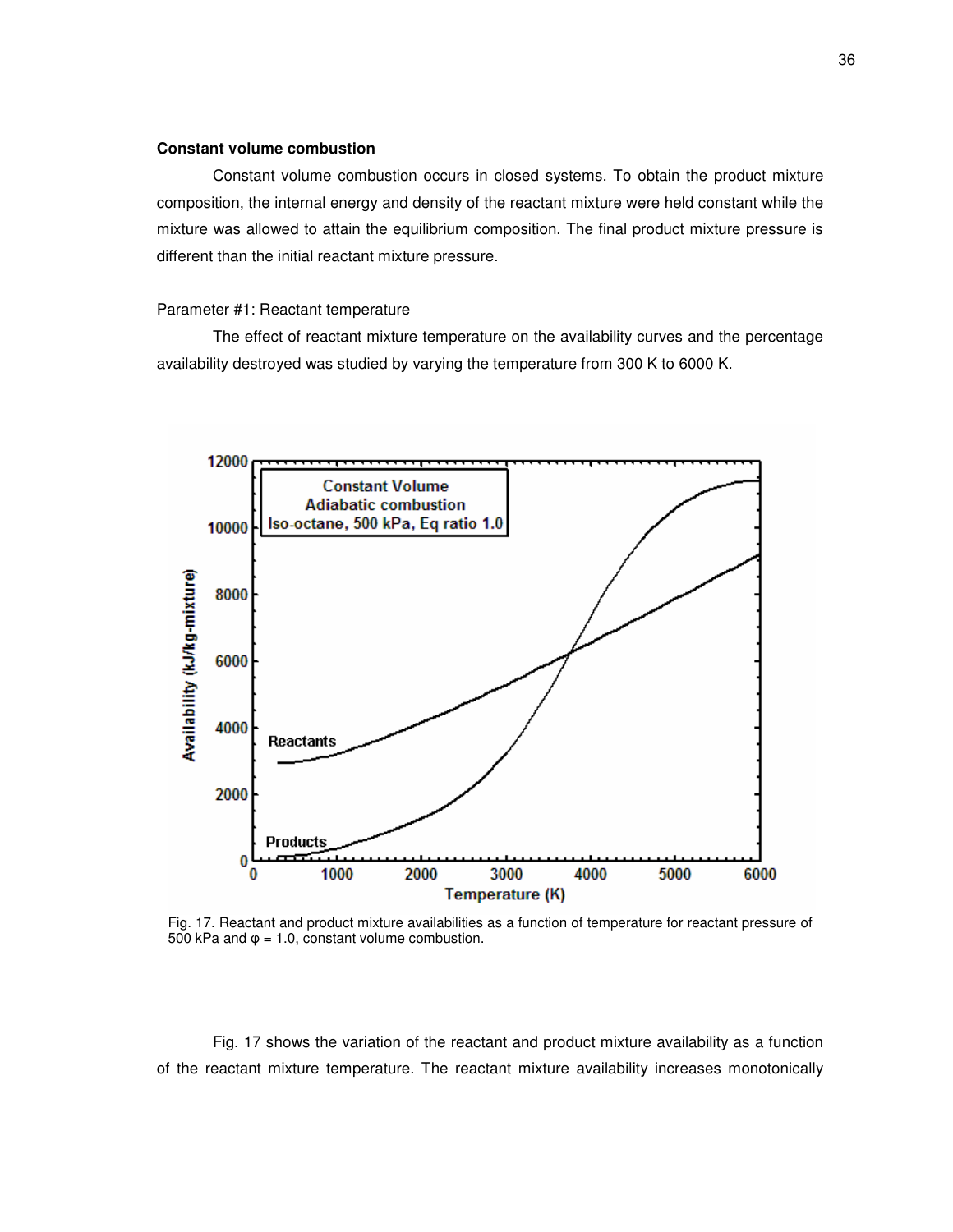with increasing temperature. The product mixture availability rises sharply after about 2500 K, due to the increased presence of the incomplete products of combustion. . Again, the product mixture availability decreases past 5000 K due to the dissociation of the nitrogen molecules, resulting in higher restricted dead state availability for the product mixture. The trends for both reactant mixture availability and product mixture availability are similar to those obtained for constant pressure combustion conditions.

Fig. 18 shows the percentage availability destroyed as a function of the initial reactant mixture temperature. The fraction of the reactant availability destroyed as a consequence of the combustion process decreases rapidly with increasing temperatures. The effect of increasing reactant mixture temperature on the percentage availability destroyed is moderated past 4000 K.



Fig. 18. Percentage availability destroyed as a function of reactant temperature, constant volume combustion of iso-octane, reactant pressure 500 kPa.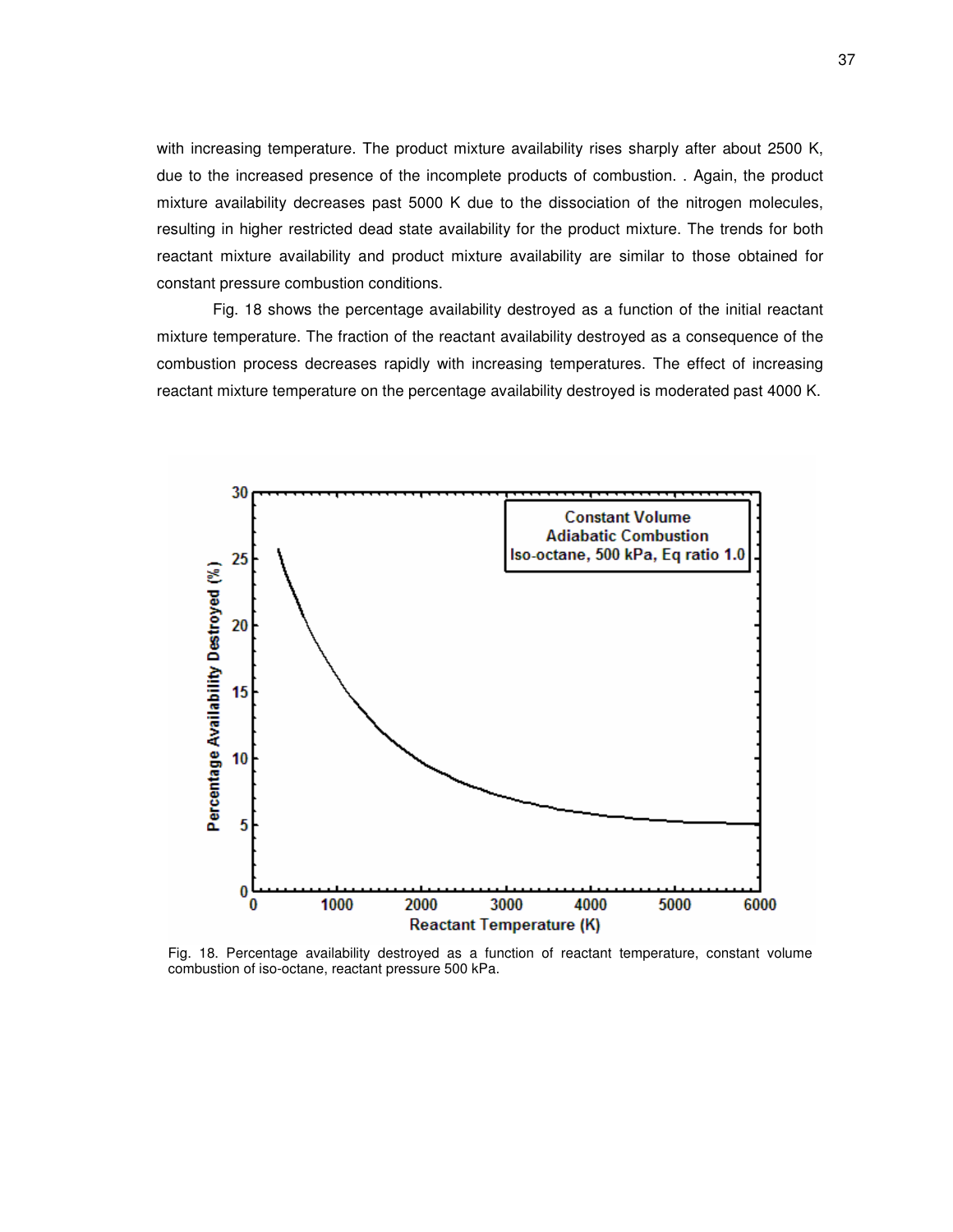# Parameter #2: Reactant pressure

The effect of the initial reactant mixture pressure on constant volume combustion was studied for a range of pressures. Fig. 19 shows the variation of the reactant mixture availability as a function of the reactant mixture temperature for pressures ranging from 50 kPa to 5000 kPa. The effect of increase in the pressure is modest compared to the effect of other parameters. The availability of the reactant mixtures with lower reactant pressures is higher at higher temperatures. This is because of the  $P_0V$  term in the availability expression. The reactant mixtures with lower pressures have a greater potential to do work due to compression of the system while coming to thermo-mechanical equilibrium with the environment. This is reflected in the divergence of the availability curves at higher temperatures.



Fig. 19. Reactant mixture availability as a function of reactant temperature for a range of reactant pressures for constant volume conditions.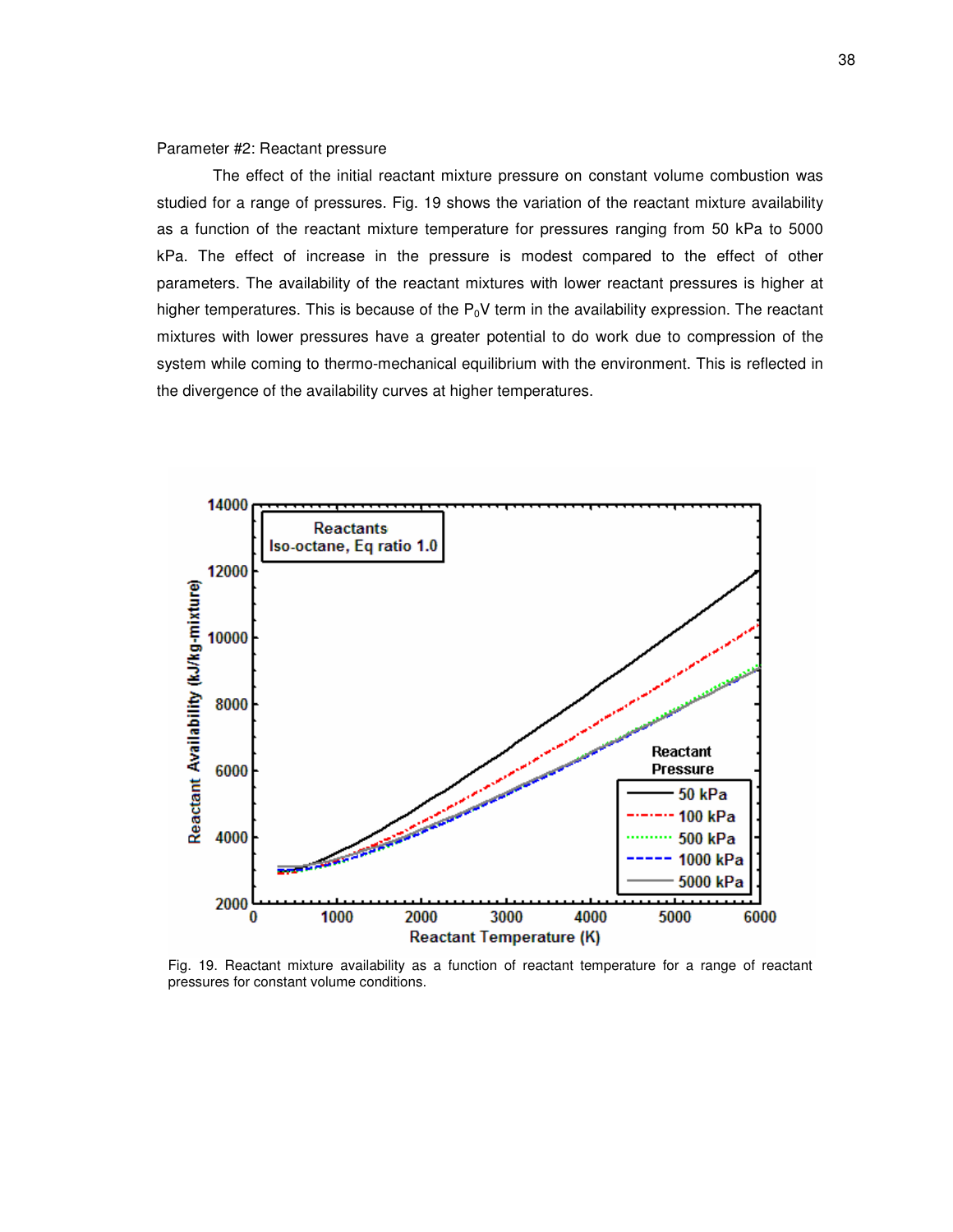Fig. 20 shows the availability curves for the product mixture as a function of the temperature for the same set of initial reactant mixture pressures. At lower temperatures, the product mixtures corresponding to higher initial reactant pressures have greater availability than those corresponding to lower initial reactant pressures. With increase in temperature, the trend is reversed, with the mixtures corresponding to lower pressures possessing greater availability. This is once again due to the greater potential to do work while coming to thermo-mechanical equilibrium with the environment as explained for the reactant mixture case. For temperatures greater than 5000 K, the availability curves decrease due to the dissociation of the nitrogen in the mixture. As noted during constant pressure combustion, the availability curves start decreasing at lower temperatures for lower pressures since the higher pressure suppress the dissociation of the nitrogen molecules.



Fig. 20. Product mixture availability as a function of product temperature for a range of reactant pressures for constant volume conditions.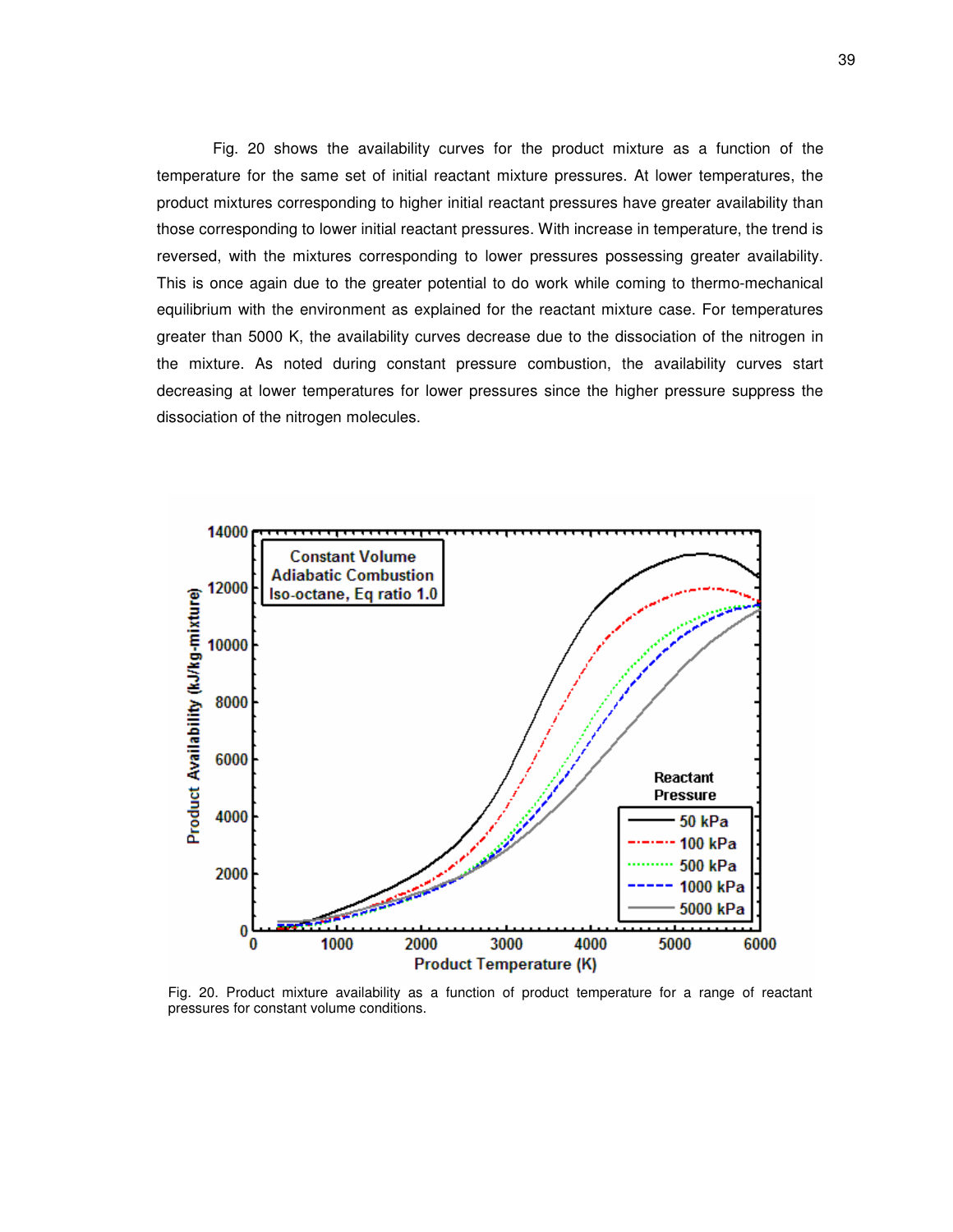Fig. 21 shows the corresponding percentage of the reactant mixture availability destroyed as a consequence of constant volume combustion for various initial reactant mixture pressures. At lower temperatures, the percentage of reactant mixture availability destroyed is roughly the same for all pressures. With increasing temperatures, the trend is reversed, but the values are largely the same. Thus, the initial reactant mixture pressure has no significant effect on the percentage of the reactant mixture availability that is destroyed during constant volume combustion.



Fig. 21. Percentage availability destroyed as a function of reactant temperature for a range of reactant pressures for constant volume combustion.

# Parameter #3: Equivalence ratio

For studying the effect of equivalence ratio,  $\phi$ , on the destruction of availability, the constant volume combustion of iso-octane at reactant pressure of 500 kPa was considered. Fig. 22 shows the percentage of reactant mixture availability destroyed for the constant volume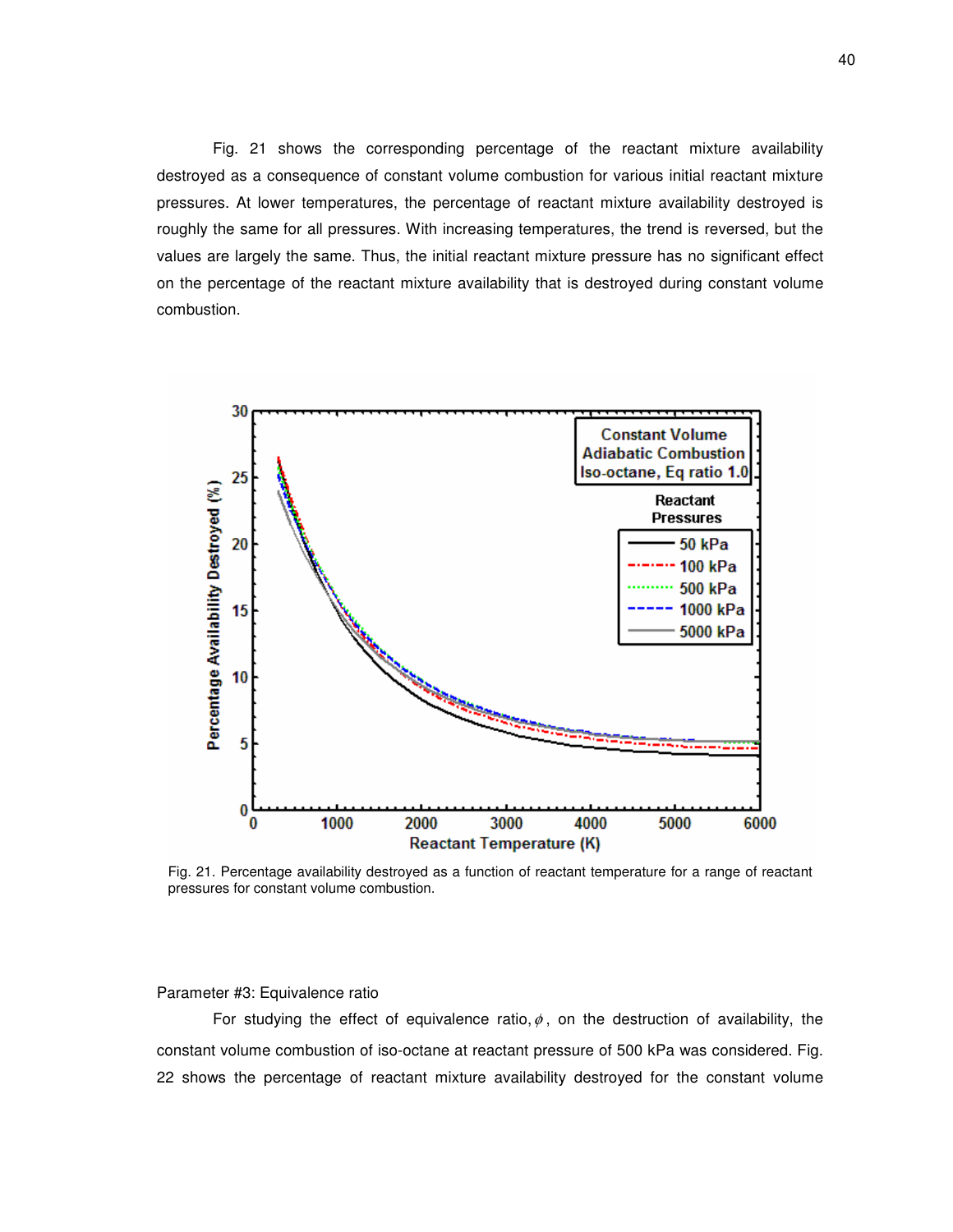combustion of lean reactant mixtures, with equivalence ratios ranging from 0.1 to 1.0. Initially, corresponding to a reactant mixture temperature of 300 K, the greatest fraction of reactant availability is destroyed during the combustion of the reactant mixture with an equivalence ratio of 0.1, with the least destruction occurring during combustion of the stoichiometric mixture. At higher temperatures, this trend gets reversed, with the greatest fraction of availability being destroyed during combustion of the stoichiometric mixture and combustion of the reactant mixture with an equivalence ratio of 0.1 results in the least destruction of availability. The effect is least noticeable at higher temperatures, with the curves converging to a common value. Once again, the percentage availability decreases more rapidly for leaner equivalence ratios. This is similar to the trend observed during constant pressure combustion and the reason for this trend is that the chemical energy present in the leaner mixtures is negligible as compared to the thermo-mechanical availability at higher temperatures.



Fig. 22. Percentage availability destroyed for lean equivalence ratios, constant volume combustion of iso-octane, reactant mixture at 500 kPa.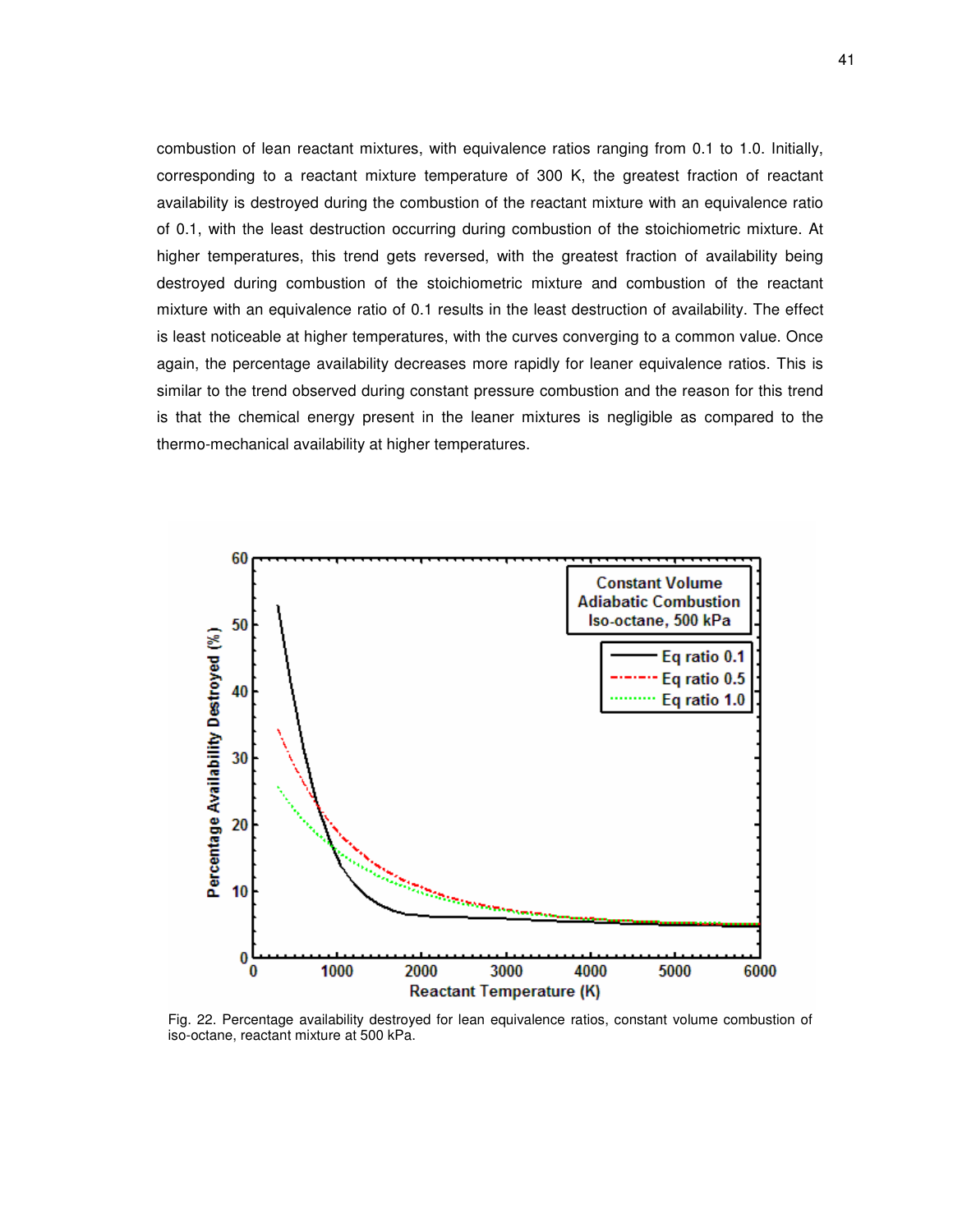Fig. 23 shows the results for the destruction of availability for rich reactant mixtures, with equivalence ratios ranging from 1.0 to 2.0. At lower reactant mixture temperatures, combustion of the stoichiometric mixture causes the least destruction of availability, while combustion of the reactant mixture of equivalence ratio of 2.0 leads to the greatest percentage loss of the reactant mixture availability. At higher temperatures, the curves once again converge to a common value. Again, combustion of mixtures with equivalence ratios greater than 1.0 is not necessarily to be the preferred. The lower percentage availability destroyed during the combustion of the richer equivalence ratios ( $\phi \ge 1$ ) is due to the reactive availability of the incomplete products of combustion. Subsequent additional combustion processes would be needed to utilize this availability.



Fig. 23. Percentage availability destroyed for rich equivalence ratios, constant volume combustion of iso-octane, reactant mixture at 500 kPa.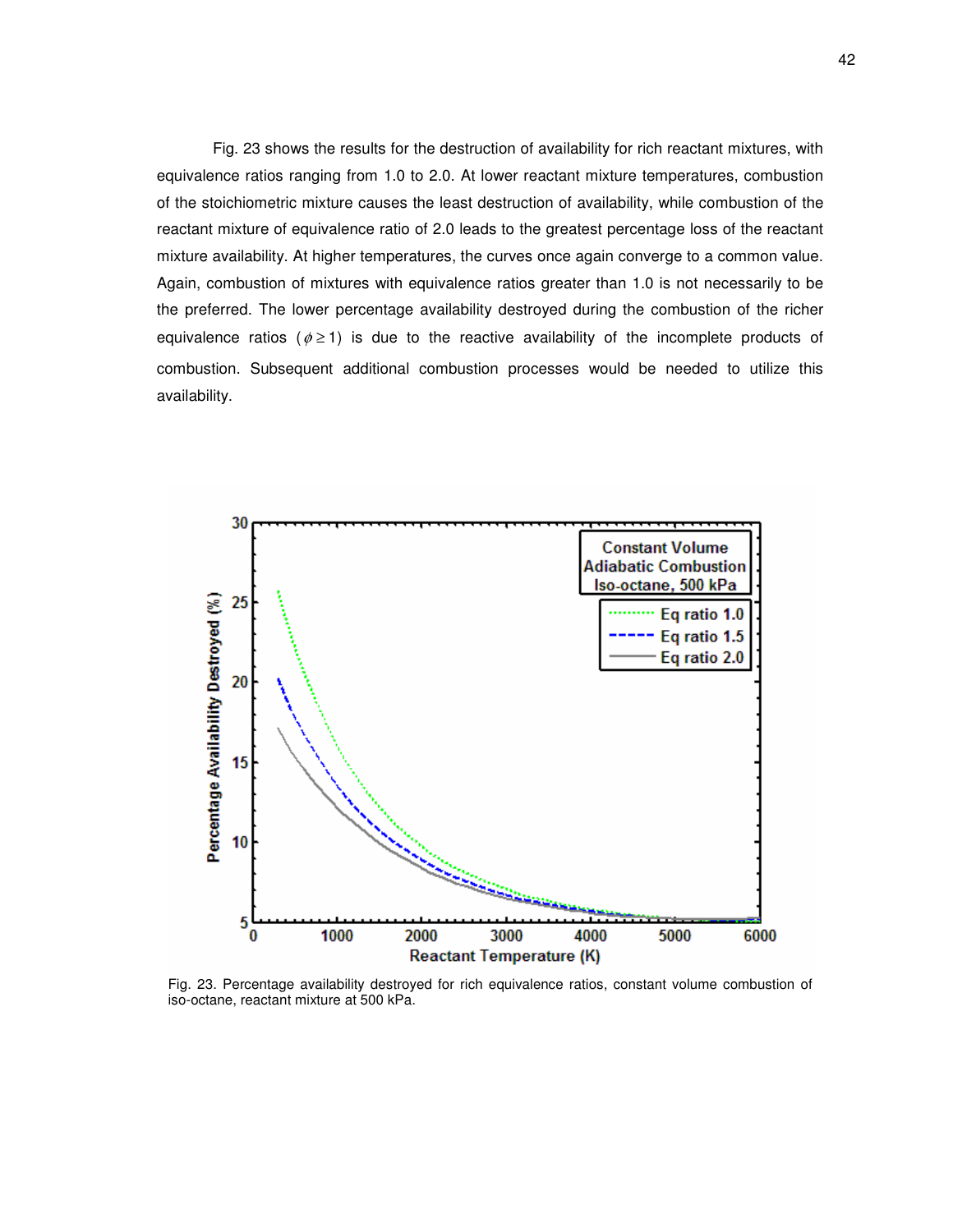Fig. 24 shows the effect of the equivalence ratio of the reactant mixture on the final product mixture for the constant volume combustion of iso-octane with reactant pressure of 500 kPa. Richer (but still lean) reactant mixtures result in higher product mixture temperatures and pressures after combustion. This is simply a consequence of the greater chemical energy available initially in the reactant mixtures as the equivalence ratio tends to 1.0. The liberation of this chemical energy during combustion leads to corresponding higher product mixture temperatures.



Fig. 24. Product mixture temperature for a range of lean equivalence ratios, constant volume combustion of iso-octane at 500 kPa.

Fig. 25 shows similar results for the product mixture temperatures for richer ( $\phi \ge 1$ ) reactant mixtures. At lower reactant temperatures (reactant temperatures less than 1000 K), the reactant mixture corresponding to stoichiometric ratio results in the highest product mixture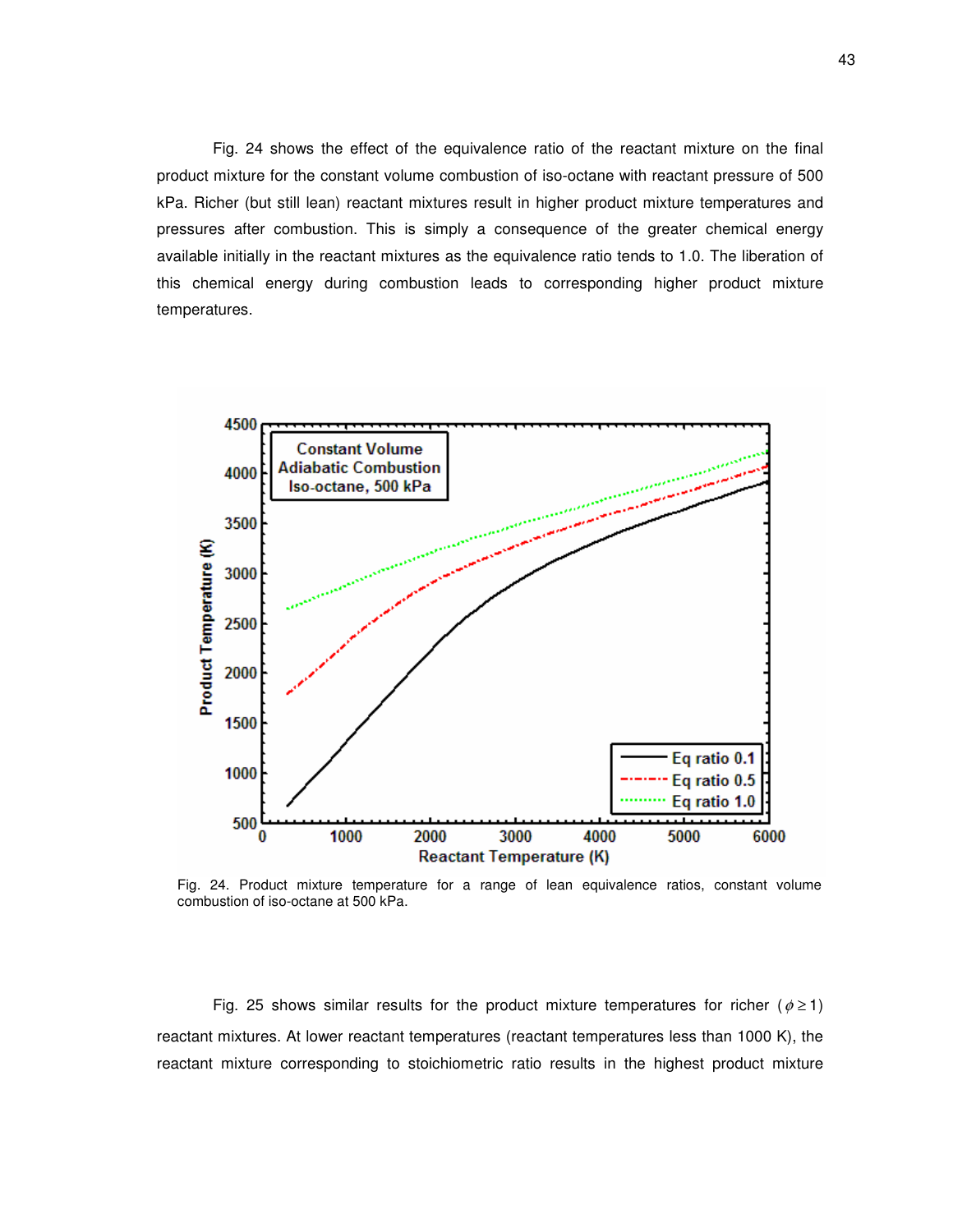temperature. This is because of the complete combustion occurring for the stoichiometric mixture. However, for higher reactant mixture temperatures (reactant temperatures greater than 1000 K), this trend changes with the combustion of progressively richer equivalence ratios leading to higher product mixture temperatures. As discussed earlier during the constant pressure combustion, this occurs due to the formation of the incomplete products of combustion at higher temperatures, thus allowing the richer reactant mixtures to liberate more energy.



Fig. 25. Product mixture temperature for a range of rich equivalence ratios, constant volume combustion of iso-octane at 500 kPa.

Fig. 26 presents the effect of equivalence ratio on the product mixture temperature and the percentage of reactant mixture availability destroyed during constant volume combustion of iso-octane, for reactant mixture temperature of 300 K and pressure 500 kPa. The percentage of reactant mixture availability destroyed decreases monotonically with increasing equivalence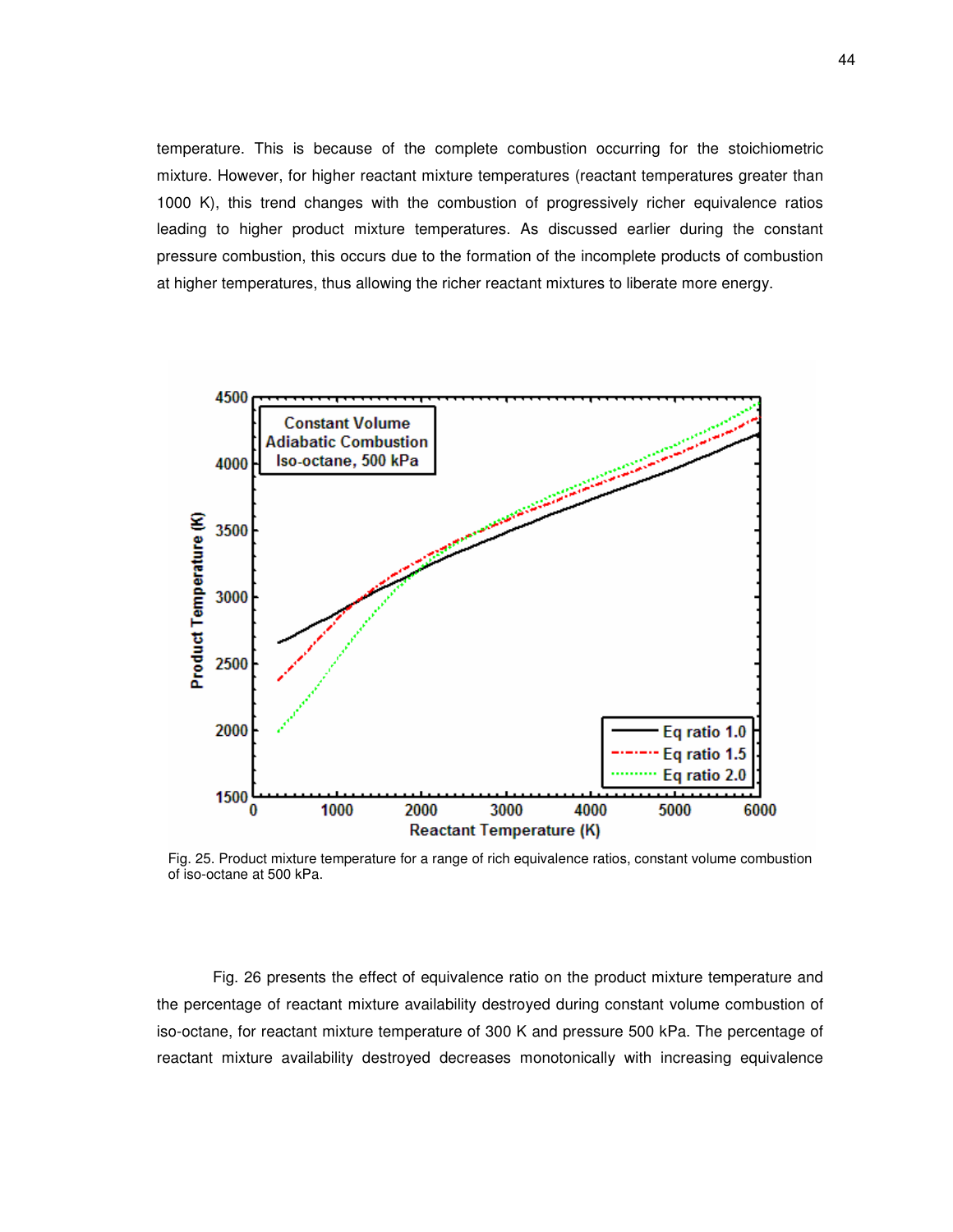ratios from 53% for an equivalence ratio of 0.1 to 17% for an equivalence ratio of 2.0. The values computed for the percentage availability destroyed account for the product mixture reactive availability. This requires additional combustion processes to allow the energy to be utilized. Thus increasingly rich reactant mixtures would not be the optimum equivalence ratio.

The product mixture temperature initially increases with increasing in the equivalence ratio, before decreasing again. The peak product mixture temperature was obtained corresponding to a reactant mixture equivalence ratio of about 1.1. This is a well documented trend, occurring due to the formation of incomplete products of combustion, allowing more energy liberation for an equivalence ratio of 1.1 rather than for the stoichiometric mixture.



Fig. 26. Percentage availability destroyed and product mixture temperature as a function of equivalence ratio, for constant volume combustion of iso-octane, reactant pressure 500 kPa and temperature 300 K.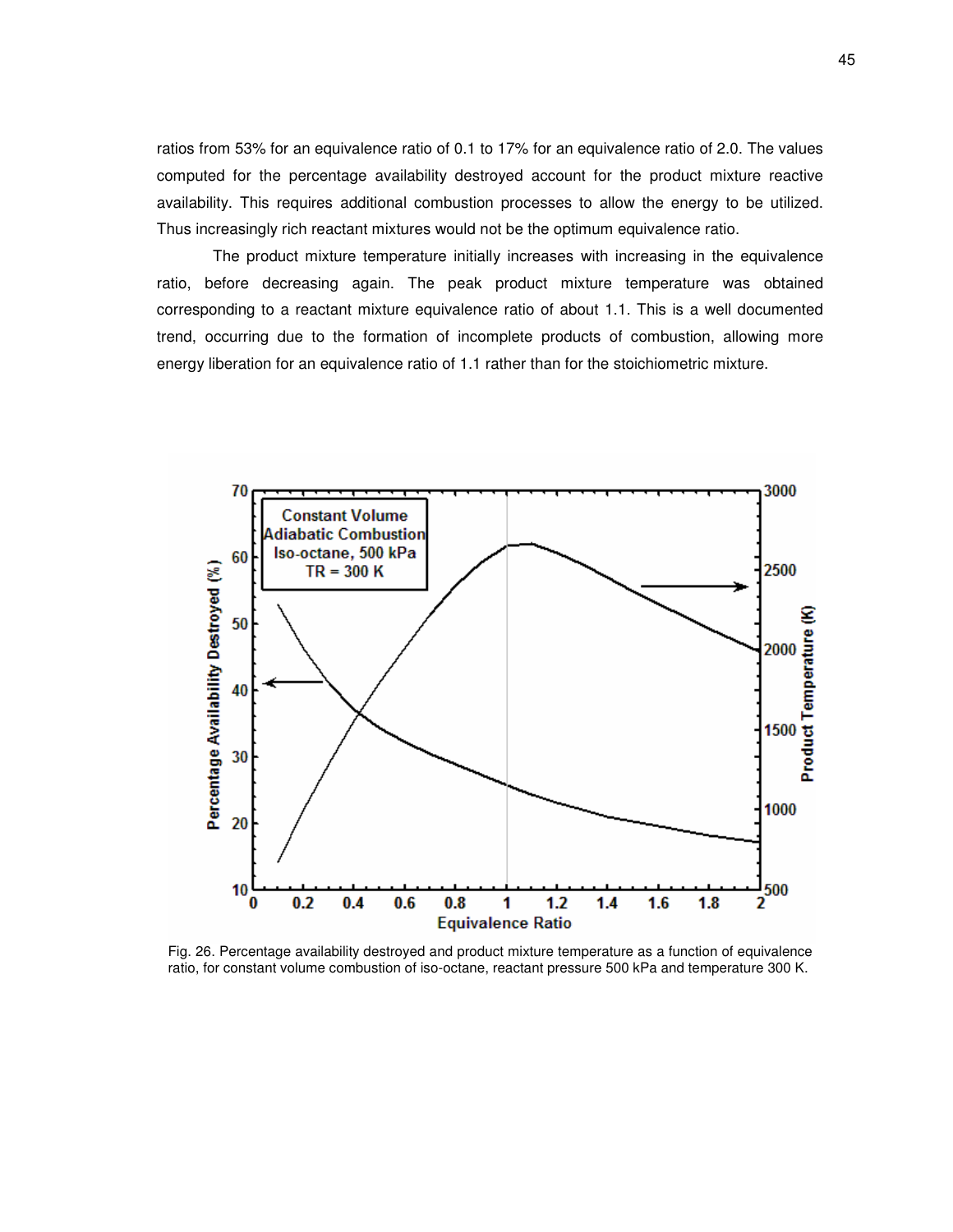Parameter #4: Fuels

For comparison of the destruction of availability during combustion, the combustion of various fuels was considered for an initial reactant mixture temperature of 300 K, reactant pressure of 500 kPa and an equivalence ratio of 1.0.

The trend in destruction of availability during constant volume combustion of fuels is the same as during constant pressure combustion. Fig. 27 shows the destruction of availability as a consequence of the constant volume combustion of the various fuels.

The percentage destruction of availability due to combustion ranged between 19% and 26%, with increasing destruction of availability generally occurring for combustion of fuels with more complicated molecular structures. The values are computed using the availability balance and the destruction of availability is the least for acetylene. If only the thermo-mechanical availability destroyed is considered, combustion of hydrogen destroys the least fraction of availability. This is similar to the trend observed during constant pressure combustion of the various fuels.



## **Fuels**

Fig. 27. Percentage availability destroyed during constant volume combustion of different fuels for reactant pressure of 500 kPa and initial reactant temperature of 300 K.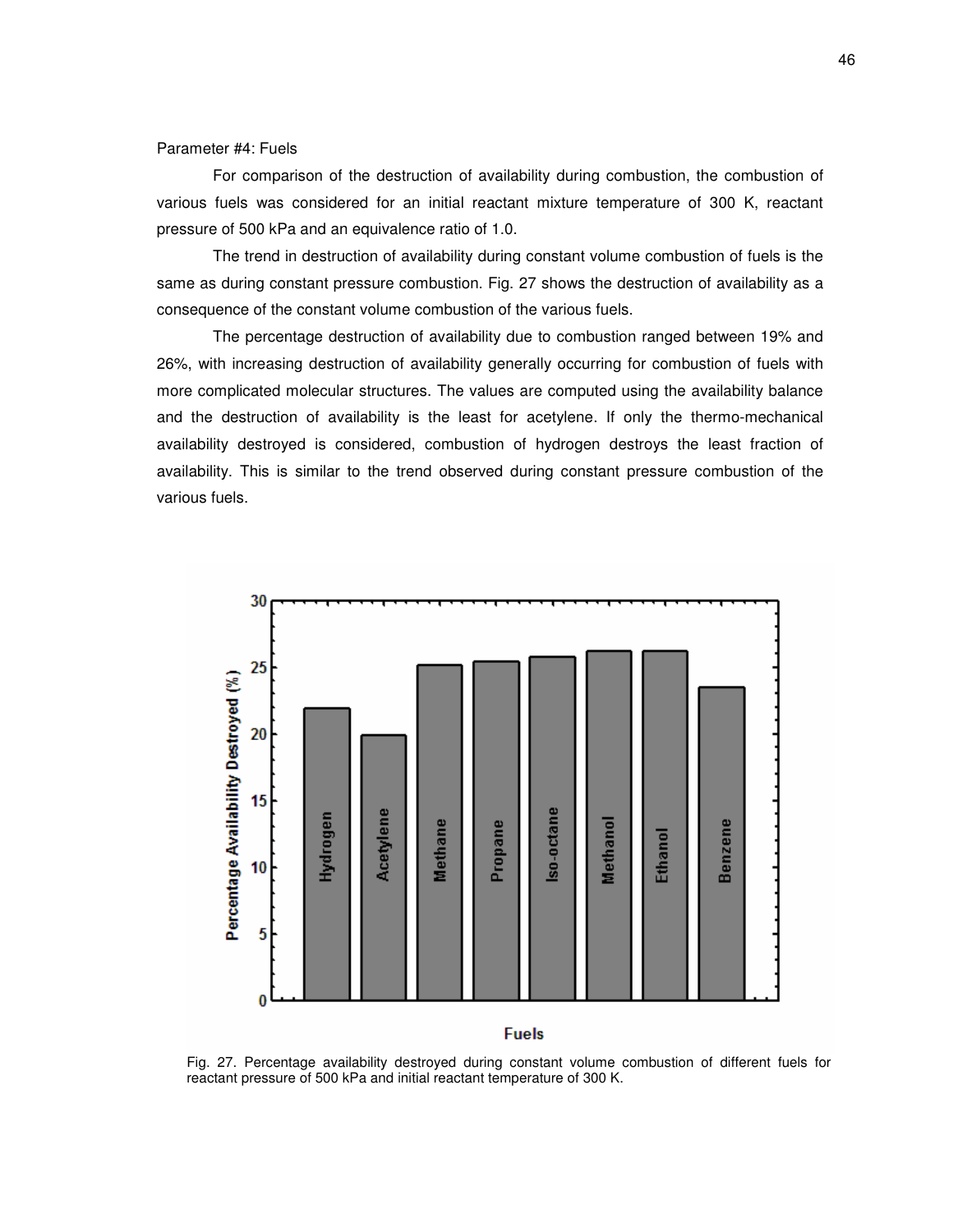Importance of chemical availability

The contribution and significance of the chemical availability to the total mixture availability for constant volume combustion was analyzed similarly to the analysis for constant pressure combustion. The total mixture was split into three components – thermo-mechanical, reactive and diffusion availability. Once again, diffusion availability is actually a part of the chemical availability but has been determined and plotted separately for purposes of illustration and better understanding.

Fig. 28 shows the individual contributions of these terms to the total reactant mixture availability. As expected, at 300 K, the contribution of the thermo-mechanical term to the overall availability is negligible, increasing in magnitude and significance with increase in temperatures. The reactive availability term, due to the chemical energy of the fuel is constant in magnitude and is significant in its contribution to the total mixture availability. The diffusion availability is also fixed in magnitude, but is insignificant in its contribution to the total mixture availability.



Fig. 28. Various components of the total reactant mixture availability for stoichiometric mixture of isooctane for reactant pressure 500 kPa for constant volume conditions.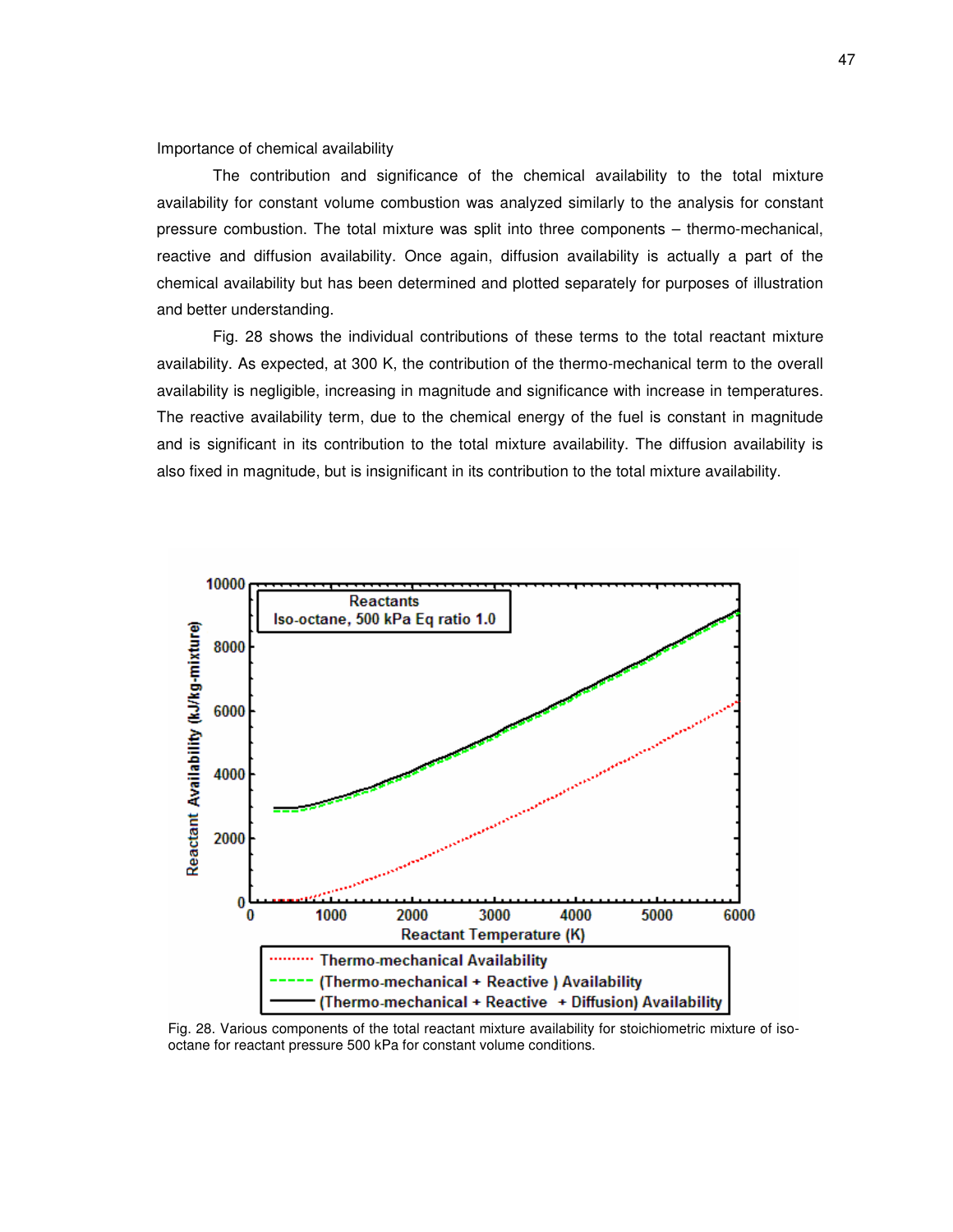Fig. 29 shows the contribution of the various availability terms to the total product mixture availability. At 300 K, all three components are small in magnitude. The thermomechanical availability increases with increasing temperature and is dominant until about 2500 K. Beyond this temperature, the increased presence of the incomplete products of combustion contributes to the reactive availability term and this term subsequently increases sharply. The diffusion availability component is fixed in magnitude and is once again of insignificant proportions compared to the total mixture availability.



Fig. 29. Various components of the total product mixture availability, for stoichiometric mixture of isooctane for reactant pressure of 500 kPa, constant volume combustion.

#### Effect of reactant dissociation

During the examination of the effect of the various parameters on the destruction of availability during combustion, the dissociation of the reactant mixture has been neglected. It has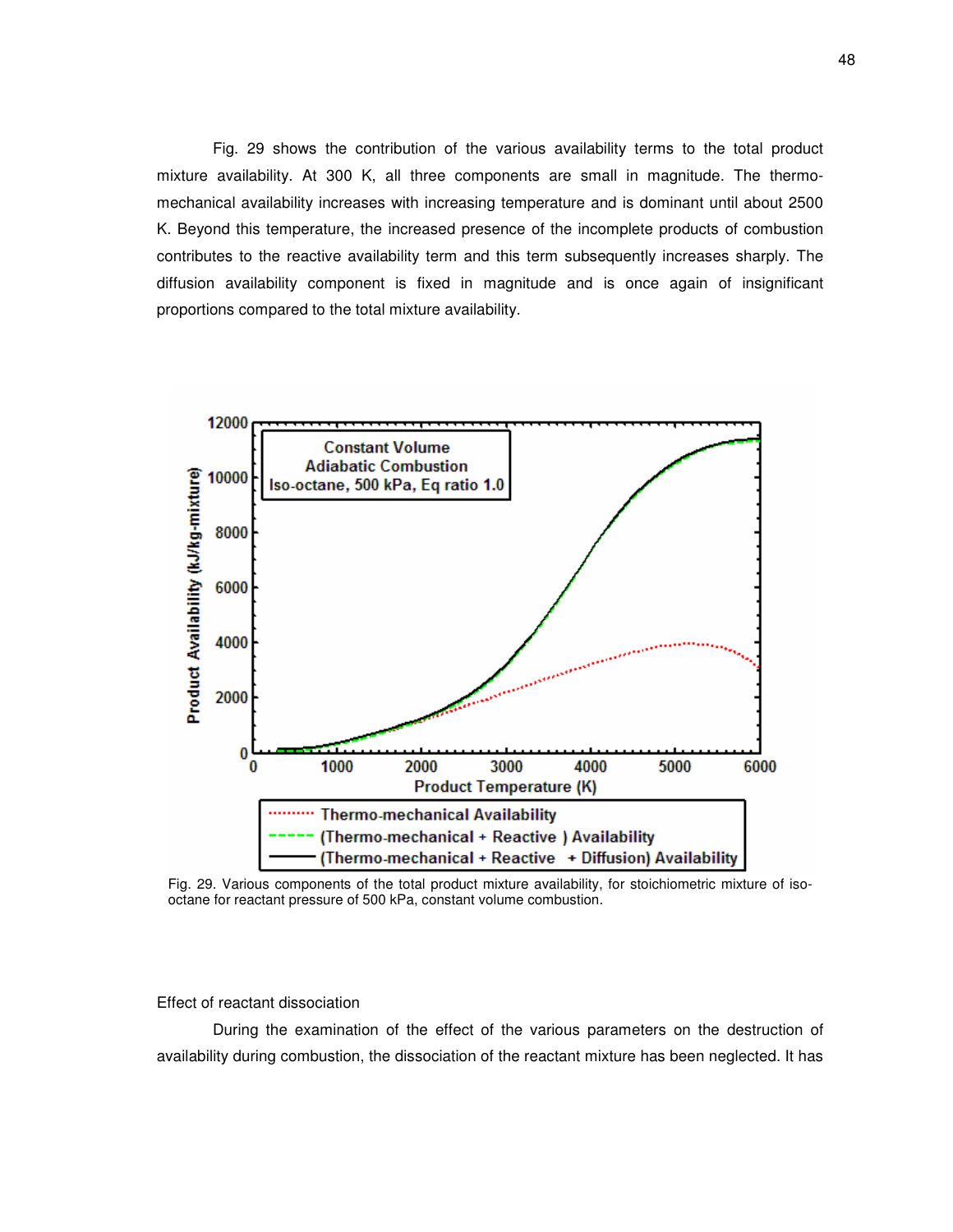already been shown during analysis of the constant pressure combustion that dissociation of the reactant mixture has a significant effect on the mixture properties at higher temperatures. The product mixture properties also need to be corrected to account for the effect of the reactant mixture dissociation.

Fig. 30 shows the availability curves for the reactant mixture, with and without the effect of dissociation incorporated, for a reactant mixture containing iso-octane and air at 500 kPa. For temperatures beyond 3500 K, the dissociation effects start becoming significant and the variation between the two curves increases rapidly with increasing temperatures. This additional energy would need to be supplied to maintain the reactant mixture temperature.



Fig. 30. Effect of reactant mixture dissociation on availability for constant volume conditions.

Fig. 31 shows the percentage of reactant mixture availability destroyed during constant volume combustion of iso-octane with an initial reactant mixture pressure of 500 kPa, after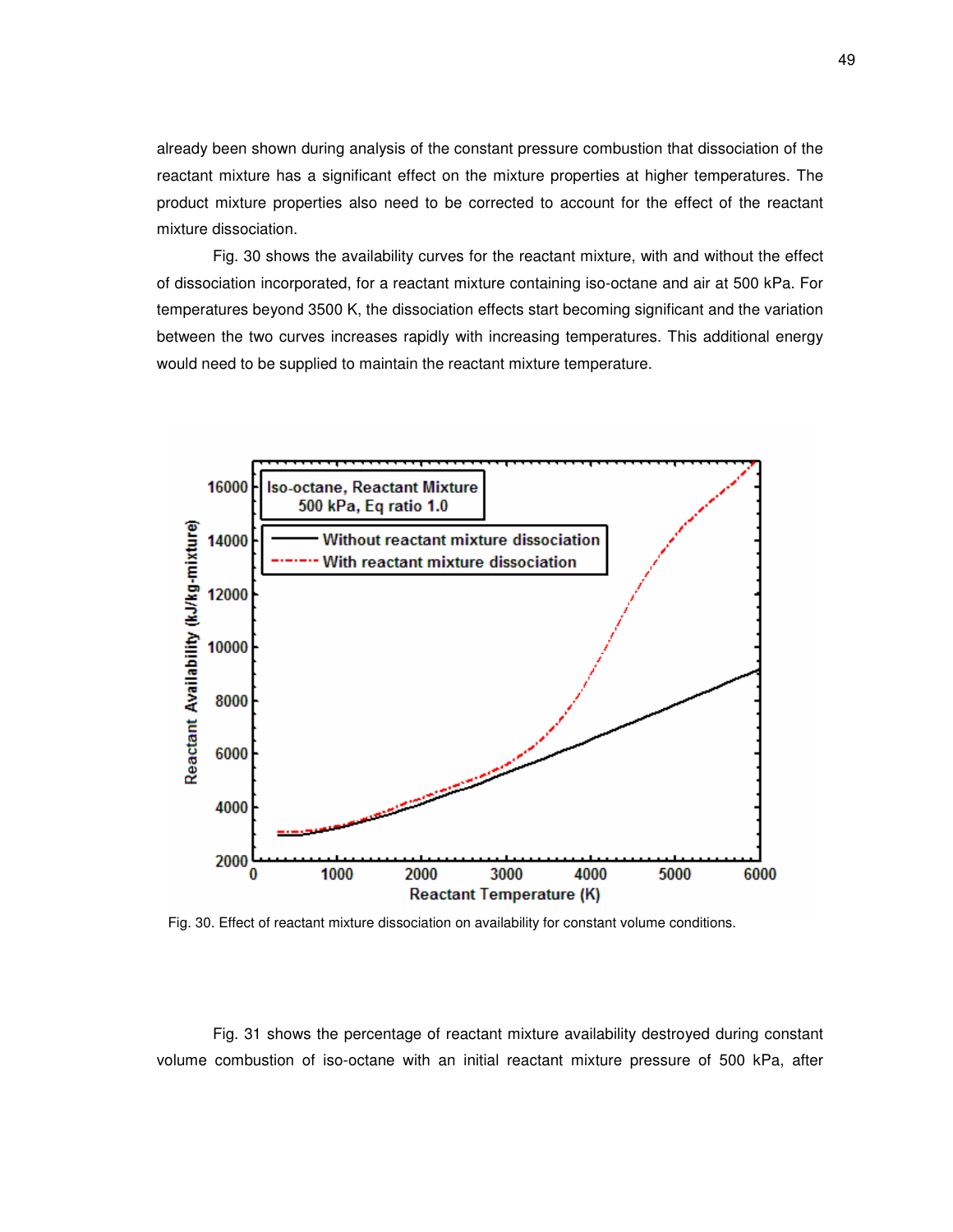accounting for the dissociation of the reactant mixture. The two curves are almost parallel at lower temperatures (temperatures lesser than 3500 K), with the difference in values being due to the fact that iso-octane decomposes into methane, carbon and hydrogen over infinite time. At higher temperatures (temperatures greater than 3500 K), however, the curves show a marked difference, with the curve considering dissociation effects rising steeply. This trend is similar to that encountered during constant pressure combustion. The reason for the steep rise is because of the fact that the dissociated reactant mixture species possess greater energy, as compared to the non-dissociated species as a consequence of the energy absorbed by the species during the process of the chemical bonds being broken. The increased destruction of availability past 4000 K is due to the fact that the dissociated reactant mixture has increased availability, lost due to the combustion process.



Fig. 31. Percentage availability destroyed during constant volume combustion of iso-octane, for reactant pressure of 500 kPa, with and without reactant mixture dissociation.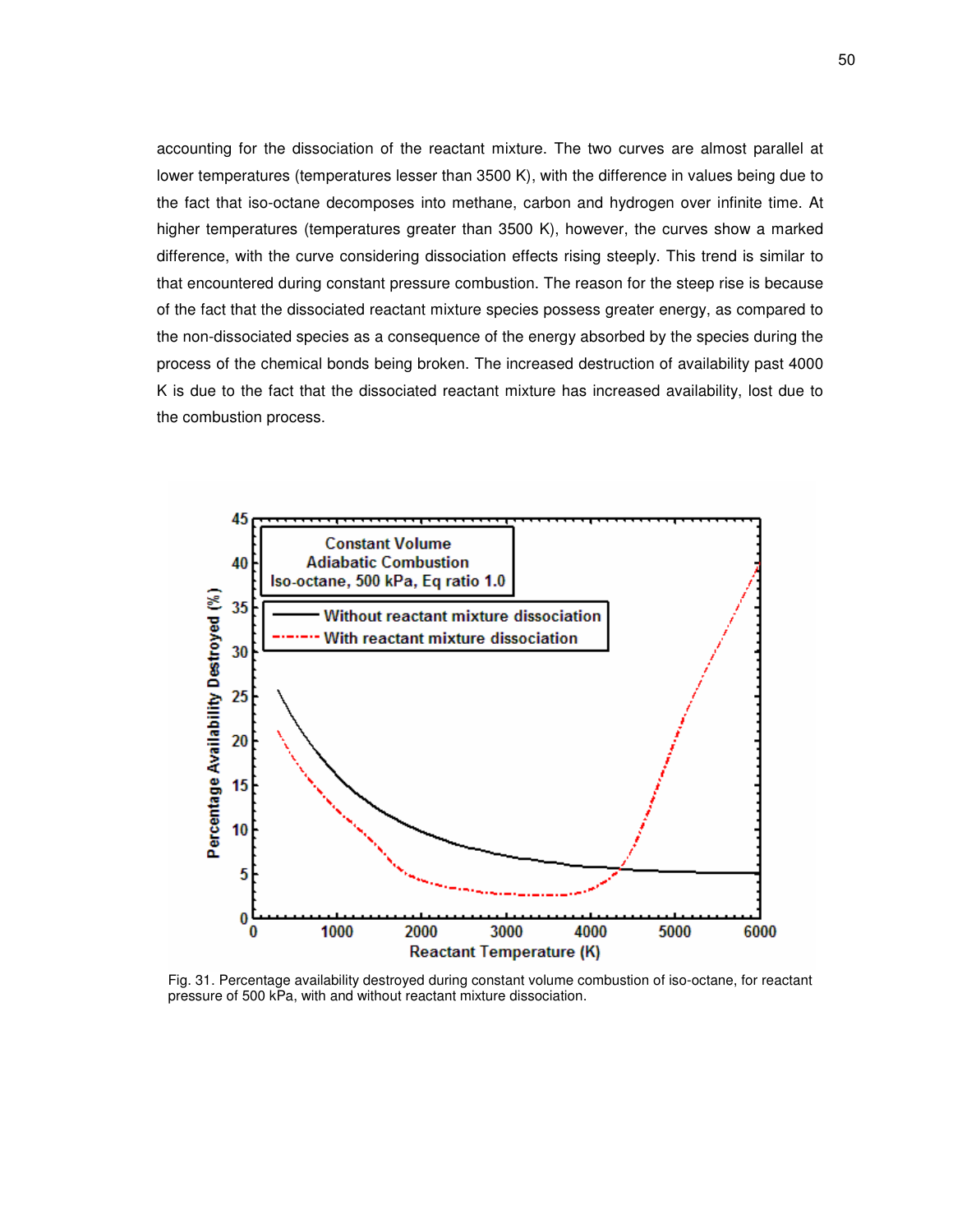Fig. 32 shows the effect of reactant dissociation on the product mixture temperature values. Without accounting for the dissociation of the reactant mixture temperatures, the final product mixture temperature is underestimated significantly at higher reactant mixture temperatures. This is because the dissociated reactant mixture has greater internal energy as compared to the non-dissociated reactant mixture at the same temperature.



Fig. 32. Product mixture temperature as a function of reactant mixture temperature, with and without dissociation of reactants for constant volume combustion of iso-octane for reactant pressure of 500 kPa.

For constant volume combustion, dissociation of the reactant mixture also affects the final product mixture pressure. Fig. 33 shows the effect of the reactant mixture dissociation on the product mixture pressure. The increase in the product mixture pressure is proportional the increase in the product mixture temperature.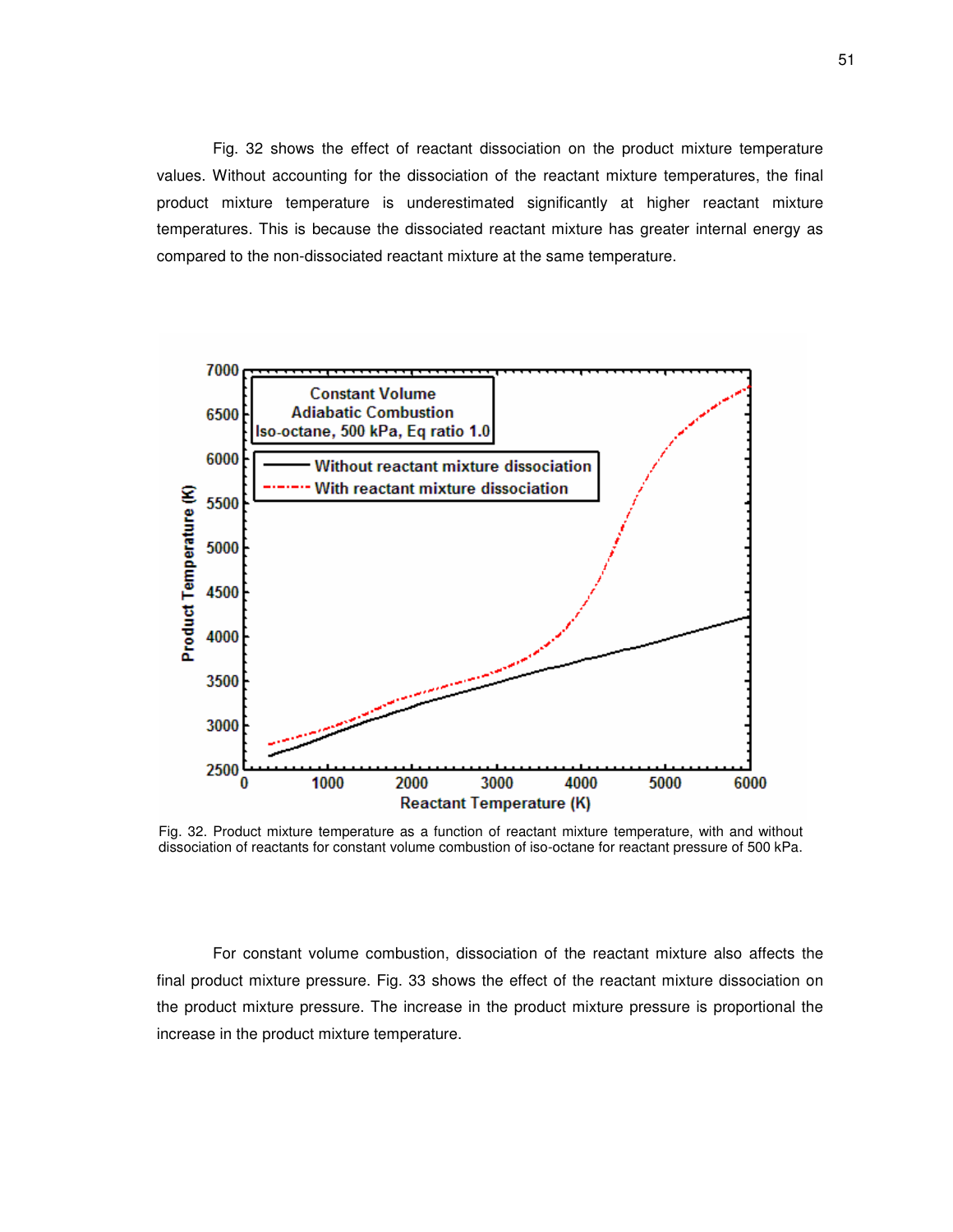

Fig. 33. Product mixture pressure as a function of reactant mixture temperature, with and without dissociation of reactants for constant volume combustion of iso-octane for reactant pressure of 500 kPa.

#### **Constant temperature combustion**

Constant temperature combustion was the third combustion process considered in this study. Constant temperature combustion refers to combustion of the reactant mixture at a fixed temperature. In addition to the mixture temperature, either the pressure or the volume of the system needs to be constant. Thus constant temperature combustion may either be isobaric or isochoric. Another difference between constant pressure and constant volume combustion and constant temperature combustion is the heat transfer across the system boundary for constant temperature combustion. This heat transfer has the potential to do work with the use of a suitable heat engine and therefore needs to be accounted for, as described in the preceding section. The results for these combustion modes are discussed in this section.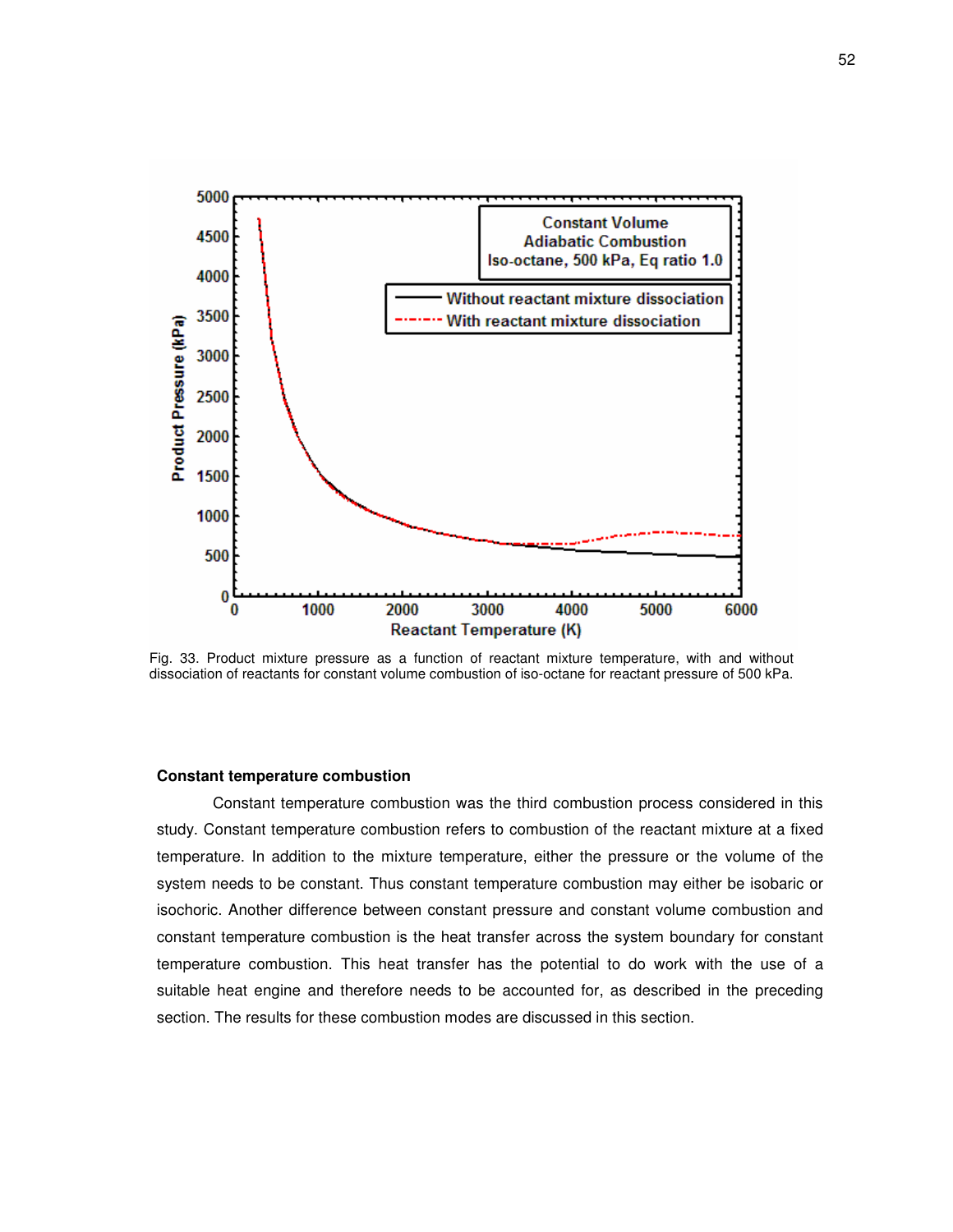# Parameter #1: Reactant temperature

Fig. 34 shows the availability curves for the reactant and product mixtures for constant temperature, isobaric conditions. These curves are identical to the availability curves obtained previously for the constant pressure combustion, and are repeated here for convenience.



Fig. 34. Reactant and product mixture availabilities as a function of temperature for reactant pressure of 500 kPa and  $\varphi$  = 1.0, constant temperature, isobaric combustion.

Similarly, Fig. 35 shows the availability curves for the reactant and product mixtures for constant temperature, isochoric conditions. The curves are identical to the curves obtained for the mixture availabilities during constant volume combustion. The reactant mixture availability increases monotonically with increasing temperatures while the product mixture availability rises steeply after 2500 K due to the formation of the incomplete products of combustion.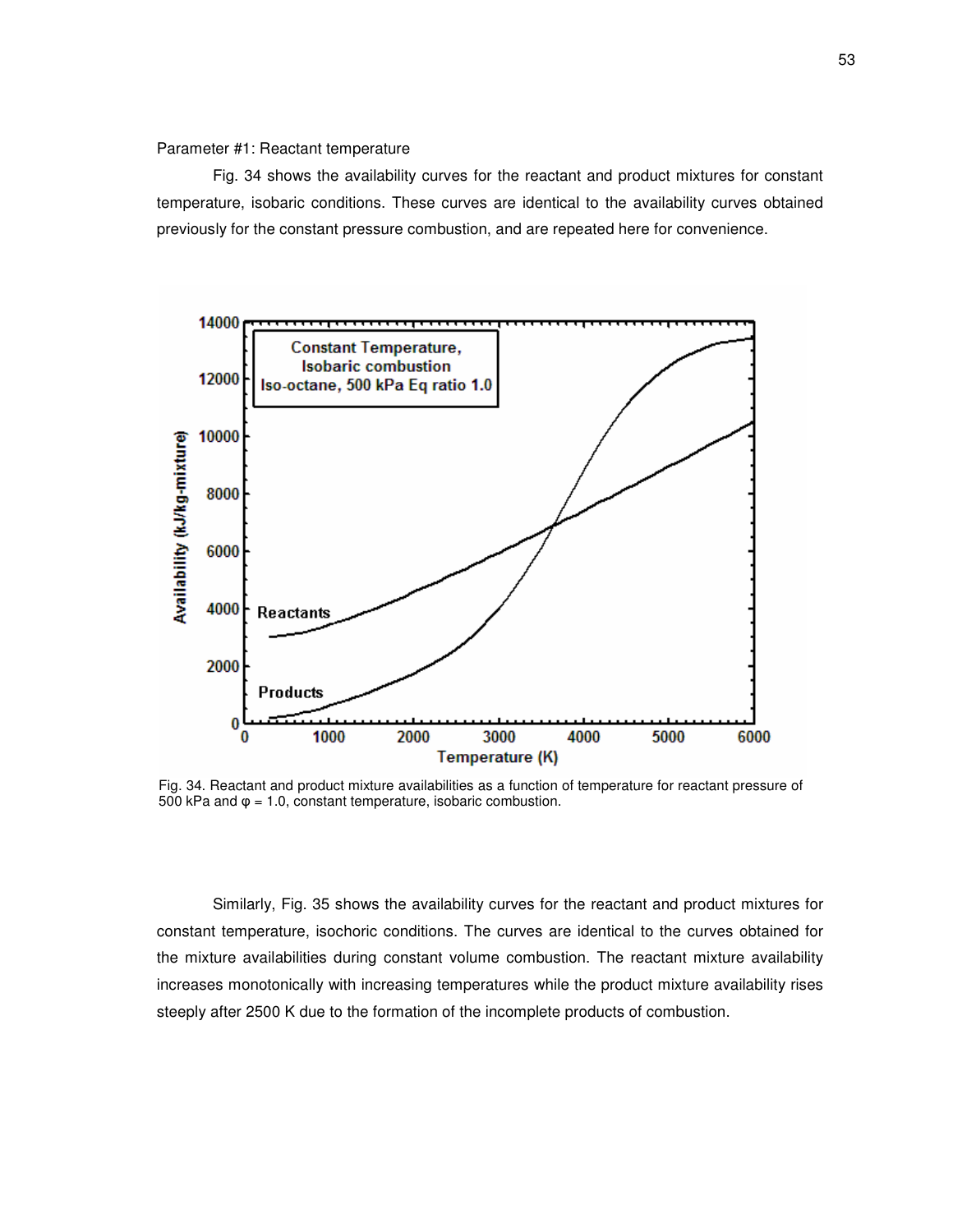

Fig. 35. Reactant and product mixture availabilities as a function of temperature for reactant pressure of 500 kPa and  $\varphi$  = 1.0, constant temperature, isochoric combustion.

Fig. 36 shows the percentage availability destroyed as a function of the mixture temperature for constant temperature, isobaric combustion. The fraction of availability destroyed as a result of the combustion process drops rapidly with increasing mixture temperatures. At a temperature of 300 K, almost all of the availability in the reactant mixture is destroyed due to constant temperature, isobaric combustion. In other words, the potential to do work from the combustion products is nearly completely destroyed as the temperature is kept low by the use of heat transfer. As the temperature increases, the percentage availability destroyed decreases up to a temperature of about 4000 K. The fraction of reactant availability destroyed increases for temperatures greater than about 4000 K. This is due to the fact that at these high temperatures, the reactant mixture availability increases more rapidly than the product mixture availability. This is because of the dissociation of the nitrogen molecules as discussed previously.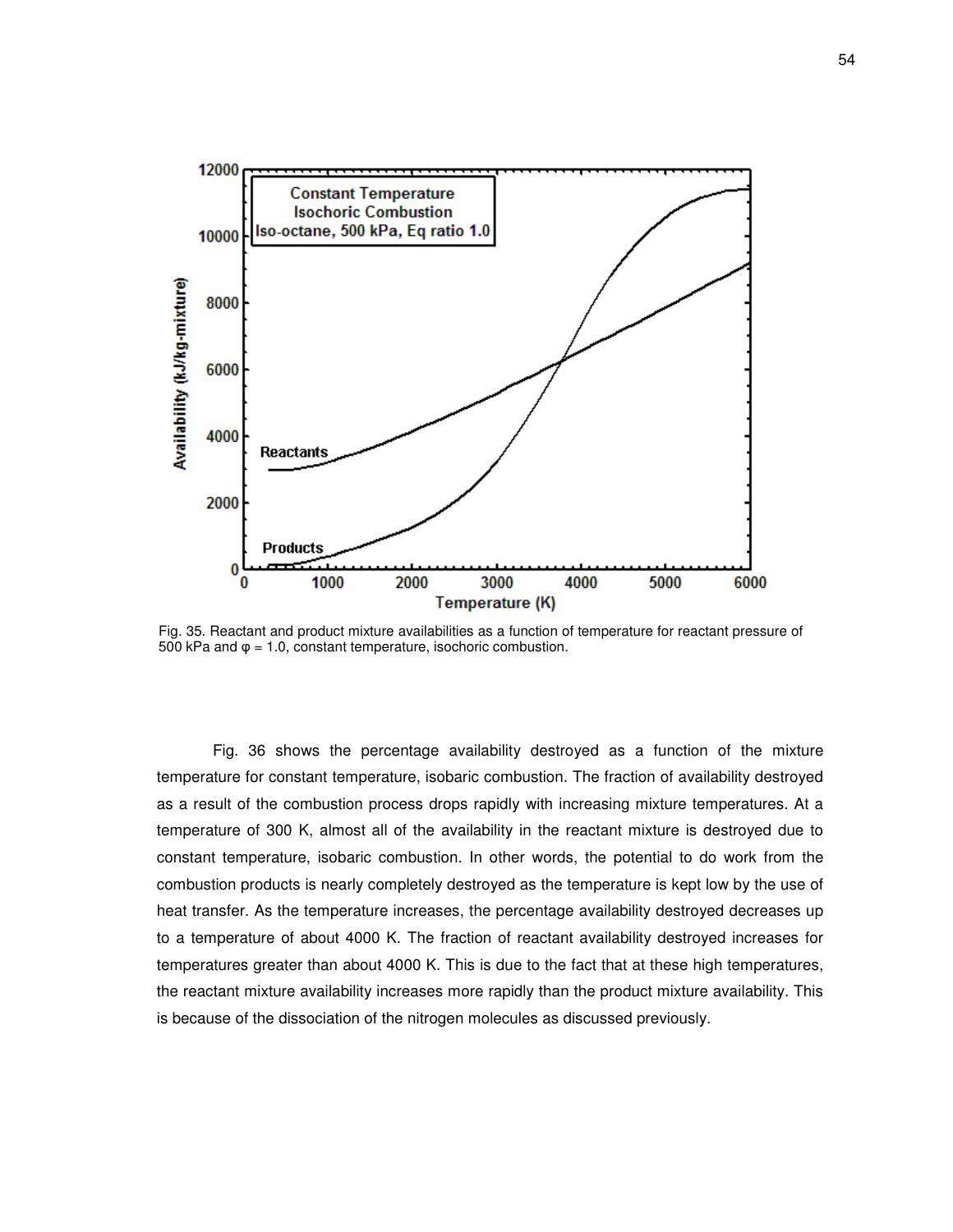

Fig. 36. Percentage availability destroyed as a function of reactant temperature for constant temperature, isobaric combustion of iso-octane, reactant pressure of 500 kPa.

Fig. 37 shows the percentage availability destroyed during the constant temperature, isochoric combustion of iso-octane. The trend is similar to that obtained in Fig. 36 for constant temperature, isobaric combustion of iso-octane. The fraction of availability destroyed is once again observed to decrease rapidly with increasing mixture temperature before rising again at higher mixture temperatures. The rise in the fraction of availability destroyed at high temperatures (greater than 4000 K) is because the reactant mixture availability increases more rapidly than the product mixture availability due to the dissociation of nitrogen molecules.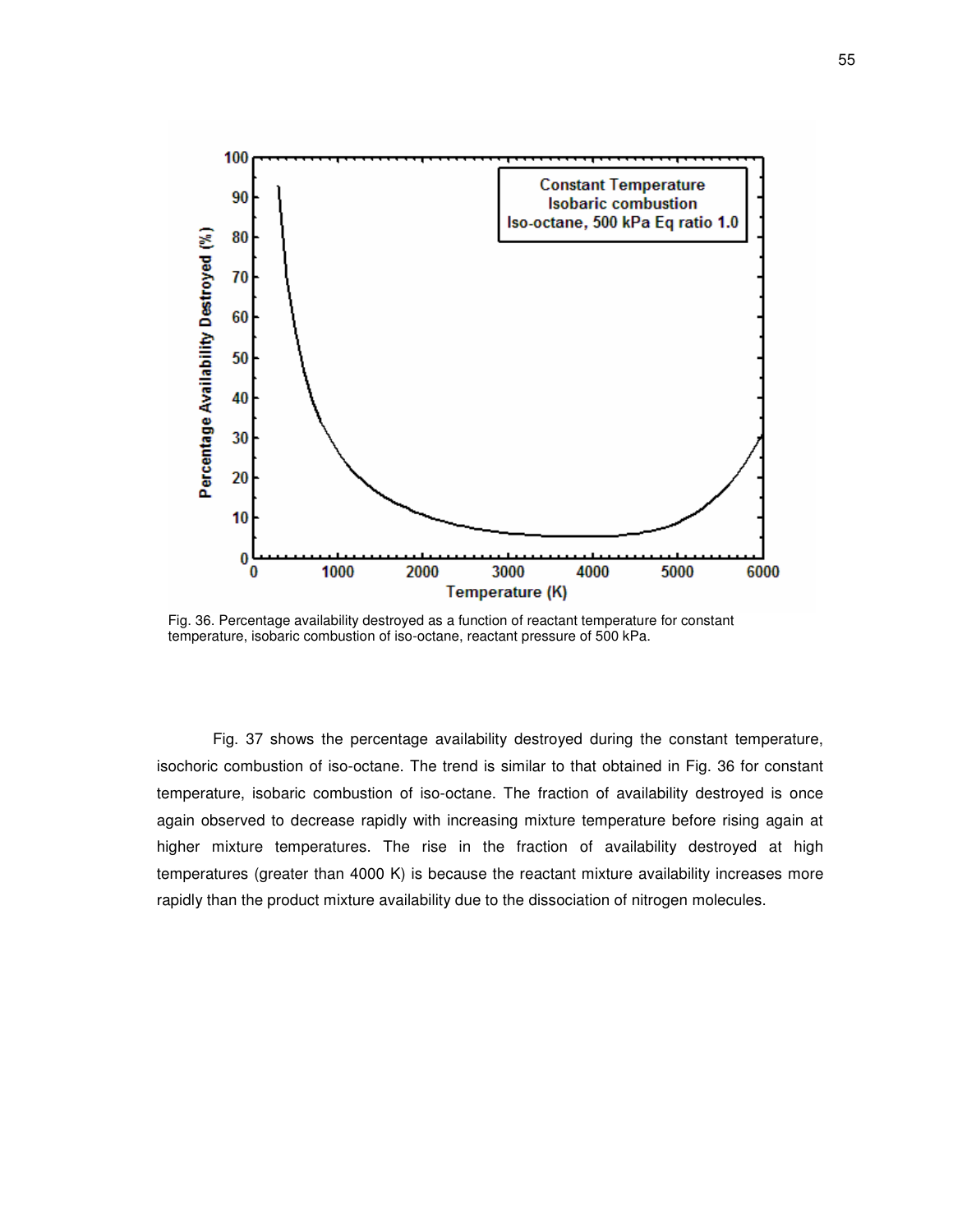

Fig. 37. Percentage availability destroyed as a function of reactant temperature for constant temperature, isochoric combustion of iso-octane, reactant pressure of 500 kPa.

Fig. 38 shows the enthalpy for the reactant and product mixtures for the range of temperatures. From the figure, it would appear that for temperatures greater than 3500 K, the combustion of iso-octane is an endothermic reaction. This is however, not the case, with the products appearing to have greater enthalpy than the reactants due to the fact that the dissociation of the reactant mixture species has been neglected. Once this is accounted for, the product mixture enthalpy is always lower than the reactant mixture enthalpy.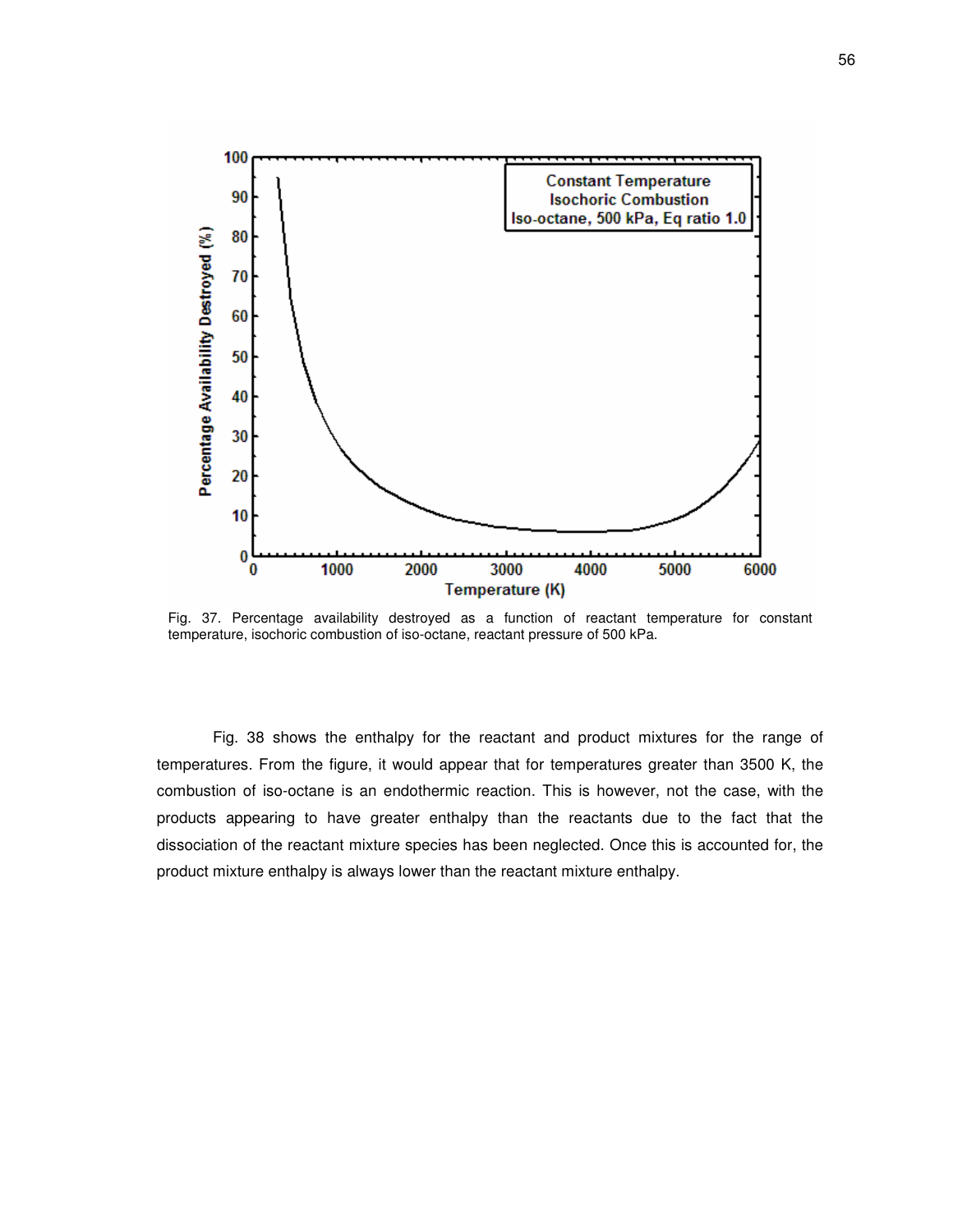

Fig. 38. Reactant and product mixture enthalpies as a function of temperature for reactant pressure of 500 kPa and  $\varphi$  = 1.0, constant temperature, isobaric combustion.

A similar explanation applies to the constant temperature, isochoric combustion of isooctane. The internal energy curves for the reactant and product mixture are shown in Fig. 39. Again, at higher temperatures, the product mixture appears to possess greater internal energy than the reactant mixture, since these curves have not been corrected for dissociation effects.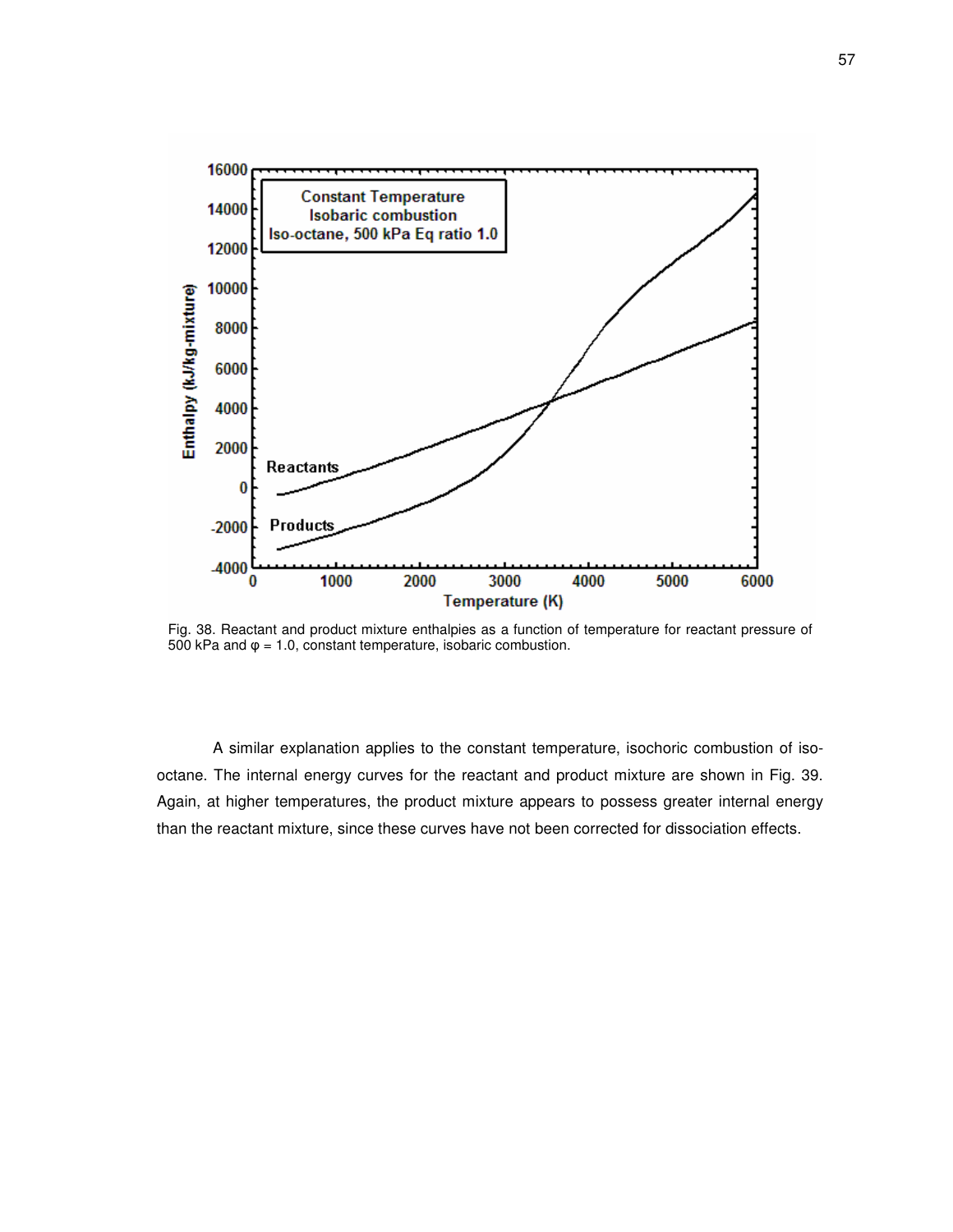

Fig. 39. Reactant and product mixture internal energies as a function of temperature for reactant pressure of 500 kPa and  $\varphi = 1.0$ , constant temperature, isochoric combustion.

#### Parameter #2: Reactant pressure

Fig. 40 shows the percentage of the reactant mixture availability destroyed during the constant temperature, isobaric combustion of iso-octane for a range of pressures. It is evident that the effect of the reactant mixture pressure on the fraction of reactant mixture availability destroyed is negligible. The curves diverge past 4000 K, but again, this is due to the dissociation of the reactant mixture being neglected. If the dissociation effects are considered, the reactant mixture rises sharply at higher temperatures, and the sharp rise in the percentage availability destroyed past 4000 K is moderated.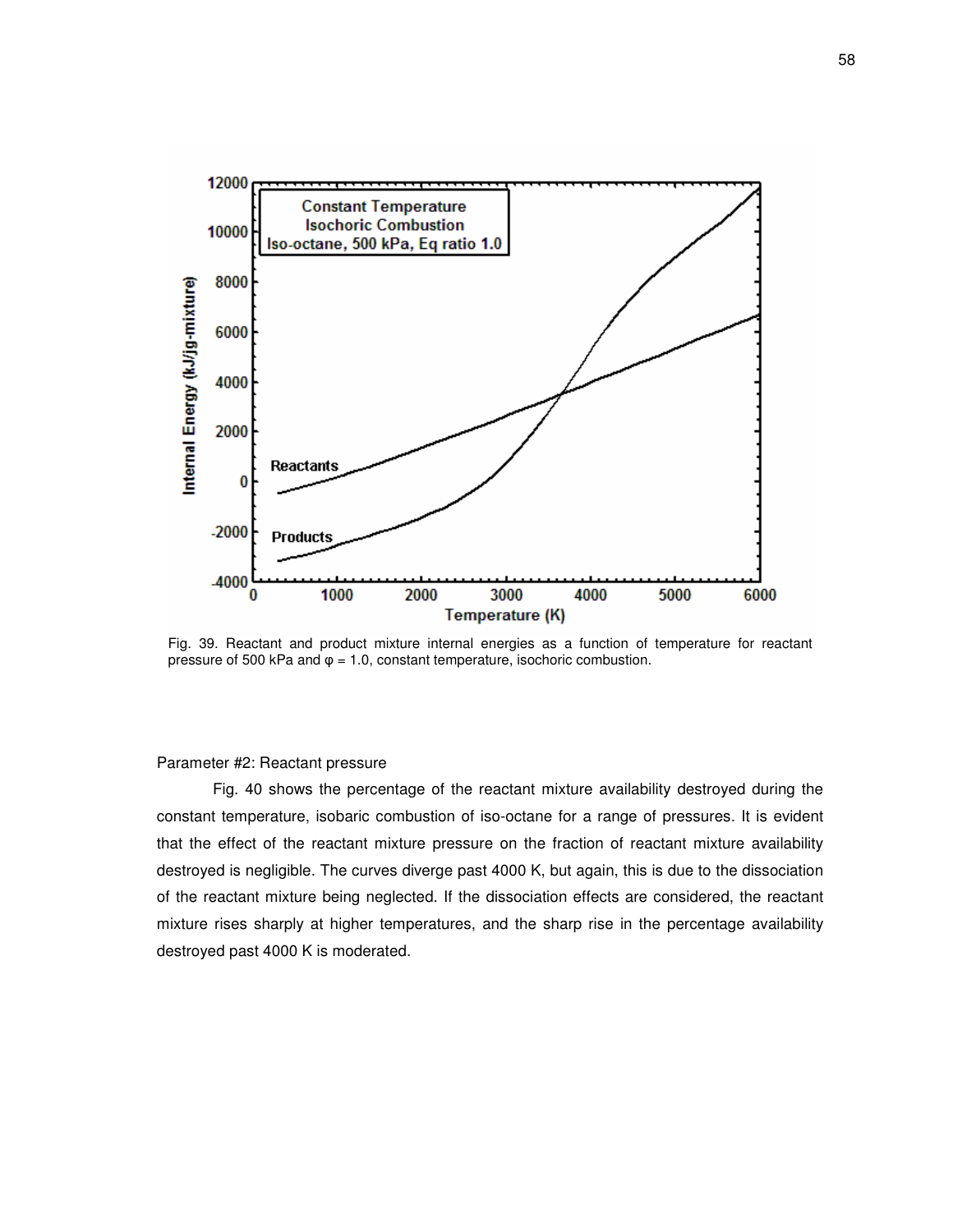

Fig. 40. Effect of pressure on percentage availability destroyed during constant temperature, isobaric combustion of iso-octane.

Fig. 41 shows the effect of the initial reactant mixture pressure on the percentage of reactant mixture availability destroyed during constant temperature, isochoric combustion of isooctane. The effect of the reactant mixture pressure on the fraction of availability destroyed is once again largely insignificant until about 4000 K.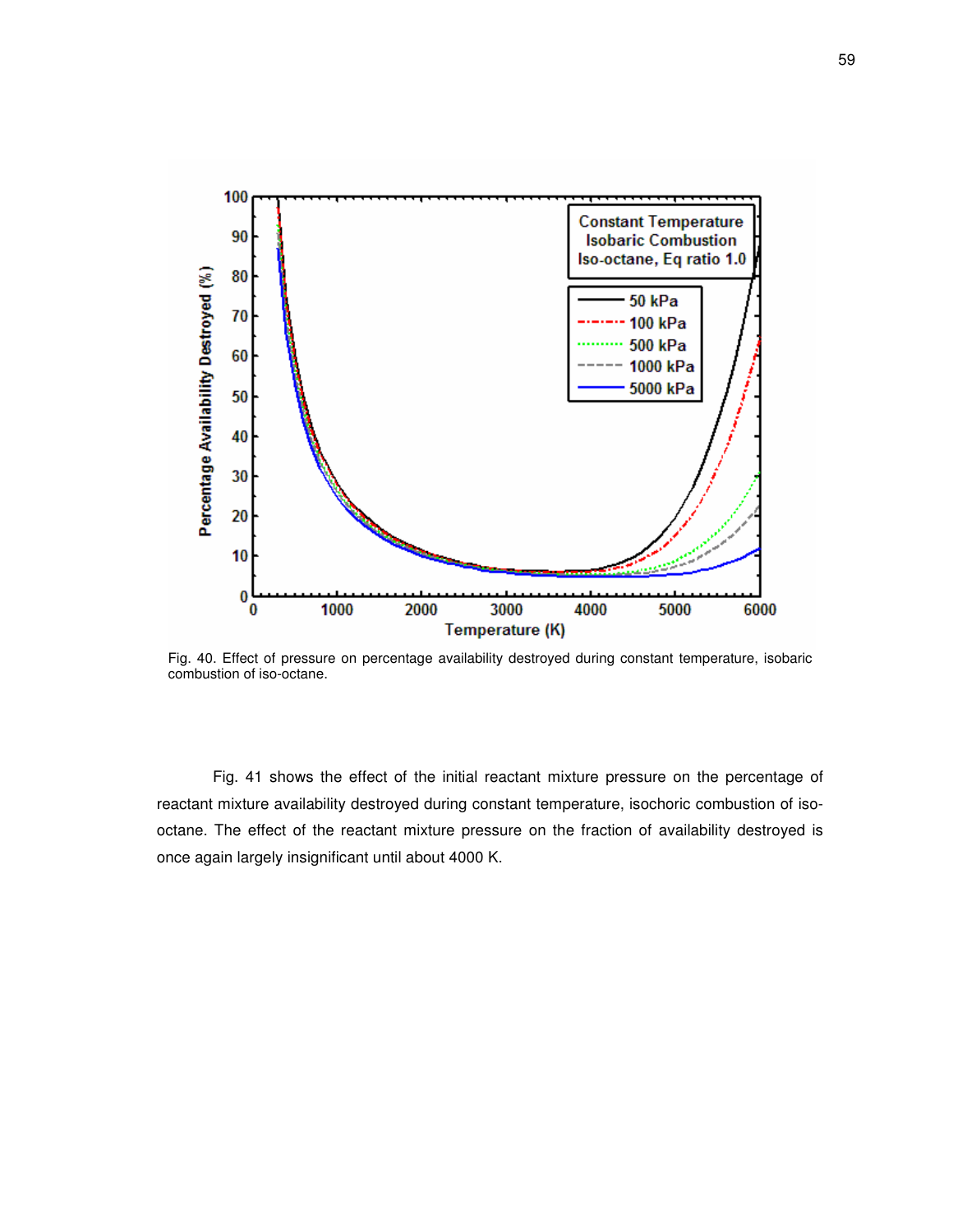

Fig. 41. Effect of pressure on percentage availability destroyed during constant temperature, isochoric combustion of iso-octane.

## Parameter #3: Equivalence ratio

The constant temperature combustion process was analyzed for the effect of equivalence ratio on the percentage of reactant mixture availability destroyed. A range of lean reactant mixtures were considered with equivalence ratios ranging from 0.1 to 1.0 and rich equivalence ratios from 1.0 to 2.0.

Fig. 42 shows the percentage of reactant mixture availability destroyed for the lean equivalence ratios during constant temperature, isobaric combustion of iso-octane at 500 kPa as functions of temperature. Varying the equivalence ratio affects the fraction of availability destroyed. At lower temperatures (below 4000 K), the percentage availability destroyed is greater for richer equivalence ratios (but still less than 1.0). These values converge at about 4000 K, before diverging again. The trend, however, is reversed for temperatures beyond 4000 K. The rise in percentage availability destroyed due to combustion past 4000 K is due to the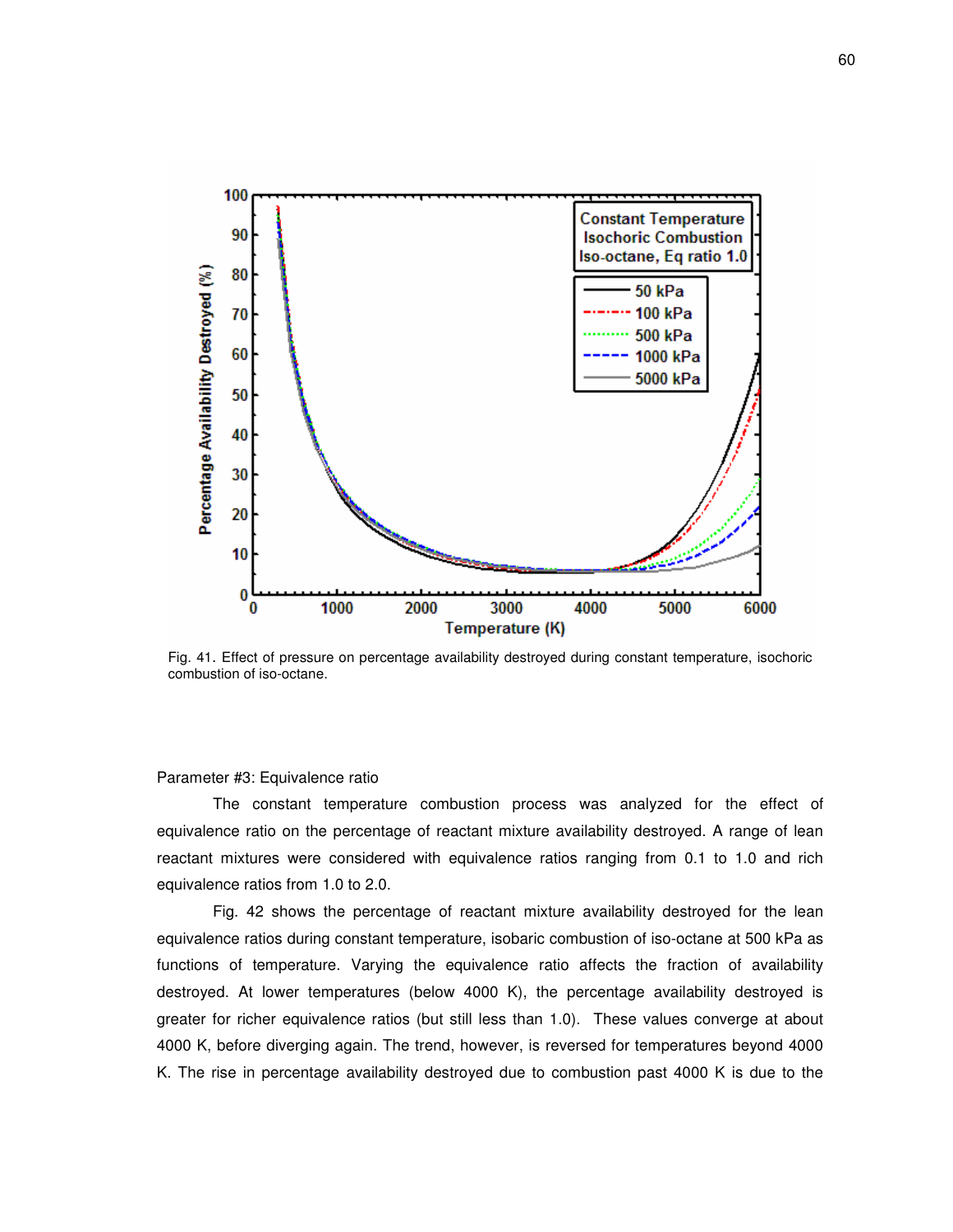dissociation of the nitrogen molecules and therefore, the values are higher for leaner reactant mixtures.



Fig. 42. Percentage availability destroyed for lean equivalence ratios, constant temperature, isobaric combustion of iso-octane, reactant mixture at 500 kPa.

Fig. 43 shows the fraction of availability destroyed during constant temperature, isobaric combustion for rich equivalence ratios. The fraction of availability destroyed at lower temperatures is highest for the stoichiometric mixture, and least for the equivalence ratio of 2.0. With increasing temperatures, the curves converge to a single value.

Again, it should be noted that the combustion of rich mixtures destroys smaller fractions of the reactant availability, but this includes the reactive availability of the product mixture which is not available for direct conversion into work and needs additional combustion to liberate the energy. The general trend is in keeping with the trend observed for the leaner equivalence ratios  $(\phi \leq 1)$ , with similar explanations for the trends observed.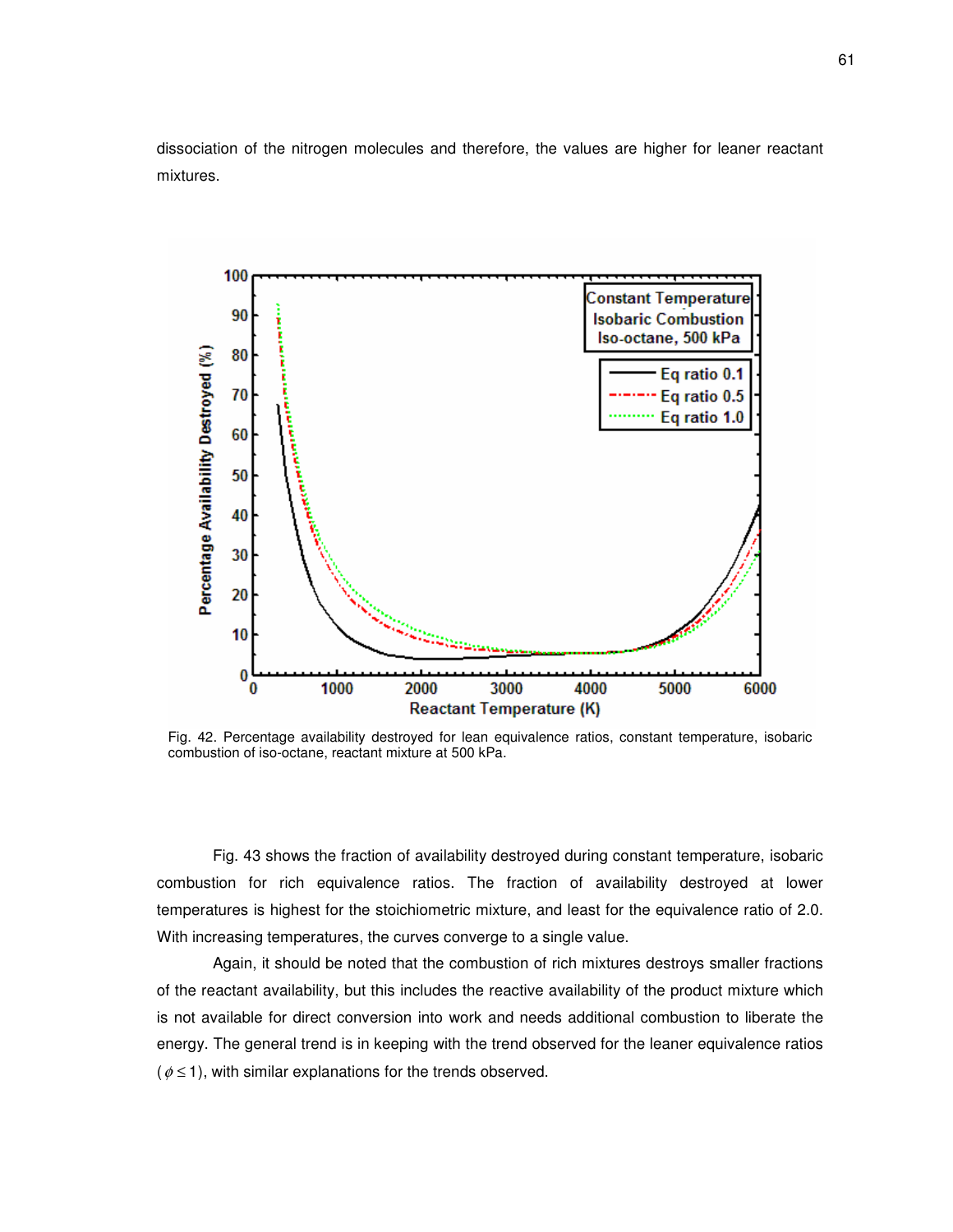

Fig. 43. Percentage availability destroyed for rich equivalence ratios, constant temperature, isobaric combustion of iso-octane, reactant mixture at 500 kPa.

Fig. 44 shows the effect of the reactant mixture equivalence ratio on the fraction of the availability destroyed during constant temperature, isochoric combustion for the lean range of equivalence ratios. The equivalence ratio of the reactant mixture does not significantly affect the percentage of the availability destroyed. The destruction of availability is greatest for the stoichiometric mixture and the least for the equivalence ratio of 0.1. The difference in the values of the percentage of reactant mixture availability destroyed increase with increasing temperatures, before converging once again. For temperatures below about 3500 K, the percentage of availability destroyed is greater for richer equivalence ratios (but still lean). With further increase in temperature, the trend is reversed, with greater fractions of the reactant availability destroyed due to combustion for leaner mixtures. The explanation for these trends is once again the same as those for constant temperature, isobaric combustion outlined previously.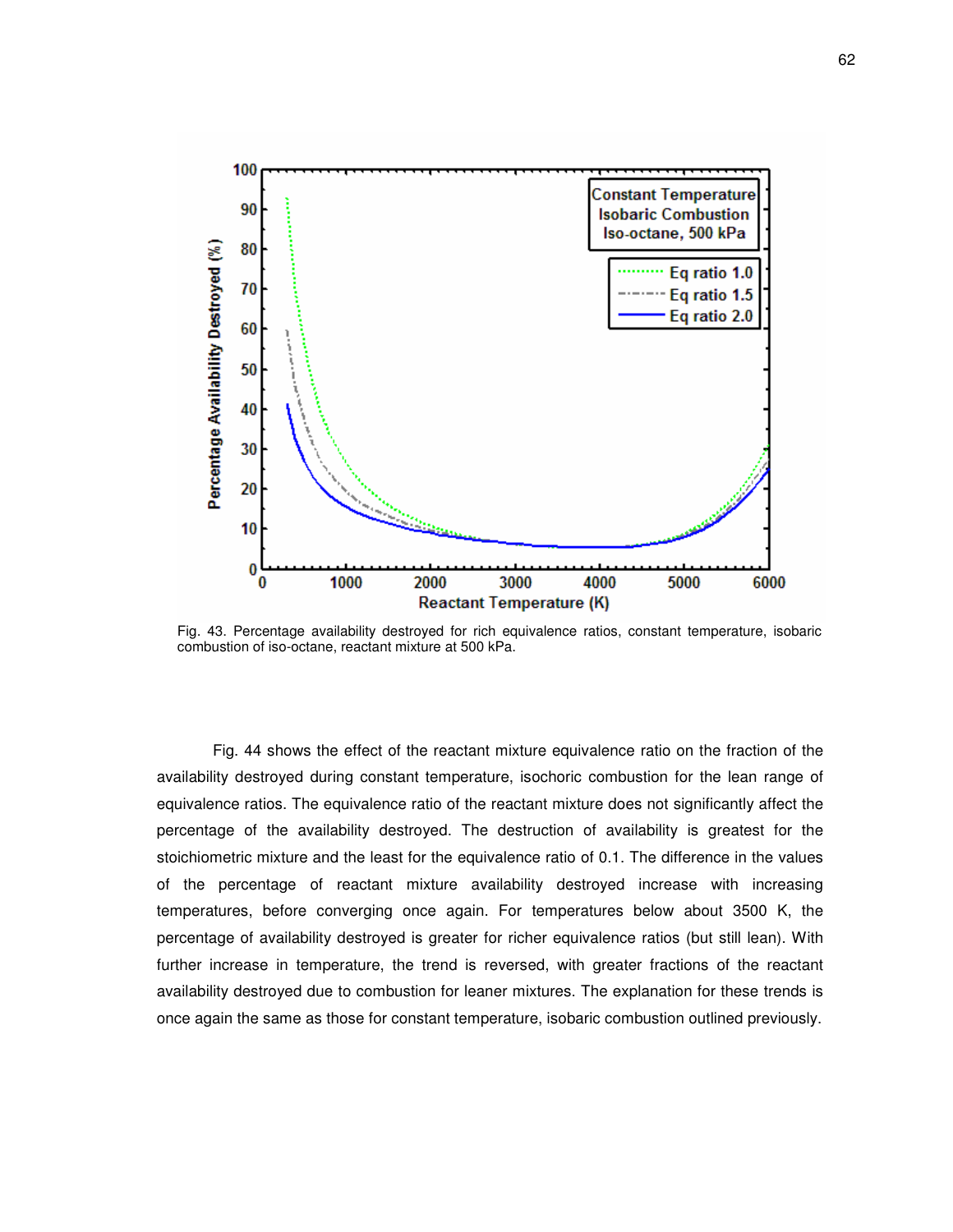

Fig. 44. Percentage availability destroyed for lean equivalence ratios, constant temperature, isochoric combustion of iso-octane, reactant mixture at 500 kPa.

The equivalence ratio has a more pronounced effect on the percentage of availability destroyed for richer equivalence ratios. Fig. 45 shows the variation of the percentage of the availability destroyed as a function of the equivalence ratio. The destruction of availability is greatest for the stoichiometric ratio and least for the richest equivalence ratio of 2.0. At higher temperatures, these values converge, before diverging once again past 5000 K. The trend in the percentage availability destroyed for the various equivalence ratios is reversed past 5000 K, once again due to the effect of the nitrogen dissociation leading to decreasing product mixture availability.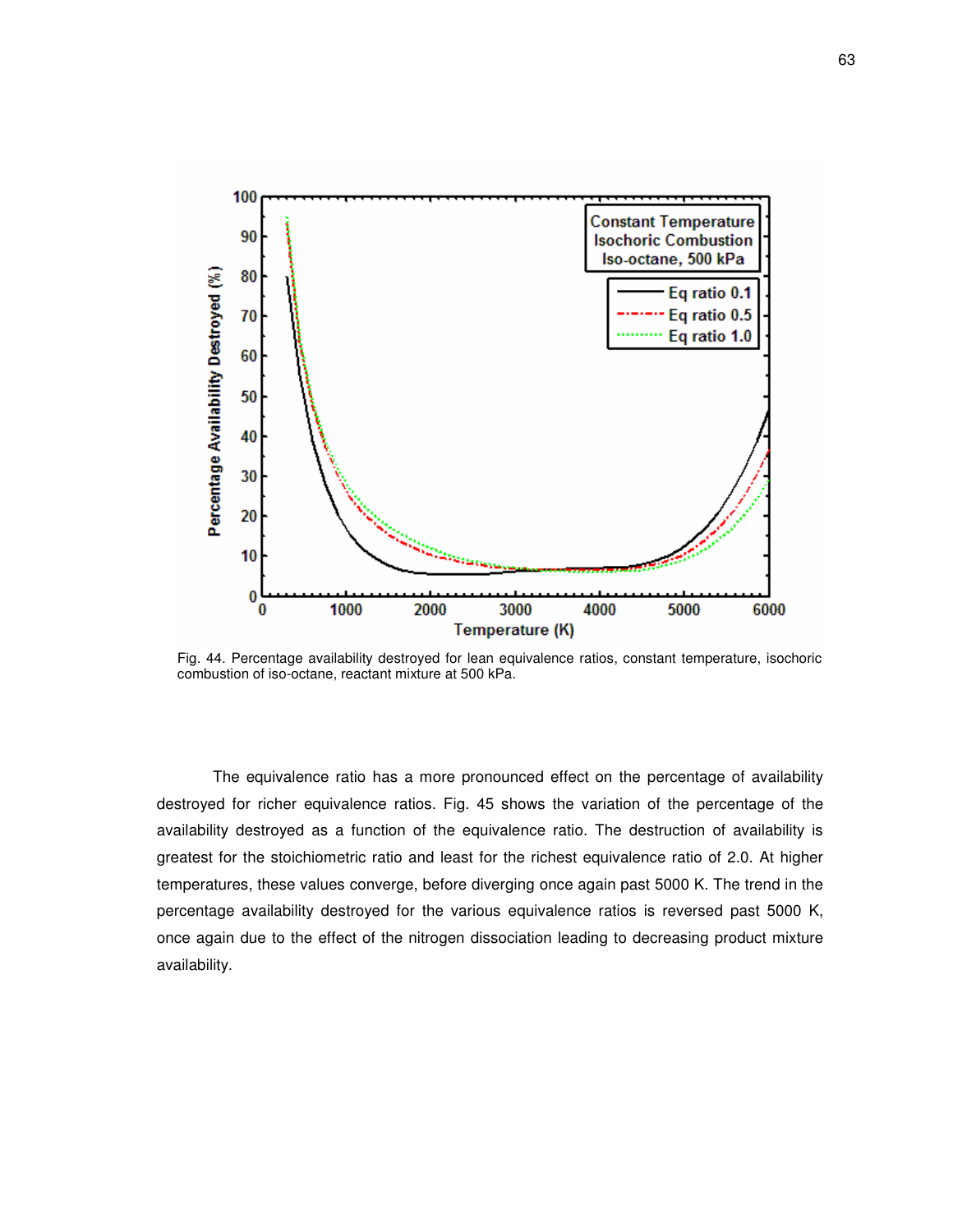

Fig. 45. Percentage availability destroyed for rich equivalence ratios, constant temperature, isochoric combustion of iso-octane, reactant mixture at 500 kPa.

#### Parameter #4: Fuels

To compare the effect of different fuels on the fraction of availability destroyed during the combustion process, the constant temperature combustion of the various fuels was considered for a reactant mixture pressure of 500 kPa at temperature of 1000 K. This temperature (1000 K) was chosen since it is more representative of the temperatures encountered in practical combustion systems. Fig. 46 shows the values for the percentage of the reactant mixture availability destroyed during the constant temperature, isobaric combustion of the fuels. Once again, the destruction of availability was greatest for the combustion of more complicated fuels.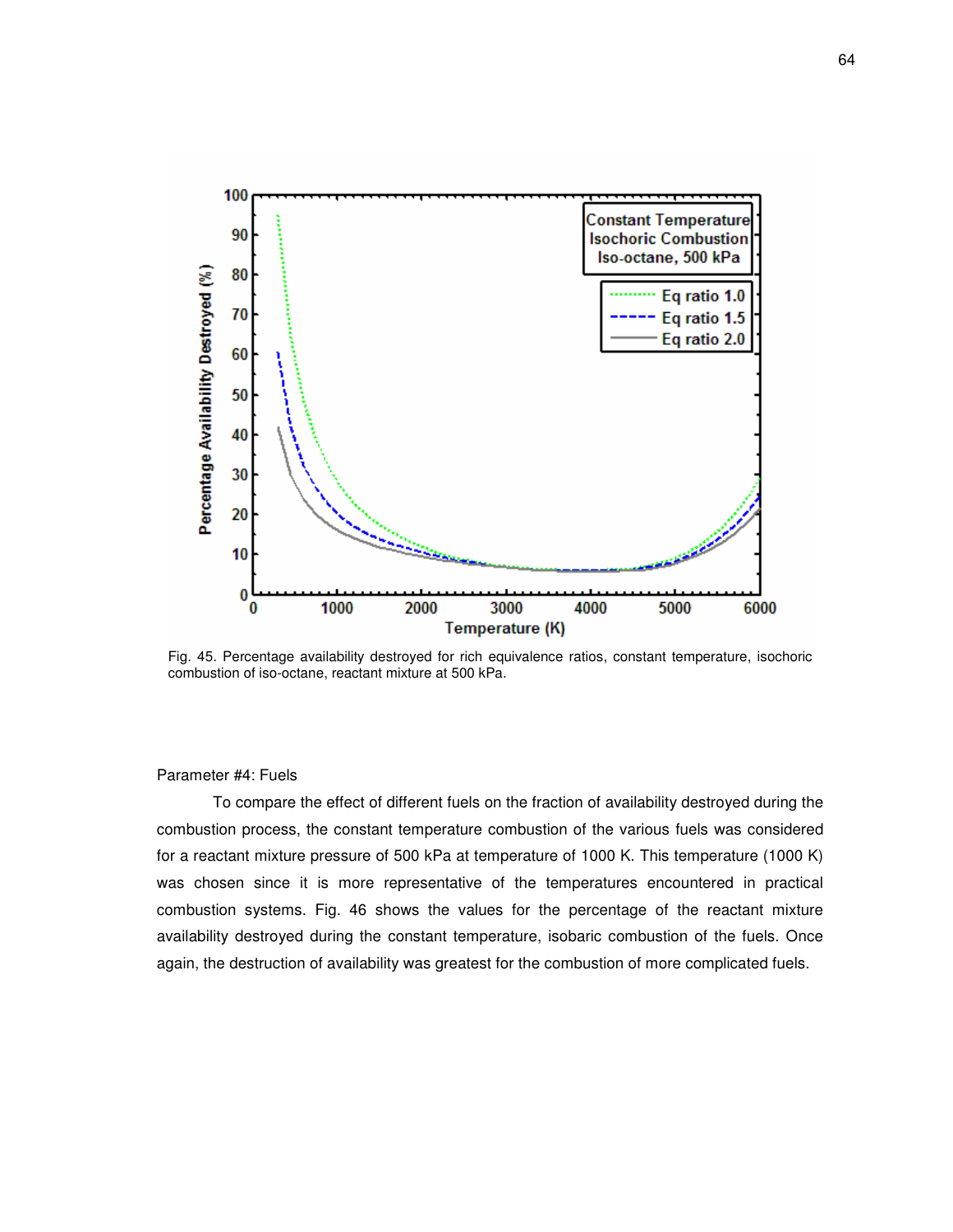

Fig. 46. Percentage availability destroyed during constant temperature, isobaric combustion of different fuels at 500 kPa and a temperature of 1000 K.

Fig. 47 shows the percentage destruction of availability during the combustion of the same set of fuels during constant temperature (1000 K), isochoric conditions. The trend in terms of the availability destroyed is similar to the constant temperature, isobaric combustion.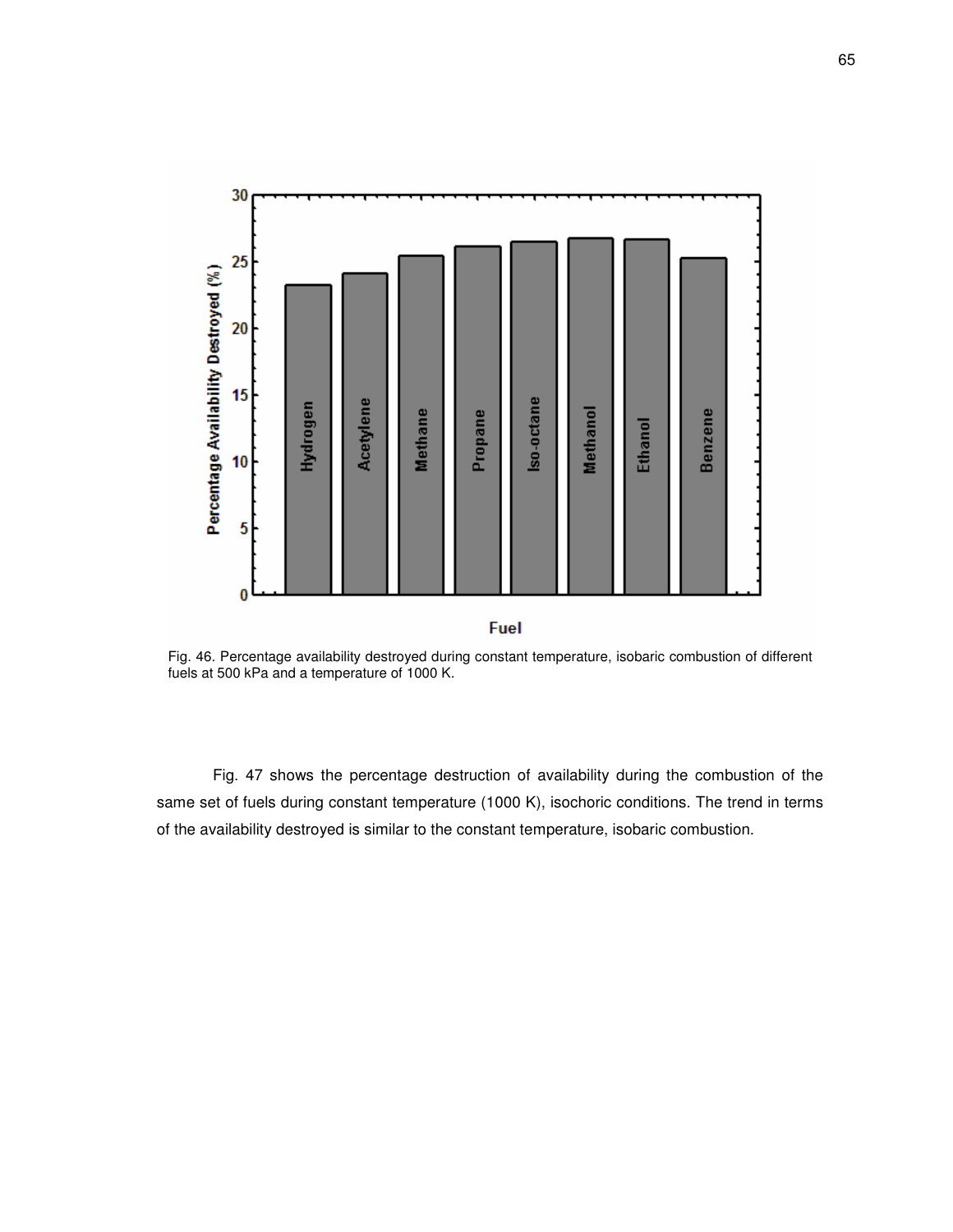

#### **Fuels**

Fig. 47. Percentage availability destroyed during constant temperature, isochoric combustion of different fuels at 500 kPa and a temperature of 1000 K.

Importance of chemical availability

The various components of the reactant and product mixture availability were split into their components to analyze the contribution of each term to the total mixture availability. Once again, the available energy due to the diffusion of the species into the atmosphere was separated out of the chemical availability term.

Fig. 48 shows the total reactant mixture availability and the contribution of the various components to the total availability. The plot is the same as those obtained previously for the constant pressure and constant volume combustion since the reactant mixture is essentially the same for all these cases.

The thermo-mechanical availability varies with temperature, from a negligible contribution at low temperatures to a more significant contribution at higher temperatures. For a given equivalence ratio, the reactive availability is fixed in magnitude and is due to the chemical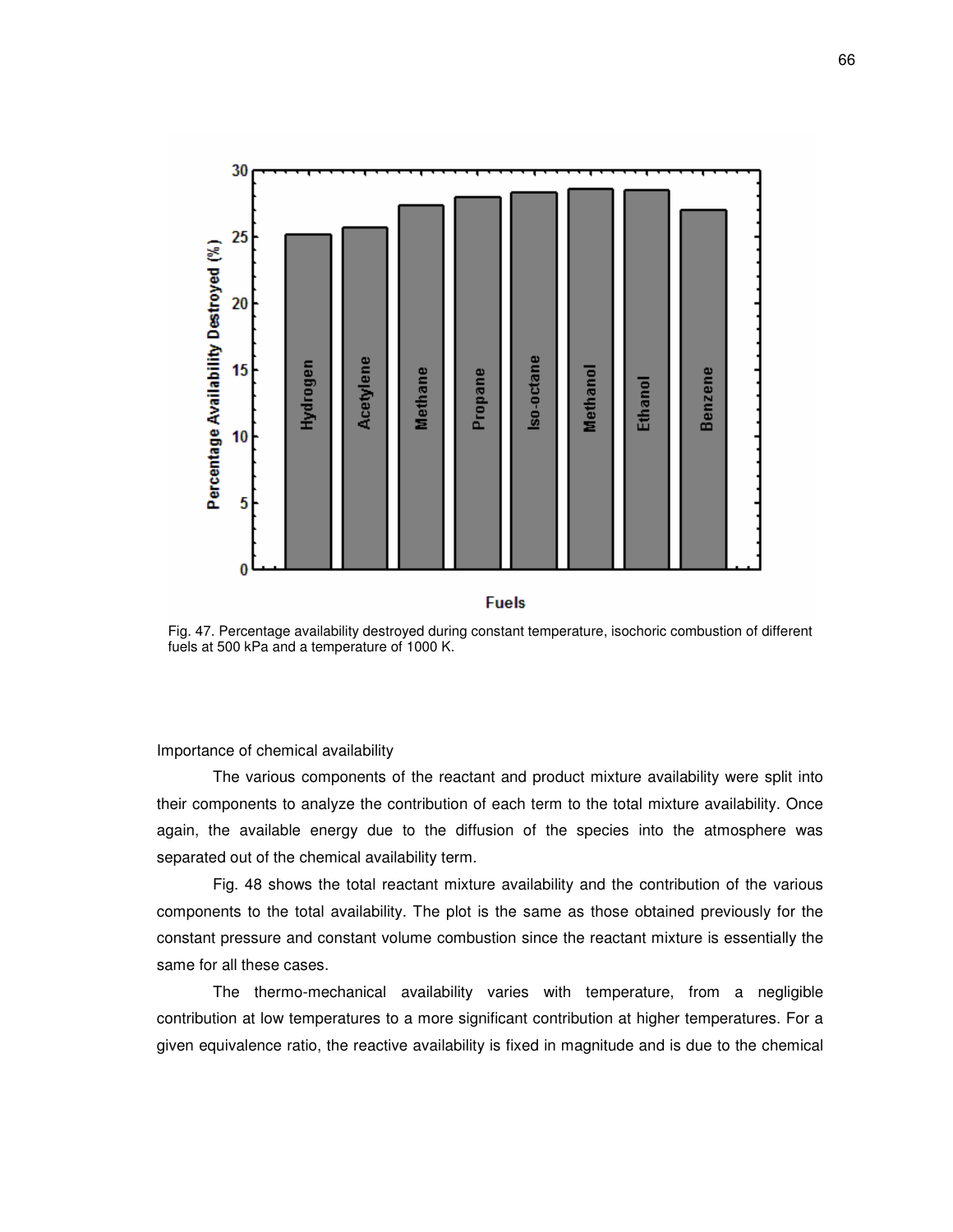energy of the fuel component of the mixture. The diffusion availability is also fixed in magnitude and is insignificant in its contribution to the total availability.



Fig. 48. Various components of the total reactant mixture availability for stoichiometric mixture of isooctane at 500 kPa, constant temperature conditions.

Fig. 49 shows the variation of the various availability components for the product mixture after constant temperature, isobaric combustion. The trend is once again similar as obtained previously, with the thermo-mechanical availability increasing in magnitude and significance with increasing temperatures. The reactive availability is also negligible at low temperatures, but increases rapidly past 3000 K to become the dominant term at higher temperatures. The diffusion availability is fixed in magnitude with changing temperatures and is not a significant contributor to the total mixture availability.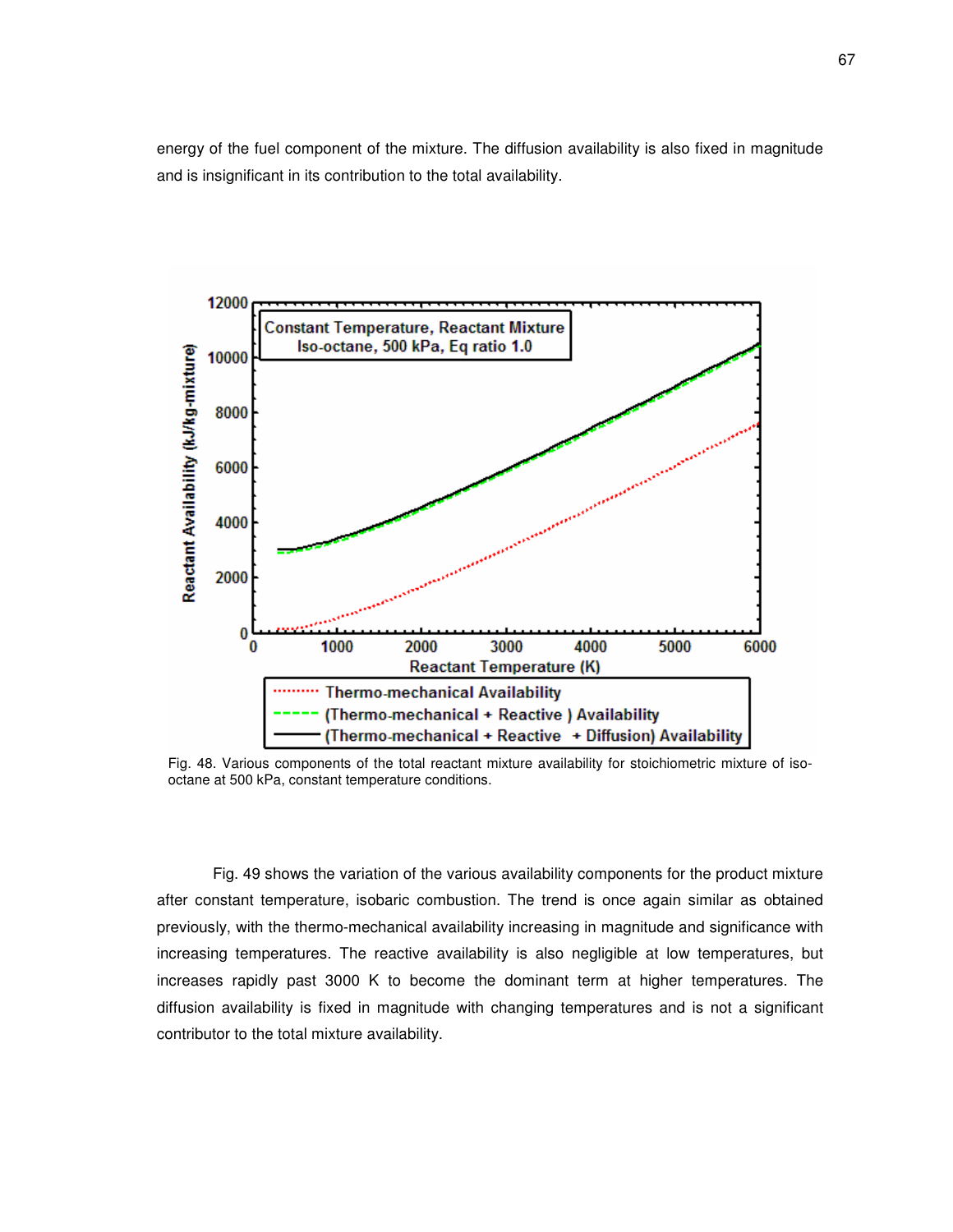

Fig. 49. Various components of the total product mixture availability for stoichiometric mixture of isooctane at 500 kPa, constant temperature, isobaric conditions.

Fig. 50 shows the total availability and its components for the product mixture of constant temperature, isochoric combustion. The graph obtained is similar to the one in Fig. 49, with only the values of the availability varying. The thermo-mechanical availability term is therefore small at lower temperatures, increasing in both, magnitude and significance with temperature. The reactive availability is small initially, increasing in magnitude and significance at higher temperatures. At higher temperatures, the reactive availability is the most significant contribution to the total mixture availability. The diffusion availability term, as always, is fixed in magnitude and does not make a significant contribution to the total mixture availability.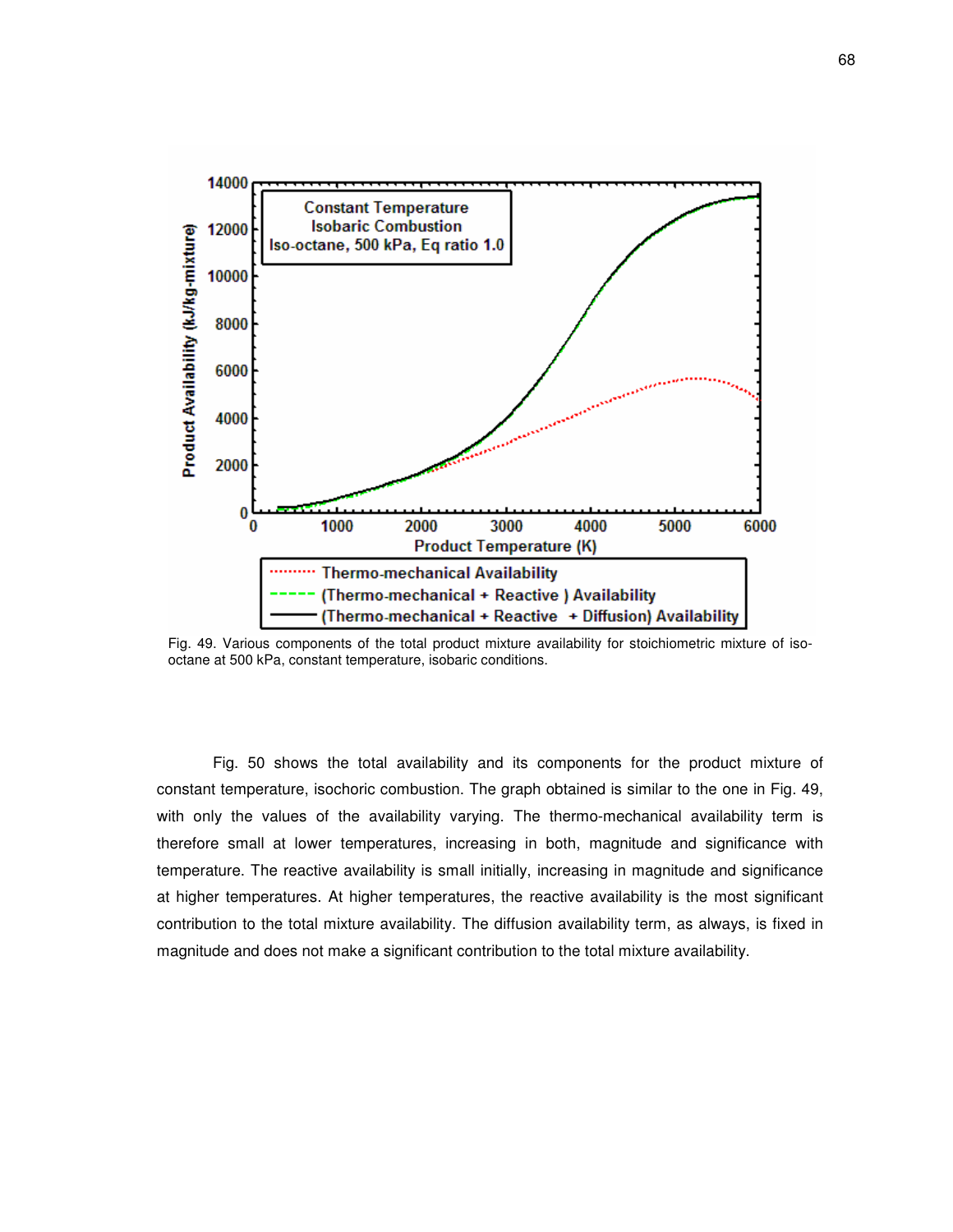

Fig. 50. Various components of the total product mixture availability for stoichiometric mixture of isooctane at 500 kPa, constant temperature, isochoric conditions.

### Effect of reactant dissociation

As discussed in preceding sections, the reactant mixture species dissociate at higher temperatures. This changes the mixture properties of the reactant mixture and consequently, the product mixture. This section outlines the effect of dissociation on the mixture properties for constant temperature combustion.

Fig. 51 shows the reactant availability, with and without the dissociation of the reactant mixture, as a function of the reactant temperature. For temperatures greater than about 3500 K, the effect of the reactant mixture dissociation is significant and causes a sharp rise in the mixture availability. This reflects the energy needed to break the chemical bonds, which leads to the increased availability of the mixture.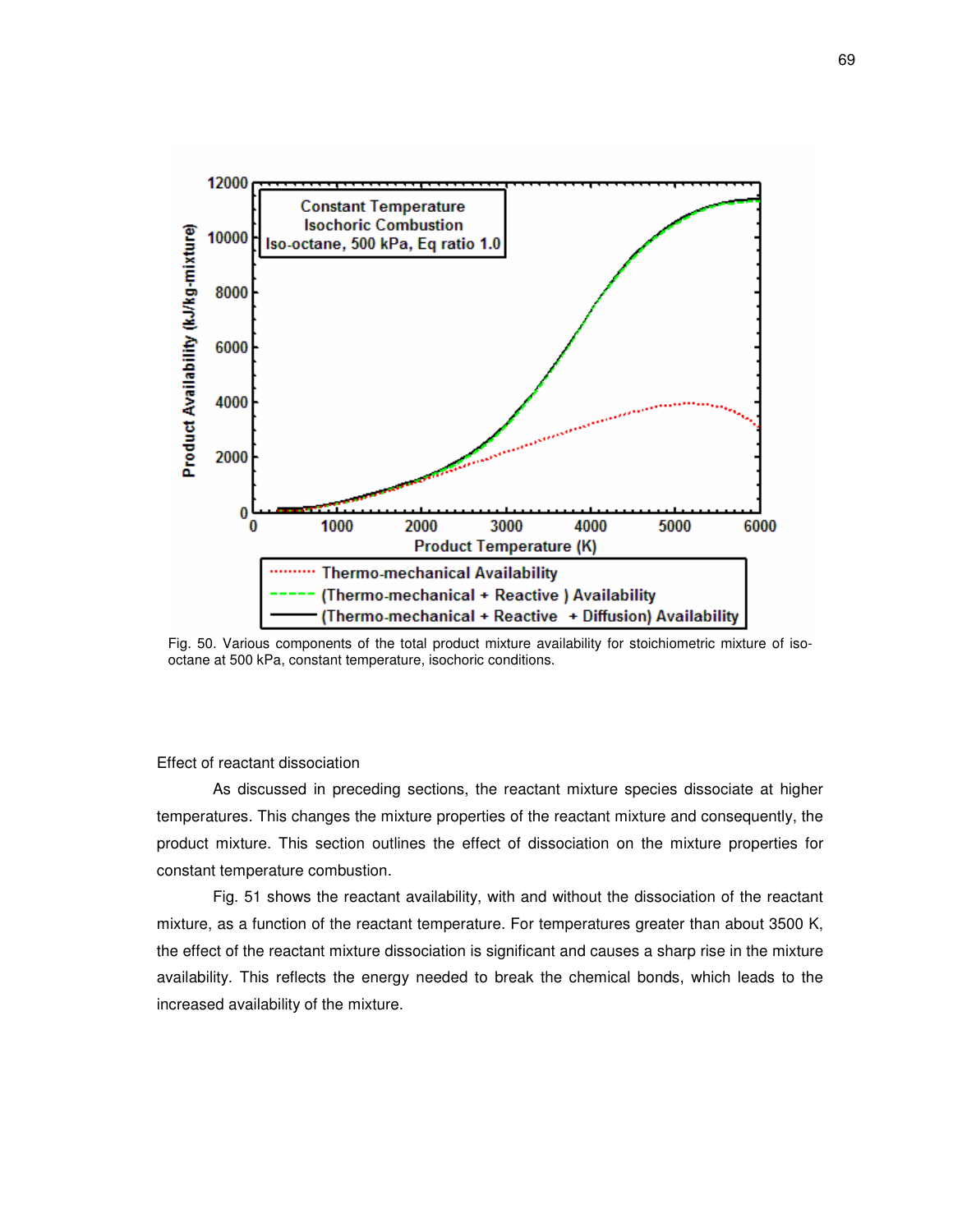

Fig. 51. Effect of reactant mixture dissociation on availability, constant temperature conditions.

Fig. 52 shows the effect of reactant mixture dissociation on the percentage of reactant availability destroyed during constant temperature, isobaric combustion of iso-octane at 500 kPa as a function of temperature. As expected, the effect of reactant mixture dissociation is negligible at low temperatures, becoming significant only at higher temperatures.

The significant difference between the two curves (showing percentage availability destroyed with and without reactant dissociation) is that incorporation of the dissociation effects causes the availability destroyed curve to shift lower at higher temperatures. For the constant volume and constant pressure combustion conditions, the effect was the reverse – causing the availability destroyed to rise sharply at high temperatures. This is because the reactant availability increases sharply once reactant mixture dissociation effects are considered, causing the percentage destruction of availability to be lesser than without the effects of reactant mixture dissociation.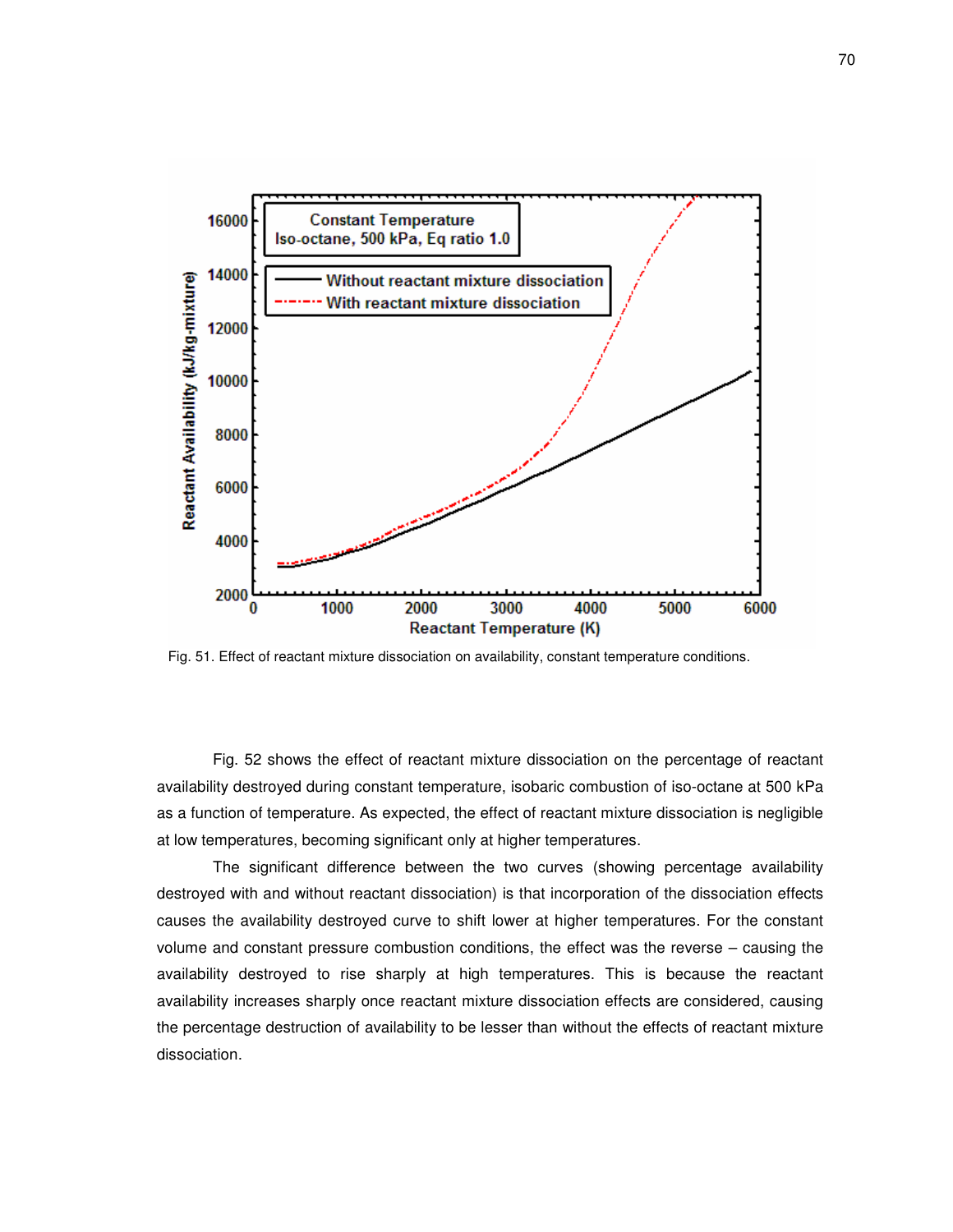

Fig. 52. Percentage availability destroyed during constant temperature, isobaric combustion of isooctane, for reactant pressure of 500 kPa, with and without reactant mixture dissociation.

Fig. 53 shows the effect of reactant dissociation on the percentage of availability destroyed during constant temperature, isochoric combustion of iso-octane. The effect of dissociation is again similar to that for constant temperature, isobaric combustion of iso-octane. Dissociation causes the availability destroyed curve to be shifted to lower values at higher temperatures, indicating more efficient combustion.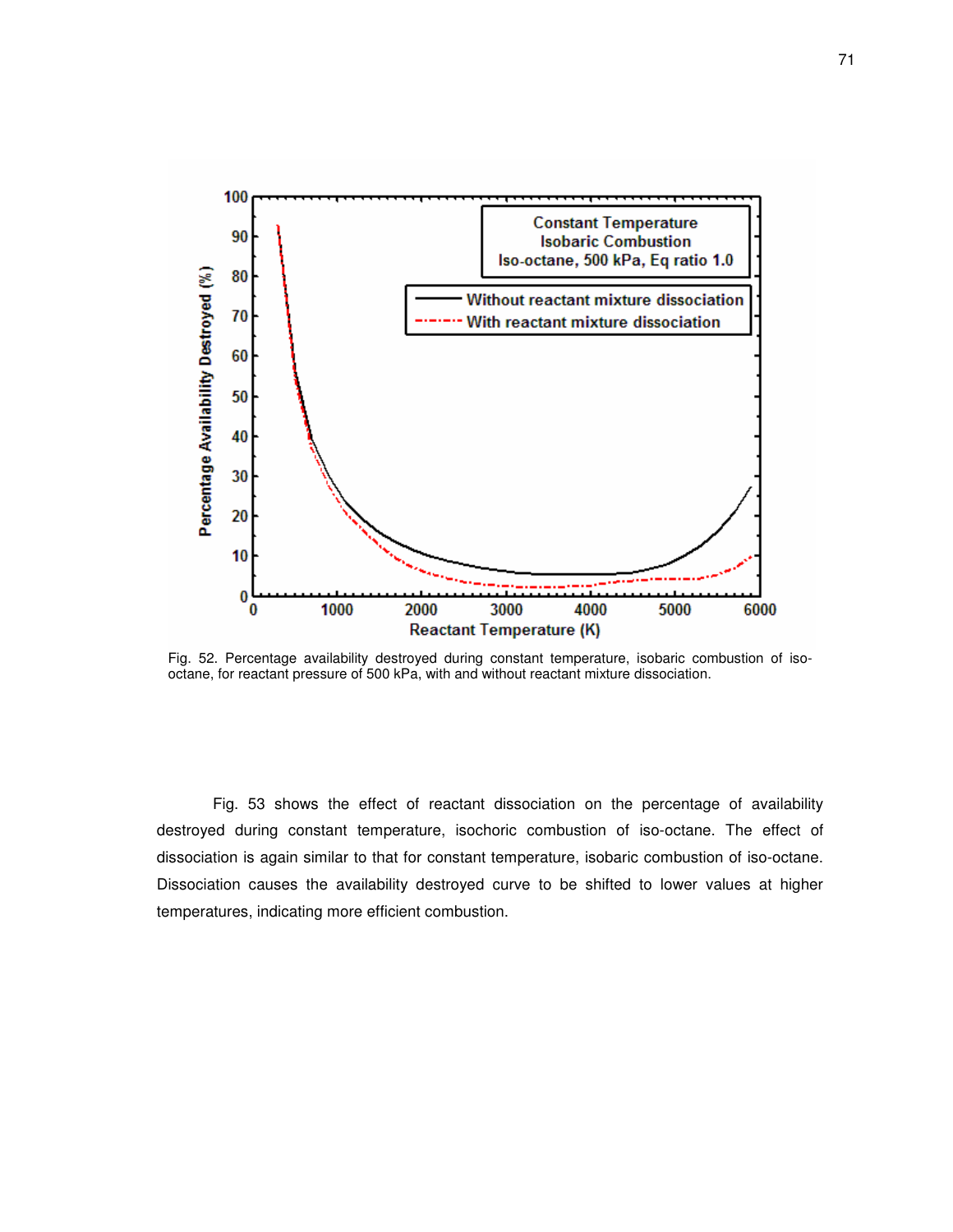

Fig. 53. Percentage availability destroyed during constant temperature, isochoric combustion of isooctane, for reactant pressure of 500 kPa, with and without reactant mixture dissociation.

## **Discussion and comparison to Dunbar and Lior [7] analysis**

As discussed in Section II, Dunbar and Lior [7] conducted an analysis of constant pressure combustion and attempted to quantify the various sources of irreversibility during the combustion process. They also discussed the exergetic efficiency of the oxidation of hydrogen as a function of the reactant temperature. Fig. 54 shows the values obtained from the current study for the exergetic efficiency (Exergetic efficiency = 100 – Percentage availability destroyed) for the oxidation of hydrogen at constant pressure.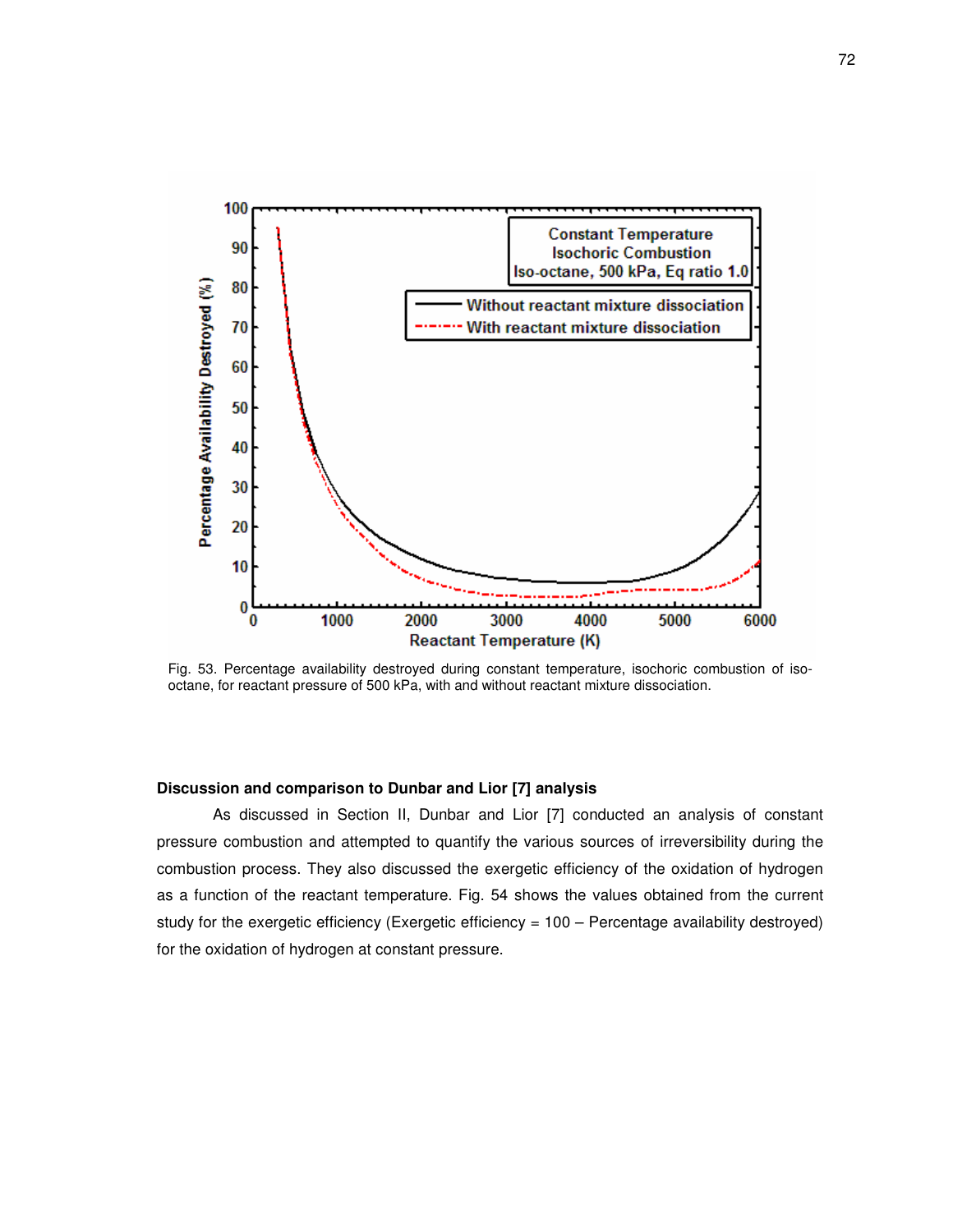

Fig. 54. Exergetic efficiency of constant pressure oxidation of hydrogen.

As expected, the exergetic efficiency of the oxidation process increases with increasing reactant temperature, before tending to an asymptote at higher reactant temperatures. While the trends agree, the values themselves differ in magnitude as seen in Fig. 54. This is because of the difference in the reactant mixture specifications. Dunbar and Lior [7] consider the fuel and air to enter as two different streams, entering the combustion chamber at reference pressure and temperature while the current study considers pre-mixed reactant mixtures. Also, the values from the Dunbar and Lior [7] analysis are for the exergetic efficiency of the oxidation process, while the results from the current study incorporate the contributions of other sources of irreversibility also. This is the cause for the difference in the values. It may also be noted that Dunbar and Lior [7] considered air to be a mixture of nitrogen and oxygen  $(N_2: 71\%; O_2: 21\%)$  and considered only complete products of combustion (The results presented from the current work account for these differences in air and product composition).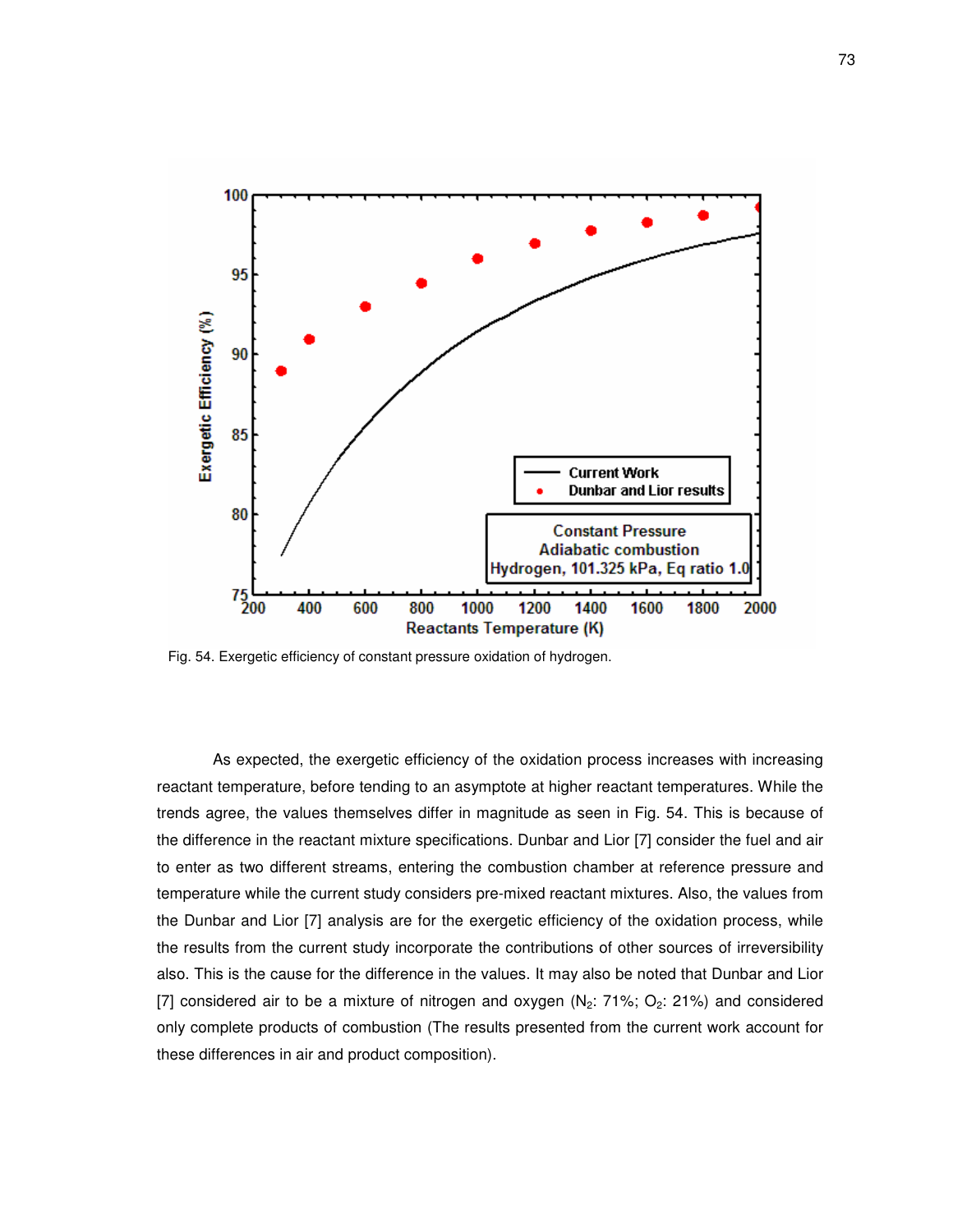### **Discussion and comparison to Caton [9] analysis**

Caton [9] completed a parametric study of constant volume combustion. He examined the effect of parameters such as the reactant temperature, pressure and equivalence ratio on the availability destroyed during the combustion process. An attempt is made here to compare and correlate the results from this work to those presented by Caton [9].



Fig. 55. Comparison of results for constant volume, adiabatic combustion of iso-octane at 500 kPa.

Fig. 55 shows a series of results for constant volume, adiabatic combustion of isooctane for an initial reactant pressure of 500 kPa. The plot comparing the product mixture temperatures shows a small but consistent difference in the values obtained. The pressure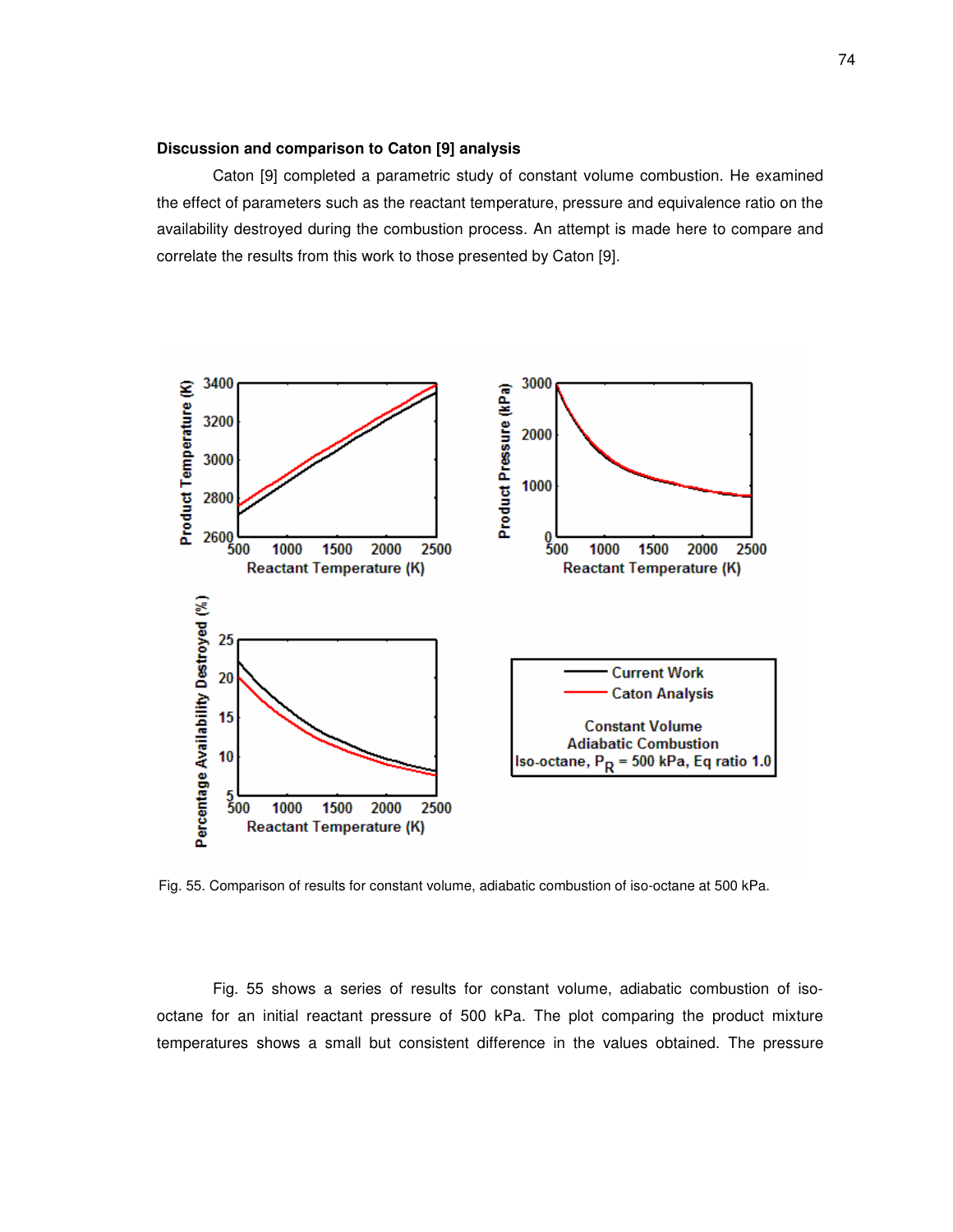values obtained from both studies agree much better. The curves for the fraction of availability destroyed are in the same range but significantly different in terms of the values.

Further investigations were conducted to determine the variation in the values for the percentage availability destroyed. The difference was found to be due to the difference in the product mixture temperatures obtained. The difference in the product mixture temperatures was due to the difference in the internal energies calculated for the reactant mixture, which in turn was due to the variation in the enthalpy values for iso-octane. This difference between the enthalpy values used is shown in Fig. 56.



Fig. 56. Comparison of enthalpy values of iso-octane.

The differences in the values of enthalpy of iso-octane were verified to be the cause of the difference in the other values. The enthalpy values themselves differ in the two studies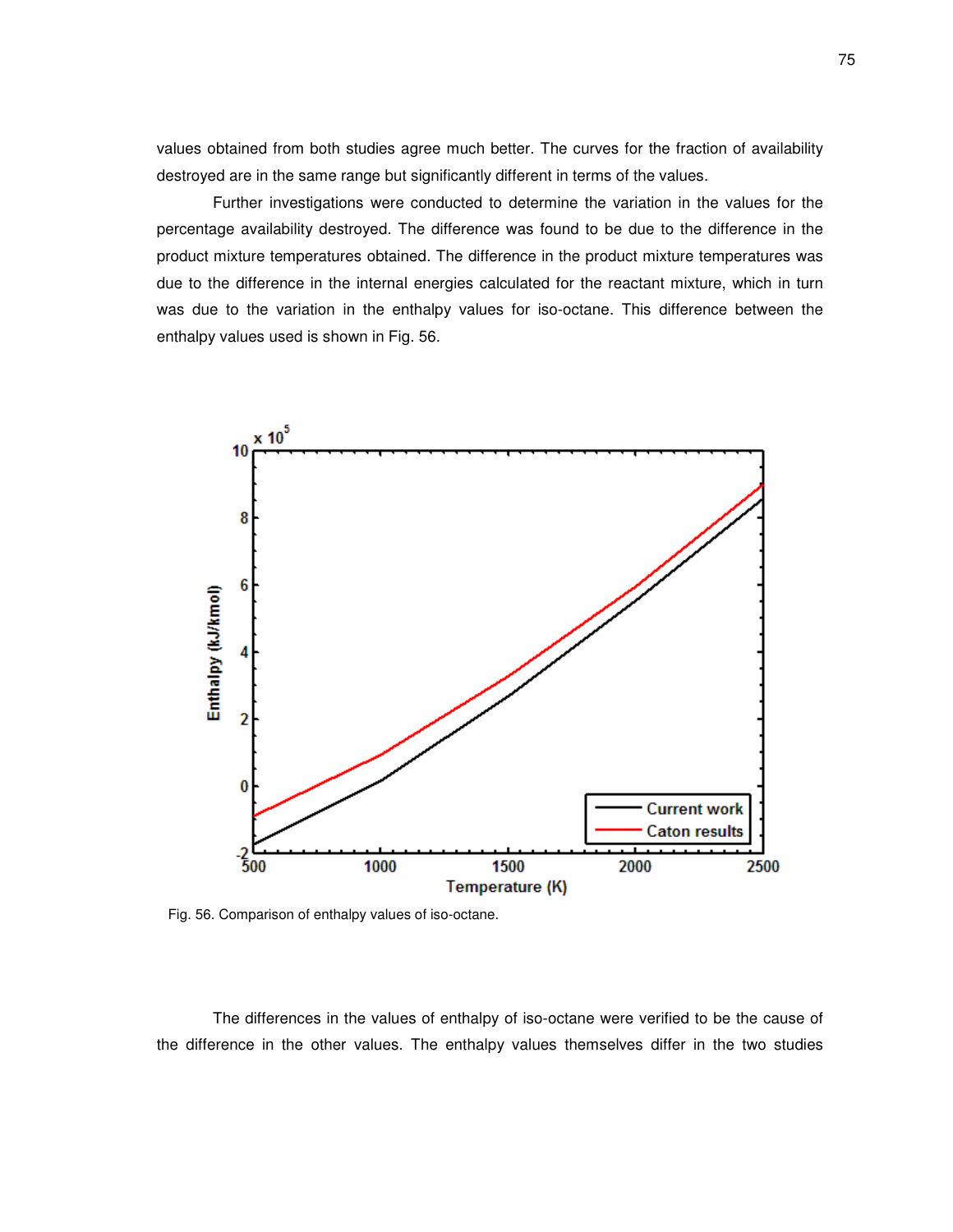because the work completed by Caton [9] uses the older generation of coefficients, which were subsequently updated.

## **Discussion and comparison to Lutz et al. [10] analysis**

The primary focus of the work conducted by Lutz et al. [10] was the comparison of the maximum theoretical efficiencies of the fuel cell to an engine operating on the Carnot cycle. However, Lutz et al. [10] also discuss the "combustion temperature", which is essentially the temperature corresponding to no change in the Gibbs energy, or in other words, the temperature at which reversible combustion takes place.



Fig. 57. Determination of "Combustion Temperature" for hydrogen oxidation, complete products of combustion.

Fig. 57 shows an attempt to determine the "combustion temperature" as obtained by Lutz et al. [10] in their analysis of the oxidation reaction of hydrogen. Using similar conditions of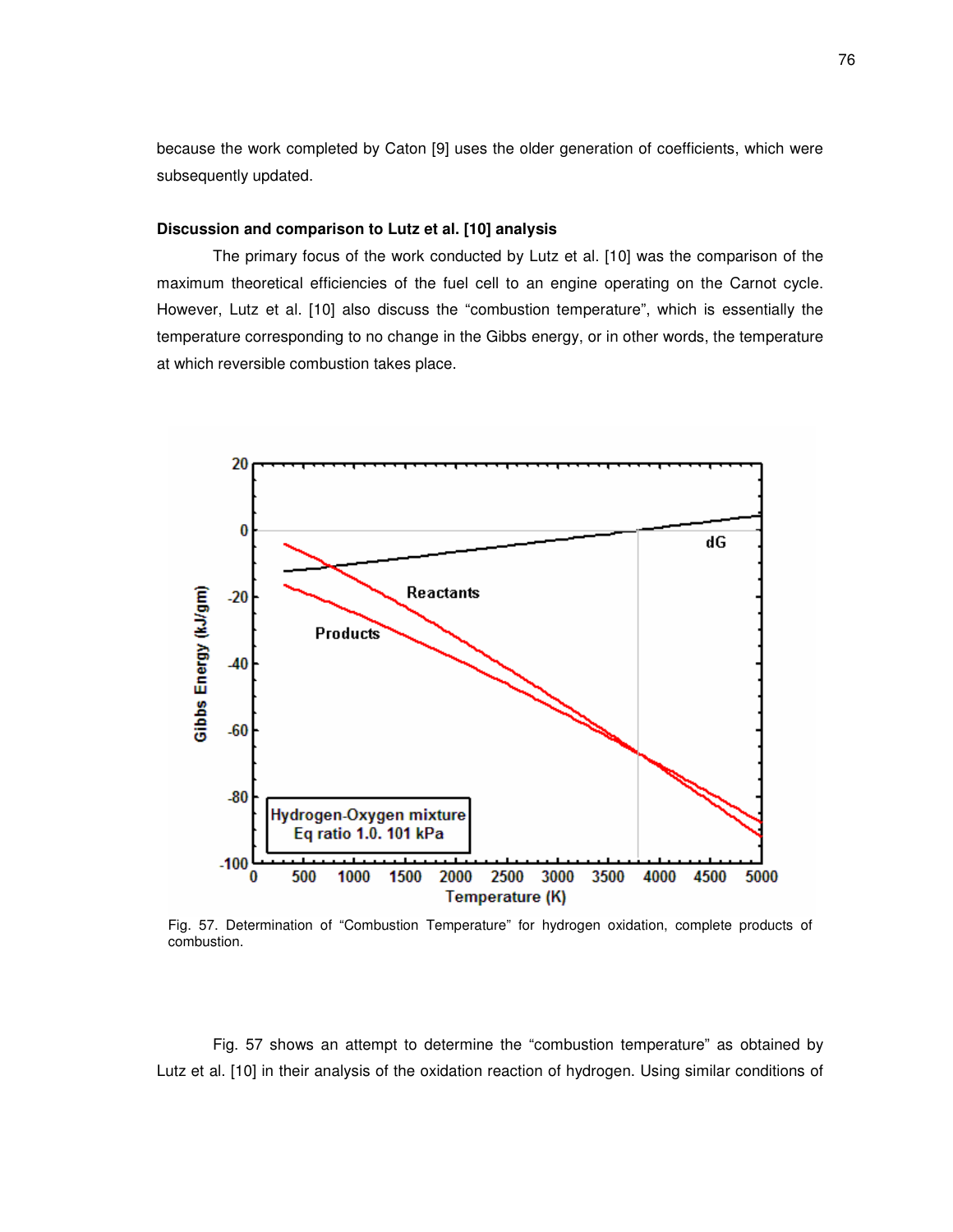constant pressure oxidation in an atmosphere of pure oxygen, the value obtained for the "combustion temperature" was around 3800 K. This value is in good agreement with the value of 3802 K stated by Lutz et al. [10].

The results discussed above, however, are for complete products of combustion or in other words, water was the only product of the oxidation reaction. This is an idealization since other products of combustion such as hydrogen molecules  $(H_2)$ , hydrogen atoms  $(H)$ , oxygen molecules  $(O_2)$  and oxygen atoms  $(O)$  are also formed during the oxidation reaction. The analysis was therefore redone, with the equilibrium products of combustion also considered. Fig. 58 shows the curves for the reactant and product mixture Gibbs energy and the change in Gibbs energy due to the oxidation reaction.



Fig. 58. Determination of the "Combustion Temperature" for hydrogen oxidation, equilibrium products of combustion.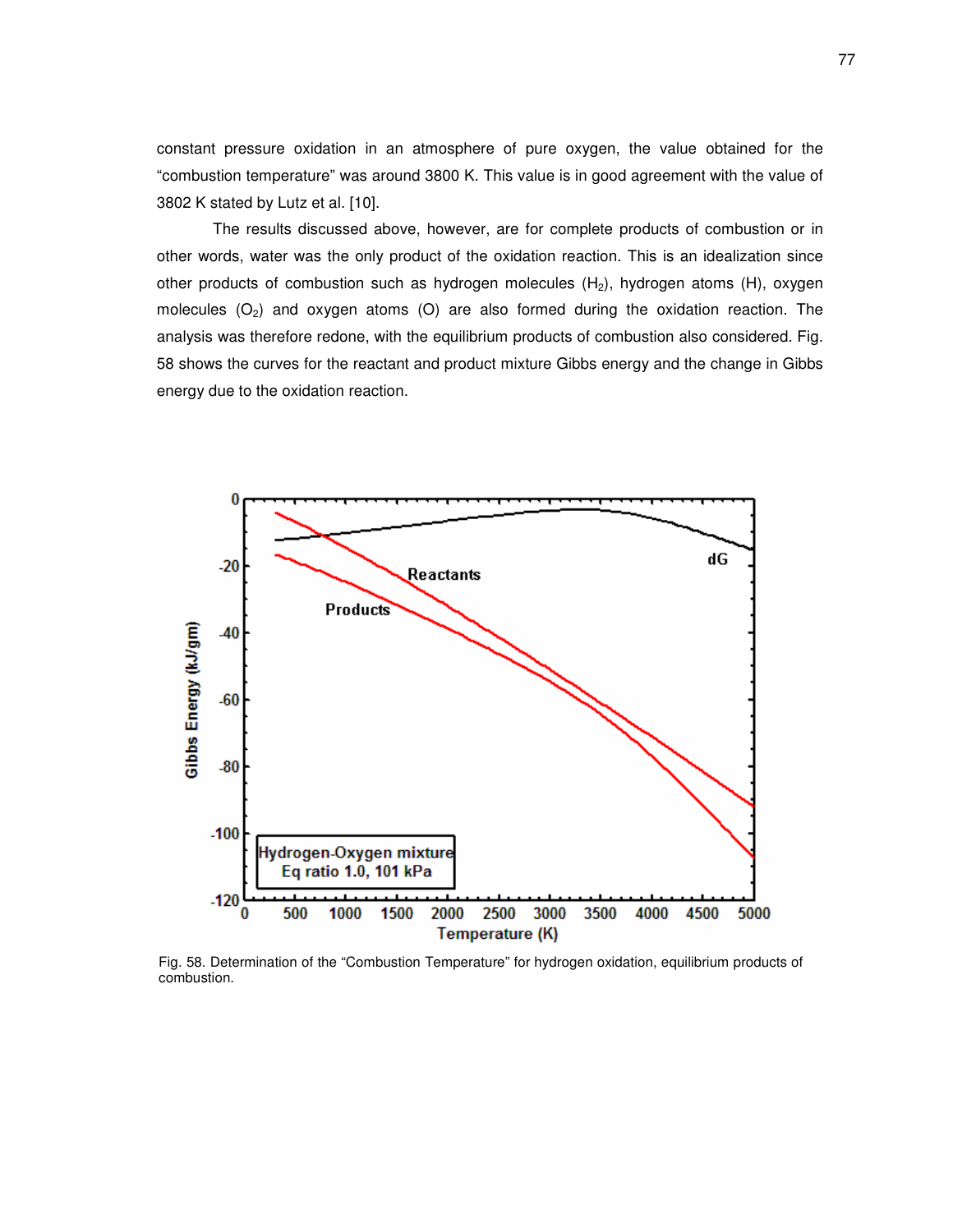Inclusion of the equilibrium products of combustion causes the reactant and product mixture Gibbs energy curves to not intersect, with the consequence that the change in Gibbs energy for the oxidation reaction never intersects the horizontal axis. The change in Gibbs energy initially decreases with increasing temperature, reaching closest to the horizontal axis at about 3400 K, before increasing in magnitude once again and becoming more negative.

An additional simplification still present in the analysis is assuming that the reactant mixture does not dissociate. The analysis was redone once again, relaxing all simplifications, for oxidation of hydrogen in the standard atmosphere, with equilibrium products of combustion and dissociation of the reactants considered. The Gibbs energies for the reactant and product mixtures and the change in Gibbs energy as a consequence of these are shown in Fig. 59.



Fig. 59. Determination of "Combustion Temperature" for hydrogen oxidation, equilibrium products of combustion and dissociation of the reactant mixture.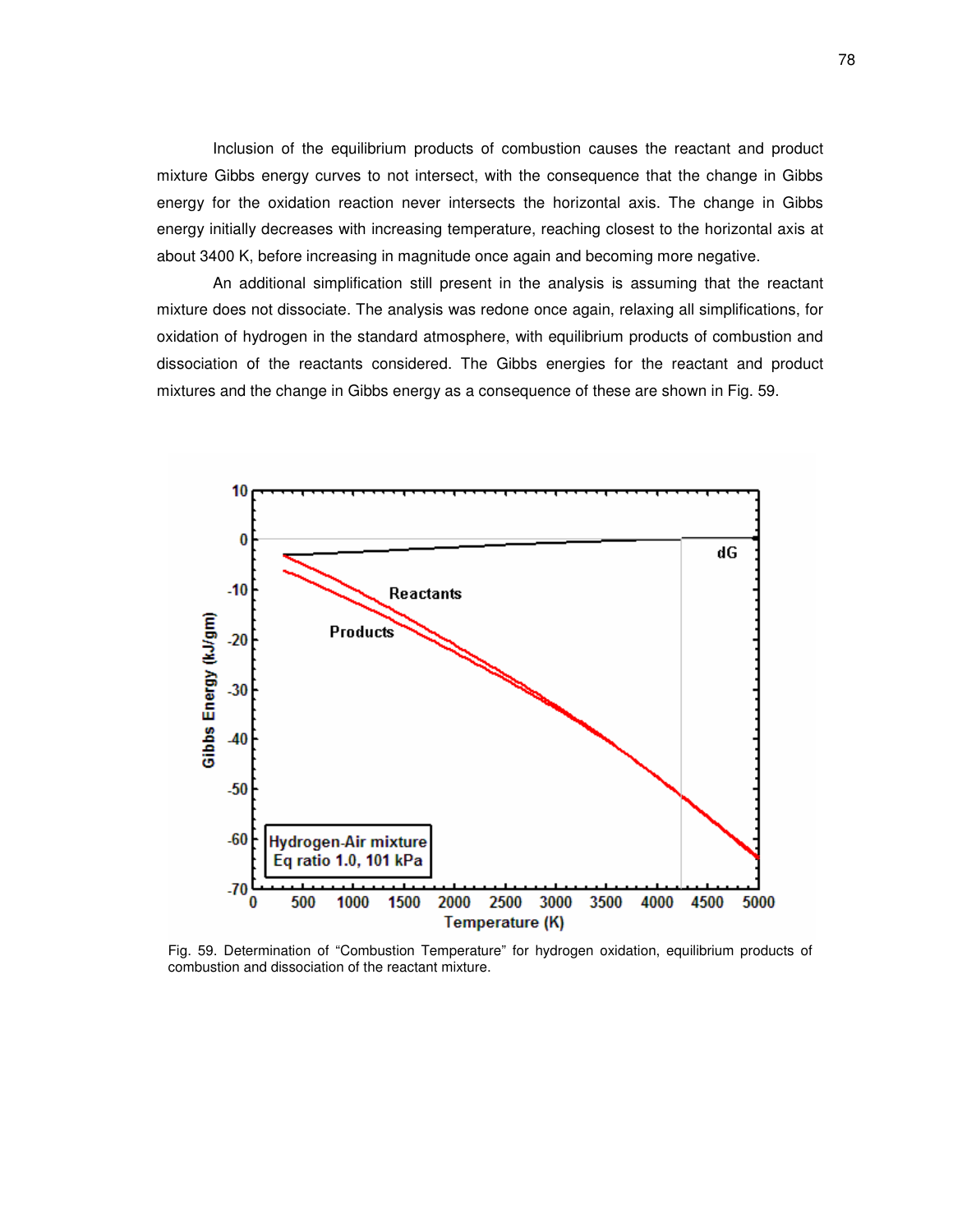It is evident from Fig. 59, that the Gibbs energy curves for the reactant and product mixtures do intersect and therefore, the change in Gibbs energy for the oxidation reaction intersects the horizontal axis. The zero change in Gibbs energy for the reaction now corresponds to a temperature of about 4250 K. This is significantly higher than the value of 3802 K obtained for the "combustion temperature" using the idealized assumptions in the analysis by Lutz et al. [10].

# **Discussion and comparison to Gyftopoulos and Beretta [15] analysis**

Gyftopoulos and Beretta [15] present the fraction of availability destroyed during the combustion of various fuels for an initial temperature of 298 K and pressure of 1 atmosphere. The work considers a limited equilibrium product composition and a slightly different definition for the percentage of availability destroyed during combustion. Gyftopoulos and Beretta [15] defined the percentage of availability destroyed during combustion as

$$
r_{DAC} = \frac{T_0 \Delta S}{n \Delta G} \times 100
$$

where n is the number of moles of the fuel and  $\Delta G$  is the Gibbs free energy of the fuel (per mole).

The values from the current work were computed using this definition of the fraction of availability destroyed and compared to the values provided by Gyftopoulos and Beretta [15] for both, constant pressure and constant volume combustion.

Table 1 shows the fraction of availability destroyed during constant pressure combustion of stoichiometric mixtures of fuel and air starting at a temperature of 298 K and pressure of 1 atmosphere.

|            | <b>Fraction of Availability Destroyed (%)</b>   |      |
|------------|-------------------------------------------------|------|
| Fuel       | <b>Gyftopoulos and Beretta   Current Work  </b> |      |
| Hydrogen   | 20.9                                            | 21.3 |
| Methane    | 28.3                                            | 28.7 |
| Acetylene  | 22.6                                            | 23.1 |
| Propane    | 29.4                                            | 29.8 |
| Benzene    | 27.5                                            | 28.0 |
| Iso-octane | 30.2                                            | 30.6 |

Table 1. Comparison of fraction of availability destroyed, constant pressure combustion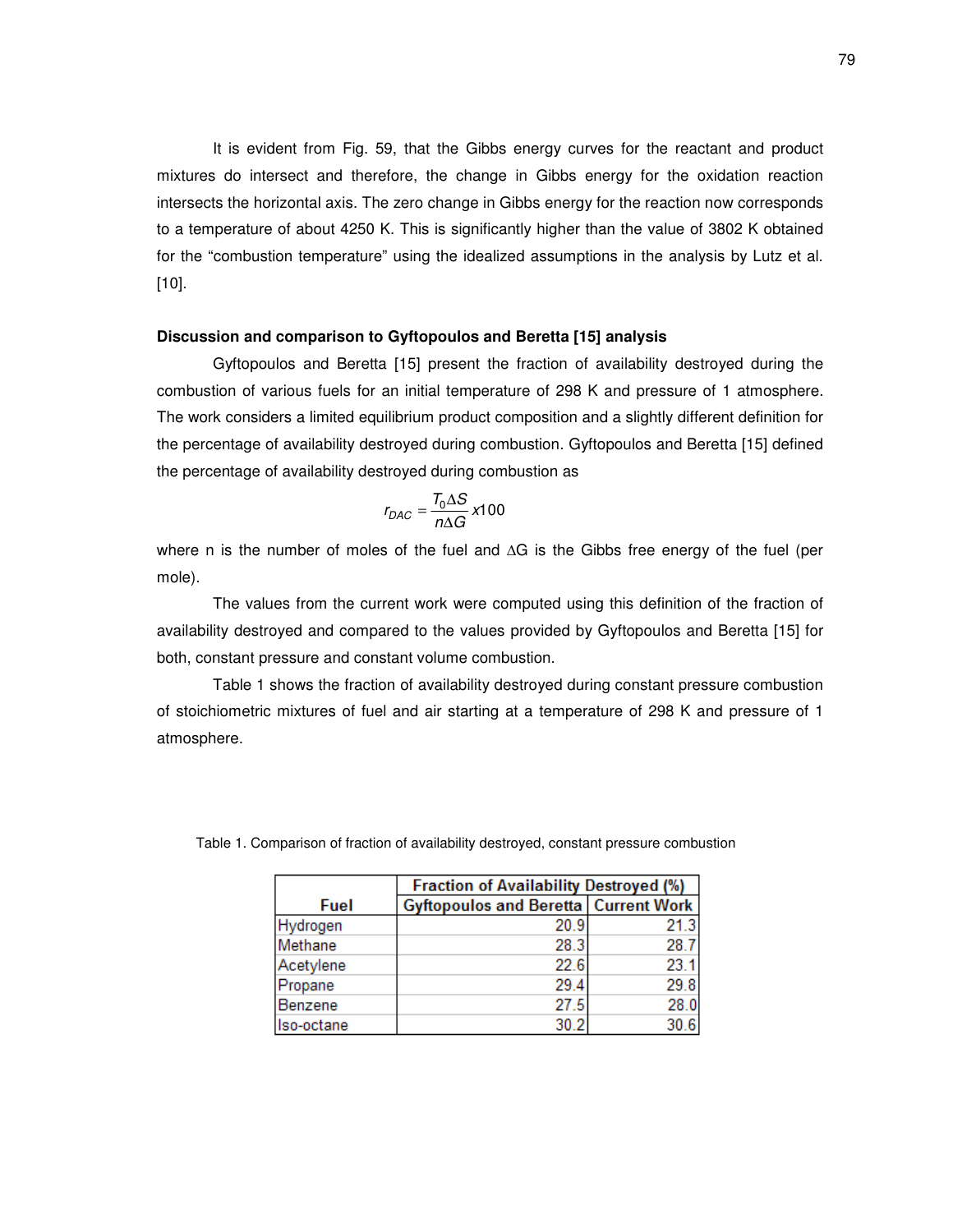Table 2 shows the fraction of availability destroyed during constant volume combustion of stoichiometric mixtures of fuel and air starting at a temperature of 298 K and pressure of 1 atmosphere.

|            | <b>Fraction of Availability Destroyed (%)</b> |      |
|------------|-----------------------------------------------|------|
| Fuel       | <b>Gyftopoulos and Beretta   Current Work</b> |      |
| Hydrogen   | 17.2                                          | 17.6 |
| Methane    | 24.2                                          | 24.7 |
| Acetylene  | 19.2                                          | 19.7 |
| Propane    | 25.3                                          | 25.7 |
| Benzene    | 23.7                                          | 24.1 |
| Iso-octane | 26.2                                          | 26.5 |

Table 2. Comparison of fraction of availability destroyed, constant volume combustion

The values computed by Gyftopoulos and Beretta [15] were based on a dry atmosphere composition and a limited number of equilibrium species being considered. This accounts for the slight difference between the two sets of values obtained for the fraction of availability destroyed.

## **Application of results**

Three combustion processes – constant pressure, constant volume and constant temperature combustion – were examined. The results from this study can be utilized to design more efficient energy conversion devices. An example of such an application is provided here.

Consider an internal combustion engine, running on iso-octane as the fuel and an equivalence ratio of 1.0. At the end of the compression stroke, a typical cylinder temperature would be 500 K and a typical pressure would be 500 kPa. The fraction of the reactant mixture availability destroyed during combustion for the various combustion processes may be evaluated.

Table 3 shows the values of the percentage of the reactant availability destroyed during the various combustion processes.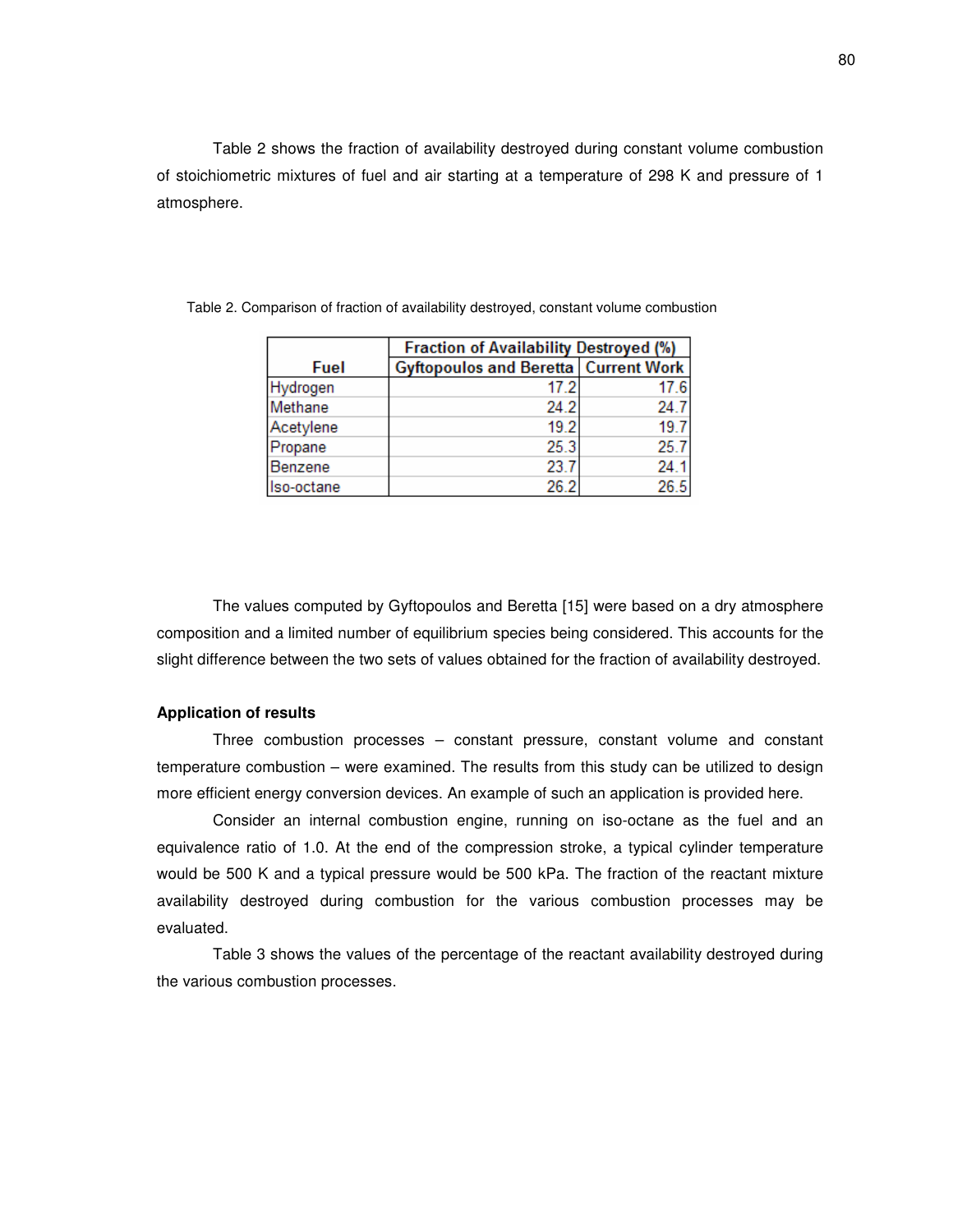| <b>Combustion process</b>       | <b>Fraction of availability destroyed (%)</b> |
|---------------------------------|-----------------------------------------------|
| Constant pressure               | 23.79                                         |
| Constant volume                 | 22.18                                         |
| Constant temperature, isobaric  | 55.97                                         |
| Constant temperature, isochoric | 58.16                                         |

Table 3. Comparison of fraction of availability destroyed during various combustion processes

For the given conditions, therefore, constant volume combustion would destroy the least fraction of the reactant mixture availability. The constant temperature combustion processes (at 500 K) result in significantly higher percentage availability destruction due to combustion. This is largely because the product mixture temperature is fixed at 500 K for constant temperature combustion, while the product mixtures for constant pressure and constant volume combustion have temperatures of the order of 2500 K. Thus, it is not appropriate to compare the constant pressure and constant volume combustion processes with constant temperature combustion for the same initial temperatures.

A similar analysis can be extended to different combustion devices, allowing the availability destruction due to combustion to be quantified for different reactant mixture conditions and this allowing the selection of the optimum reactant mixture properties, finally leading to more efficient combustion devices.

Fig. 60 shows the percentage of reactant availability destroyed during constant pressure and constant volume combustion for similar initial reactant mixture conditions. Constant volume combustion is the more efficient combustion process until a reactant temperature of about 1000 K. Past this reactant temperature, the fraction of availability destroyed is lesser for constant pressure combustion, as compared to constant volume combustion.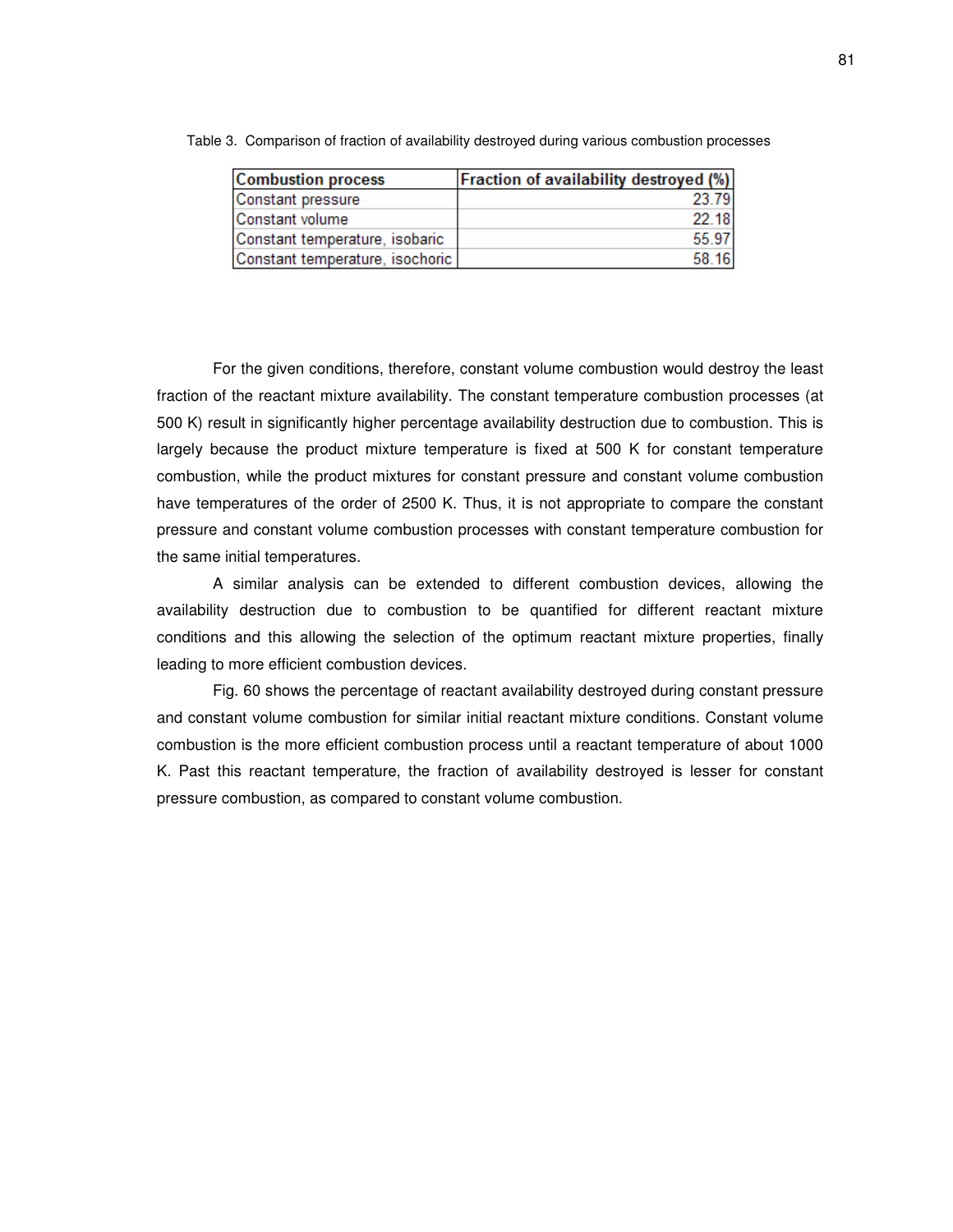

Fig. 60. Comparison of percentage of reactant availability destroyed during constant pressure and constant volume combustion.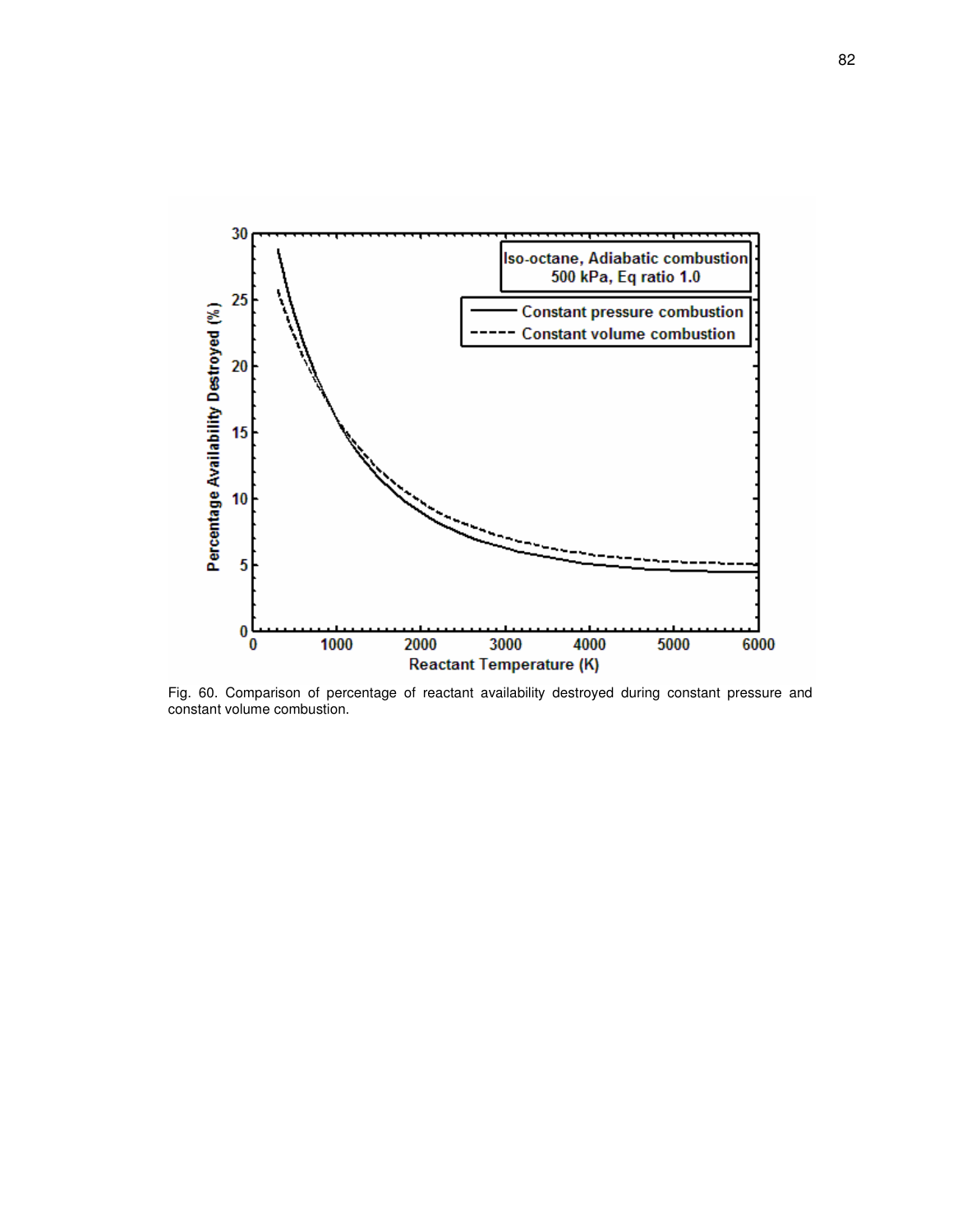# **V. SUMMARY AND CONCLUSION**

A parametric examination of the availability destroyed during combustion was completed for constant pressure, constant volume and constant temperature combustion.

The effect of reactant temperature on the fraction of availability destroyed during the combustion process is significant. For constant pressure and constant volume combustion, the trend is similar – the fraction of reactant availability destroyed is greatest at lower temperatures, decreasing exponentially with increasing temperatures. This decrease in the fraction of availability destroyed at higher temperatures has led to a number of authors [7-9] concluding that it might be possible, with advances in material technology, to achieve reversible combustion. This is, however, not possible – once the dissociation effects are accounted for, it is obvious that the percentage destruction of availability reaches a minimum value before increasing again, with further increase in temperature. Thus, reversible combustion is shown to be impossible to achieve, but it also leads to the identification of a temperature corresponding to the least destruction of reactant mixture availability. Combustion losses would be least if the reactants were allowed to burn with reactant temperature equal to this temperature. For most fuels, this temperature lies outside the current materials capabilities. However, with further development of the materials, it might be possible to practically achieve these temperatures, allowing for optimal utilization of the fuel availability.

The effect of reactant mixture pressure on the fraction of availability destroyed is modest for both constant pressure and constant volume combustion.

The effect of the reactant mixture equivalence ratio on the fraction of availability destroyed is similar for both constant pressure and constant volume combustion conditions. For lean mixtures, the destruction of availability is greatest for the leanest mixtures at lower temperatures. This trend however, gets reversed with higher temperatures. For richer equivalence ratios, the trend is of greater destruction of availability for mixtures closer to stoichiometric ratio and lesser destruction of availability for richer reactant mixtures.

The fuel itself has a significant effect on the percentage of availability destroyed during the combustion process. During the analysis, it was found that combustion of hydrogen and acetylene destroyed the least fraction of availability. The fraction of availability destroyed was found to increase with increasing complexity of the structure of the fuel molecule. While the choice of fuels is often constrained by non-technical issues, the analysis is still helpful in choosing between fuels, when a choice exists between two or more potential fuels.

The chemical availability terms were analyzed and incorporated during the determination of the destruction of availability during combustion. As expected, it was found that the diffusion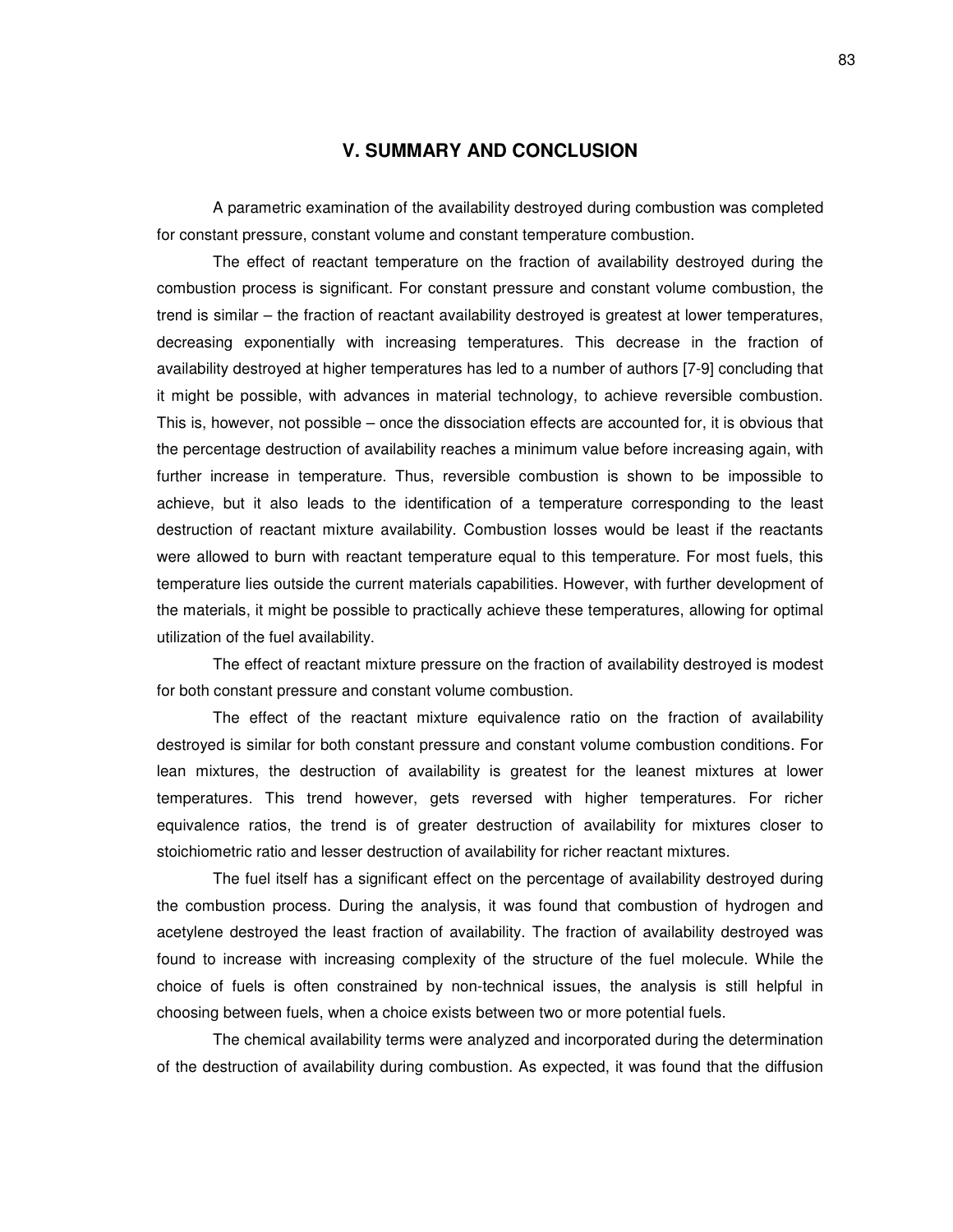availability (as defined previously) was small in magnitude and did not significantly affect the total availability of the mixture. However, the reactive availability due to the species present in the mixture was significant, especially at high temperatures and often a bigger contributor to the total availability than the thermo-mechanical availability. Thus, neglecting the diffusion availability term does not change the values significantly, but the reactive availability of the mixture cannot be neglected, except under certain conditions of low temperature.

Dissociation of the reactant mixture is another effect that has been neglected in past work analyzing the combustion of fuels. This is again a significant approximation at higher temperatures. At lower reactant temperatures, the dissociation effects are negligible, but at elevated reactant temperatures, the reactant mixture is prone to dissociation and with increased temperatures, the chemical kinetics would significantly favor the dissociation process. Thus, it would not be appropriate to neglect the dissociation effects, especially since it alters the values of availability destroyed by significant amounts. Dissociation also leads to the obtaining of an efficient range of temperature for combustion leading to the least destruction of the reactant availability. Considering the dissociation of the reactant mixture allows for a more accurate estimation of the properties of the reactant mixture at the higher temperatures.

The results for constant temperature combustion differ from the constant pressure and constant volume combustion. The analyses were conducted for both, isobaric and isochoric constant temperature combustions. The results for both types of combustion were largely similar. For lower reactant temperatures, the destruction of the reactant availability is almost complete, with the fraction of availability destroyed decreasing rapidly with increasing temperatures. The fraction of availability destroyed during constant temperature tends to increase at very high temperatures. Incorporation of the dissociation effects moderates this rise, but the increases in fraction of availability destroyed persists.

The current work completes a reasonably comprehensive analysis of the various parameters affecting the efficiency of the combustion process. The results provide significant information and hints for the design and operation of combustion systems, allowing for optimal utilization of the energy contained in the fuels. The current work also allows for the comparison between the different combustion modes.

In addition, the common approximations made during the analysis of combustion processes were relaxed, allowing for a more accurate understanding of the combustion process than was possible with the simplified models.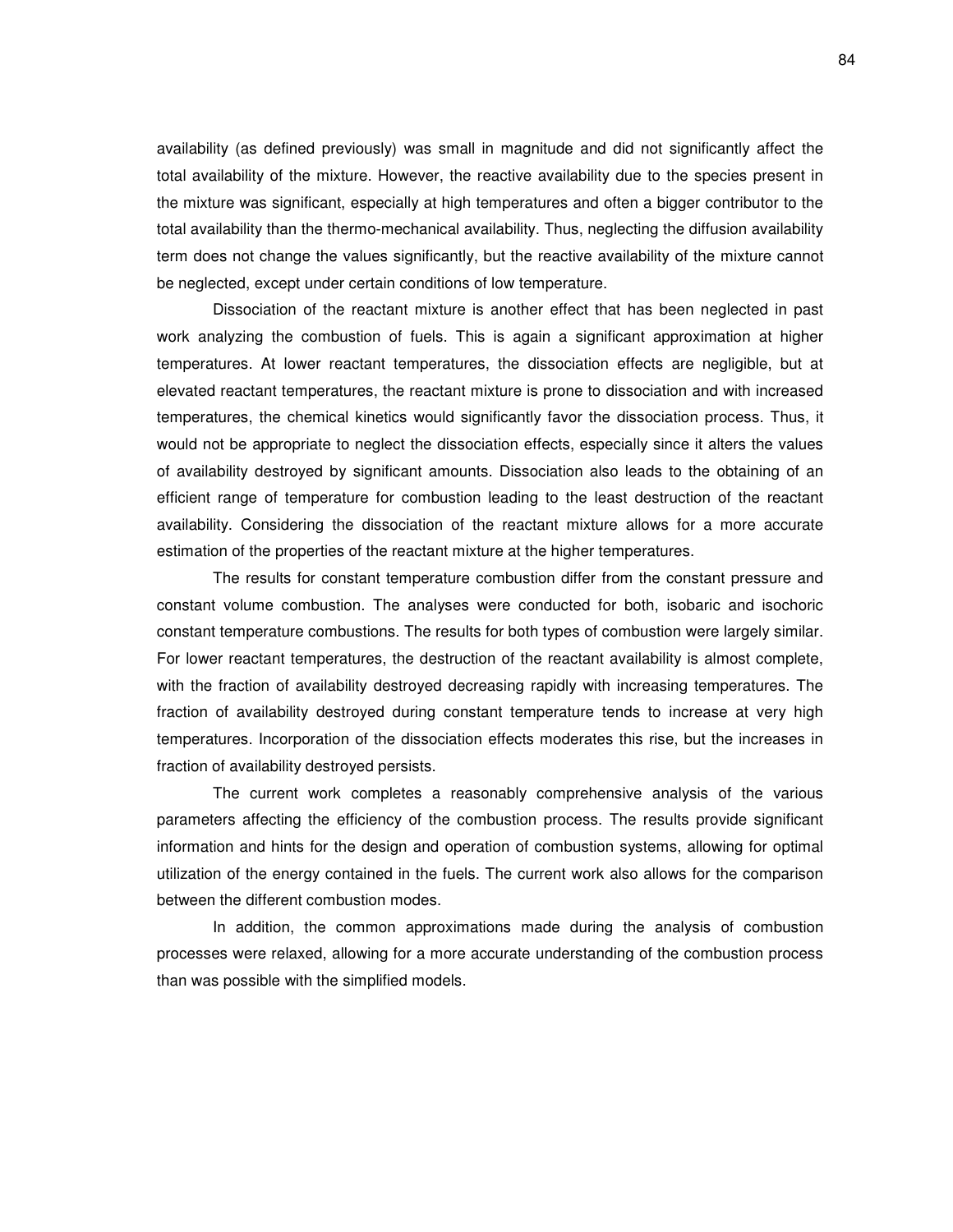# **REFERENCES**

- [1] Moran MJ, Shapiro HN. Fundamentals of Engineering Thermodynamics. Fourth edition. John Wiley and Sons Inc: New York, 2004.
- [2] Moran MJ. Availability Analysis: A Guide to Efficient Energy Use. Prentice Hall Inc: Englewood Cliffs, NJ, 1982.
- [3] Cengel YA, Boles MA. Thermodynamics: An Engineering Approach. Fourth edition. McGraw Hill Publications: New York, 2002.
- [4] Zehe MJ, Gordon S, McBride BJ. CAP: A Computer Code for Generating Tabular Thermodynamic Functions from NASA Lewis Coefficients. National Aeronautics and Space Administration, Glenn Research Center, NASA/TP – 2001 – 210959/REV1. 2001.
- [5] Caton JA. A Review of Investigations Using the Second Law of Thermodynamics to Study Internal Combustion Engines. SAE Technical Paper Series. Society of Automotive Engineers, 2000.
- [6] Van Gerpen JH, Shapiro HN, Second Law Analysis of Diesel Engine Combustion. Journal of Engineering for Gas Turbines and Power; 112: 129-137. January 1990.
- [7] Dunbar WR, Lior N. Sources of Combustion Irreversibility. Combustion Science and Technology; 103, 41-61. 1994.
- [8] Richter HJ, Knoche KF. Reversibility of Combustion Processes. In: Efficiency and Costing: Second Law Analysis of Processes, ACS Symposium series 235, 1983: 71-85.
- [9] Caton JA. On the Destruction of Availability (Exergy) Due to Combustion Processes with Specific Application to Internal Combustion Engines. Energy; 25: 1097-1117. 2002.
- [10] Lutz AE, Larson RS, Keller JO. Thermodynamic Comparison of Fuel Cells to the Carnot Cycle. International Journal of Hydrogen Energy; 27: 1103-1111. 2002.
- [11] Daw S, Chakravarthy K, Conklin J, Graves R. Refining Understanding of Combustion Irreversibility. In: Proceedings of the 2004 Technical Meeting of the Central States Section of the Combustion Institute, 2004, March 21 – 23, Austin, Texas.
- [12] Heywood JB. Internal Combustion Engine Fundamentals. McGraw Hill Publications: New York, 1988.
- [13] Chemical Equilibrium with Applications, Thermodynamic Properties. http://cea.grc.nasa.gov (accessed February 2005).
- [14]Gordon S, McBride BJ. Computer Program for Calculation of Complex Chemical Equilibrium Compositions and Applications. National Aeronautics and Space Administration, Lewis Research Center, Reference Publication 1311, October 1994.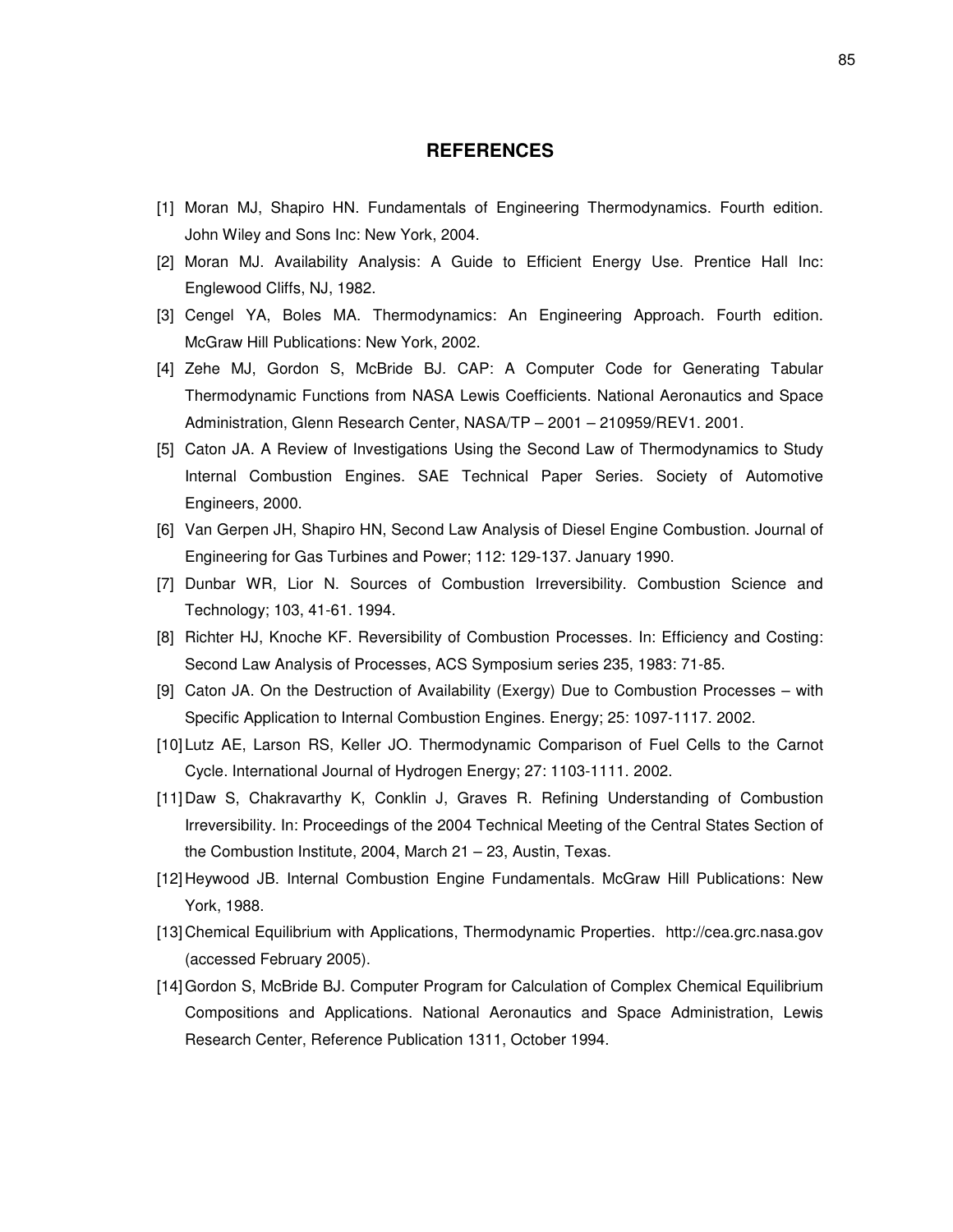[15]Gyftopoulos EP, Beretta GP. Thermodynamics – Foundations and Applications. Macmillan Publishing Company: New York, 1991.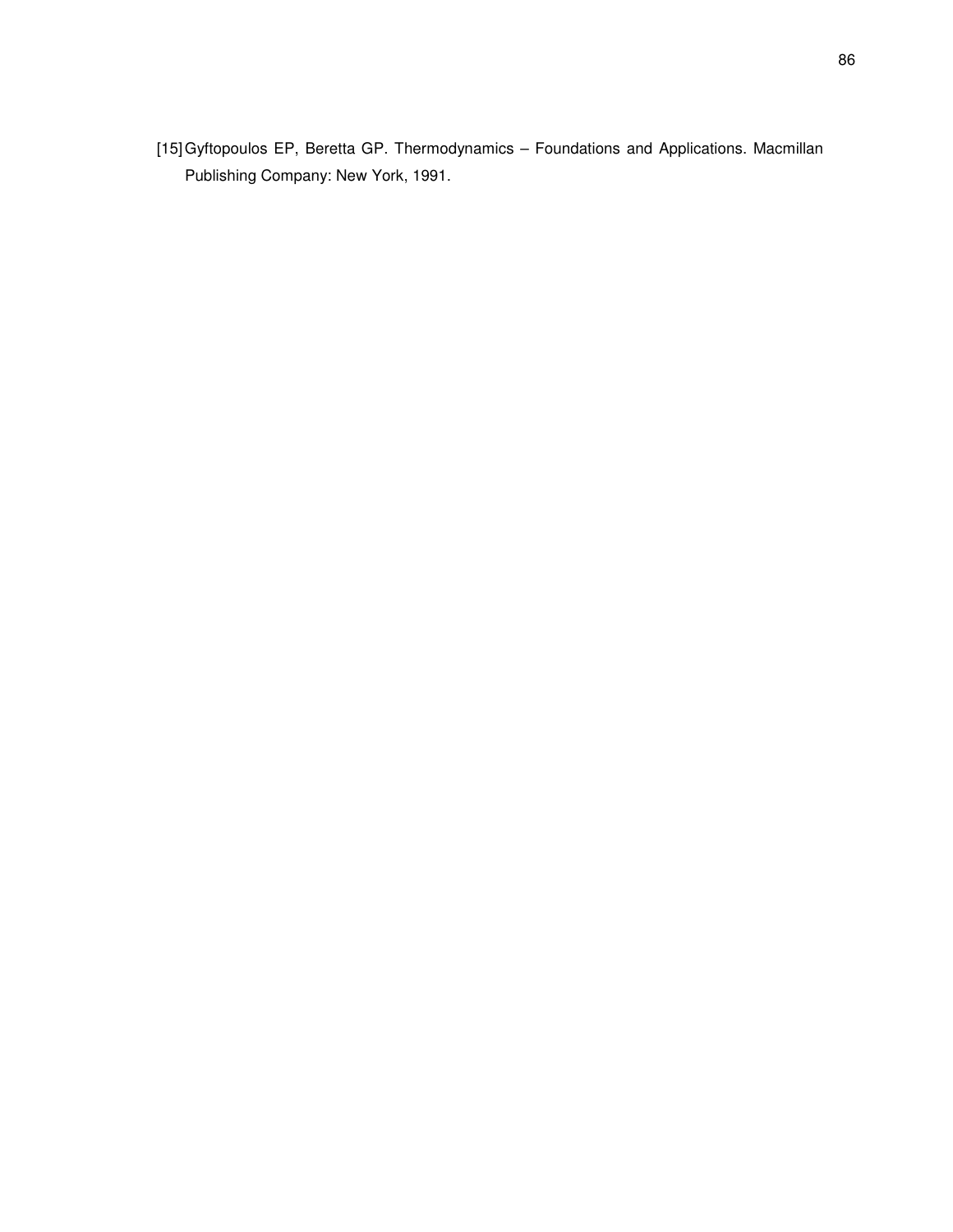# **APPENDIX I**

# **Atmospheric Composition**

Table I.1. "Standard Wet Atmospheric" Composition used in the analyses

| <b>Species</b>  | <b>Percentage (Mole fractions)</b> |
|-----------------|------------------------------------|
| Nitrogen, $N_2$ | 0.7565                             |
| Oxygen, $O_2$   | 0.2029                             |

| Ovyyon, O2                      | U.LULJ |
|---------------------------------|--------|
| Carbon dioxide, CO <sub>2</sub> | 0.0003 |
| Water, H <sub>2</sub> O         | 0.0313 |
| Argon, Ar                       | 0.0090 |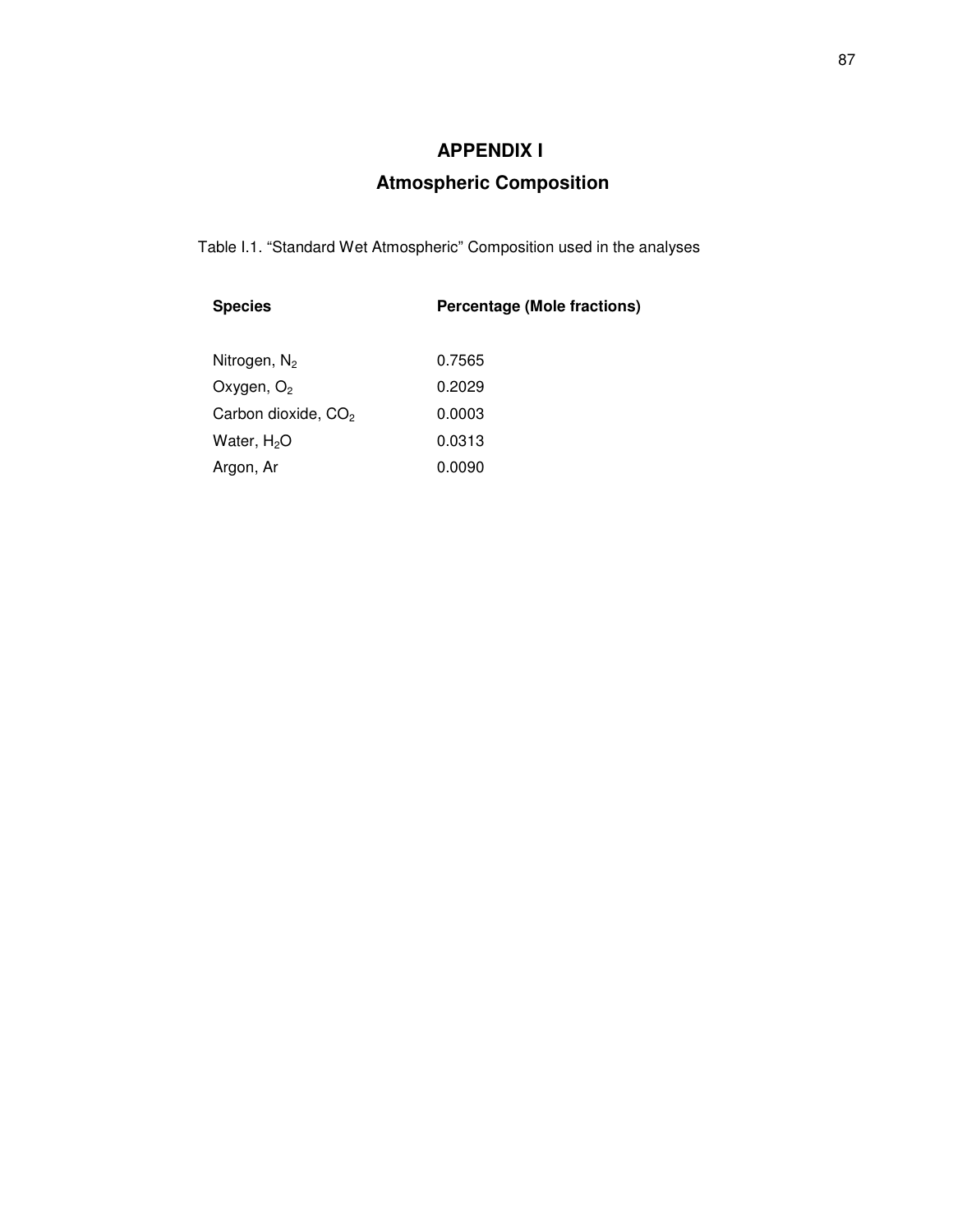| <u>g</u>  | Formula Range     |                           | 둖                          | ្ល                | ឌួ                | 2                 | 떪                 | 96                | ā                 | Σ                               | <b>S</b>                   | Ĕ         |
|-----------|-------------------|---------------------------|----------------------------|-------------------|-------------------|-------------------|-------------------|-------------------|-------------------|---------------------------------|----------------------------|-----------|
|           |                   |                           | $-1.766851E+05$            | 2.786181E+03      | $-1,202578E+01$   | 3.917619E-02      | $-3.619054E-05$   | 2.026853E-08      | -4.976705E-12     | $-2.331314E + 04$               | 8.904323E+01               | $-746000$ |
| Methane   | 좋                 | 1000 - 6000<br>200 - 1000 | 3.730043E+06               | $-1.383501E + 04$ | 2.049107E+01      | $-1.961975E-03$   | 4.727313E-07      | $-3.728815E - 11$ | 1.623737E-15      |                                 | 7.532067E+04 -1.219125E+02 |           |
|           |                   |                           |                            |                   |                   |                   |                   |                   |                   |                                 |                            |           |
| Acetylene | C <sub>2H2</sub>  | 200 - 1000                | 1.598112E+05               | $-2.216644E + 03$ | 1.265708E+01      | $-7.979651E-03$   | 8.054993E-06      | $-2.433308E - 09$ | $-7.529233E-14$   | 3.712619E+04                    | $-5.244339E+01$            | 228200    |
|           |                   | 1000 - 6000               | 1.713847E+06               | $-5.929107E + 03$ | 1.236128E+01      | 1.314187E-04      | $-1.362764E - 07$ | 2.712656E-11      | $-1.302066E-15$   | 6.266579E+04                    | $-5.818961E+01$            |           |
|           |                   |                           |                            |                   |                   |                   |                   |                   |                   |                                 |                            |           |
| Ethylene  | $\frac{4}{214}$   | 200 - 1000                | $-1.163606E + 05$          | 2.554852E+03      | $-1.609746E + 01$ | 6.625779E-02      | $-7.885082E-05$   | 5.125225E-08      | $-1.370340E-11$   | $-6.176191E + 03$               | 1.093338E+02               | 52500     |
|           |                   | 1000 - 6000               | 3.408764E+06               | $-1.374848E + 04$ | 2.365898E+01      | $-2.423804E-03$   | 4.431396E-07      | -4.352683E-11     | 1.775411E-15      | 8.820429E+04                    | $-1.371278E + 02$          |           |
|           |                   |                           |                            |                   |                   |                   |                   |                   |                   |                                 |                            |           |
| Ethane    | 216               | 200 - 1000                | $-1.862044E+05$            | 3.406192E+03      | $-1.951705E+01$   | 7.565836E-02      | $-8.204173E-05$   | 5.061136E-08      | $-1.319282E-11$   | $-2.702933E + 04$               | 1.298140E+02               | -83851    |
|           |                   | 1000 - 6000               | 5.025782E+06               | 2.033022E+04      | 3.322553E+01      | $-3.836703E - 03$ | 7.238406E-07      | $-7.319183E-11$   | 3.065469E-15      |                                 | 1.115964E+05 -2.039411E+02 |           |
|           |                   |                           |                            |                   |                   |                   |                   |                   |                   |                                 |                            |           |
| Propylene | C3H6              | 200 - 1000                | $-1.912462E + 05$          | 3.542074E+03      | $-2.114879E + 01$ | 8.901485E-02      | $-1.001429E-04$   | 6.267959E-08      | $-1.637871E-11$   | $-1.529962E + 04$               | 1.407641E+02               | 20000     |
|           |                   | 1000 - 6000               | 5.017620E+06               | 2.086084E+04      | 3.644156E+01      | -3.881191E-03     | 7.278677E-07      | $-7.321205E-11$   | 3.052176E-15      | 1.261245E+05                    | $-2.195716E + 02$          |           |
|           |                   |                           |                            |                   |                   |                   |                   |                   |                   |                                 |                            |           |
| Propane   | C3H8              | 200 - 1000                | $2.433144E + 05$           | 4.656271E+03      | $-2.939466E + 01$ | 1.188953E-01      | $-1.376308E - 04$ | 8.814824E-08      | $-2.342988E-11$   | -3.540335E+04                   | 1.841749E+02               | 104680    |
|           |                   | 1000 - 6000               | 6.420732E+06               | $-2.659791E + 04$ | 4.534357E+01      | $-5.020664E-03$   | 9.471217E-07      | -9.575405E-11     | 4.009673E-15      |                                 | 1.455582E+05 -2.818375E+02 |           |
|           |                   |                           |                            |                   |                   |                   |                   |                   |                   |                                 |                            |           |
| n-Butane  | C4H10             | 200 - 1000                | $-3.175873E+05$            | 6.176332E+03      | $-3.891562E + 01$ | 1.584654E-01      | $-1.860050E - 04$ | 1.199676E-07      | $-3.201671E - 11$ | 4.540363E+04                    | 2.379489E+02               | $-125/90$ |
|           |                   | 1000 - 6000               | 7.682322E+06               | 3.256052E+04      | 5.736733E+01      | $-6.197917E-03$   | 1.180186E-06      | $-1.221894E - 10$ | 5.250635E-15      | 1.774527E+05                    | $-3.587919E + 02$          |           |
|           |                   |                           |                            |                   |                   |                   |                   |                   |                   |                                 |                            |           |
| n-Pentane | CSH <sub>12</sub> | 200 - 1000                | $-2.768895E + 05$          | 5.834283E+03      | -3.617541E+01     | 1.533340E-01      | $-1.528396E - 04$ | 8.191092E-08      | $-1.792328E - 11$ | 4.665375E+04                    | 2.265544E+02               | $-146760$ |
|           |                   |                           | 1000 - 6000 - 2.530779E+06 | 8.972593E+03      | 4.536223E+01      | $-2.626990E - 03$ | 3.135136E-06      | -5.318729E-10     | 2.886897E-14      |                                 | 1.484617E+04 -2.516550E+02 |           |
|           |                   |                           |                            |                   |                   |                   |                   |                   |                   |                                 |                            |           |
| Benzene   | C6H6              | 200 - 1000                | $-1.677341E+05$            | 4.404500E+03      | $-3.717378E + 01$ | 1.640510E-01      | $-2.020812E-04$   | 1.307915E-07      |                   | $-3.444284E-11$ $-1.035455E+04$ | 2.169853E+02               | 82880     |
|           |                   | 1000 - 6000               | 4.538576E+06               | $-2.260503E + 04$ | 4.694007E+01      | -4.206677E-03     | 7.907994E-07      | $-7.968302E-11$   | 3.328212E-15      | 1.391465E+05                    | $-2.868751E + 02$          |           |
|           |                   |                           |                            |                   |                   |                   |                   |                   |                   |                                 |                            |           |
| n-Hexane  | C6H14             | 200 - 1000                | $-5.815927E + 05$          | 1.079098E+04      | $-6.633947E + 01$ | 2.523715E-01      | $-2.904345E-04$   | 1.802202E-07      |                   | 4.617224E-11 -7.271545E+04      | 3.938284E+02               | $-166920$ |
|           |                   |                           | 1000 - 6000 -3.106626E+06  | $-7.346088E + 03$ | 4.694132E+01      | 1.693964E-03      | 2.068997E-06      | -4.212142E-10     | 2.452346E-14      |                                 | 5.237503E+02 -2.549968E+02 |           |

# Table II.1. Coefficients for use with the NASA Lewis polynomials Table II.1. Coefficients for use with the NASA Lewis polynomials

# **APPENDIX II NASA Lewis Polynomial Coefficients for Fuels**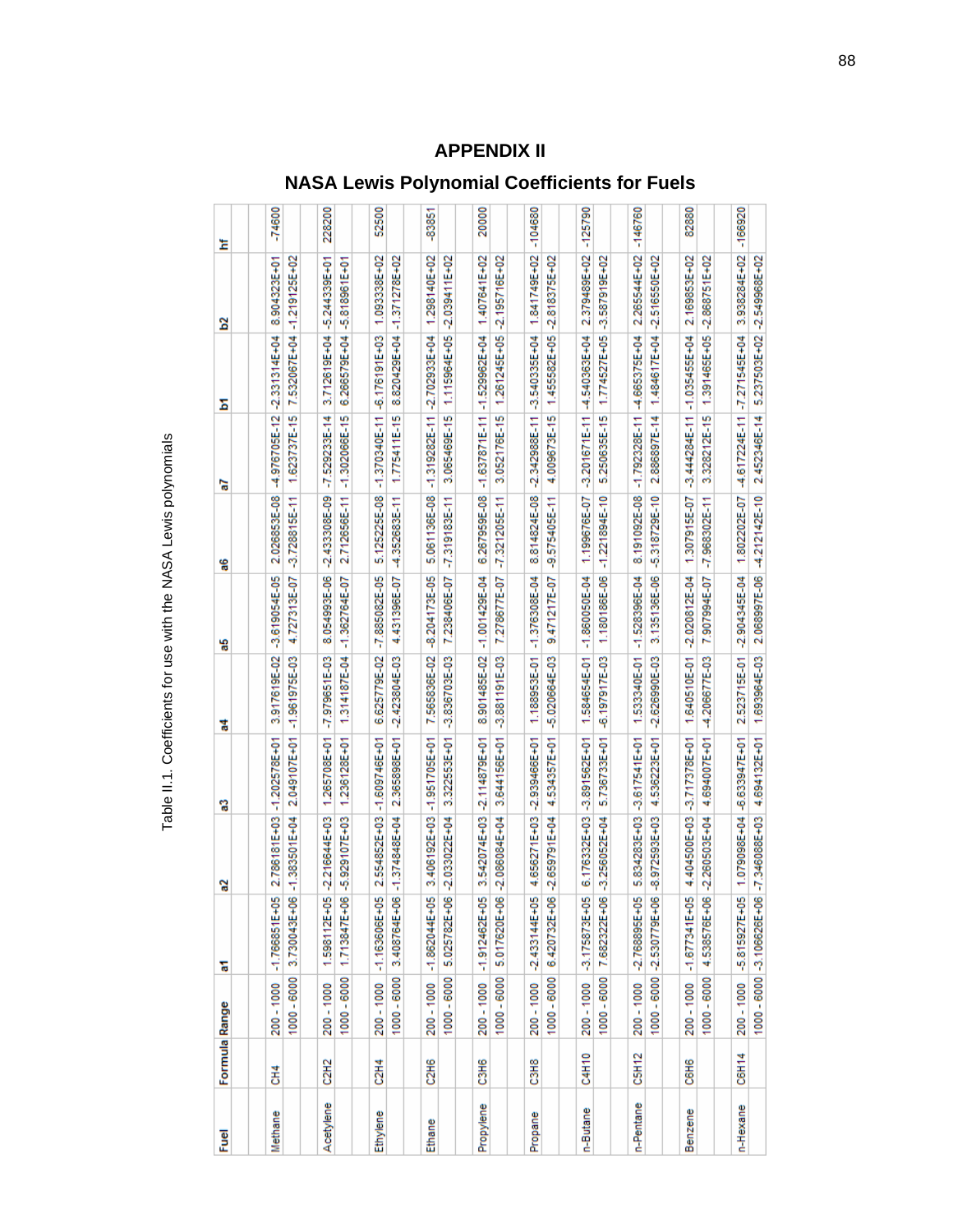| í |  |
|---|--|

| Fuel                | Formula Range |                 | ᢛ                          | ្ល                | ្លូ                        | 7                 | 5                          | 96                         | ā                 | Σ                                                | 2                          | Ĕ         |
|---------------------|---------------|-----------------|----------------------------|-------------------|----------------------------|-------------------|----------------------------|----------------------------|-------------------|--------------------------------------------------|----------------------------|-----------|
|                     |               |                 |                            |                   |                            |                   |                            |                            |                   |                                                  |                            |           |
| n-Heptane           | C7H16         | 200 - 1000      | $-6.127433E + 05$          |                   | 1.184085E+04 -7.487189E+01 | 2.918466E-01      | $-3.416795E - 04$          | 2.159285E-07               |                   | $-5.655853E-11$ $-8.013409E+04$                  | 4.407213E+02 -187780       |           |
|                     |               | 1000 - 6000     | 9.135632E+06               | $-3.923320E + 04$ | 7.889781E+01               | -4.654252E-03     | 2.071774E-06               | $-3.442539E - 10$          | 1.976835E-14      | 2.050708E+05                                     | $-4.851104E + 02$          |           |
|                     |               |                 |                            |                   |                            |                   |                            |                            |                   |                                                  |                            |           |
| n-Octane            | C8H18         | 200 - 1000      | $-6.986647E + 05$          | 1.338501E+04      | $-8.415166E + 01$          | 3.271937E-01      | -3.777210E-04              | 2.339837E-07               |                   | $-6.010893E-111 - 9.026223E+04$                  | 4.939222E+02               | -208750   |
|                     |               | 1000 - 6000     | 6.365407E+06               | $-3.105385E + 04$ | 6.969162E+01               |                   | 1.048060E-02 4.129622E-06  | 5.543226E-10               |                   | $-2.651436E-14$   $1.500969E+05$   -4.169896E+02 |                            |           |
|                     |               |                 |                            |                   |                            |                   |                            |                            |                   |                                                  |                            |           |
| Iso-Octane (I C8H18 |               |                 | 165.79 - 380 1.419158E+05  | $-2.937251E + 03$ | 4.168835E+01               | -8.436942E-02     | 2.894148E-04               | $-2.200564E - 07$          |                   | 7.234226E-11 -2.479399E+04 -1.930220E+02         |                            | $-259160$ |
|                     |               |                 |                            |                   |                            |                   |                            |                            |                   |                                                  |                            |           |
| Iso-Octane C8H18    |               |                 | 200 - 1000 - 1.688759E+05  |                   | 3.126903E+03 -2.123503E+01 |                   | 1.489152E-01 -1.151180E-04 | 4.473216E-08               | -5.554882E-12     | $-4.468061E + 04$                                | 1.417456E+02               | -224010   |
|                     |               | 1000 - 6000     | 1.352765E+07               | 4.663370E+04      | 7.795313E+01               | 1.423730E-02      | -5.073594E-06              | 7.248233E-10               | -3.819190E-14     | 2.541178E+05                                     | $-4.933887E + 02$          |           |
|                     |               |                 |                            |                   |                            |                   |                            |                            |                   |                                                  |                            |           |
| Methanol            | СНЗОН         | 200 - 1000      | $-2.416643E + 05$          | 4.032147E+03      | $-2.046415E+01$            | 6.903698E-02      | $-7.598933E - 05$          | 4.598208E-08               | $-1.158707E-11$   | -4.433261E+04                                    | 1.400142E+02               | -200940   |
|                     |               |                 | 1000-6000 3.411571E+06     | $1.345500E + 04$  | 2.261408E+01               | 2.141029E-03      | 3.730051E-07               | 3.498846E-11               | 1.366073E-15      | 5.636082E+04 -1.277814E+02                       |                            |           |
|                     |               |                 |                            |                   |                            |                   |                            |                            |                   |                                                  |                            |           |
| Ethanol             |               | C2H5OH 200-1000 | $-2.342791E + 05$          |                   | 4.479181E+03 -2.744817E+01 | 1.088679E-01      | $-1.305309E - 04$          | 8.437346E-08               |                   | $-2.234559E-11 - 5.02229E+04$                    | 1.764829E+02               | $-234950$ |
|                     |               | 1000 - 6000     | 4.694818E+06               | $-1.929798E + 04$ | 3.447584E+01               | 3.236166E-03      | 5.784948E-07               | $-5.564600E-11$            | 2.226226E-15      |                                                  | 8.601623E+04 -2.034802E+02 |           |
|                     |               |                 |                            |                   |                            |                   |                            |                            |                   |                                                  |                            |           |
| Carbon              | ပ             | 200 - 1000      | 6.495031E+02               | -9.649011E-01     | 2.504675E+00               | $-1.281448E-05$   | 1.980134E-08               | $-1.606144E-11$            | 5.314483E-15      | 8.545763E+04                                     | 4.747924E+00               | 716680    |
|                     |               |                 | 1000 - 6000 - 1.289136E+05 | 1.719529E+02      | 2.646044E+00               | -3.353069E-04     | 1.742093E-07               | $-2.902818E - 11$          | 1.642182E-15      | 8.410598E+04                                     | 4.130047E+00               |           |
|                     |               |                 | 6000 - 20001 4.432528E+08  | $-2.886018E + 05$ | 7.737108E+01               | 9.715282E-03      | 6.649595E-07               | $-2.230079E - 11$          | 2.899389E-16      | 2.355273E+06                                     | $-6.405123E + 02$          |           |
|                     |               |                 |                            |                   |                            |                   |                            |                            |                   |                                                  |                            |           |
| Hydrogen            | 엎             | 200-1000        | 4.078323E+04               | $-8.009186E + 02$ | 8.214702E+00               | $-1.269714E-02$   | 1.753605E-05               | $-1.202860E - 08$          | 3.368093E-12      | 2.682485E+03                                     | $-3.043789E + 01$          | 0         |
|                     |               | 1000 - 6000     | 5.608128E+05               | $-8.371505E + 02$ | 2.975365E+00               | 1.252249E-03      | $-3.740716E - 07$          | 5.936625E-11               | $-3.606994E - 15$ | 5.339824E+03 -2.202775E+00                       |                            |           |
|                     |               | 6000 - 2000     | 4.966884E+08               | $-3.147547E + 05$ | 7.984122E+01               | -8.414789E-03     | 4.753248E-07               | $-1.371873E - 11$          | 1.605462E-16      | 2.488434E+06                                     | $-6.695728E + 02$          |           |
|                     |               |                 |                            |                   |                            |                   |                            |                            |                   |                                                  |                            |           |
| Carbon              | 8             | 200 - 1000      | 1.489045E+04               | 2.922286E+02      | 5.724527E+00               | 8.176235E-03      | 1.456903E-05               | $-1.087746E - 08$          | 3.027942E-12      | $-1.303132E+04$                                  | $-7.859241E+00$            | -110535   |
| Monoxide            |               | 1000 - 6000     | 4.619197E+05               | $-1.944705E + 03$ | 5.916714E+00               | $-5.664283E - 04$ |                            | 1.398815E-07 -1.787680E-11 |                   | 9.620936E-16 -2.466261E+03 -1.387413E+01         |                            |           |
|                     |               |                 | 6000 - 2000 8.868663E+08   | $-7.500378E + 05$ | 2.495475E+02               | $-3.956351E-02$   |                            | 3.297772E-06 -1.318410E-10 |                   | 1.998938E-15 5.701421E+06 -2.060705E+03          |                            |           |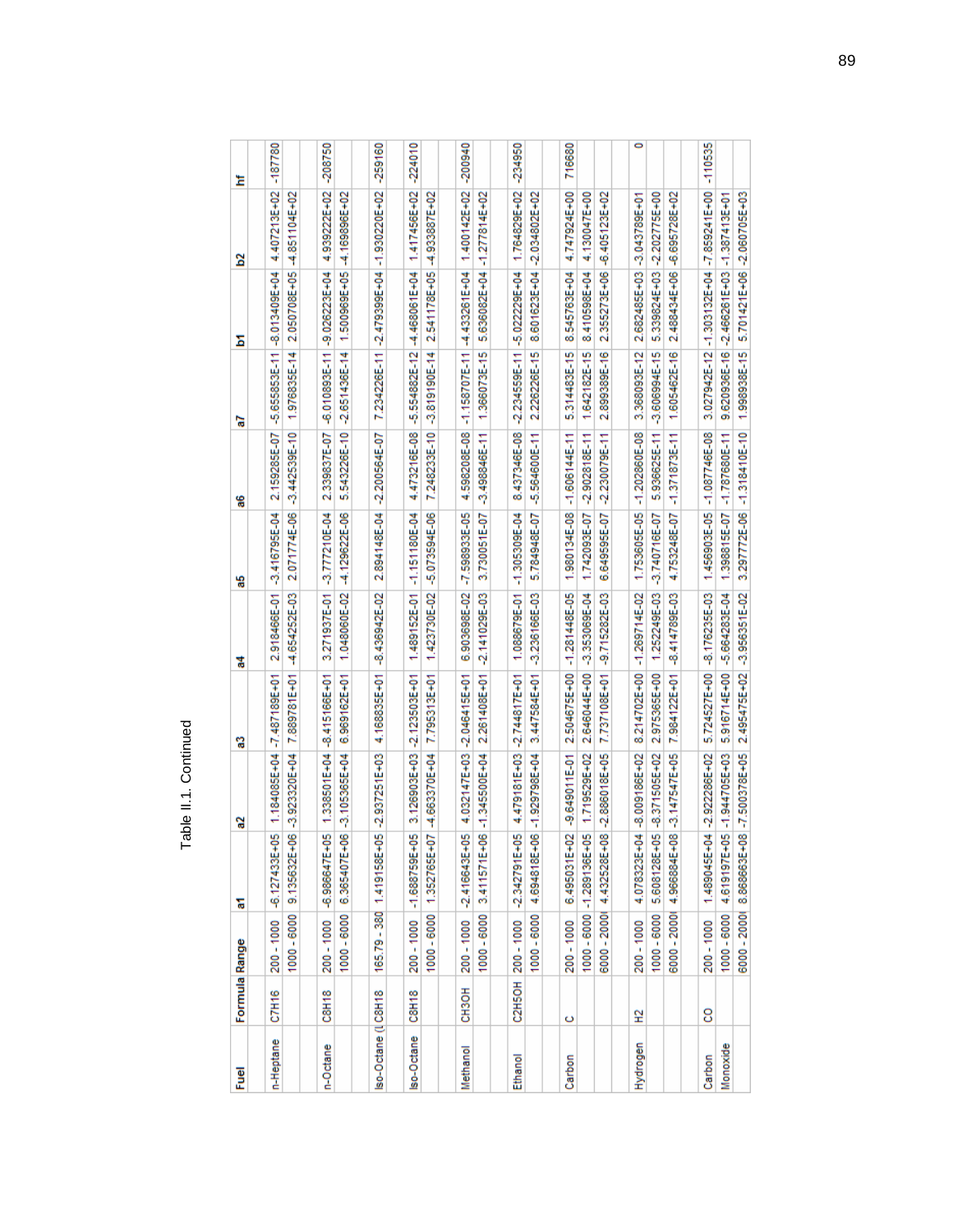# **APPENDIX III**

# **Change in Gibbs Energy for oxidation of fuels**

Table III.1. Values for change in Gibbs energy for various fuels

| <b>FUEL</b>      | <b>FORMULA</b>                   | <b>CHANGE IN</b><br><b>GIBBS ENERGY*</b><br>(kJ/kg) |
|------------------|----------------------------------|-----------------------------------------------------|
| Hydrogen         | H <sub>2</sub>                   | 113372                                              |
| Carbon           | C                                | 32836                                               |
| Carbon monoxide  | CO                               | 9184                                                |
| Methane          | CH <sub>4</sub>                  | 49914                                               |
| Acetylene        | $C_2H_2$                         | 47108                                               |
| Propane          | $C_3H_8$                         | 47036                                               |
| Benzene          | $C_6H_6$                         | 40734                                               |
| $Iso-octane(g)$  | $C_8H_{18}$                      | 45750                                               |
| Methanol         | CH <sub>3</sub> OH               | 21500                                               |
| Ethanol          | C <sub>2</sub> H <sub>5</sub> OH | 28400                                               |
| Hydrogen atom    | H                                | 315055                                              |
| Hydroxyl radical | OН                               | 8762                                                |
| Oxygen atom      | O                                | 14483                                               |
| Nitrogen atom    | N                                | 32520                                               |
| Nitrogen oxide   | ΝO                               | 2896                                                |
|                  |                                  |                                                     |

\* Values calculated from Fundamentals of Engineering Thermodynamics, Fourth edition, Moran M J and Shapiro H N.